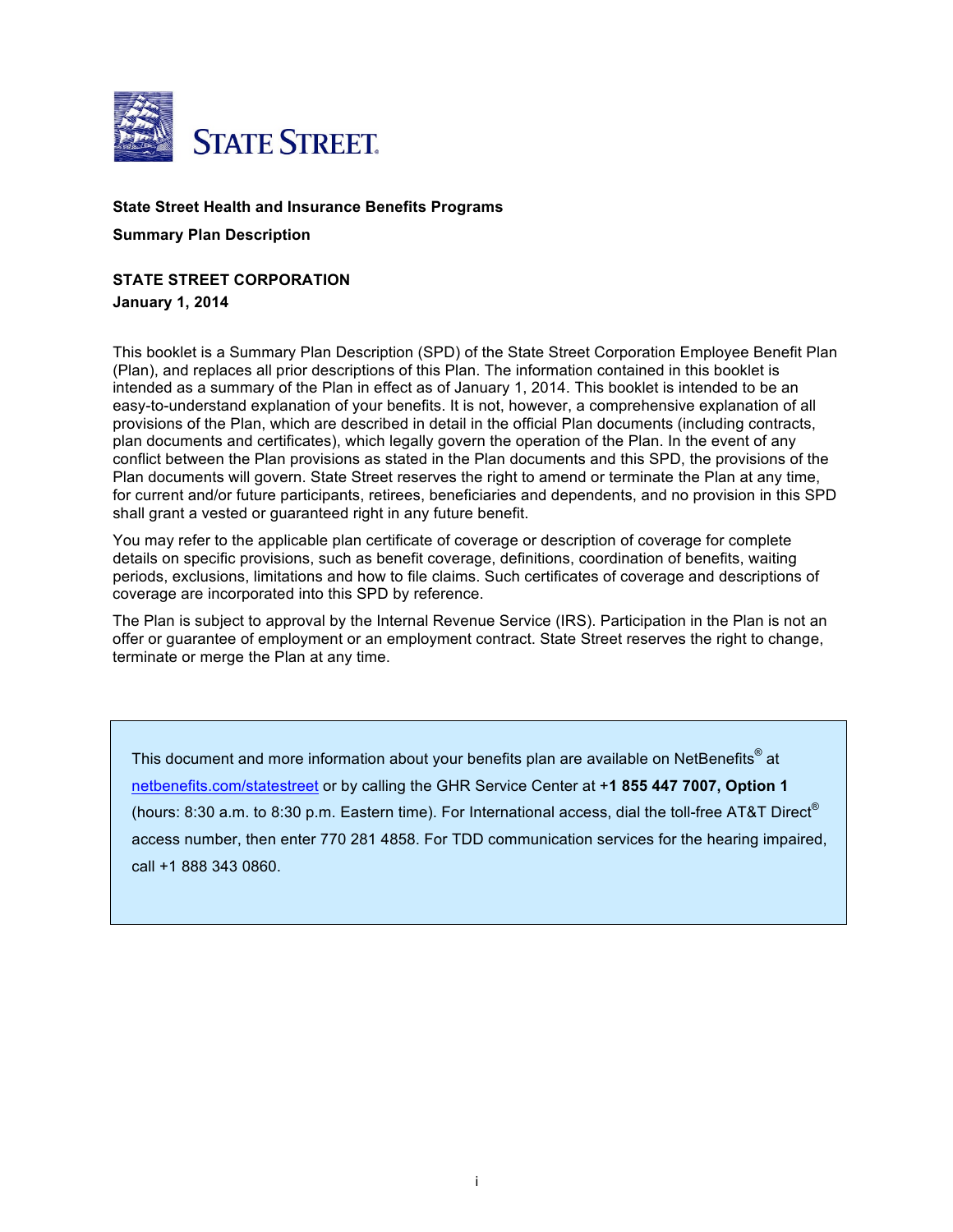#### What's Inside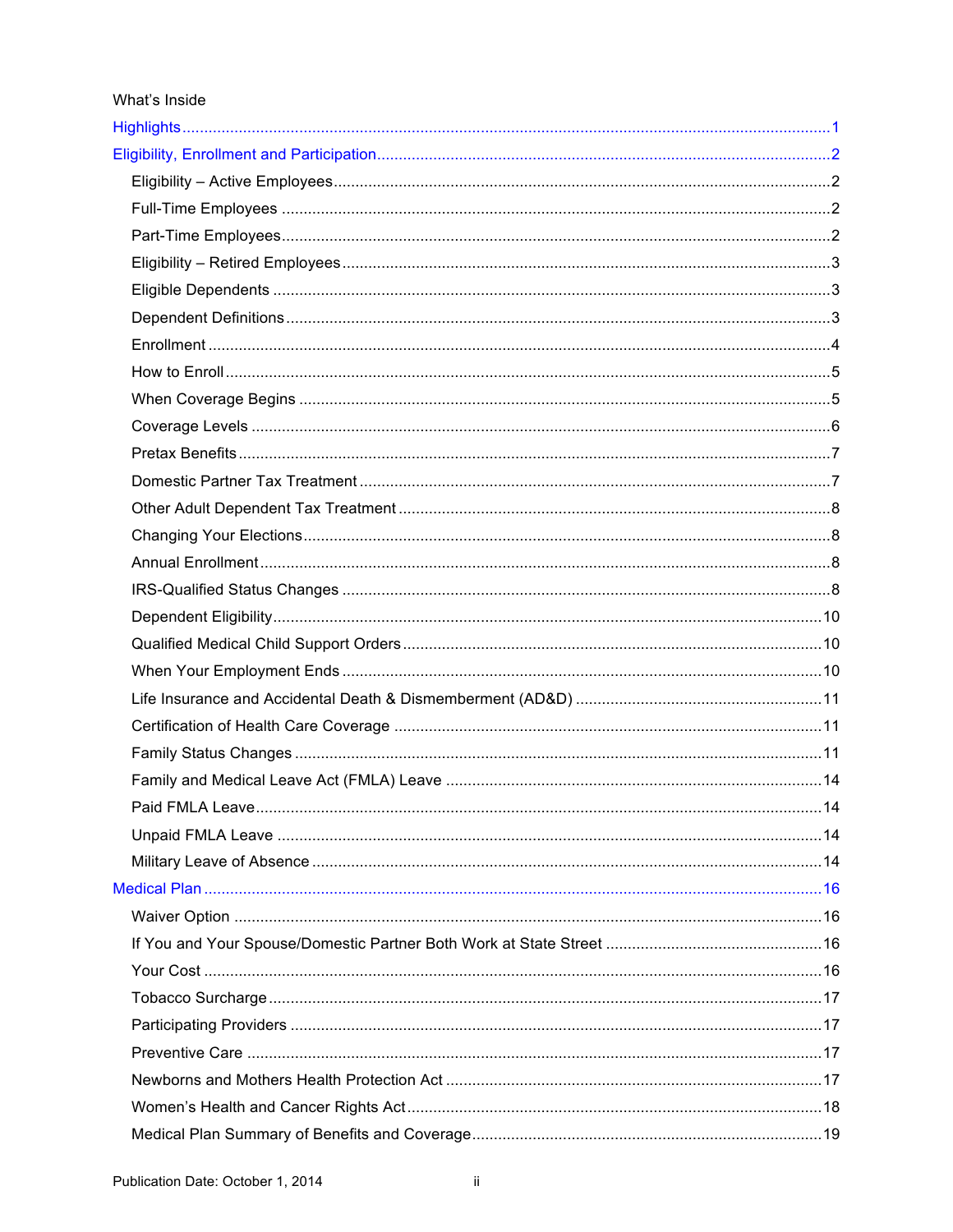| Pharmacy Benefits (for Members of BlueCross BlueShield, PPO Plus -         |  |
|----------------------------------------------------------------------------|--|
|                                                                            |  |
|                                                                            |  |
|                                                                            |  |
|                                                                            |  |
|                                                                            |  |
|                                                                            |  |
|                                                                            |  |
|                                                                            |  |
|                                                                            |  |
|                                                                            |  |
|                                                                            |  |
|                                                                            |  |
|                                                                            |  |
|                                                                            |  |
|                                                                            |  |
|                                                                            |  |
|                                                                            |  |
|                                                                            |  |
| Spouse/Domestic Partner/Dependent Coverage for Retirees Age 65 or Older 30 |  |
|                                                                            |  |
|                                                                            |  |
|                                                                            |  |
|                                                                            |  |
|                                                                            |  |
|                                                                            |  |
|                                                                            |  |
|                                                                            |  |
|                                                                            |  |
|                                                                            |  |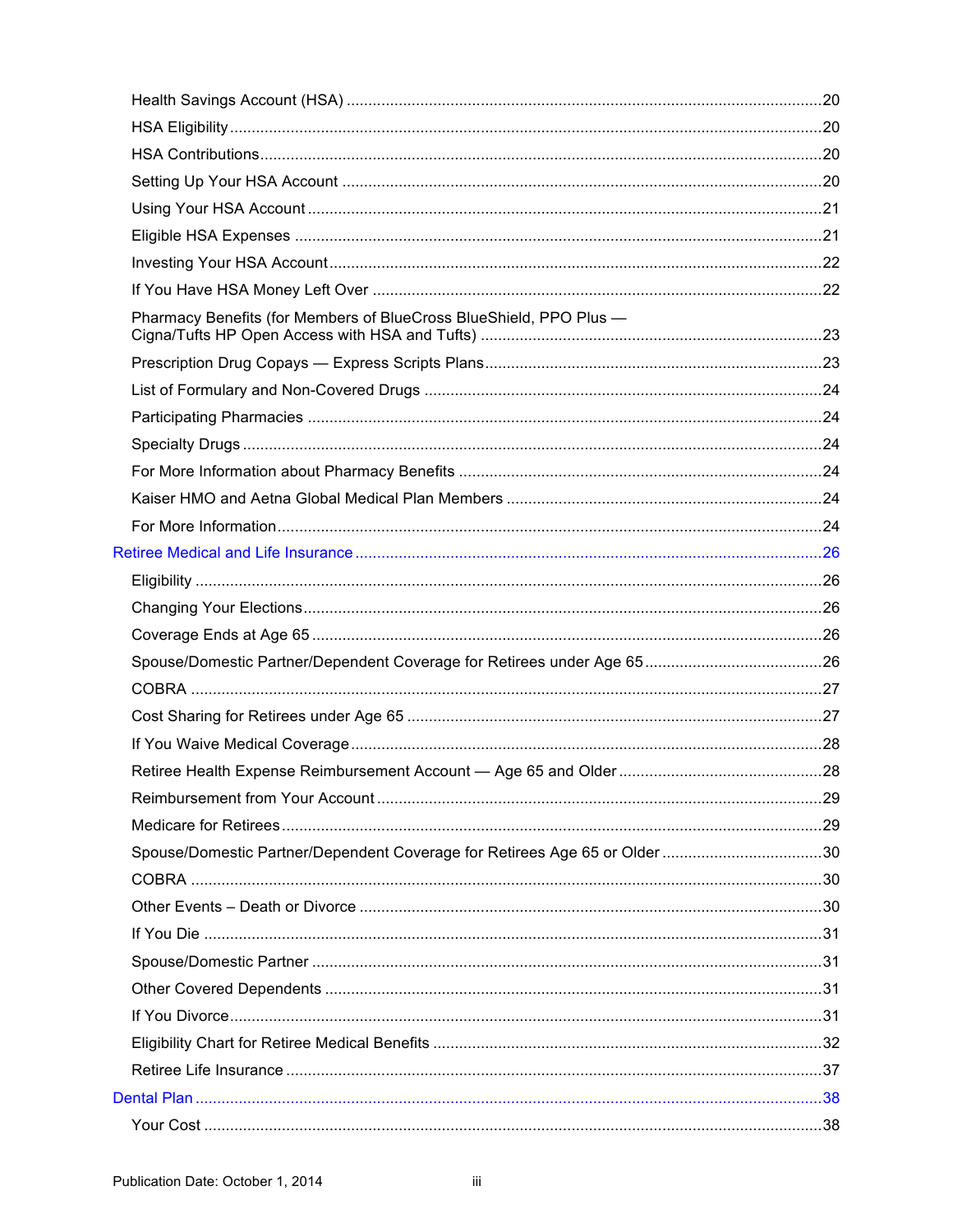| Health Care Claims (Medical and Dental Plans and Employee Assistance Program)58 |  |
|---------------------------------------------------------------------------------|--|
|                                                                                 |  |
|                                                                                 |  |
|                                                                                 |  |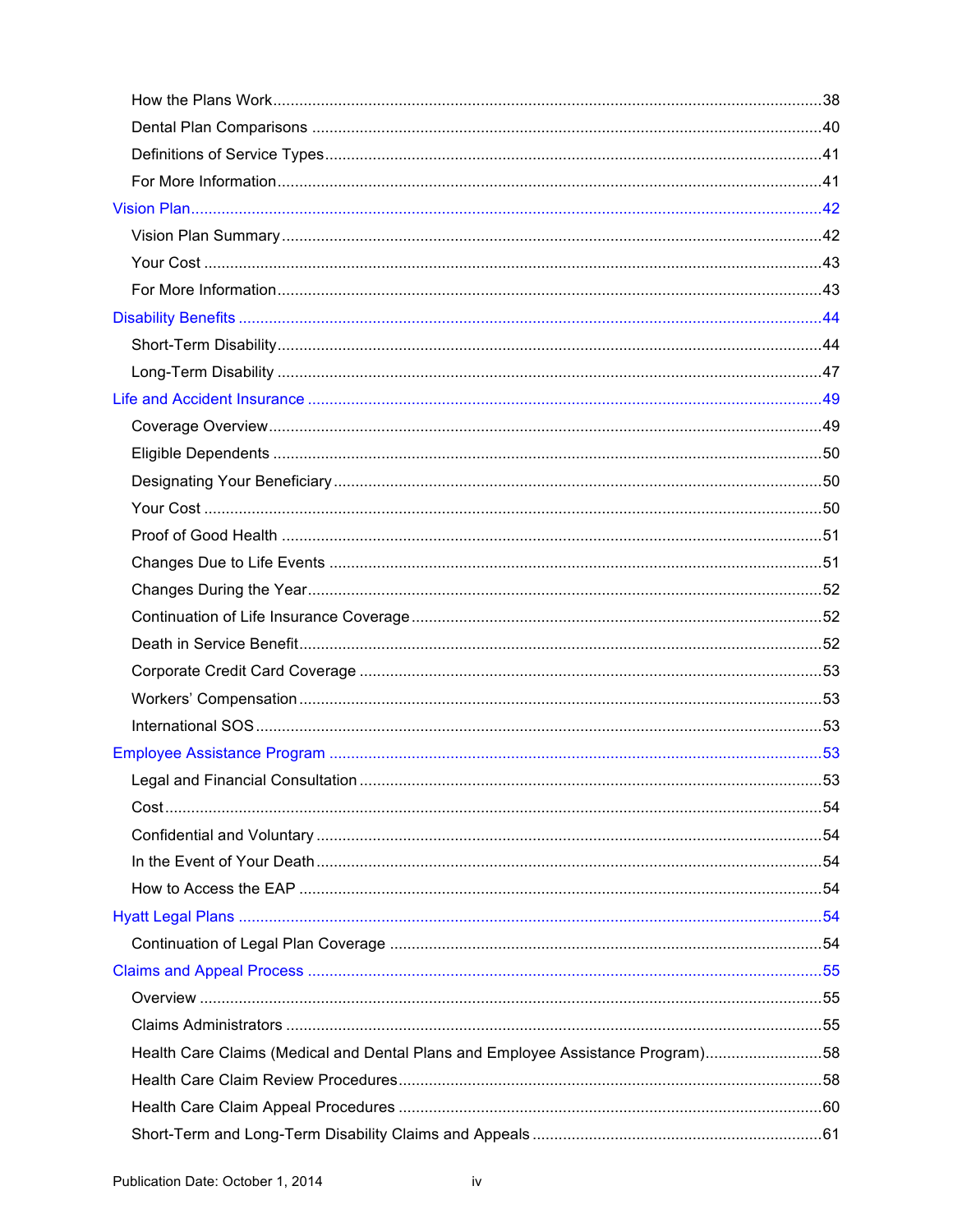| General Claims Review Procedures for Non-Health and Non-Disability Claims (such as Life Insurance, |  |
|----------------------------------------------------------------------------------------------------|--|
|                                                                                                    |  |
|                                                                                                    |  |
|                                                                                                    |  |
|                                                                                                    |  |
|                                                                                                    |  |
|                                                                                                    |  |
|                                                                                                    |  |
|                                                                                                    |  |
|                                                                                                    |  |
|                                                                                                    |  |
|                                                                                                    |  |
|                                                                                                    |  |
|                                                                                                    |  |
|                                                                                                    |  |
|                                                                                                    |  |
|                                                                                                    |  |
|                                                                                                    |  |
|                                                                                                    |  |
|                                                                                                    |  |
|                                                                                                    |  |
|                                                                                                    |  |
|                                                                                                    |  |
|                                                                                                    |  |
|                                                                                                    |  |
|                                                                                                    |  |
|                                                                                                    |  |
|                                                                                                    |  |
| Premium Assistance under Medicaid and the Children's Health Insurance Program (CHIP)77             |  |
|                                                                                                    |  |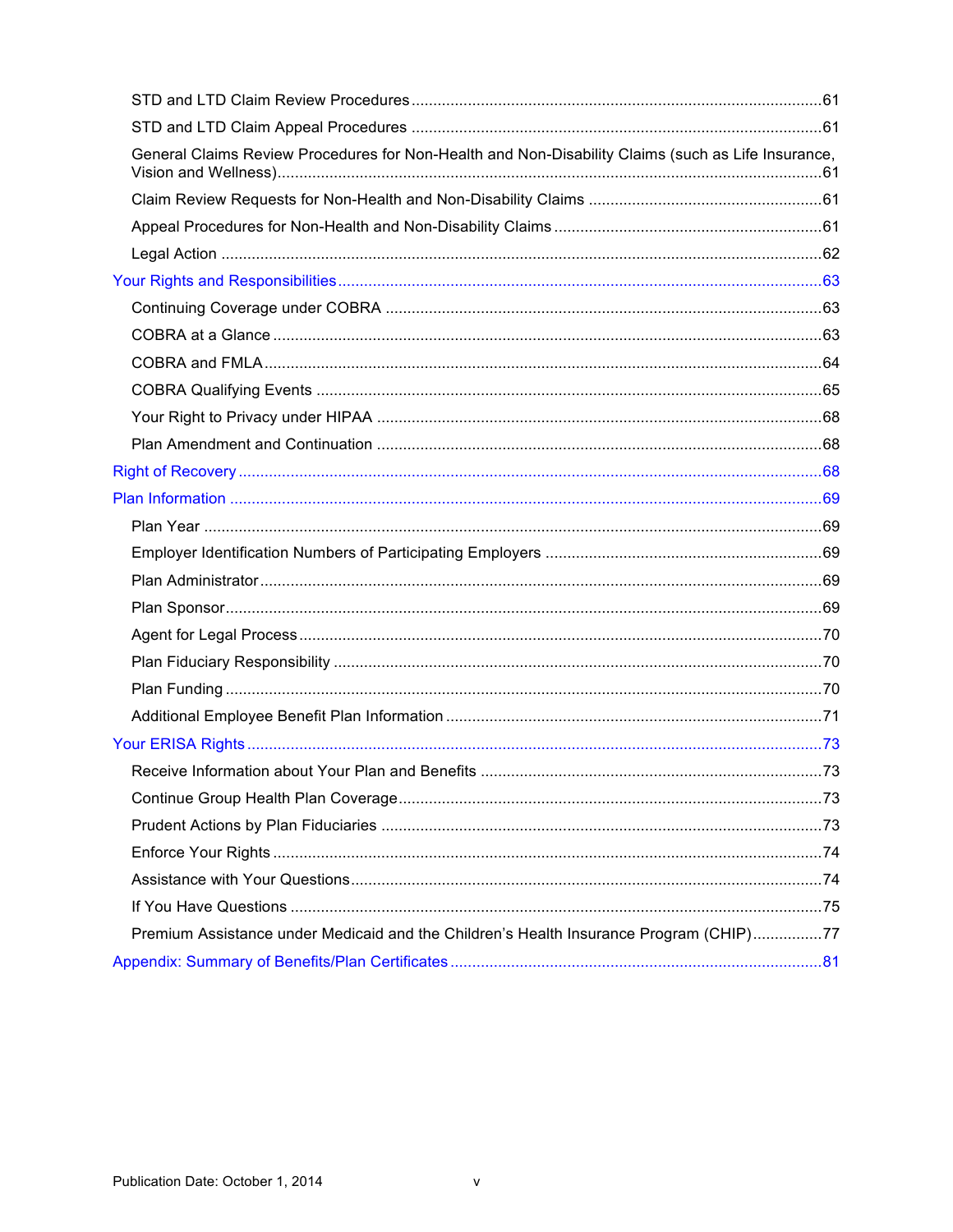## <span id="page-5-0"></span>**Highlights**

State Street offers a number of benefits to help you maintain your good health and protect your family income while you are employed at the Company. If you meet the eligibility requirements, certain plans (e.g., medical and life insurance) may be available to you when you retire from the Company. This document is a Summary Plan Description (SPD) for the following benefits that are part of the State Street Corporation Employee Benefits Plan, including the following:

- Medical (including pharmacy)
- Retiree Medical and Life Insurance
- Dental
- ♦ Vision
- Short-Term Disability
- ♦ Long-Term Disability
- Basic and Optional Life Insurance
- Basic and Optional Accidental Death & Dismemberment (AD&D)
- ♦ Business Travel Accident Insurance
- Employee Assistance Program
- **Wellness**
- MetLife Critical Illness Insurance\*
- Hyatt Legal Plan\*

\*Note: These benefits are described in the SPD although they are not part of the Plan. Also note that although the Health Care Flexible Spending Account is part of the Plan, a description of that benefit can be found in the summary plan description for the State Street Health Care Flexible Spending Accounts and Dependent Care Flexible Spending Account by logging on to the NetBenefits website listed below.

You can access information about your benefits plan by logging on to **NetBenefits**® at [netbenefits.com/statestreet](http://netbenefits.com/statestreet) or by calling GHR Service Center at **+1 855 447 7007, Option 1** (hours: 8:30 a.m. to 8:30 p.m. Eastern time). International callers, dial toll-free AT&T Direct<sup>®</sup> access number, then enter 770 281 4858. For TDD service for the hearing impaired, call +1 888 343 0860.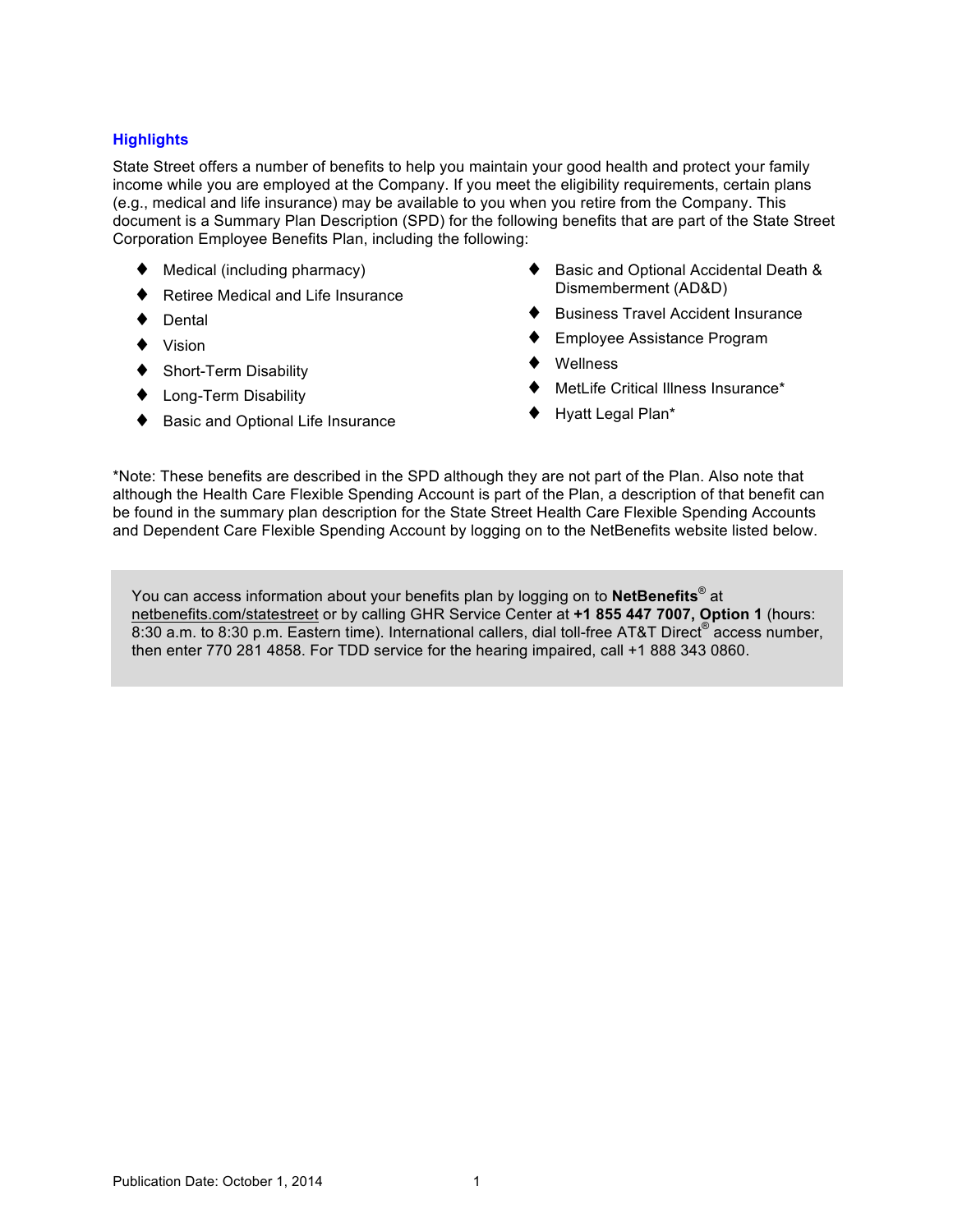### <span id="page-6-0"></span>**Eligibility, Enrollment and Participation**

This section provides introductory information — such as eligibility, enrollment, when coverage for each benefit begins and ends, and how your coverage is affected by certain life or work events. For more details about each benefit, see that benefit's section of this SPD. Benefits are not available to interns, contractors or temporary employees. You must reside in the applicable program's service area to be eligible for coverage under that program.

### *Eligibility – Active Employees*

### *Full-Time Employees*

If you are regularly scheduled to work at least 29 hours per week, you are eligible to participate in the following benefits at State Street in accordance with the eligibility and enrollment requirements for each program:

- $\blacklozenge$  Medical (including pharmacy)
- ♦ Dental
- ♦ Vision
- ♦ Short-Term Disability (STD) Insurance
- ♦ Long-Term Disability (LTD) Insurance
- ♦ Life and Accident Insurance
- **Business Travel Accident Insurance**
- **MetLife Critical Illness Insurance**
- Employee Assistance Program (EAP)
- Hyatt Legal Plan
- ♦ Wellness

### *Part-Time Employees*

If you are regularly scheduled to work at least 20 but less than 29 hours per week, you are eligible to participate in the following benefits in accordance with the eligibility and enrollment requirements for each program:

- $\blacklozenge$  Medical (including pharmacy)
- ♦ Dental
- ♦ Vision
- ♦ Short-Term Disability (STD) Insurance (with one-year service requirement)
- ◆ \$10,000 Basic Life Insurance
- **Business Travel Accident Insurance**
- MetLife Critical Illness Insurance
- Employee Assistance Program (EAP)
- **Hyatt Legal Plan**
- Wellness (limited)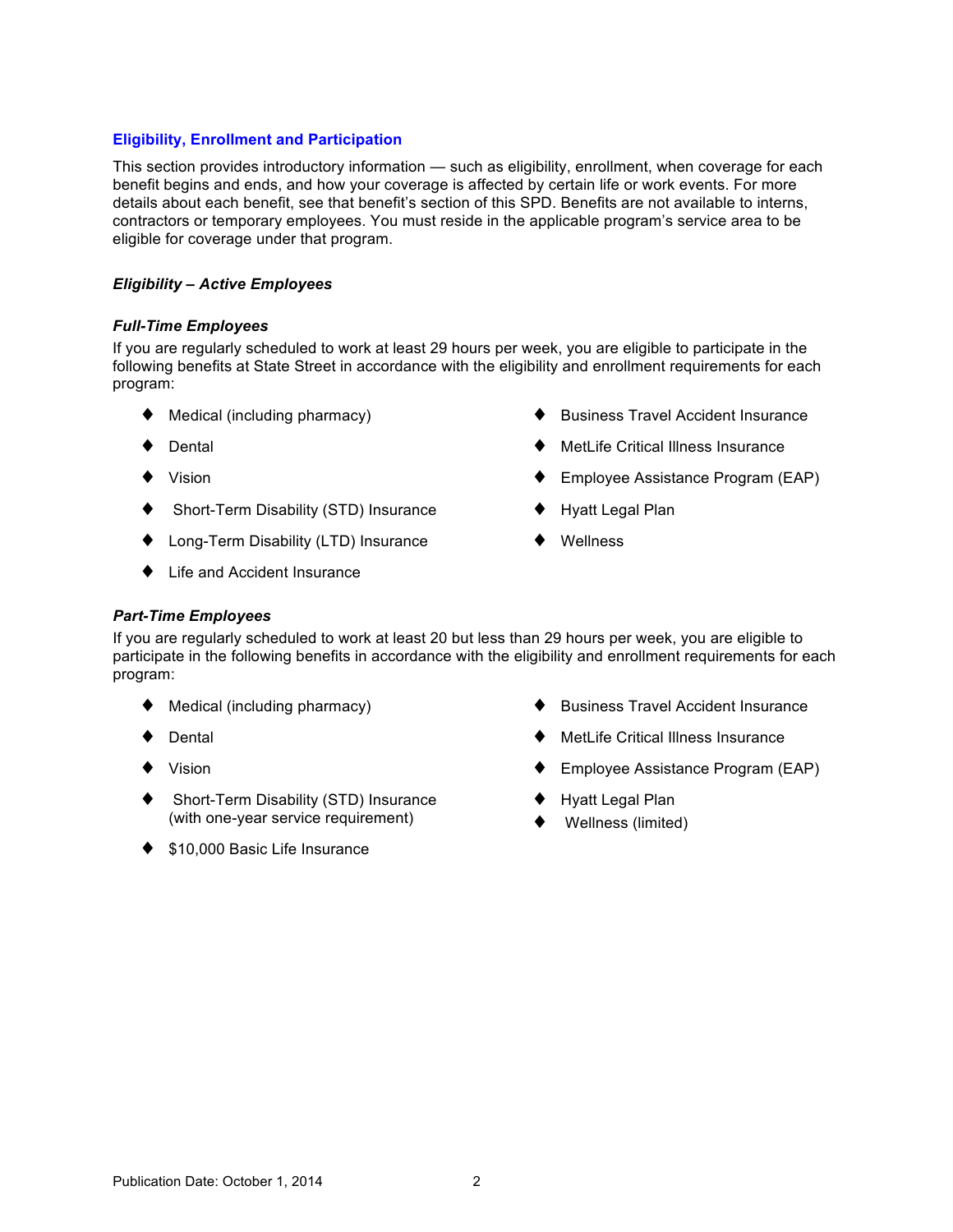### <span id="page-7-0"></span>*Eligibility – Retired Employees*

See chart describing eligibility for Retiree benefits in the [Retiree Medical](#page-36-0) and [Retiree Life Insurance](#page-41-0) sections.

- ♦ Early Retiree Medical Coverage (under age 65)
- ♦ Retiree Health Expense Reimbursement Account (age 65 or older)
- ♦ Retiree Life Insurance

### *Eligible Dependents*

At State Street, we recognize that with a diverse workforce comes a broad array of personal circumstances and individual needs.

Eligible Dependents for the medical, dental, vision and Employee Assistance Program include your:

- ♦ Spouse/Domestic Partner **or** an Other Adult Dependent
- $\blacklozenge$  Eligible Child up to age 26 regardless of marital status, student status or status as a tax dependent

To add a dependent, you are required to provide documentation to substantiate eligibility of each dependent. You will have 31 days from the date of the request for the required documentation for each dependent enrolled.

When a covered Spouse/Domestic Partner or dependent ceases to be an eligible dependent, he or she may continue coverage under COBRA, as explained in the [Your Rights and Responsibilities](#page-67-0) section.

See the [Life and Accident Insurance](#page-53-0) section to learn which dependents are eligible for Optional Term Life and Optional AD&D Insurance.

### *Dependent Definitions*

- ♦ **Spouse—**Includes your legal spouse, either opposite or same sex if legally recognized under state law or other lawful jurisdiction as married.
- ♦ **Domestic Partner**—Includes anyone over age 18, either the opposite or same sex, with whom you share a committed, domestic relationship**.** To be covered under the Plan, a Domestic Partner must be a legally recognized partner of the employee under the laws of any state or lawful jurisdiction (i.e., registered partner or civil union) or meets all the following requirements:
	- o Over age 18
	- o Same or opposite sex
	- $\circ$  Shared a committed relationship with each other for at least six months and intend to remain in the relationship indefinitely
	- o Shared a primary residence for at least six months
	- o Are not blood relatives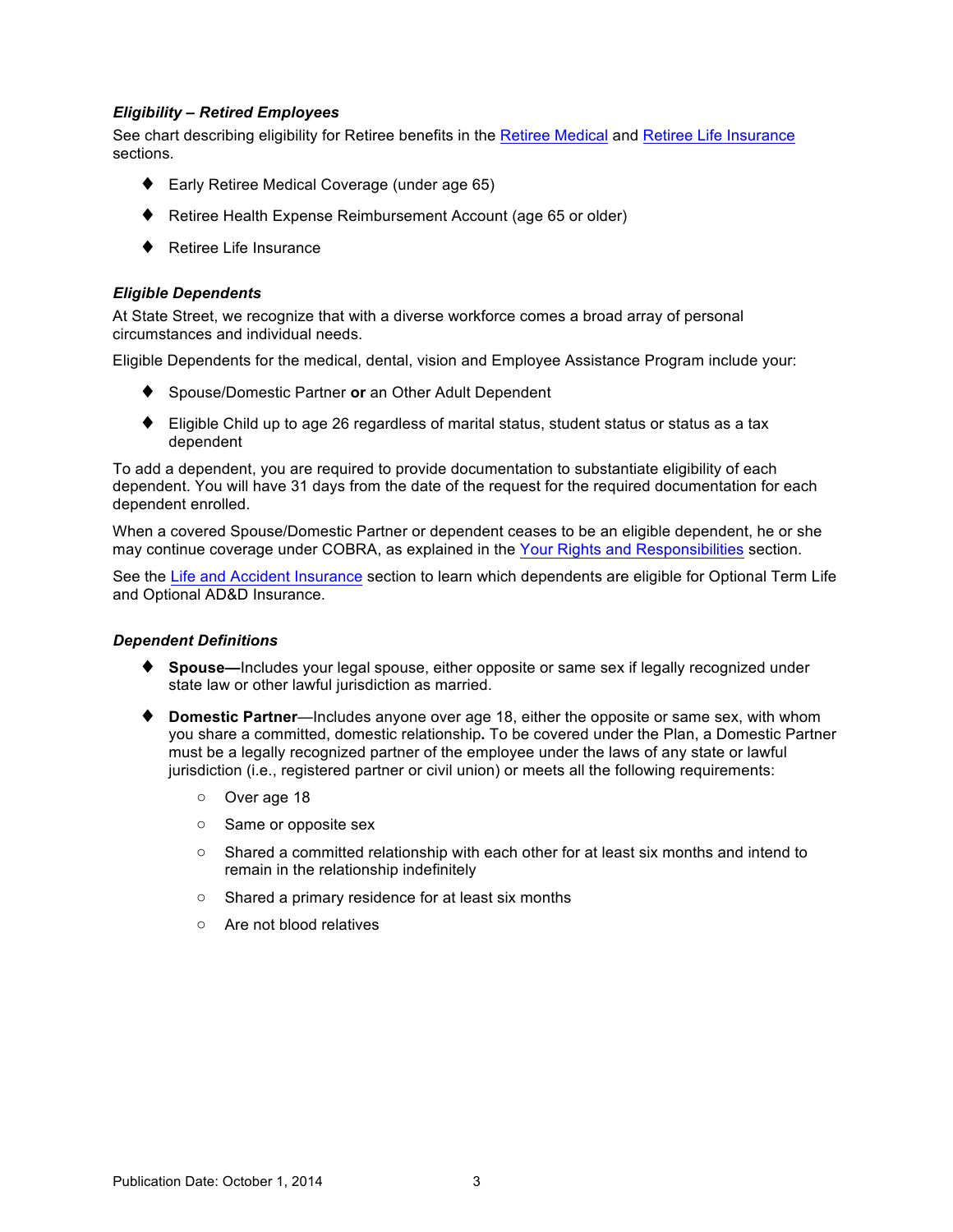- <span id="page-8-0"></span>o Share joint responsibility for each other's welfare
- o Are each other's sole domestic partner
- o Are not legally married
- o Are legally able to enter into a contract

In addition, the employee and the domestic partner must have shared, for the previous six months, at least three of the six indicators of emotional and financial interdependence listed below:

- o A joint lease, mortgage or deed
- o Joint ownership of a vehicle
- o A joint checking or credit account
- $\circ$  The designation of domestic partner as beneficiary of life insurance or retirement benefits
- o The designation of domestic partner as a beneficiary in a will
- o Shared household expenses

To be eligible for benefits, an employee and his or her domestic partner must either (i) submit legal documentation of domestic partnership from the applicable state or lawful jurisdiction or (ii) complete and submit an affidavit of domestic partnership attesting that their relationship meets the requirements described above. The relationship must be certified by submitting (i) or (ii) above within 31 days of enrollment or coverage will be terminated retroactive to the date of enrollment.

- **Eligible Children** Include your and your spouse's or your Domestic Partner's natural children, step-children, foster children, legally adopted children, or children for whom either of you serves as legal guardian regardless of marital status, student status or status as a tax dependent up to age 26. You cannot elect coverage for the Eligible Child(ren) of your Domestic Partner without choosing coverage for your Domestic Partner as well. Child(ren) of an Other Adult Dependent are not eligible for State Street benefits. An unmarried disabled child may generally continue to be an eligible dependent for medical, dental, vision and life insurance as long as he or she remains incapable of self-sustaining employment due to a mental or physical handicap on the date he or she would normally lose eligibility under the applicable policy. Proof of disability must be submitted within 31 days after your dependent attains age 26. The coverage of a disabled child may vary by benefit program.
- ♦ **Other Adult Dependent** Is a person (i) who is under age 65, (ii) who resides with you, (iii) whom you claimed as a dependent on your federal income tax return for the prior year, and (iv) who is not eligible for Medicare or any other employer medical plan. The following State Street plan options offer Other Adult Dependent coverage: PPO Plus — Cigna/Tufts HP Open Access with HSA, Blue Cross Blue Shield, Tufts HMO — Navigator by Tufts Health Plan, Delta PPO Plus Premier, DeltaCare USA, and EyeMed Vision Care. You may enroll an Other Adult Dependent in lieu of a Spouse or Domestic Partner. You cannot cover both. Currently, however, Aetna Global (International Plan), Kaiser HMO and MetLife Critical Illness do not offer Other Adult Dependent coverage.

### *Enrollment*

Some benefits require that you enroll. For others, coverage is automatic.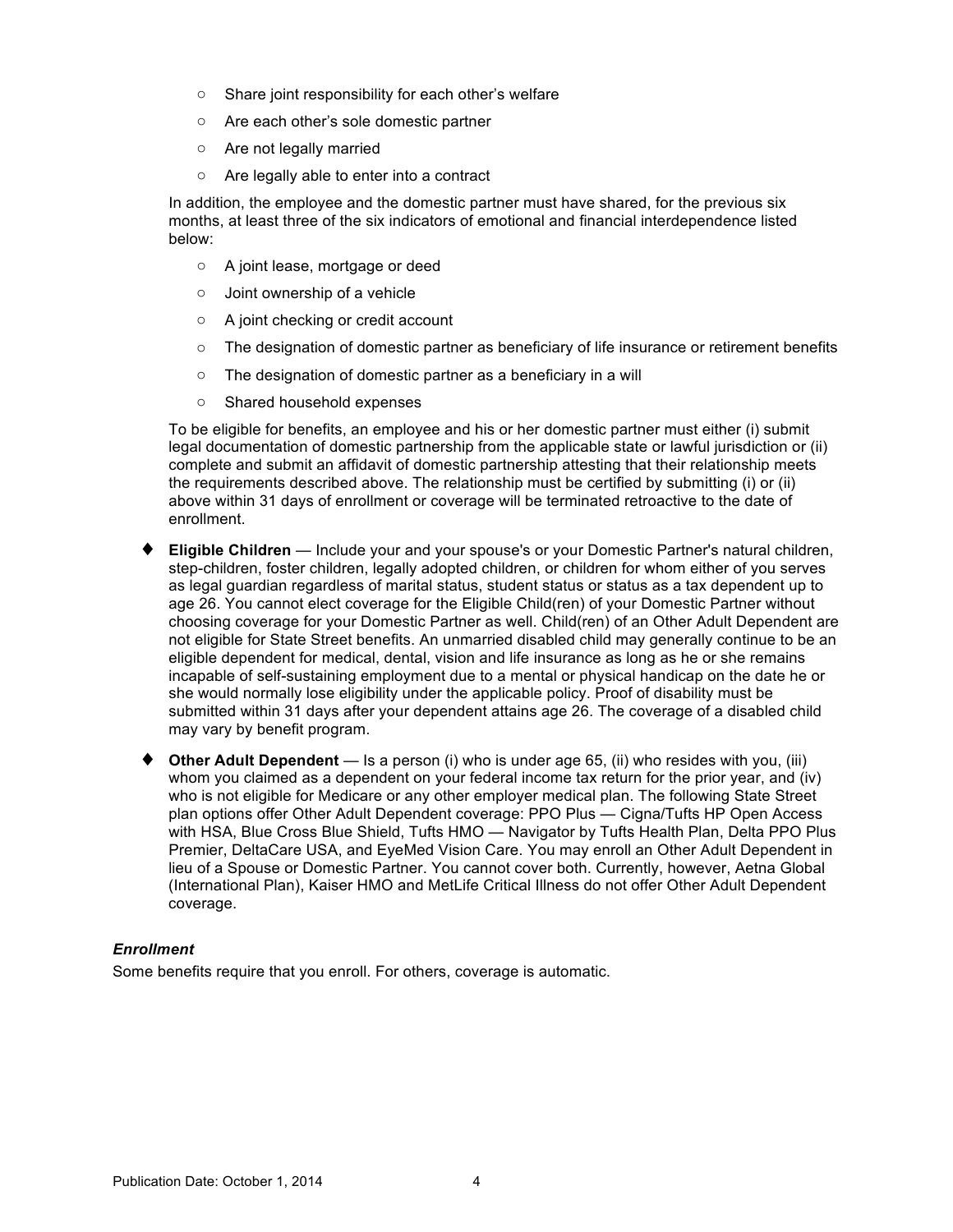<span id="page-9-0"></span>

| <b>Enrollment Is Required</b>      |   | <b>Coverage Is Automatic</b>              |
|------------------------------------|---|-------------------------------------------|
| Medical (including pharmacy)       |   | \$10,000 in AD&D Insurance                |
| Dental                             | ٠ | Basic Term Life (2x pay)                  |
| Vision                             |   | <b>Business Travel Accident Insurance</b> |
| <b>Optional Term Life</b>          |   | Short-Term Disability                     |
| Optional AD&D Insurance            |   | Long-Term Disability (50% of pay)         |
| Long-Term Disability (70% of pay)  | ٠ | Employee Assistance Program               |
| MetLife Critical Illness Insurance |   |                                           |

### *How to Enroll*

Annual enrollment elections can be made on the NetBenefits website or by calling the GHR Service Center (see contact information on the first page of this SPD). You have **31 days** from your date of hire to enroll in the Plan benefit options.

In some cases, if you do not enroll for coverage when you are first eligible and then later decide you wish to enroll for coverage, you will have to provide proof of good health before coverage can become effective.

### **Benefit Information**

Be sure to read all the information provided on the NetBenefits website before completing your enrollment. Contact information is located on the front page of this SPD.

#### *When Coverage Begins*

If you elect to enroll in a specific benefit program, coverage for you and your dependents (if applicable) under that program will become effective in accordance with the following chart provided you are actively working on the effective date: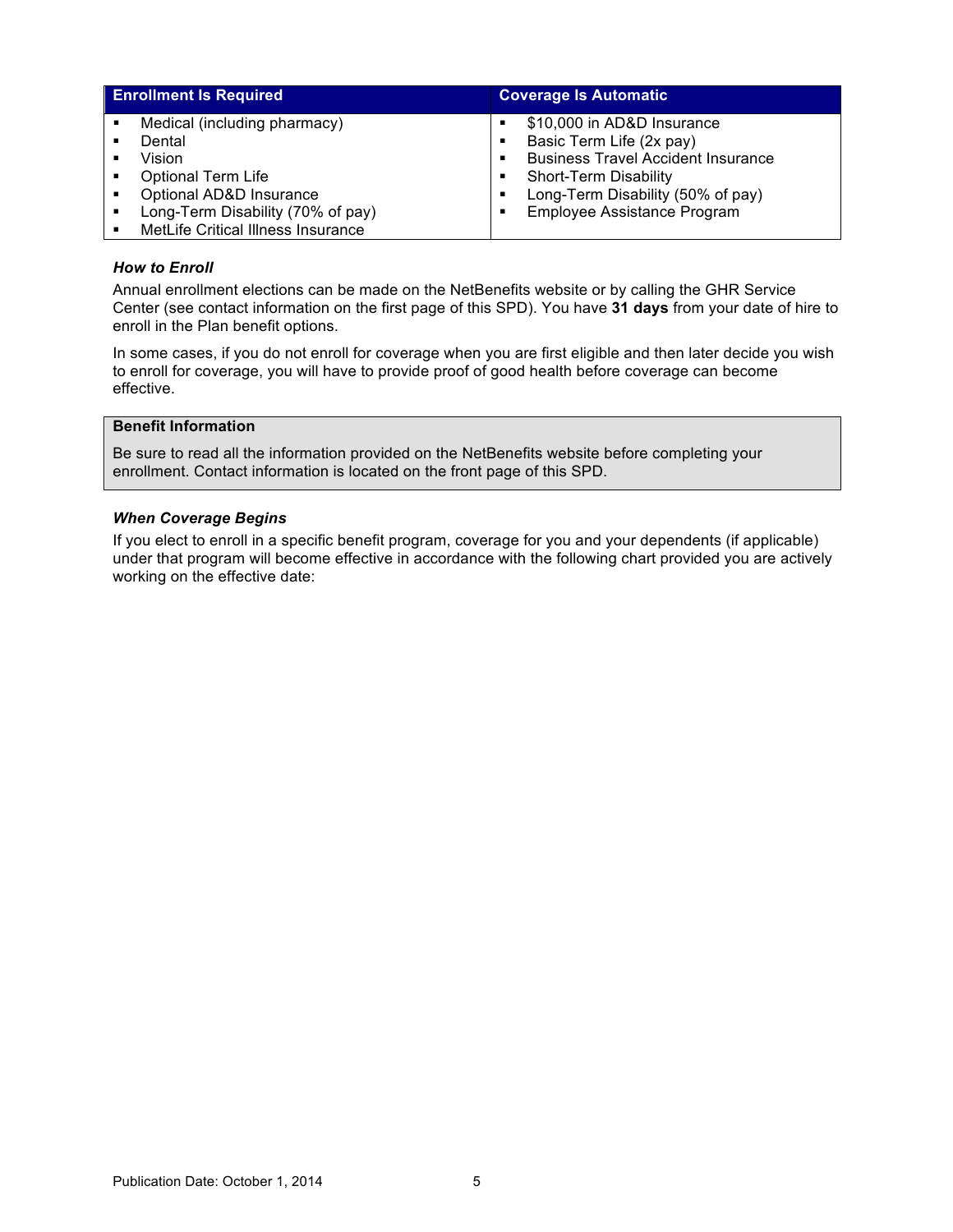<span id="page-10-0"></span>

| <b>Benefit</b>                            | <b>Date of Eligibility</b>                                                                                                  |
|-------------------------------------------|-----------------------------------------------------------------------------------------------------------------------------|
| Medical (including pharmacy)              | First of the month following your date of hire (Employees hired<br>on the first day of the month are eligible immediately.) |
| Dental                                    | First of the month following your date of hire (Employees hired<br>on the first day of the month are eligible immediately.) |
| Vision                                    | First of the month following your date of hire (Employees hired<br>on the first day of the month are eligible immediately.) |
| Life and Accident Insurance               | First of the month following your date of hire                                                                              |
| <b>Business Travel Accident Insurance</b> | Date of hire                                                                                                                |
| Employee Assistance Program               | Date of hire                                                                                                                |
| Short-Term Disability                     | Date of hire (full-time)<br>After one year of employment (part-time)                                                        |
| Long-Term Disability                      | First of the month following your date of hire (Employees hired<br>on the first day of the month are eligible immediately.) |
| Wellness                                  | Date of hire                                                                                                                |
| MetLife Critical Illness Insurance        | First of the month following your date of hire (Employees hired<br>on the first day of the month are eligible immediately.) |
| Hyatt Legal Plan                          | First of the month following your date of hire (Employees hired<br>on the first day of the month are eligible immediately.) |

For coverage that requires enrollment, coverage is effective based on the chart above provided you enroll within 31 days of your hire date.

If you are not actively working on the date coverage is scheduled to begin, coverage for you and your Eligible Dependents will not begin until the date you return to active work.

## *Coverage Levels*

When you enroll in medical, dental, or vision coverage or critical illness insurance, you choose from the following coverage levels:

- ♦ Individual Only
- $\blacklozenge$  Individual + Child(ren)
- ♦ Individual + Spouse/Domestic Partner
- $\blacklozenge$  Individual + Family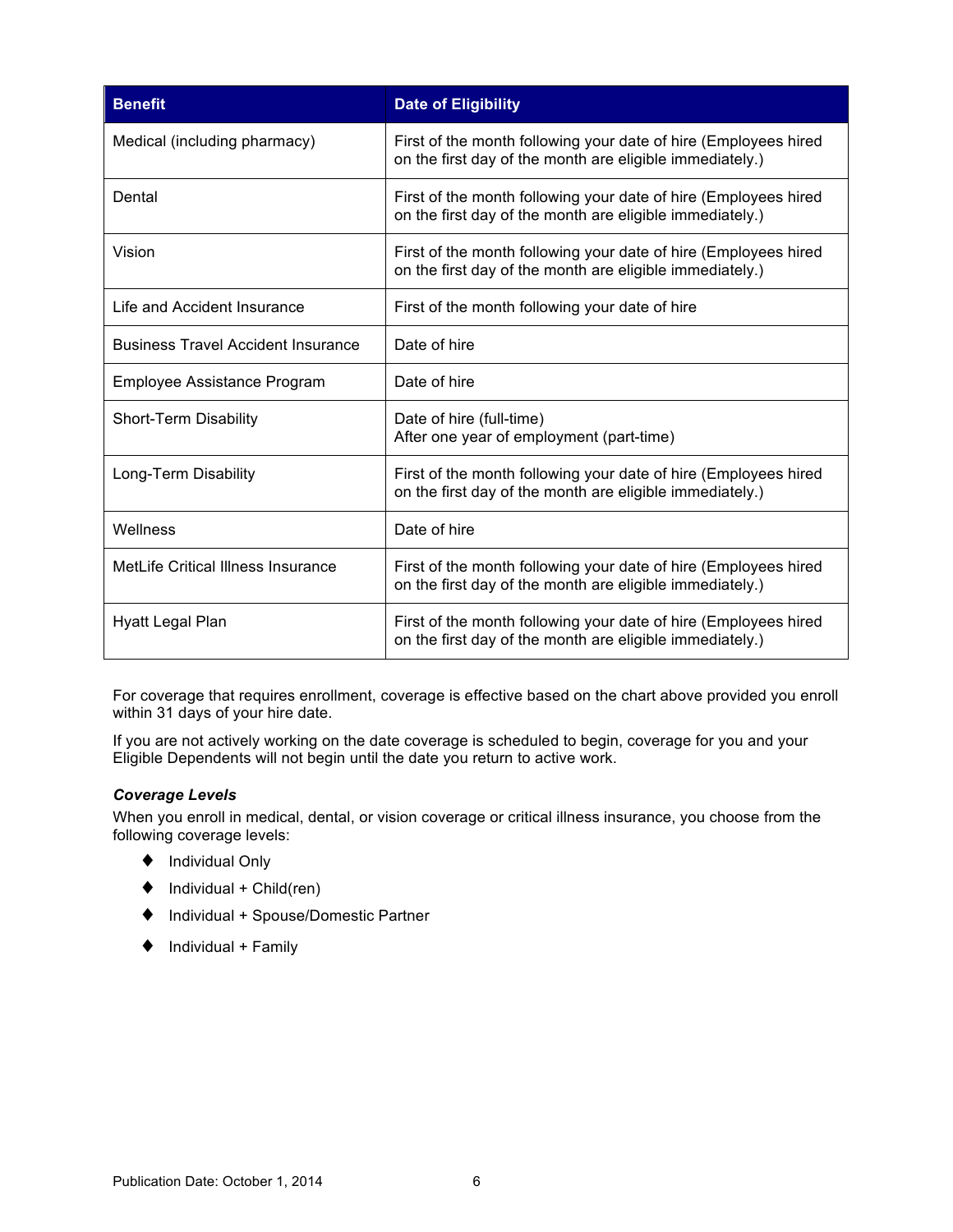<span id="page-11-0"></span>If you and your Spouse/Domestic Partner both work for State Street, you cannot both enroll for "Individual + Child(ren)" or "Individual + Family" coverage in a State Street medical, dental or vision plan. However, both of you may enroll in "Individual Only" coverage. Or, one of you may elect "Individual + Children" or "Individual + Family" and cover your Spouse/Domestic Partner.

### **Your Right to Enroll for Medical Coverage after Waiving Coverage**

If you are declining enrollment for yourself or your dependents (including your Spouse/Domestic Partner) because of other health insurance coverage, you may in the future be able to enroll yourself or your dependents in the medical, dental and/or vision plan, provided that you request enrollment within 31 days of the date your other coverage ends.

In addition, if you have a new dependent as a result of marriage, birth, adoption, or placement for adoption, you may be able to enroll yourself and your dependents in the medical, dental and/or vision plan, provided that you request enrollment within 31 days of the date of the marriage, birth, adoption, or placement for adoption.

To request special enrollment or obtain information, log on to Fidelity NetBenefits®. (See front page of this SPD for contact information)

## *Pretax Benefits*

Payroll contributions will be deducted evenly from each paycheck throughout the year. Your contributions for medical, dental, and vision coverage and your contributions to a Health Savings Account, if applicable, are typically deducted from your paycheck on a pretax basis. This means your contributions are deducted before federal, Social Security and (in most cases) state and local taxes are withheld. Pretax contributions help to lower your taxable income and offset the cost of your coverage.

Your pretax contributions for these benefits may have a slight effect on your Social Security benefits. You pay Social Security taxes (also known as FICA) based on your earnings after your pretax contributions are deducted. As a result, your future Social Security benefits could be slightly reduced. For most people, however, the current tax savings from making pretax contributions are generally greater than any slight reduction in Social Security benefits that might result.

Your pretax contributions will *not* reduce your eligible pay under any other State Street benefit, including life and accident insurance or disability coverage.

### **Important Note**

Not all states' tax laws have been updated to conform to the federal changes that allow tax-free health plan coverage for your Eligible Child(ren) covered under a State Street medical plan until his or her 26th birthday. Therefore, state tax may apply to the related contributions if you reside in a non-conforming state.

### *Domestic Partner Tax Treatment*

*Under IRS regulations, there are different financial implications for covering Domestic Partner.* 

If you are considering providing benefit coverage for your Domestic Partner and his or her Eligible Child(ren), be aware that there are important tax implications for you to consider. In addition to the information below, you may want to consult a personal tax or legal professional for advice.

According to IRS regulations, if you cannot consider your Domestic Partner and his or her child(ren) as tax dependents for federal income tax purposes, you are not entitled to the tax advantages that apply to covering a Spouse or your own Eligible Child(ren). This means that the cost of coverage for your Domestic Partner and his or her Eligible Child(ren) is deducted from your pay on an *after-tax* basis. (The cost for covering yourself and your Eligible Child(ren) continues to be deducted on a pretax basis.) In addition, the Company-paid portion of any medical, dental and vision coverage for your Domestic Partner and his or her children must be considered additional income on which you are required to pay federal and state tax (except for states where Domestic Partners are legally recognized for tax purposes). This additional income will be reflected on your W-2 form and additional taxes will be withheld from your paycheck.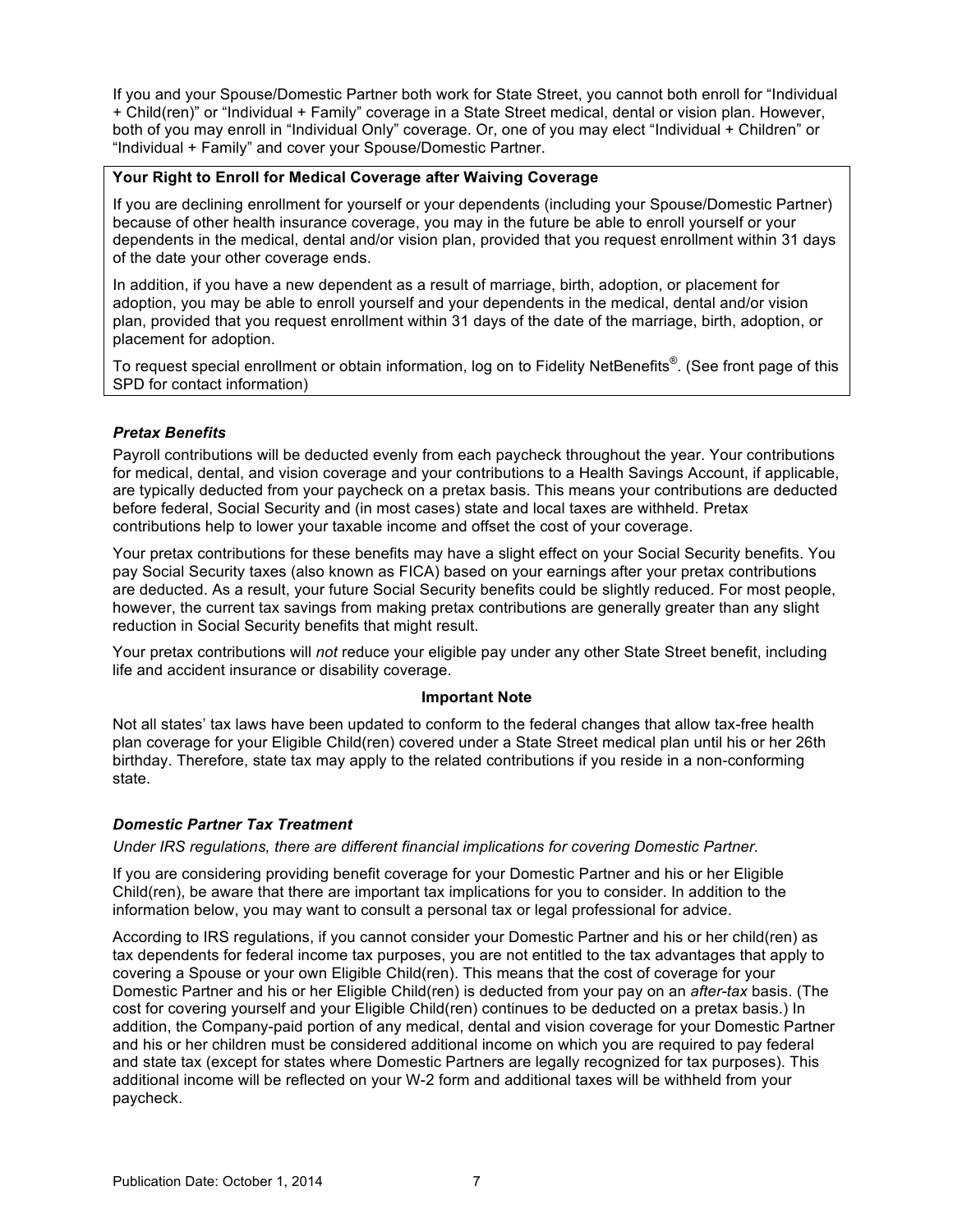<span id="page-12-0"></span>If your Domestic Partner (and his or her Eligible Child(ren)) is a tax-qualified dependent as defined by the Internal Revenue Code, your monthly contributions can be deducted from your pay on a pretax basis. There are no tax consequences for covering your tax-qualified Domestic Partner under a State Street benefit program.

In general, a person can be claimed as a tax-qualified dependent when you file your tax return, if they meet the criteria under Section 152 of the Internal Revenue Code for the calendar year, including that:

- ♦ The dependent is a citizen, legal resident or national of the United States;
- ♦ The dependent is considered a member of your household, lives with you for the entire year, and your household is considered his or her principal residence;
- $\blacklozenge$  The dependent receives over half of his or her support for the calendar year from you;
- ♦ Your relationship is not in violation of any local laws; and
- ♦ The dependent is not the qualifying child of any other taxpayer.

### *Other Adult Dependent Tax Treatment*

If you are covering an Other Adult Dependent (or other tax-qualified dependent), the entire cost for this coverage is deducted from your pay on a pretax basis. This means that your payroll deductions for this coverage are not subject to federal income, Social Security and most states' income taxes.

### **How to Certify Tax-Qualified Dependents**

If you believe your Domestic Partner or Other Adult Dependent is a tax-qualified dependent, please notify the GHR Service Center using the contact information located on the front page of this SPD.

In order to have pretax deductions apply to coverage for your Domestic Partner (and his or her Eligible Child(ren)), or your Other Adult Dependent, you must submit a copy of your most recent federal income tax form, in addition to other required documentation, to the GHR Service Center.

Since satisfying the definition of a tax-qualified dependent under the Internal Revenue Code can be complex, you should consult a tax professional for advice on your personal situation.

### *Changing Your Elections*

This section primarily addresses changes to your pretax benefits, which include medical, dental and vision. Because you pay for these benefits on a pretax basis, certain IRS restrictions apply.

For information about changing Optional Term Life and Optional AD&D, LTD or MetLife Critical Illness Insurance elections, see those sections of this booklet. For Health Care Flexible Spending Accounts and Dependent Care Flexible Spending Account, see the specific summary plan description that describes those benefits by contacting the GHR Service Center using the information found on the front page of this SPD.

### *Annual Enrollment*

The annual enrollment period is typically held each fall for benefits effective January 1 of the upcoming year. During annual enrollment, you may change your medical, dental and vision elections. If you do not change your medical, dental and vision plan elections during annual enrollment, your elections generally carry over into the following year.

### *IRS-Qualified Status Changes*

Generally, according to IRS rules, you may change your medical, dental and vision elections only during annual enrollment. However, IRS rules allow you to change your elections during the year under certain circumstances, known as qualified status changes. Qualifying changes in status include:

♦ Marriage or addition of a newly eligible Domestic Partner or Other Adult Dependent;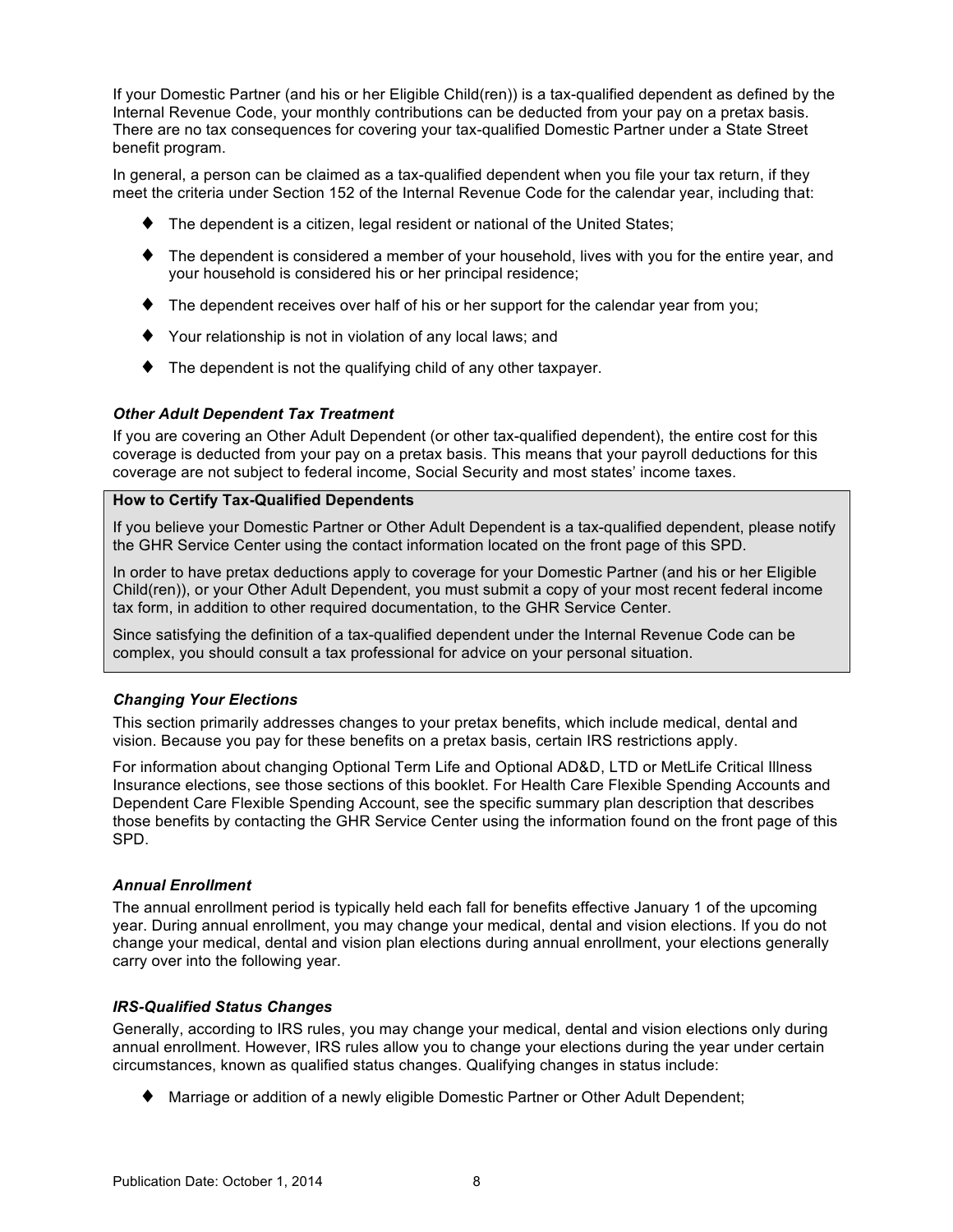- ♦ Divorce, legal separation or annulment, or dissolution of a Domestic Partnership or Other Adult Dependent relationship;
- $\blacktriangleright$  Birth or adoption of a child (or placement of a child for adoption or legal guardianship);
- ♦ Death of a Spouse/Domestic Partner, dependent, or Other Adult Dependent;
- $\blacklozenge$  Ineligibility of a dependent (for example, with respect to medical and EAP benefits, your Eligible Child reaching age 26 and with respect to dental and vision benefits, your Eligible Child over age 26.
- ♦ A change in your or your Spouse's/Domestic Partner's employment (including a reduction in hours), if it results in a loss or gain in eligibility for coverage; or
- ♦ A move out of your HMO network service area.

The status change must cause a loss or gain of eligibility. In addition, your change in coverage must be consistent with and on account of your status change. For example, if you get married, you may add your spouse to your medical plan or cancel your coverage to join your spouse's medical plan.

Generally, any change you make is prospective (applies to the future) only. However, by law, if you add a newborn child, an adopted child or a child placed for adoption, the change will be effective as of the birth, adoption, or placement for adoption provided you make the change within 31 days of the date of birth, adoption or placement for adoption.

### **Other Events**

IRS regulations allow participants to make a mid-year election change for certain other events such as:

- o **Entitlement to Medicare or Medicaid.** If you, your spouse or dependent becomes entitled to Medicare or Medicaid, you may make a prospective election to cancel or reduce health coverage.
- o **Judgment, Decree or Order.** If there is a judgment, decree or order resulting from a divorce, legal separation, annulment or change in legal custody (including a qualified medical child support order) that requires a change in accident or health coverage for your dependent, you may make an election change to add or drop coverage as ordered.
- o **Significant Curtailment of Coverage** *that is not a Loss of Coverage*. If your coverage is significantly curtailed by a change in the plan without a loss of coverage, you may revoke your benefit election that is being curtailed, but must make a new election for similar coverage under a new benefit package option.
- o **Significant Curtailment of Coverage** *with a Loss of Coverage*. If your coverage is significantly curtailed by a change in the Plan with a loss of coverage, you may revoke coverage and make a new election for similar coverage under a new benefit package option.
- o **Significant Change in Cost.** If there is a significant change in the cost of coverage, you may revoke coverage and make a new election for similar coverage under a new benefit package option.
- o **Coverage Change of Another Employer.** You may change your election if the change is on account of and consistent with a change in another employer's plan and (i) the change is permitted under the cafeteria plan of the other employer or (ii) the periods of coverage under your plan are different from the periods of coverage under the plan of the other employer.
- **SCHIP Loss in Eligibility.** If you or your Eligible Child(ren) is otherwise eligible but not enrolled in a State Street health plan and your child experiences a termination of coverage under Medicaid or the State Children's Insurance Program (SCHIP), you may request enrollment for yourself, if you are not otherwise enrolled, and your child(ren). The election to participate must be requested within 60 days of the event.
- o **SCHIP Gain in Eligibility**. If your Eligible Child(ren) is currently enrolled in a State Street health plan and gains eligibility for coverage under Medicaid or the State Children's Insurance Program Reauthorization Act (SCHIP), you may revoke your election to cover your child provided the revocation is requested within 60 days of the event.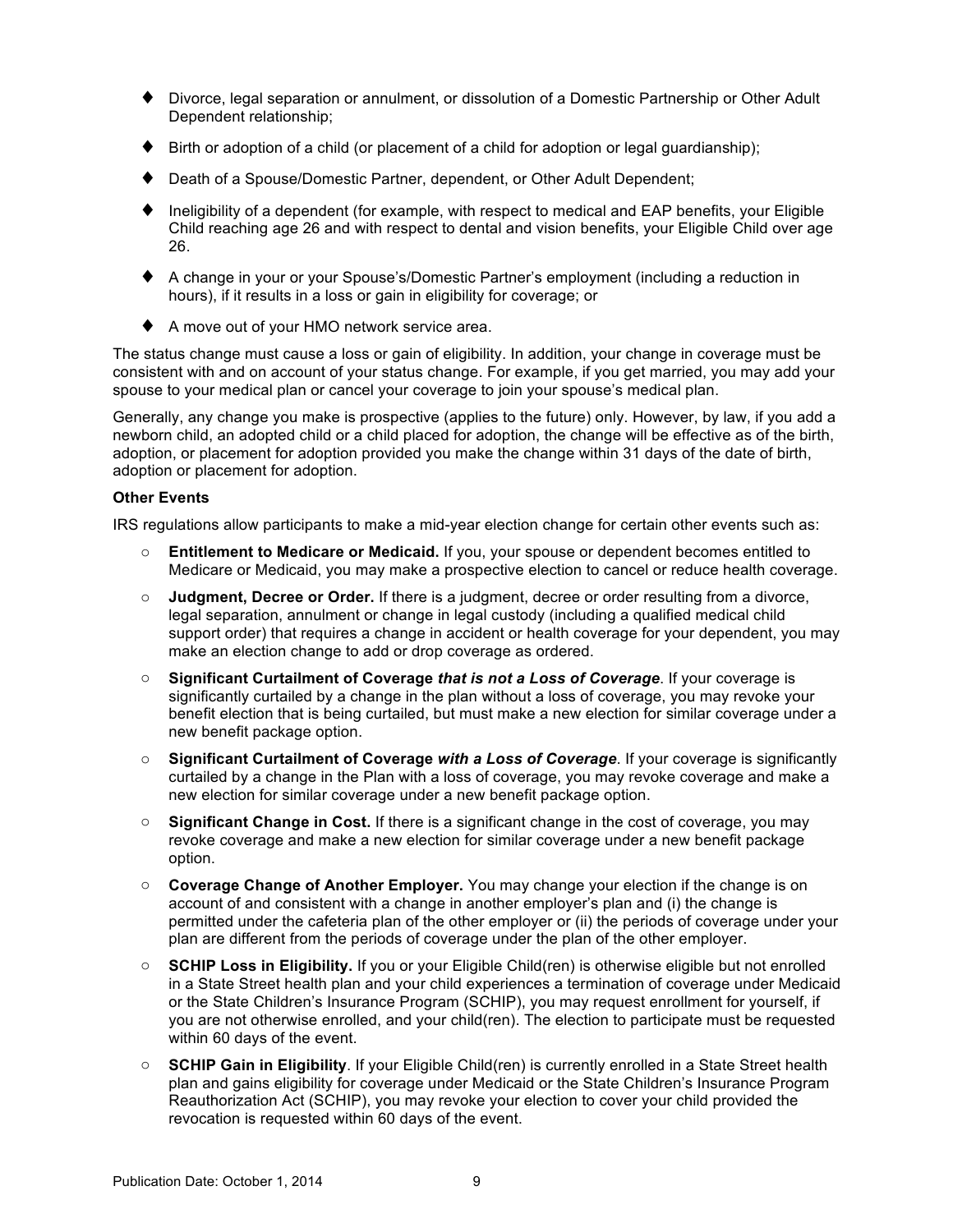<span id="page-14-0"></span>See [How Your Benefits May Be Affected](#page-16-0) to learn about the types of changes you can make following certain qualifying status changes.

## **How to Make a Qualifying Status Change**

Contact the GHR Service Center using the contact information found on the front page of this SPD within 31 days of your qualifying status change to make your corresponding enrollment changes.

Keep in mind that if you miss the 31-day window, you will have to wait until the next annual enrollment to make a change for coverage or changes effective the following January 1.

## *Dependent Eligibility*

*Dependents remain eligible for coverage up to age 26.* Your dependent will not have coverage after his or her 26 birthday, unless he or she elects to continue coverage under COBRA. See the COBRA section for more information.

An unmarried disabled child may generally continue to be an eligible dependent for medical, dental, vision and life insurance as long as he or she remains incapable of self-sustaining employment due to a mental or physical handicap on the date he or she would normally lose eligibility under the applicable plan or policy. Proof of disability must be submitted within 31 days after your dependent attains age 26. The coverage of a disabled child may vary by benefit program. Refer to the applicable Certificate of Coverage or the applicable policy for more details.

## *Qualified Medical Child Support Orders*

Your group health benefits may be subject to certain judgments by state courts extending medical coverage to child(ren) named in a Qualified Medical Child Support Order (QMCSO). A QMCSO is a court order, decree, judgment or administrative notice (including a settlement agreement) that requires the group health plan of a parent to provide health care benefits to one or more children. A QMCSO is generally issued by a domestic relations court or other court of competent jurisdiction or through an administrative process established under state law.

If State Street determines that the court order satisfies all legal requirements, you will be notified by the by the administrator that the Plan will cover the child(ren) named in the QMCSO. Any required contributions will be deducted from your pay.

The Plan Administrator has the complete authority, in its sole and absolute discretion, to construe the terms of the procedures for enforcing the court orders described above and to decide the eligibility for, and the extent of, benefits under the programs with respect to these orders. All such decisions shall be final and binding upon all parties affected. The Plan Administrator also reserves the right to amend any or all of the QMCSO procedures at its sole discretion, at any time.

You may request a copy of the procedures governing QMCSOs, free of charge, by contacting the GHR Service Center using the contact information found on the front page of this SPD.

### *When Your Employment Ends*

The following table shows when your benefits end if your employment with State Street ends.

| <b>Benefit</b>                             | <b>When Coverage Ends</b>                                                                                           |
|--------------------------------------------|---------------------------------------------------------------------------------------------------------------------|
| Medical                                    | Last day of the month in which date of termination                                                                  |
| Dental                                     | occurst                                                                                                             |
| Vision                                     |                                                                                                                     |
| Health Care Flexible Spending Account*     |                                                                                                                     |
| Employee Assistance Program                |                                                                                                                     |
| <b>Business Travel Accident Insurance</b>  | Last day actively working                                                                                           |
| Basic and Optional Life and AD&D Insurance | Last day of the month in which date of termination<br>occurs (See the 31-day conversion period described<br>below.) |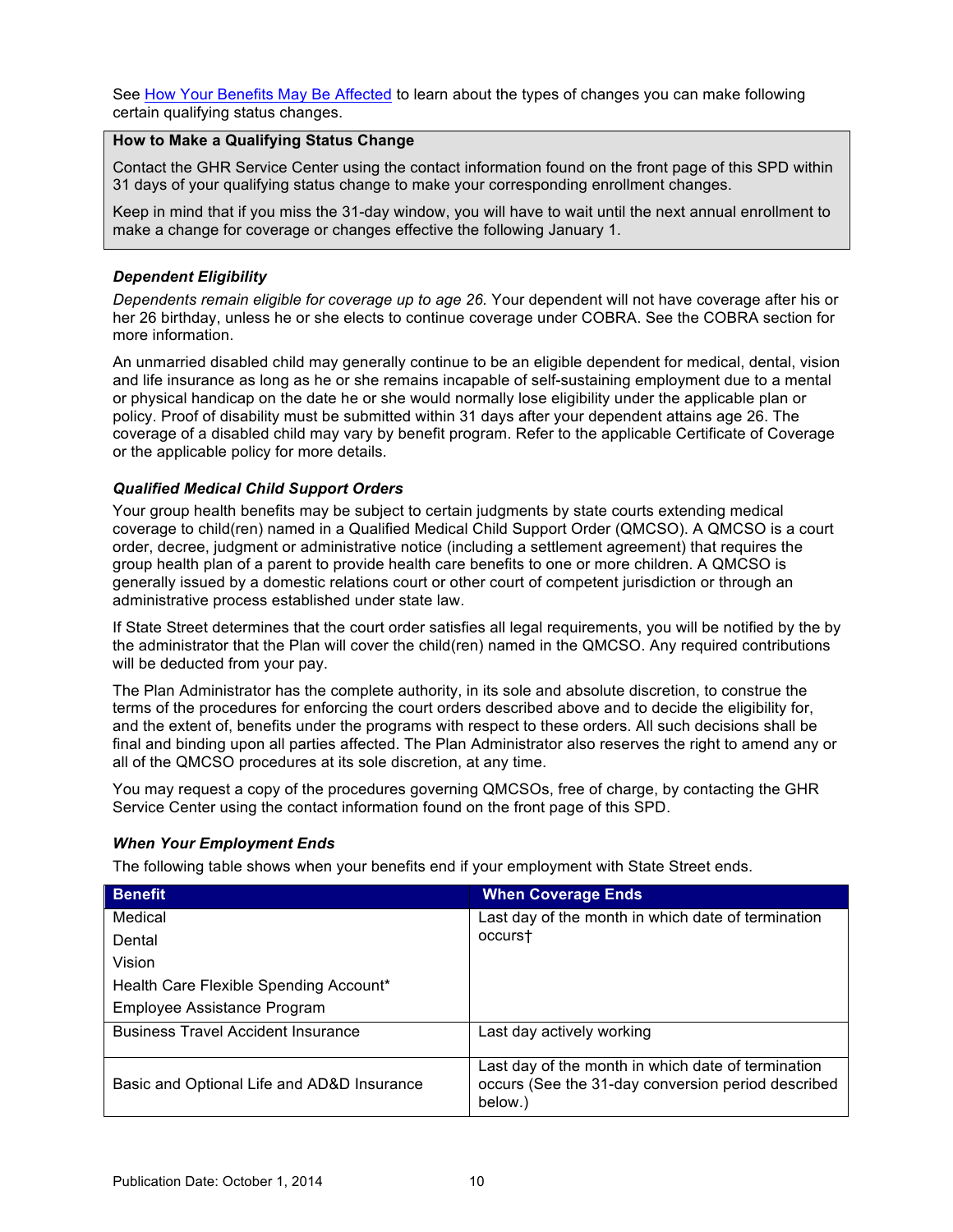<span id="page-15-0"></span>

| Dependent Care Flexible Spending Account*    | Date of termination |
|----------------------------------------------|---------------------|
| Short-Term and Long-Term Disability Coverage |                     |
|                                              |                     |

\*See the separate summary plan description that describes these benefits by contacting the GHR Service Center using the information found on the front page of this SPD.

†When your medical, dental, vision, Employee Assistance Program and Health Care Flexible Spending Account coverage ends, you may be eligible to continue coverage under COBRA. You may not be eligible to continue coverage during certain leaves of absence.

Note: Coverage may end sooner than shown above if you lose eligibility or fail to make required payments, or if a program is terminated.

### *Life Insurance and Accidental Death & Dismemberment (AD&D)*

When your life insurance coverage ends, you may be able to convert your coverage to individual policies within 31 days of your last day of work. Coverage may continue during the 31-day conversion period. See the Life and Accident Insurance certificates for more information.

Your current Life Insurance and AD&D coverage (as applicable) continues until the last day of the month in which your date of termination occurs. After that, you may continue coverage by choosing either the "conversion" feature or the "portability" feature directly through MetLife. Both options allow you to continue coverage by paying premiums at group rates without having to show medical evidence of insurability. Keep in mind that, as a terminated employee, your premiums will be higher than they were when you were actively employed.

Both the conversion and portability features are available for Basic Life Insurance, Optional Life Insurance, Spouse/Domestic Partner Life Insurance and Child Life Insurance, as applicable. The portability feature is available for Basic AD&D and Optional AD&D. MetLife will send information about continuing your coverage directly to your home. If you have not heard from MetLife within 30 days from your termination date, you may call MetLife at +1 877 275 6387 for information about conversion coverage, and +1 866 492 6983 for information about portable coverage.

## *Certification of Health Care Coverage*

When your, your Spouse's/Domestic Partner's or your dependent's medical coverage ends, you and/or your dependent(s) will be sent a coverage certification. In addition to receiving a coverage certification when your State Street coverage first ends, you will receive another one when COBRA coverage ends (if you elected COBRA), and then upon request (if you request it within 24 months after either coverage ends). This is a written record of the coverage you received under the State Street health care program and under COBRA, if applicable.

You should keep a copy of the coverage certification(s) you receive, since you may need to prove you had prior coverage when you join a new health plan. For example, if your new employer's plan has a preexisting condition limitation, the employer may be required to reduce the duration of the limit by one day for each day of your prior coverage (subject to certain requirements). You may also need to present the coverage certification to your insurer if you are buying individual coverage.

### *Family Status Changes*

State Street benefits are designed to help and support you during the different stages and events in your life. This section provides an overview of how your medical, dental, vision, and life and accident insurance benefits are affected if you experience certain life events. Keep in mind that if you have a qualified status change during the year, you may make certain benefit changes within **31 days** of the event (such as marriage, birth of a child, etc.).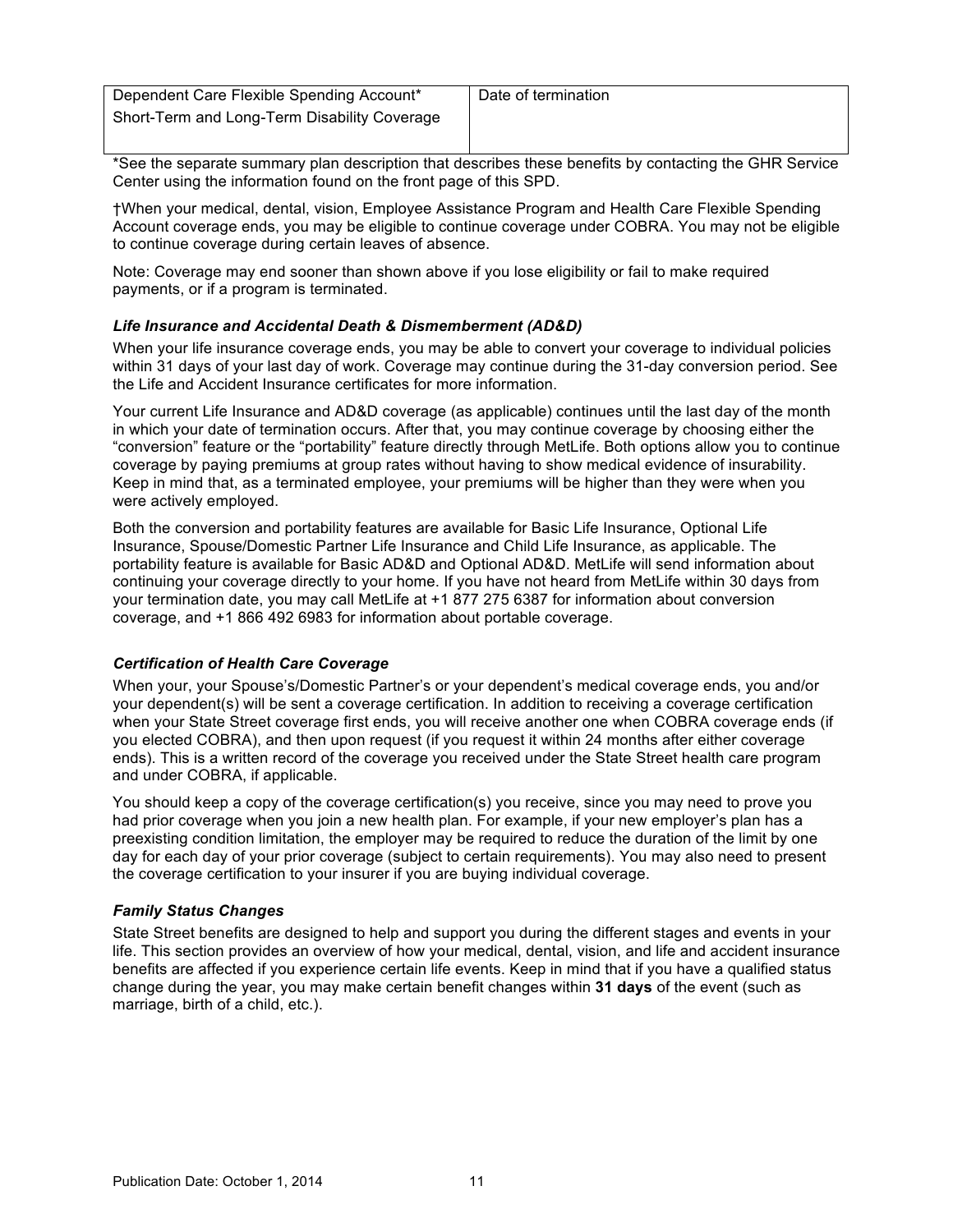<span id="page-16-0"></span>

| <b>How Your Benefits May Be Affected</b>                                                                                                                                                       |                                                                                                                                                                                                                                                                                                                                                                                         |                                                                                                                                                                                                                                                                                                                                                                          |  |
|------------------------------------------------------------------------------------------------------------------------------------------------------------------------------------------------|-----------------------------------------------------------------------------------------------------------------------------------------------------------------------------------------------------------------------------------------------------------------------------------------------------------------------------------------------------------------------------------------|--------------------------------------------------------------------------------------------------------------------------------------------------------------------------------------------------------------------------------------------------------------------------------------------------------------------------------------------------------------------------|--|
|                                                                                                                                                                                                | <b>Life and Accident Insurance</b>                                                                                                                                                                                                                                                                                                                                                      |                                                                                                                                                                                                                                                                                                                                                                          |  |
| You get married or enter<br>into a domestic partnership.                                                                                                                                       | Within 31 days of the event, you<br>may enroll your spouse/domestic<br>partner and other eligible<br>dependents, or you may drop<br>your coverage to join your<br>spouse's plan. (You may be able<br>to enroll in your domestic<br>partner's plan if his or her<br>employer offers domestic partner<br>coverage.)                                                                       | You may want to review and, if<br>necessary, change your beneficiary<br>designation.<br>Within 31 days of the event, you may<br>apply to enroll your spouse/domestic<br>partner in Optional Term Life and/or<br>Optional AD&D Insurance. You may<br>also apply to enroll or increase<br>spouse/domestic partner Optional<br>Term Life and/or Optional AD&D<br>Insurance. |  |
| You get divorced or legally<br>separated, or end a<br>domestic partnership.                                                                                                                    | Your Spouse's/Domestic<br>Partner's coverage will end<br>(except to the extent an<br>applicable court order requires<br>continued coverage). He or she<br>may elect to continue coverage<br>under COBRA for a period of<br>time.<br>If your coverage under your<br>Spouse's/Domestic Partner's<br>plan ends, you may enroll in the<br>State Street plan within 31 days<br>of the event. | You may want to review and, if<br>necessary, change your beneficiary<br>designations.<br>Your spouse/domestic partner's<br>Optional Term Life and/or Optional<br>AD&D Insurance ends. He or she<br>may convert to a non-group policy.                                                                                                                                    |  |
| You have or adopt a child or<br>a child is placed in your<br>home for adoption.                                                                                                                | Within 31 days of the event, you<br>may enroll the child and other<br>eligible dependents, or you may<br>drop your coverage to join your<br>spouse's/domestic partner's<br>plan.                                                                                                                                                                                                        | You may want to review and, if<br>necessary, change your beneficiary<br>designations.<br>Within 31 days of the event, you may<br>apply to enroll your child in Optional<br>Term Life and/or Optional AD&D<br>Insurance.<br>You may also enroll in or increase<br>your Optional Term Life and/or<br>Optional AD&D insurance.                                              |  |
| You have an Other Adult<br>Dependent approaching<br>age 65.                                                                                                                                    | Your Other Adult Dependent<br>coverage ends. He or she may<br>elect to continue coverage under<br>COBRA for a period of time.                                                                                                                                                                                                                                                           | Your Other Adult Dependent is not<br>eligible for these benefits.                                                                                                                                                                                                                                                                                                        |  |
| You take an unpaid leave of<br>absence. (See Family and<br><b>Medical Leave Act (FMLA)</b><br><b>Leaves and Military Leave</b><br>of Absence for special rules<br>that apply to these leaves.) | You may continue coverage by<br>paying your share of the cost of<br>coverage, or you may suspend<br>coverage.                                                                                                                                                                                                                                                                           | Basic Life and AD&D coverage<br>continues. You may continue<br>coverage and Optional Term Life<br>and/or Optional AD&D Insurance,<br>provided you continue to pay your<br>share of the cost.                                                                                                                                                                             |  |
| You become unable to work<br>due to disability and are<br>receiving Short-Term<br>Disability (STD) payments.                                                                                   | Coverage continues. Your share<br>of the cost is deducted from your<br>STD payments.                                                                                                                                                                                                                                                                                                    | Coverage continues. Your share of<br>the cost for Optional Term Life and/or<br>Optional AD&D coverage is deducted<br>from your STD payments.                                                                                                                                                                                                                             |  |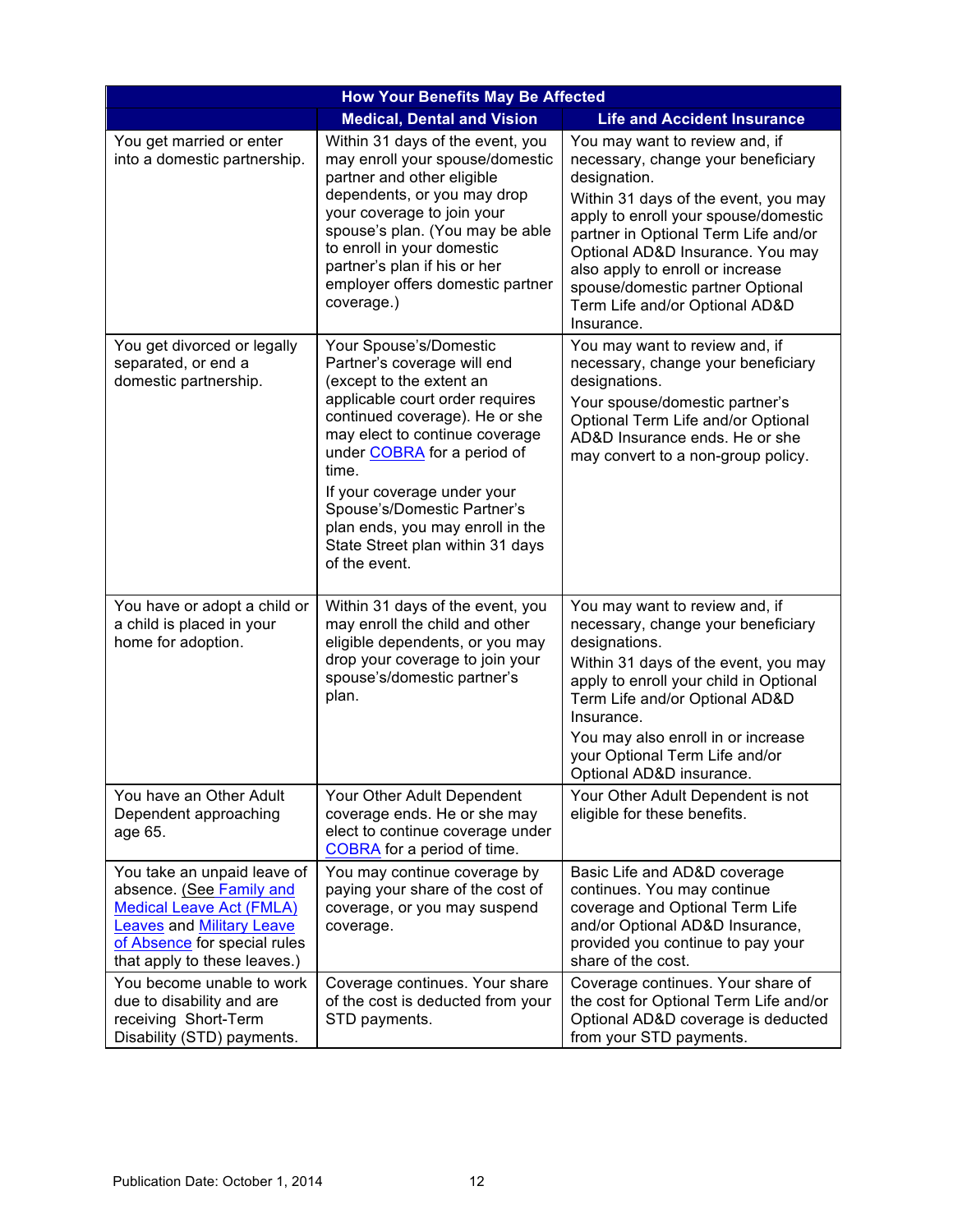| <b>How Your Benefits May Be Affected</b>                                                                                                                    |                                                                                                                                                                                                       |                                                                                                                                                                                                                                                                               |  |
|-------------------------------------------------------------------------------------------------------------------------------------------------------------|-------------------------------------------------------------------------------------------------------------------------------------------------------------------------------------------------------|-------------------------------------------------------------------------------------------------------------------------------------------------------------------------------------------------------------------------------------------------------------------------------|--|
|                                                                                                                                                             | <b>Medical, Dental and Vision</b>                                                                                                                                                                     | <b>Life and Accident Insurance</b>                                                                                                                                                                                                                                            |  |
| You are still unable to work<br>due to disability and are<br>receiving Long-Term<br>Disability (LTD) payments<br>(because you had elected<br>LTD coverage). | You may continue coverage,<br>provided you continue to pay<br>your share of the cost of<br>coverage. Any contributions you<br>are making to your HSA end.                                             | Your Basic Life and AD&D coverage<br>continues. You may continue<br>coverage under Optional Term Life<br>and/or Optional AD&D Insurance,<br>provided you continue to pay your<br>share of the cost.                                                                           |  |
| You are still unable to work<br>due to disability but you had<br>not elected LTD coverage.                                                                  | Your coverage ends. You may<br>elect to continue coverage under<br>COBRA for a period of time.                                                                                                        | Your coverage ends. You may be<br>eligible to continue coverage through<br>the insurance company.                                                                                                                                                                             |  |
| Your employment ends.                                                                                                                                       | Your coverage continues until<br>the last day of the month in<br>which your termination occurs.<br>You may elect to continue<br>coverage under <b>COBRA</b> for a<br>period of time thereafter.       | Your coverage continues until the last<br>day of the month in which your<br>termination occurs. You may be<br>eligible to continue coverage through<br>the insurance company through the<br>conversion or portability options,<br>where available.                            |  |
| You retire. (You leave the<br>Company at age 55 or older<br>with five or more years of<br>eligible service.)                                                | You may be eligible for Retiree<br>Medical coverage and/or you<br>may be eligible to continue<br>coverage under COBRA.                                                                                | You may be eligible for Retiree Life<br>Insurance coverage.                                                                                                                                                                                                                   |  |
| You die while actively<br>employed by or receiving<br>disability benefits from State<br>Street.                                                             | Coverage for your covered<br>dependents continues for one<br>year (at no cost). Thereafter,<br>your covered dependents may<br>be eligible to continue coverage<br>under COBRA for up to 36<br>months. | Your life insurance (and, if applicable,<br>AD&D) benefits are payable to your<br>named beneficiary.<br>Your covered spouse or dependent<br>children may be eligible to continue<br>their coverage under Optional Term<br>Life and/or Optional AD&D Insurance<br>(see below). |  |
| Your dependent dies.                                                                                                                                        | You may change your coverage<br>level within 31 days of your<br>dependent's death.                                                                                                                    | If the dependent was covered under<br>Optional Term Life and/or Optional<br>AD&D Insurance, benefits are<br>payable to you.<br>You may want to review and update<br>your beneficiary designation for your<br>life insurance.                                                  |  |
| You lose your benefits<br>eligibility due to a reduction<br>in hours of employment.                                                                         | Your coverage ends on the last<br>day of the month in which you<br>lose eligibility. Thereafter, you<br>may be eligible to continue<br>coverage under <b>COBRA.</b>                                   | Your coverage continues until the last<br>day of the month in which your<br>reduction in hours occurs. You may<br>be eligible to continue coverage<br>through the insurance company<br>through the conversion or portability<br>options, where available.                     |  |
| Your child(ren) reaches<br>age 26.                                                                                                                          | Your child(ren)'s coverage ends<br>on his or her 26th birthday.<br>Thereafter, your child(ren) may<br>be eligible to continue medical<br>coverage under COBRA.                                        | Your child(ren) is not eligible for the<br>Life and AD&D Insurance coverage<br>through State Street.                                                                                                                                                                          |  |

Note: Short-Term Disability (STD), Long-Term Disability (LTD) and Business Travel Accident coverage generally cannot be changed due to any of the life events listed in the chart above.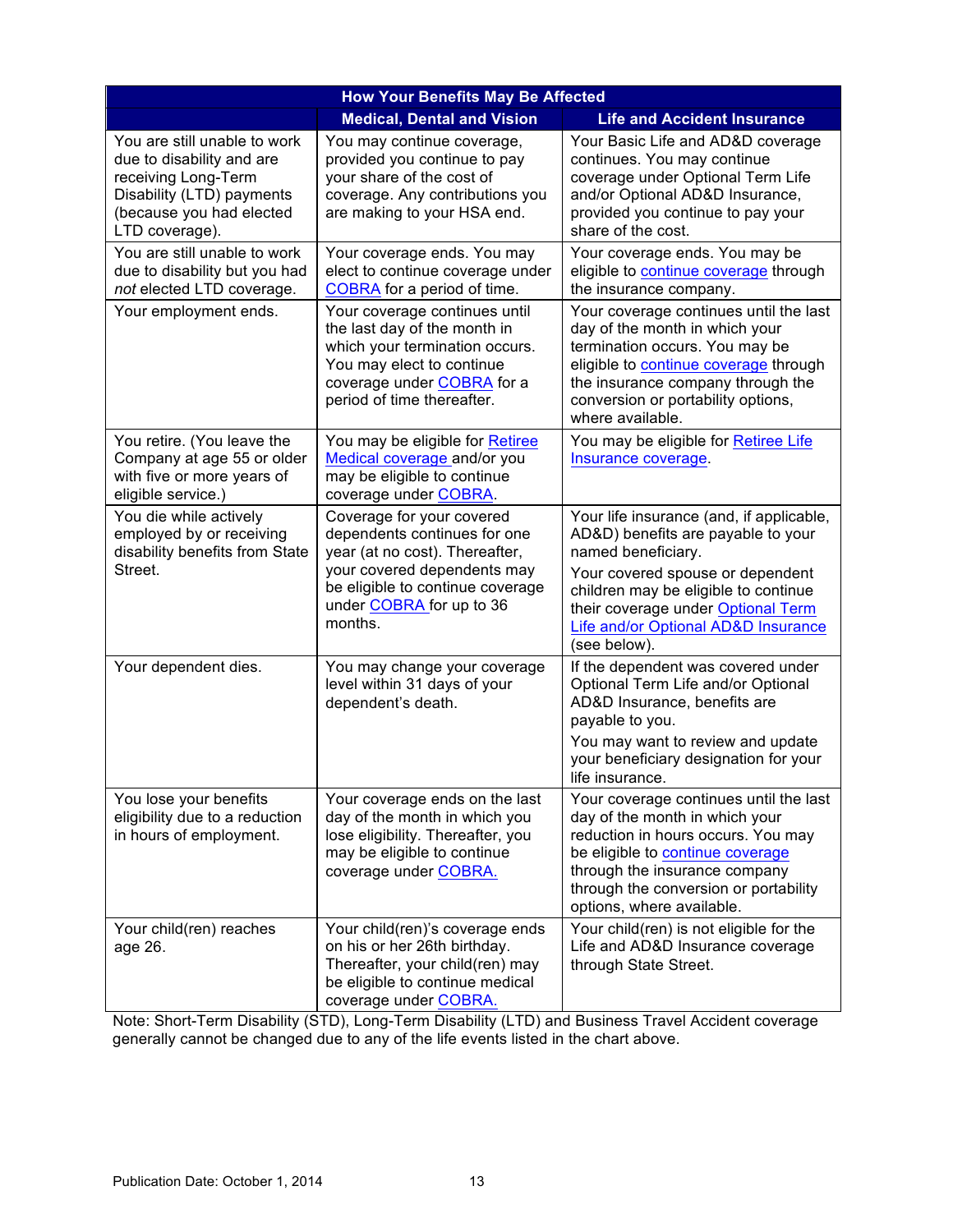## <span id="page-18-0"></span>*Family and Medical Leave Act (FMLA) Leave*

This leave may be paid, unpaid or a combination of both. If you take an approved leave under FMLA, you may be eligible to continue certain benefits, as described below.

### *Paid FMLA Leave*

If your leave is paid because you are receiving sick leave, Short-Term Disability or vacation payments, your participation will continue under all benefits in which you participate. Your payroll contributions for the benefits will continue to be deducted from your pay.

### *Unpaid FMLA Leave*

The following chart explains what happens to your benefits, as applicable, during an *unpaid* FMLA leave.

| <b>Benefit</b>                                                 | <b>What Happens during Unpaid FMLA Leave</b>                                                    |
|----------------------------------------------------------------|-------------------------------------------------------------------------------------------------|
| Medical                                                        | You may:                                                                                        |
| Dental                                                         | Pay your share of the cost on an after-tax basis by direct bill; or                             |
| Vision                                                         | Suspend coverage.<br>٠                                                                          |
|                                                                |                                                                                                 |
| Short-Term Disability                                          | Coverage continues.                                                                             |
| <b>Employee Assistance</b><br>Program                          | Coverage continues.                                                                             |
| Long-Term Disability<br>If you elected this coverage, you may: |                                                                                                 |
|                                                                | Continue coverage by continuing to pay the cost on an after-tax<br>basis by direct bill; or     |
|                                                                | Suspend coverage until the next annual enrollment (pre-existing<br>condition clause may apply). |
| Basic Life and Basic<br>AD&D Insurance                         | Coverage continues – paid by Company.                                                           |
| Optional Life and Optional                                     | You may:                                                                                        |
| AD&D Insurance                                                 | Continue coverage by paying your share of the cost on an after-<br>tax basis by direct bill; or |
|                                                                | Suspend coverage.                                                                               |
| <b>Business Travel Accident</b><br>Insurance                   | Coverage is suspended.                                                                          |

If you do not return to work, State Street has the right to recover any premiums you did not pay while you were on leave. You will receive more information about paying for coverage if you take an unpaid FMLA leave.

If you suspend your medical, dental, vision, Optional Life, and/or Optional AD&D coverage during your unpaid FMLA leave and your leave is 30 days or less, your benefit elections will be reinstated. Otherwise you will have to elect to have that coverage reinstated upon your return to work.

See the summary plan description for the Health Care Flexible Spending Account and Dependent Care Flexible Spending Account for leave information applicable to those benefits by contacting the GHR Service Center using the information found on the front page of this SPD.

### *Military Leave of Absence*

Under the Uniformed Services Employment and Reemployment Rights Act of 1994 (USERRA), employees who are called to active military duty are entitled to an unpaid leave of absence for military service, with reinstatement rights. State Street will comply with any benefit continuation or reinstatement requirements of USERRA. Because USERRA requirements are subject to change, please contact the GHR Service Center at +1 855 477 7007, Option 1for the most current information if you plan to take a military leave of absence. If you are not on a military leave when USERRA applies, the benefits for nonmilitary approved leaves of absence apply.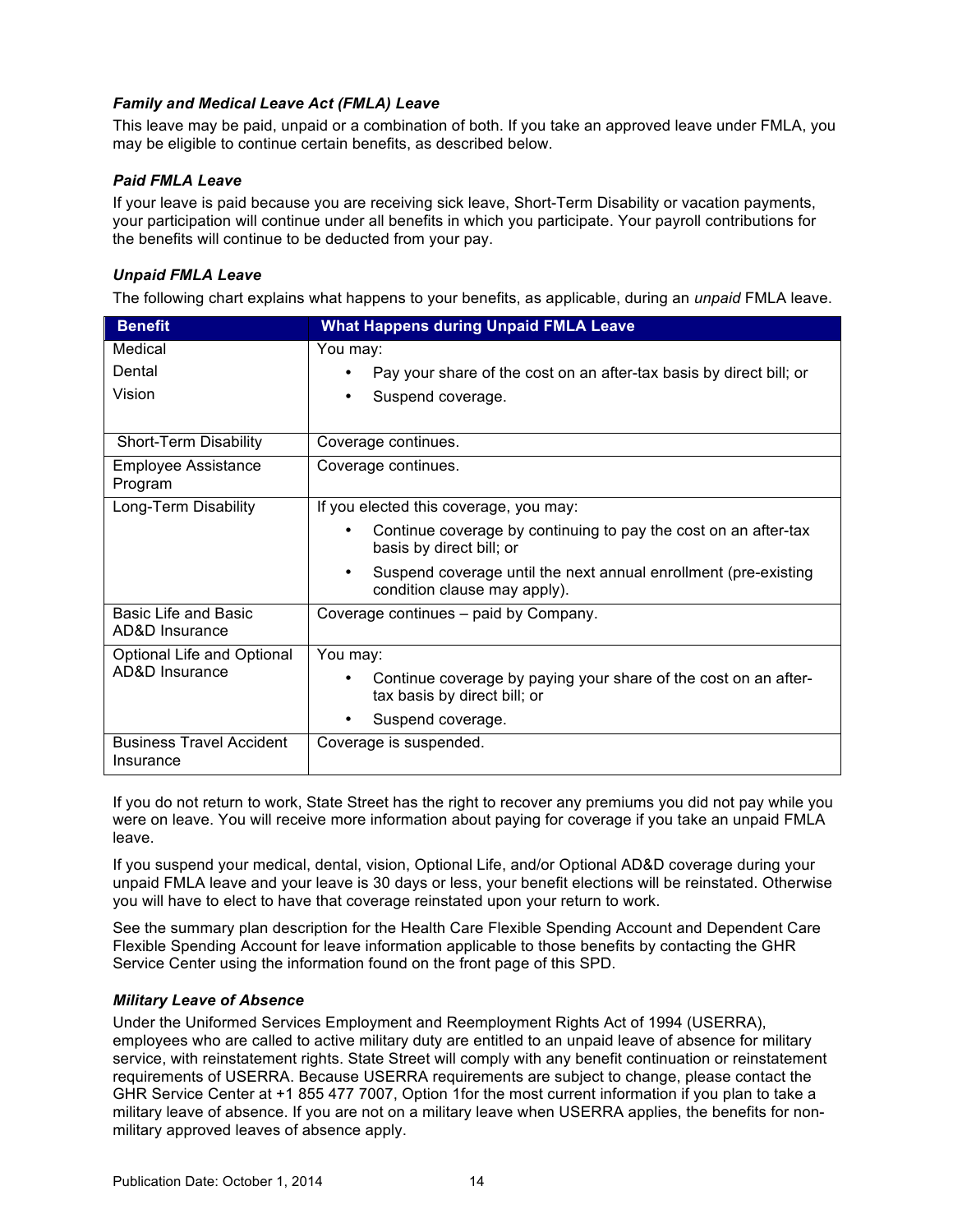| <b>Benefit</b>                                       | <b>What Happens During Military Leave of Absence</b>                                                                                                                                                                                                                                                                                             |
|------------------------------------------------------|--------------------------------------------------------------------------------------------------------------------------------------------------------------------------------------------------------------------------------------------------------------------------------------------------------------------------------------------------|
| Medical                                              | You and your covered dependents may continue your coverage for up to                                                                                                                                                                                                                                                                             |
| Dental                                               | 24 months under COBRA while you are on a military leave.                                                                                                                                                                                                                                                                                         |
| Vision                                               | You must continue to pay your share of the cost of coverage, as follows:                                                                                                                                                                                                                                                                         |
| <b>Employee Assistance</b><br>Program                | If your leave is less than 31 days: You pay the same cost that active<br>employees pay.                                                                                                                                                                                                                                                          |
|                                                      | If your leave is more than 30 days: You can elect to continue<br>coverage under COBRA for up to 24 months. If you elect to continue<br>coverage under COBRA, for the first six months of your leave, you pay<br>the same cost that active employees pay. After six months, you pay<br>the COBRA rate equal to 102% of the full cost of coverage. |
|                                                      | If you do not continue coverage during your leave, you may re-enroll in<br>coverage when you return to work at State Street, provided you return to<br>work in an eligible position.                                                                                                                                                             |
| <b>Basic and Optional Life</b><br>Insurance and AD&D | Basic Life and AD&D coverage continues during your leave. You may<br>continue coverage under Optional Term Life and/or Optional AD&D<br>Insurance, provided you continue to pay your share of the cost. (Note:<br>Certain line-of-duty coverage exclusions apply.)                                                                               |
| Short-Term Disability                                | Coverage is suspended during your leave. Coverage will be reinstated                                                                                                                                                                                                                                                                             |
| Long-Term Disability                                 | (without requiring proof of good health) when you return to work at State                                                                                                                                                                                                                                                                        |
| <b>Business Travel Accident</b><br>Insurance         | Street, provided you return in an eligible position.                                                                                                                                                                                                                                                                                             |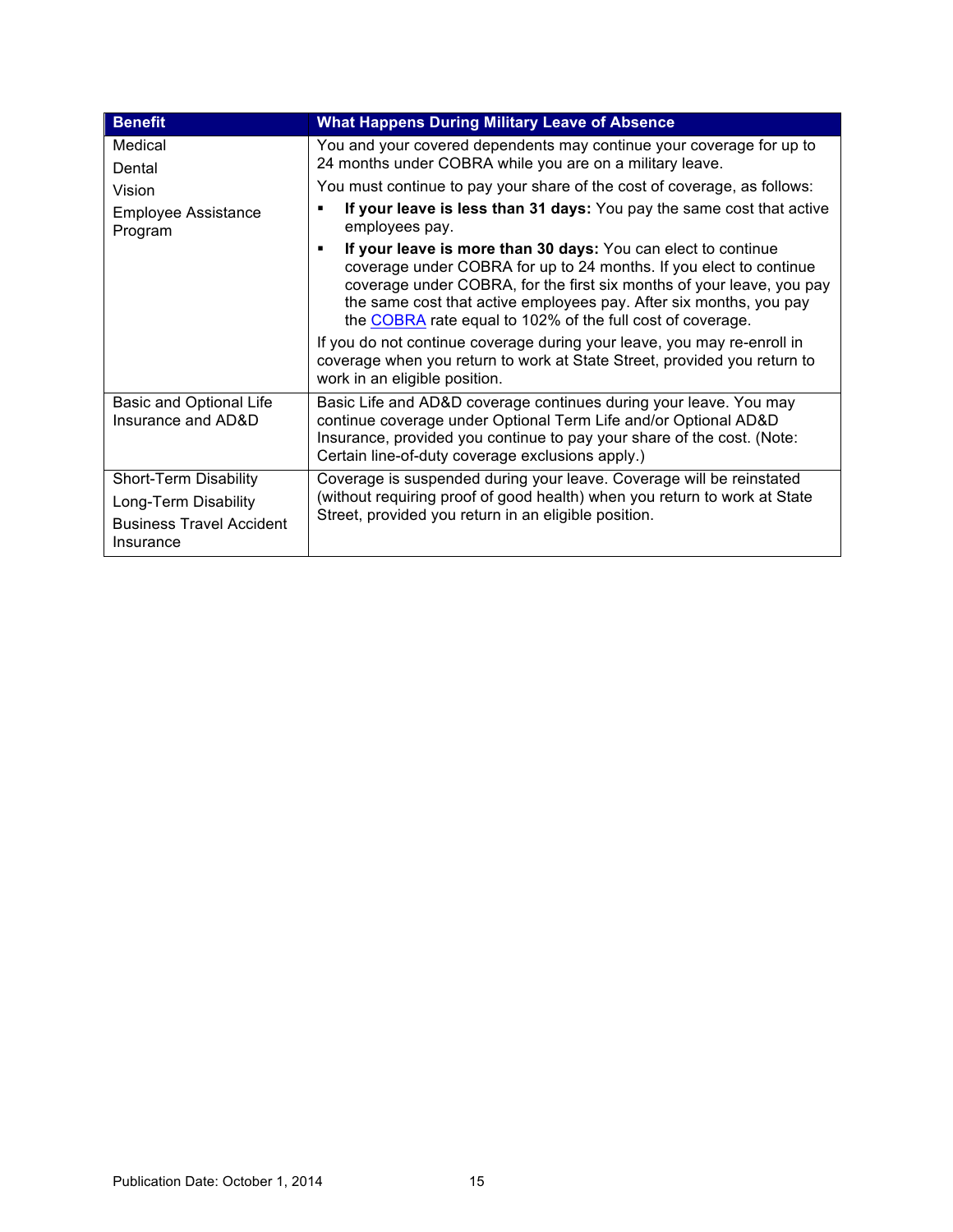## <span id="page-20-0"></span>**Medical Plan**

State Street offers a choice of medical plan options, depending on the location in which you work:

- ♦ PPO Plus Cigna/Tufts HP Open Access with HSA, a Cigna HealthCare High-Deductible Health Plan (HDHP) coupled with a health savings account (HSA), available to employees in all US locations
- ♦ PPO BC/BS Blue Care Elect, a BlueCross BlueShield Preferred Provider Organization (PPO), available to employees in all US locations
- ♦ Health Maintenance Organizations (HMOs) in most locations, including BC/BS HMO Network Blue New England Options, BC/BS HMO — Advantage Blue (available for employees located outside of New England), Tufts HMO — Navigator by Tufts Health Plan (Massachusetts, Rhode Island, and some areas of New Hampshire and Connecticut), Kaiser HMO (California)
- ♦ Expatriate employees have access to Aetna Global Benefits

You will find information about these options in several places throughout this SPD:

- ♦ [Eligibility, Enrollment and Participation](#page-6-0) Contains information about State Street's eligibility and enrollment provisions.
- ♦ [Medical Plan Summary of Benefits](#page-85-0) Coverage/Certificates Describes in detail how each option works and what is and is not covered. These materials are incorporated into this SPD by reference, and copies can be obtained by contacting the GHR Service Center using the information found on the front page of this SPD.
- [Your Rights and Responsibilities —](#page-67-0) Contains information about your rights under the medical plan options, including your right to continue coverage under COBRA and other important information.

### *Waiver Option*

If you, your spouse/domestic partner and/or your dependents are covered under another group health plan, you may elect to waive medical coverage through State Street. Be sure to review your options for medical coverage carefully to ensure that you are adequately covered before making any final decision.

### *If You and Your Spouse/Domestic Partner Both Work at State Street*

If you and your Spouse/Domestic Partner both work for State Street, you cannot each enroll for "Individual + Spouse/Domestic Partner" or "Individual + Family" coverage in State Street's medical plans. Each of you may enroll in "Individual Only" coverage. Or, one Spouse/Domestic Partner may elect "Individual + Spouse/Domestic Partner" or "Individual + Family" coverage and include the other Spouse/Domestic Partner for coverage under a State Street medical plan.

### *Your Cost*

You and State Street share the cost of medical coverage. Your medical coverage cost depends on the medical option you elect, the level of coverage (Individual Only, Individual + Child(ren), Individual + Spouse/Domestic Partner, or Individual + Family) and your individual compensation.

If you are enrolling in medical benefits as a new hire, your compensation for purposes of determining the cost of your medical coverage is based on your annual base pay. For subsequent years, compensation for this purpose will be based on a formula that includes your actual annual base pay as of a certain date in September of the prior year (the date to be determined annually), one full year of cash commissions paid in the second prior year (if applicable), the cash portion of your prior year Annual Incentive Plan award, and the cash portion of your prior year Sales Manager bonus (if applicable), and excludes any deferred cash or equity awards.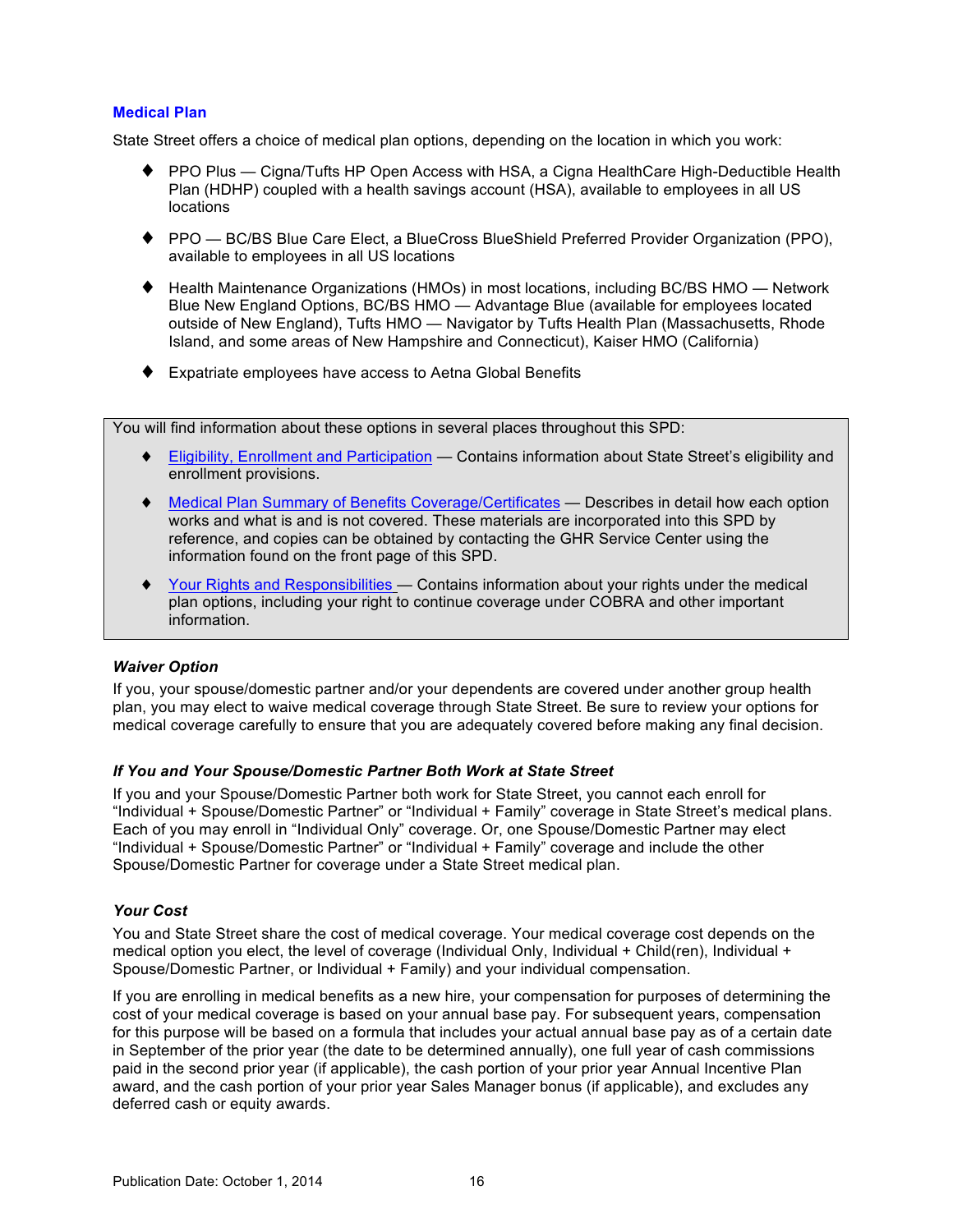<span id="page-21-0"></span>For example, for coverage effective as of January 1, 2015, your compensation for purposes of medical coverage cost will be based on the following:

- ♦ Your annual base pay as of a specified date in September 2014;
- ♦ Commissions (if applicable) paid from January 1, 2013–December 31, 2013;
- ♦ The cash portion of your 2012 Annual Incentive Plan award (paid during the annual bonus cycle in 2014); plus
- ♦ The cash portion of your 2012 Sales Manager bonus (if applicable) paid in February 2014.

For 2014, there are four levels of annual pay-based contributions for medical coverage as follows:

Level A — less than \$70,000 Level B — \$70,000 up to \$129,999 Level C — \$130,000 up to \$189,999 Level D — \$190,000 or higher

Generally, you pay your contributions on a pretax basis. See [Eligibility, Enrollment and Participation](#page-6-0) for more information about pretax contributions. If you are on an unpaid leave, such as long-term disability, you will receive a monthly invoice for your health care premiums, which you will pay on a after-tax basis.

The current costs for medical coverage are listed on the Fidelity NetBenefits website. See front page of this SPD for contact information.

### *Tobacco Surcharge*

You pay extra if you are a "Tobacco User." The tobacco surcharge for 2014 is \$50 per month.

You can waive the tobacco surcharge by completing a tobacco cessation program. Contact the GHR Service Center at the number listed on the front page of this SPD. The tobacco surcharge will end after you submit the completed documentation. Please note that there will be no retroactive reimbursement. **Your tobacco surcharge designation will be changed back to Tobacco User for the next plan year.** If you have not used tobacco products in the 12 months preceding the next annual enrollment, you must log on to the Fidelity NetBenefits website during annual enrollment period and change your tobacco status to Non-Tobacco User.

### *Participating Providers*

With the PPO, your out-of-pocket costs are lowest when you use network providers. With the HMOs, you must use network providers, except in the event of a life-threatening emergency.

Under the HMO, you must choose a primary care physician and obtain referrals to see specialists. (Tufts HMO — Navigator by Tufts Health Plan does not require that you choose a primary care physician or get referrals to see specialists. You must, however, receive services from a Tufts participating provider.)

The table below explains how to access the network provider directory for each plan. **Before scheduling any appointment, it is a good idea to call the telephone number on your medical identification card to be sure your provider is still in the network.**

### *Preventive Care*

All State Street medical plans cover the full cost of routine in-network preventive care (according to federal guidelines) appropriate for your gender and age. For more information on the services covered as preventive care (according to federal guidelines), visit <http://www.healthcare.gov/news/factsheets/2010/07/preventive-services-list.html>

### *Newborns and Mothers Health Protection Act*

Group health plans and health insurance companies generally may not, under federal law, restrict benefits for any hospital length of stay in connection with childbirth for the mother or newborn child to less than 48 hours following a vaginal delivery, or less than 96 hours following a cesarean section. However,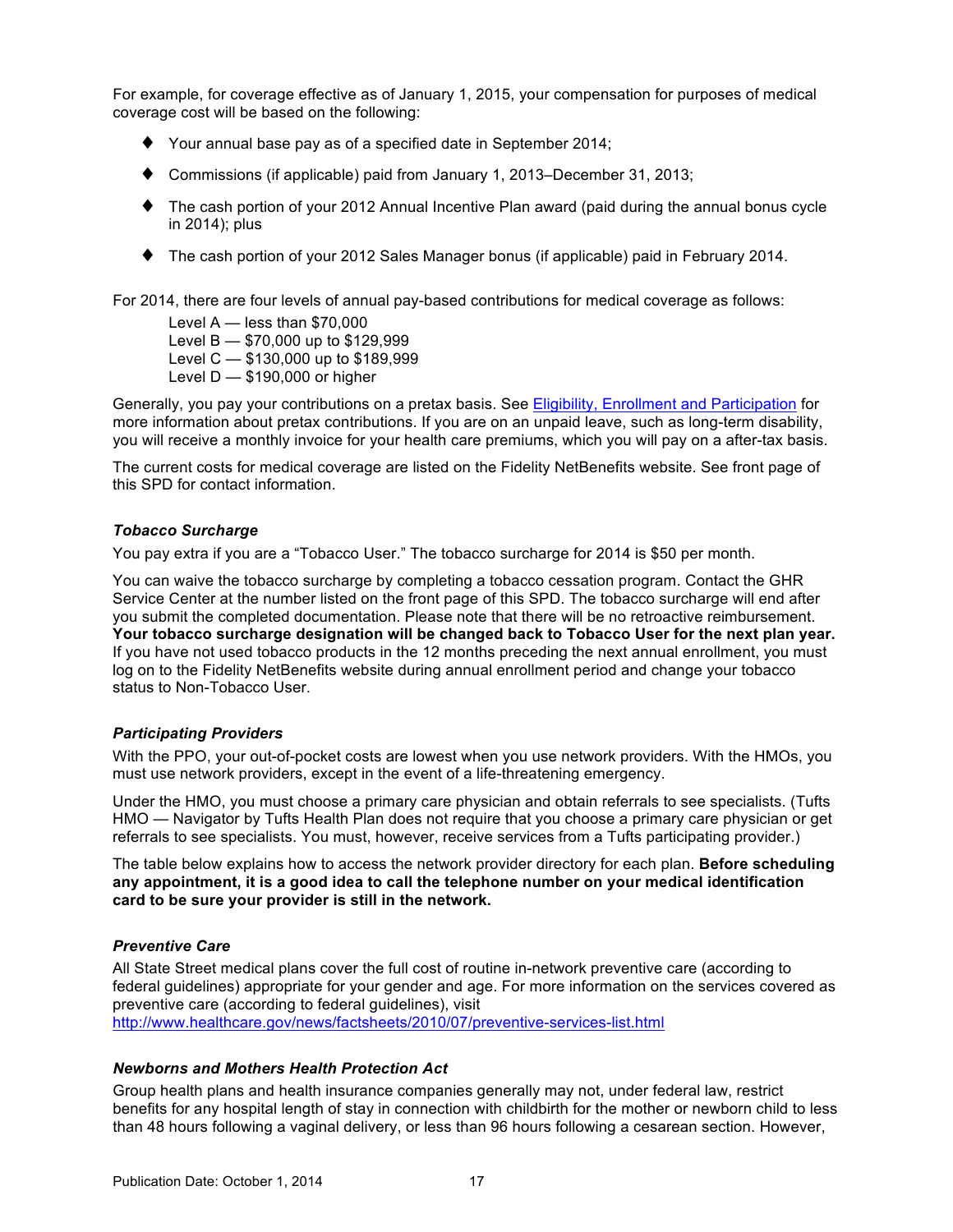<span id="page-22-0"></span>federal law generally does not prohibit the mother's or newborn's attending provider, after consulting with the mother, from discharging the mother or her newborn earlier than 48 hours (or 96 hours). In any case, plans and issuers may not, under federal law, require that a provider obtain authorization from the plan or the insurance issuer for prescribing a length of stay not in excess of 48 hours (or 96 hours).

## *Women's Health and Cancer Rights Act*

State Street's medical plan options cover expenses for reconstructive surgery following a mastectomy. If you or one of your covered dependents have had or are going to have a mastectomy, you may be entitled to certain benefits under the Women's Health and Cancer Rights Act of 1998 (WHCRA). For individuals receiving mastectomy-related benefits, coverage will be provided for the following services in a manner determined in consultation with the attending physician and the patient:

- ♦ All stages of reconstruction of the breast on which the mastectomy was performed
- ♦ Surgery and reconstruction of the other breast to produce a symmetrical appearance
- ♦ Prostheses
- ♦ Treatment of physical complications of all stages of the mastectomy, including lymphedemas

These benefits will be provided subject to the same deductibles and coinsurance applicable to other medical and surgical benefits available under your medical plan. For information on WHCRA benefits or details about any state laws that may apply to your medical plan, please refer to the benefit plan material for the medical plan in which you are enrolled.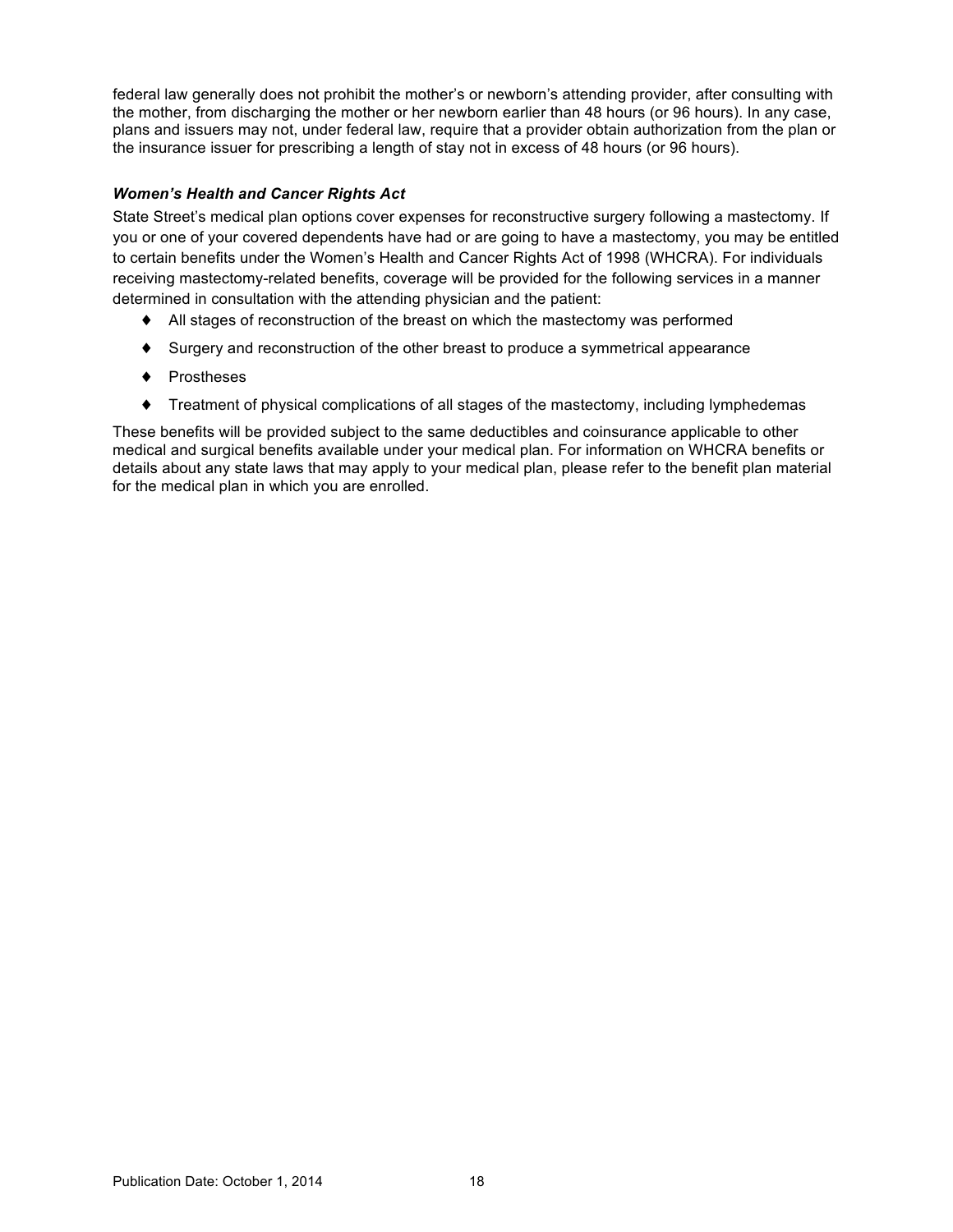<span id="page-23-0"></span>

| <b>Medical Plan</b>                                                                                                                  | How to access network provider directory                                                                                                                                                                                                                                           |
|--------------------------------------------------------------------------------------------------------------------------------------|------------------------------------------------------------------------------------------------------------------------------------------------------------------------------------------------------------------------------------------------------------------------------------|
| PPO - BC/BS Blue<br>Care Elect; BC/BS<br>$HMO$ — Network<br><b>Blue New England</b><br>Options; and BC/BS<br>HMO - Advantage<br>Blue | Website: www.bcbsma.com/statestreet Click Find a Doctor<br>Phone number: +1 800 352 6259                                                                                                                                                                                           |
| $PPO$ Plus $-$<br>Cigna/Tufts HP<br>Open Access with<br><b>HSA</b>                                                                   | ♦ Website: Before enrollment: www.mycignaplans.com ID: statestreet2014<br>Password: cigna<br>If already enrolled: www.mycigna.com<br>♦ Phone number: Before enrollment: +1 800 401 4041<br>If already enrolled: +1 800 244 6224                                                    |
| Tufts HMO —<br>Navigator by Tufts<br>Health Plan                                                                                     | Website: www.tufts-health.com/statestreet<br>Select Doctor Search in the Quick Links drop-down menu<br>Phone number: +1 800 462 0224                                                                                                                                               |
| Kaiser HMO                                                                                                                           | Website: www.kaiserpermanente.org. Click the button for members, and select<br>your region. On the Members page, select Medical Staff Directory under the<br>Locate Our Services tab.<br>• Phone number: $+18004644000$                                                            |
| Aetna Global<br>Benefits (expatriate<br>employees only)                                                                              | Website: www.aetnaglobalbenefits.com. Click the Members link and select<br>Register.<br>♦ Phone number: Inside the United States, call 813 775 0190.<br>Outside the United States, call +1 800 231 7729. Refer to your AT&T Direct<br>wallet card for the appropriate access code. |

# *Medical Plan Summary of Benefits and Coverage*

Detailed coverage information is available for each medical plan in the Summary of Benefits and Coverage documents located in the *Reference Materials* section on [netbenefits.com/statestreet.](http://netbenefits.com/statestreet)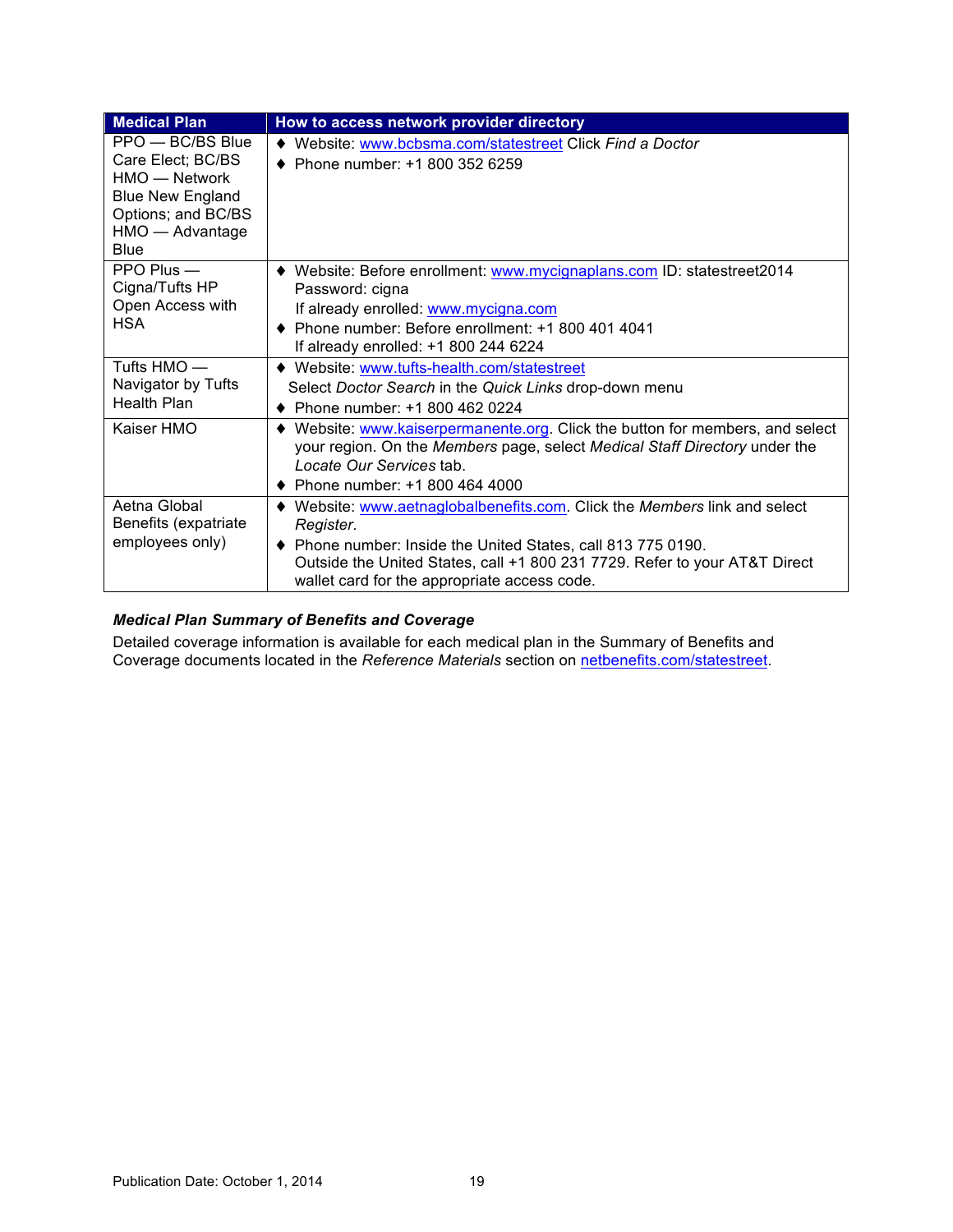### <span id="page-24-0"></span>*Health Savings Account (HSA)*

**Note: While the PPO component of the PPO Plus - Cigna/Tufts HP Open Access with HSA is subject to ERISA rights and responsibilities, the HSA itself is not. A brief description of this program and how it works is included here for your information only.** 

A health savings account (HSA), is a tax-free savings account you may use to pay out-of-pocket medical expenses. It is available only to individuals who enroll in a qualified high-deductible health plan (HDHP). Since deductibles are typically higher with these plans than with other plans, HSAs are offered to help cover your costs. In State Street's case, an HSA is offered to individuals who enroll in PPO Plus - Cigna/Tufts HP Open Access with HSA.

Note: The HSA is different than both the State Street Health Care Flexible Spending Account and the Limited Purpose Health Care Flexible Spending Account. For more information about the flexible spending accounts, see the State Street Health Care Flexible Spending Account summary plan description by contacting the GHR Service Center using the information found on the front page of this SPD.

## *HSA Eligibility*

*If you are enrolled in the PPO Plus — Cigna/Tufts HP Open Access with HSA and you have no other medical coverage, you may open an HSA, which is a savings account for health care expenses. You are not eligible to participate if:* 

- ♦ You can be claimed as a tax dependent of another individual;
- ♦ You are enrolled in Medicare; or
- ♦ You have medical plan coverage other than a State Street–sponsored HDHP, including secondary coverage under your spouse's/domestic partner's plan.

**Important: It is up to you to make sure that you meet the tax requirements to establish and contribute to an HSA. Neither State Street nor Cigna has the information or the responsibility to monitor your status. You should consult a tax professional regarding your personal tax situation.**

## *HSA Contributions*

State Street will contribute to your HSA account each year that you are enrolled in the PPO Plus — Cigna/Tufts HP Open Access with HSA. You may also choose to contribute on a pretax basis each year that you are enrolled. For 2014, State Street will contribute \$750 to your HSA if you elect Employee Only coverage, and \$1,500 for other coverage levels. You may also contribute up to \$2,550 for Employee Only coverage and \$5,050 for any other coverage level. If you are age 55 or older in 2014, IRS rules allow a "catch-up" contribution of \$1,000 per employee, in addition to the amounts shown above.

### *Setting Up Your HSA Account*

When you select the PPO Plus — Cigna/Tufts HP Open Access with HSA, you must enroll in the HSA even if you do not want to contribute your own money. By enrolling in the HSA you must accept the terms and conditions of the HSA account with JP Morgan Chase as required by federal banking rules. **The application is located at** [mycignaplans.com](http://mycignaplans.com) **(ID: statestreet2014; Password: cigna).**

Once your HSA account is opened, you:

- ♦ Will receive a debit card you can use at most doctor offices and pharmacies, or at an ATM to pay yourself back for qualified expenses (you may order a second debit card for your spouse), and
- ♦ Can order a checkbook . (A fee is charged for the checkbook.)

Note: Transaction fees may apply to transactions other than at a health care provider's facility. There also are fees for ATM transactions if you use a non-Chase ATM. For details, contact Cigna Customer Service at +1 800 244 6224.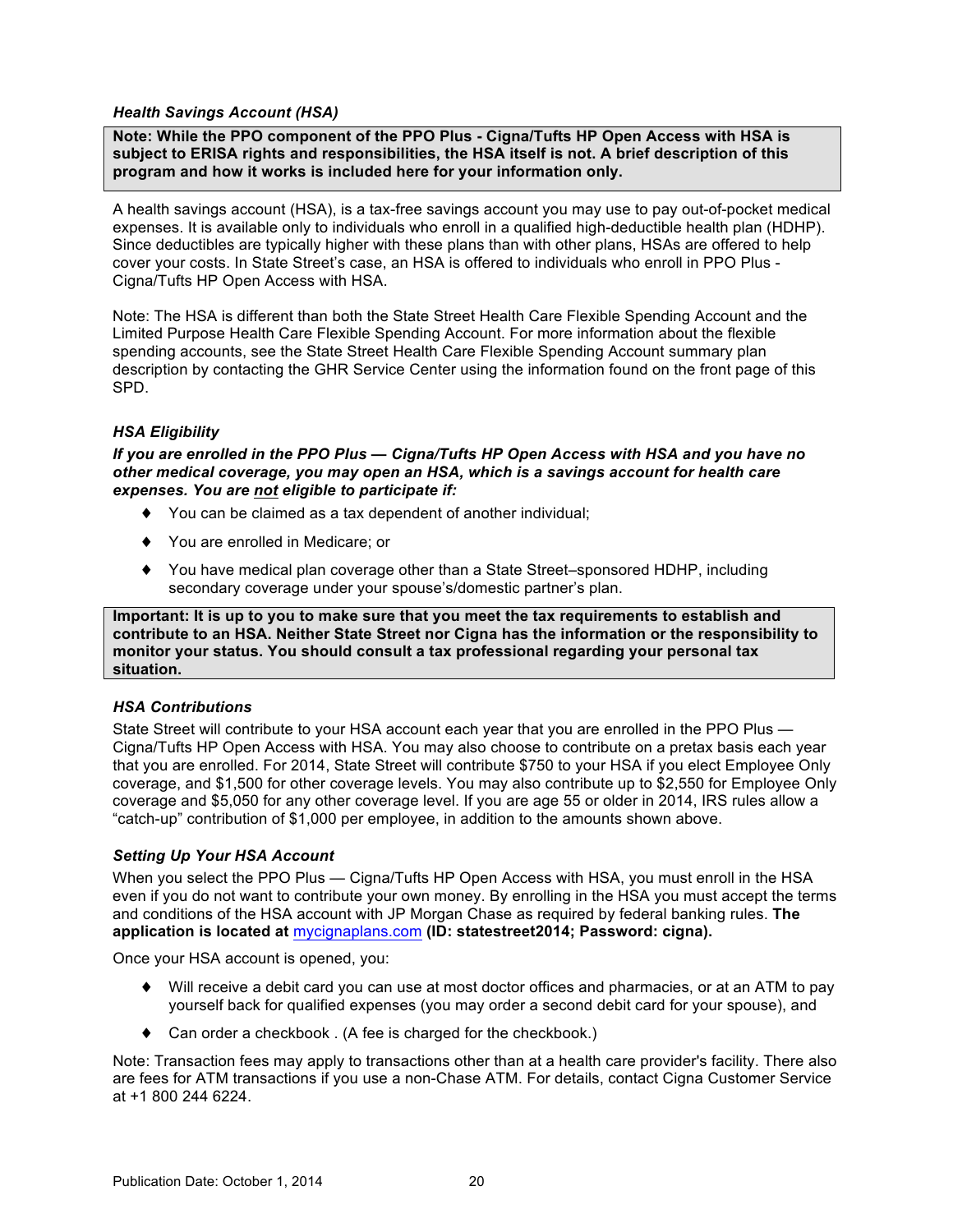<span id="page-25-0"></span>Note: State Street cannot make its contribution to your account until your bank account with JP Morgan Chase is opened. You must open your account no later than the last day of February of the year following your enrollment in Cigna as the IRS only allows contributions for a previous year up until April 15th of the current year. If you do not open your account, you will forfeit any State Street contributions.

### *Using Your HSA Account*

Both the Company's contributions and your optional contributions are placed in an individual, tax-deferred account. You can use your HSA to pay for expenses that count toward your deductible, for expenses not covered by your health plan (such as dental, vision and prescription drugs), or you can save the money to pay for future health care expenses, including retiree medical care.

The HSA is in your name, so you can take it with you if you leave State Street. In addition, HSAs offer tax advantages since you do not pay federal tax on your optional contributions. Different rules apply to state tax. In Alabama, California, and New Jersey, contributions are prior to federal tax but after state taxes. Please contact your tax advisor if you have questions.

Once contributions are made to your HSA account, provided you use it for qualified medical expenses, no further tax applies.

Expenses incurred before you open your HSA are not eligible for the tax savings, so it is important to open your account as soon as you enroll for PPO Plus — Cigna/Tufts HP Open Access with HSA.

**If you contribute to an HSA and also choose to participate in the Limited Purpose Health Care Flexible Spending Account, federal rules restrict the way you can use your Limited Purpose Health Care Flexible Spending Account to pay for eligible medical expenses.** 

### *Eligible HSA Expenses*

Eligible expenses include the following and the related deductibles and coinsurance, as well as other services that are on the IRS list of tax-deductible health care expenses (available at [http://www.irs.gov/pub/irs-pdf/p502.pdf\)](http://www.irs.gov/pub/irs-pdf/p502.pdf).

- ♦ Doctor office visits
- ♦ X-rays and laboratory services
- ♦ Surgery
- ♦ Inpatient and outpatient hospital services
- ♦ Emergency room
- ♦ Prescription drugs
- ♦ Dental and vision services

Keep in mind that in-network preventive care is covered at 100% and is not subject to the deductible. Also be aware that if you use all the money in your HSA before meeting the deductible, you must pay the full cost of additional health care services out-of-pocket until the deductible is met. You can minimize your out-of-pocket costs by taking advantage of the discounts offered by in-network providers.

If you use the money in your account for anything other than qualified health care expenses, the amount you use is considered taxable income and subject to a 20% IRS penalty if you use it before age 65.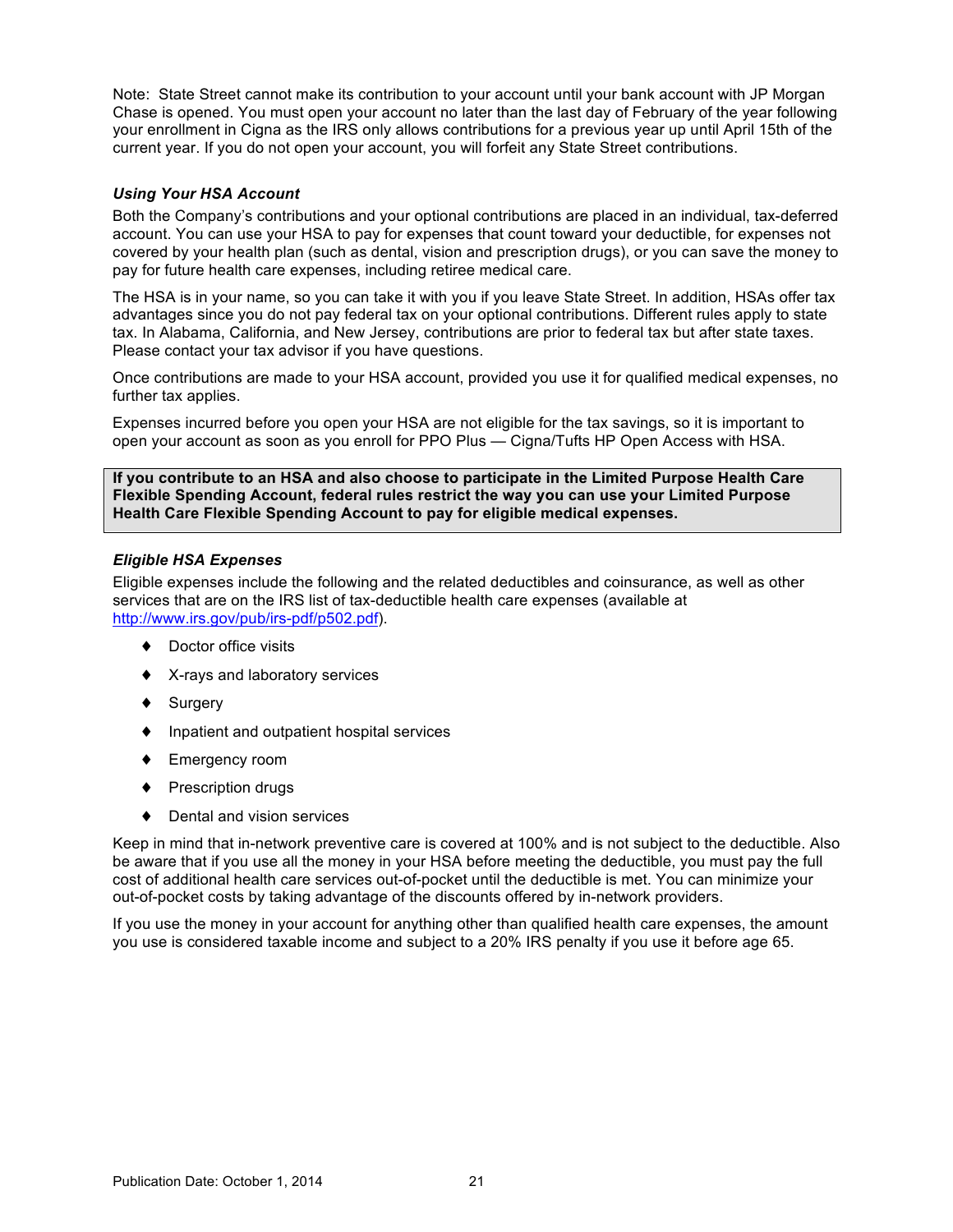### <span id="page-26-0"></span>**Important consideration if you are covering an adult child**

If you are covering an adult child who qualifies for medical coverage as an Eligible Child but does not qualify as a tax dependent under IRC Section 223, which governs HSAs, expenses for the adult child do not qualify for reimbursement under an HSA.

This means that even though you can cover your adult child up to age 26 under your State Street medical plan based on the recent health reform laws, you cannot use your HSA for expenses incurred for your adult child unless he or she is your dependent for tax purposes.

### *Investing Your HSA Account*

Once your HSA balance has reached \$1,000, you may invest your dollars in any or all of six JPMorgan Chase Mutual Funds. For details, contact Cigna Customer Service at +1 800 244 6224.

#### *If You Have HSA Money Left Over*

If you have money left in your HSA at the end of the plan year, it carries over to the following year generally tax-free, with any earnings. You may use it for future health care expenses, including medical expenses after retirement, long-term care or COBRA premiums. If you withdraw the money for anything other than eligible health care expenses, you must pay income tax and a 20% penalty. Your HSA is portable, which means you take it with you if you leave State Street.

#### **If you cover a Domestic Partner**

If you are considering providing benefit coverage for your Domestic Partner and/or his or her Eligible Child(ren), be aware that there are important tax implications for you to consider. For example, if you are covering a Domestic Partner, and he or she is not your qualified tax dependent, you cannot use your HSA funds to pay his or her medical expenses on a tax-free basis due to Internal Revenue Code provisions.

For more information about the tax treatment of benefits provided to Domestic Partners, see Domestic Partner Tax Treatment.

### **Where Can You Find Your HSA Balance?**

You can keep track of the balance in your HSA, manage your transactions, and decide how and when you use your HSA with monthly statements, toll-free customer service, and online account access. Log on to mycigna.com or call +1 800 244 6224.

To avoid overdrawing from your HSA and facing a penalty, be sure to check your balance often, especially before writing a check from your HSA account.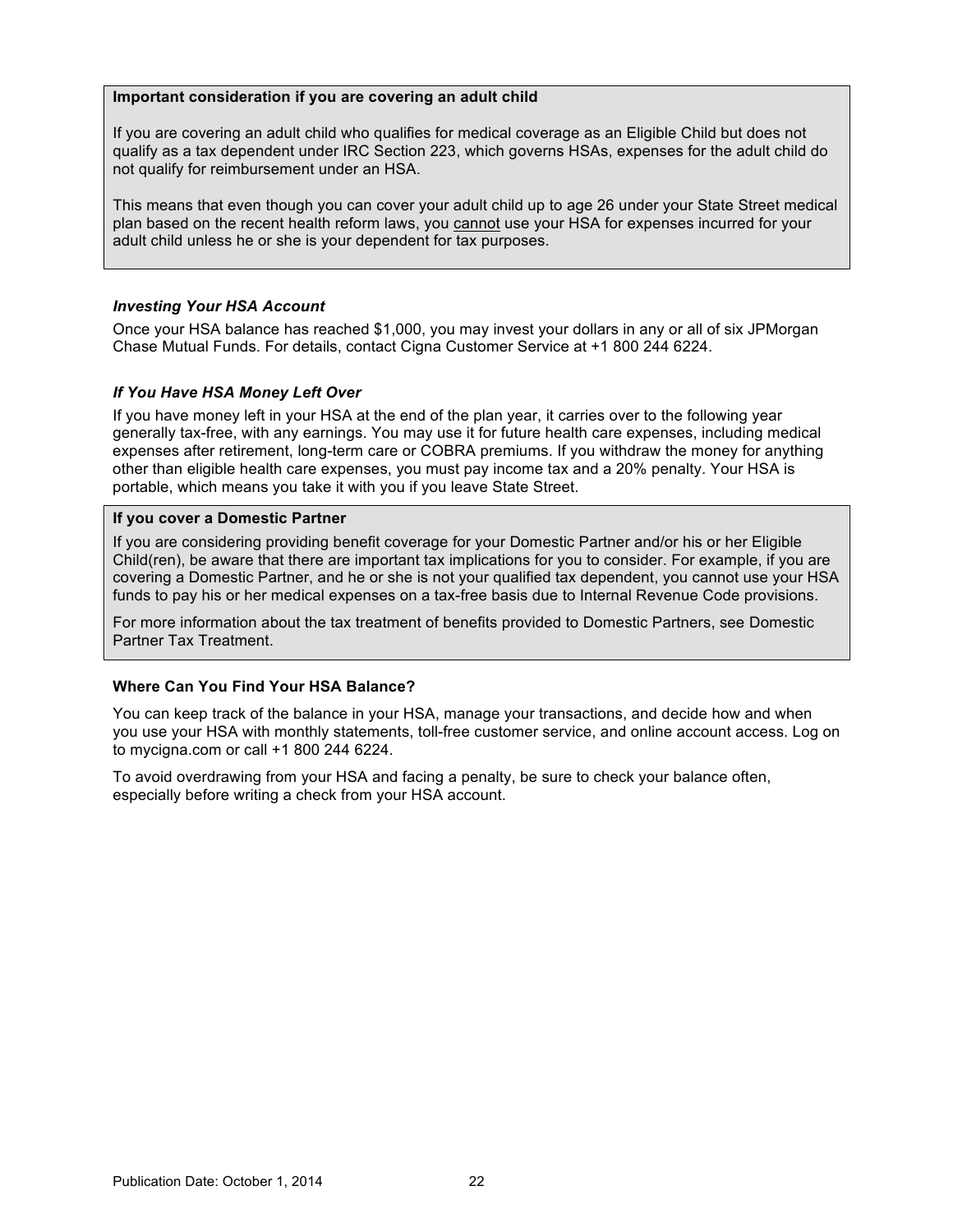### <span id="page-27-0"></span>**TERMS YOU SHOULD KNOW**

- ♦ **Copay** A flat-dollar amount you pay for certain covered services, such as office visits, emergency room visits and prescription drugs. These services are not subject to the deductible or coinsurance.
- ♦ **Deductible** The amount you are responsible to pay for certain covered services (for example, hospital care, X-rays and lab tests) each calendar year before the plan provides any benefits for these services. Copays do not count toward the annual deductible.
- ♦ **Coinsurance** The percentage you pay for a covered service after you have satisfied your annual deductible. In most cases, this applies to services not subject to a copay.
- ♦ **Annual out-of-pocket maximum** The maximum amount you have to pay in deductibles and coinsurance for certain covered services. Once you reach the out-of-pocket maximum, the plan pays 100% of these covered services for the rest of the calendar year. Copays do not count toward the annual out-of-pocket maximum.

#### *Pharmacy Benefits (for Members of BlueCross BlueShield, PPO Plus — Cigna/Tufts HP Open Access with HSA and Tufts)*

If you have medical coverage through one of the following medical plans, you will use a separate company called Express Scripts, instead of your medical plan, to obtain your pharmacy benefits:

- ♦ PPO Plus Cigna/Tufts HP Open Access with HSA
- ♦ All BlueCross BlueShield Plans:
	- o PPO BC/BS Blue Care Elect
	- o BC/BS HMO Network Blue New England Options
	- o BC/BS HMO Advantage Blue
- ♦ Tufts HMO Navigator by Tufts Health Plan

If you participate in one of these medical plans, you will not use your medical plan's Identification Card when you fill prescriptions at the pharmacy or order drugs by mail. **Instead, you will use a card issued to you by Express Scripts.** 

#### *Prescription Drug Copays — Express Scripts Plans*

The following chart shows your copay for covered prescription drugs for all medical plans except Kaiser HMO:

|                             | At the Pharmacy<br>(up to a 30-day supply) | <b>Mail Order</b><br>(up to a 90-day supply) |
|-----------------------------|--------------------------------------------|----------------------------------------------|
| Generic                     | \$10 copay                                 | \$20 copay                                   |
| <b>Preferred Brand Name</b> | \$35 copay                                 | \$70 copay                                   |
| Non-Preferred Brand Name    | \$70 copay                                 | \$140 copay                                  |

#### *Important Note: If you are enrolled in the PPO Plus - Cigna/Tufts HP Open Access with HSA, you must fulfill your annual deductible before the copays apply.*

Certain preventive, maintenance and contraceptive drugs are covered in full. More information about prescription drug coverage (other than coverage under the Kaiser HMO) is available at [express-scripts.com.](http://www.express-scripts.com)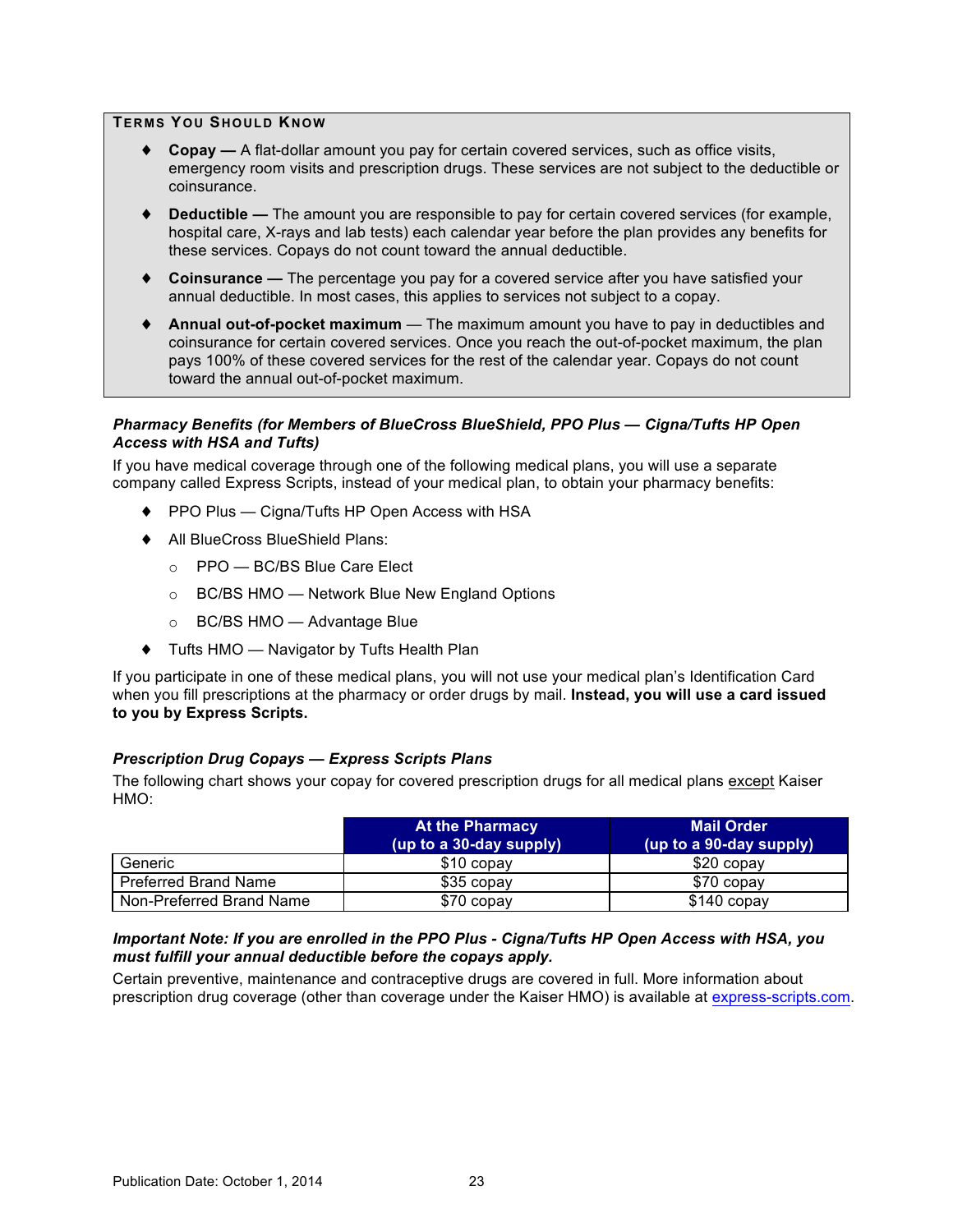<span id="page-28-0"></span>*The following chart shows your copay for covered prescription drugs if you are enrolled in the Kaiser HMO:*

|                   | At the Pharmacy<br>(up to a 30-day supply) | <b>Mail Order</b><br>(up to a 100-day supply) |
|-------------------|--------------------------------------------|-----------------------------------------------|
| Generic           | \$10 copay                                 | \$20 copay                                    |
| <b>Brand Name</b> | \$35 copay                                 | \$70 copay                                    |

Certain preventive, maintenance and contraceptive drugs are covered in full. More information about prescription drug coverage under the Kaiser HMO is available at kp.org/formulary.

### *List of Formulary and Non-Covered Drugs*

Express Scripts publishes a list, called a "formulary," that categorizes covered and non-covered drugs. This list is updated every year.

New and experimental prescription drugs will not be covered by Express Scripts unless they have been approved by the Food and Drug Administration (FDA) for a specific diagnosis.

To find the list of formulary drugs and drugs that are not covered:

- ♦ Log on to [www.express-scripts.com,](http://www.express-scripts.com) or
- ♦ Call Express Scripts at +1 866 344 2920 (TDD number: +1 800 899 2114).

### *Participating Pharmacies*

You must use participating pharmacies and/or the Express Scripts mail-order program to receive benefits under the Pharmacy Plan. To find a list of participating pharmacies:

- ♦ Log on to [www.express-scripts.com,](http://www.express-scripts.com) or
- ♦ Call Express Scripts at +1 866 344 2920 (TDD number: +1 800 899 2114).

## *Specialty Drugs*

Specialty drugs, such as growth hormone injectables and chemotherapy medications, will be provided exclusively by Accredo, Express Scripts' specialty pharmacy. Accredo representatives will work with you and your physician to deliver your specialty medications and supplies directly to you and to your physician.

For more information about specialty drugs, please visit [www.accredo.com](http://www.accredo.com).

### *For More Information about Pharmacy Benefits*

For more information about the Pharmacy Plan:

- ♦ Log on to [www.express-scripts.com](http://www.express-scripts.com), or
- ♦ Call Express Scripts at +1 866 344 2920 (TDD number: +1 800 899 2114).

### *Kaiser HMO and Aetna Global Medical Plan Members*

If you elect the Kaiser HMO or if you are an expatriate employee who participates in Aetna Global Benefits, you will continue to fill prescriptions via your medical plan. The Kaiser HMO uses only Kaiser pharmacies. Since Aetna Global Benefits is for use outside the United States, you may use any pharmacy.

### *For More Information*

If you have any questions about your medical plan options call your plan directly at the number shown in the following table. **If you need emergency care, seek care at the nearest emergency room or call 911. If 911 services are not available in your area, call the local number for emergency medical services.**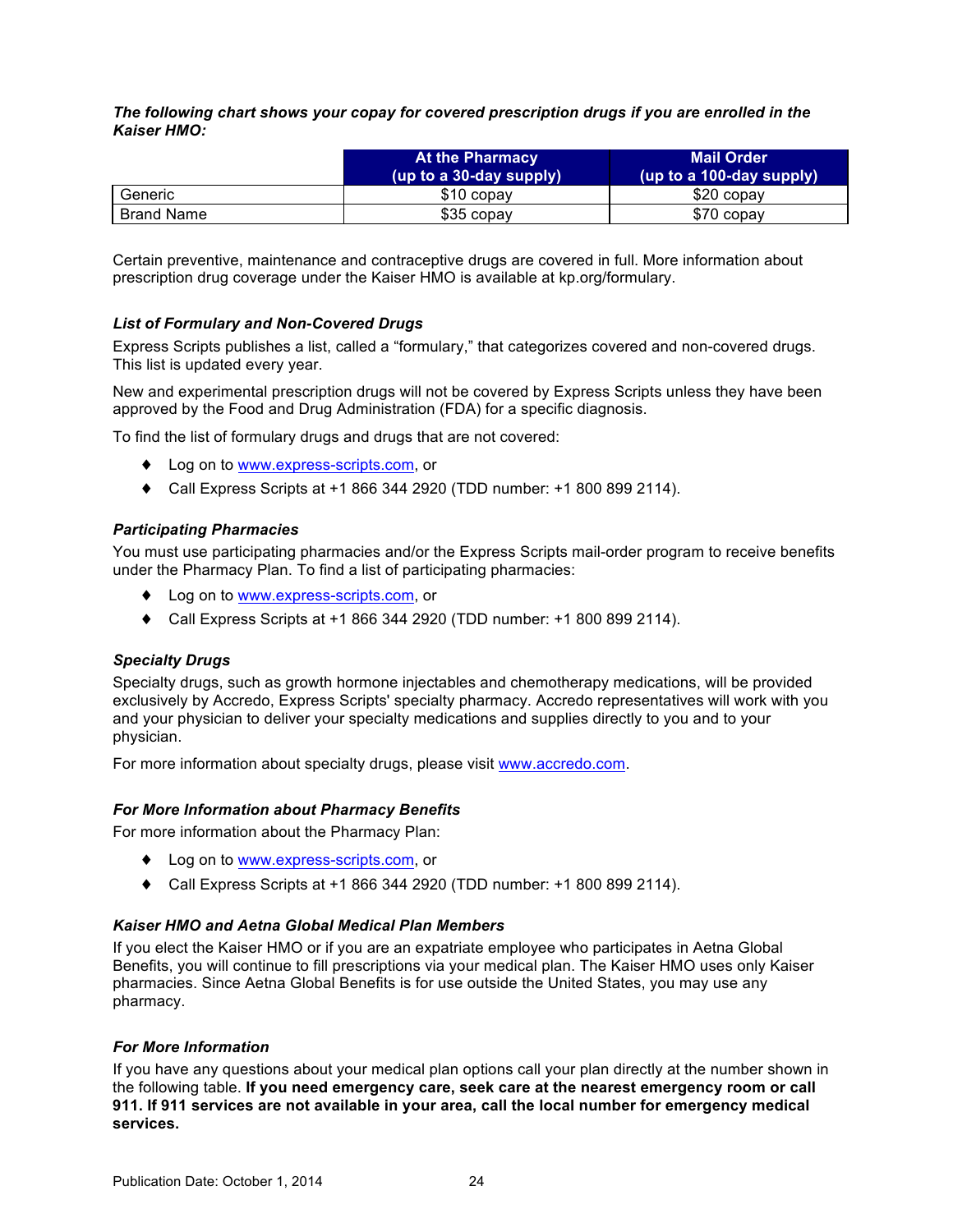| <b>Medical</b><br><b>Plan</b>                                   | <b>Member</b><br><b>Services</b>                                                                                                                             | <b>Mental Health</b><br><b>Services</b> | <b>Precertification*</b> | <b>For Hearing-</b><br><b>Impaired</b><br><b>People</b> | Website                                                                                                                         |
|-----------------------------------------------------------------|--------------------------------------------------------------------------------------------------------------------------------------------------------------|-----------------------------------------|--------------------------|---------------------------------------------------------|---------------------------------------------------------------------------------------------------------------------------------|
| All<br><b>BlueCross</b><br><b>BlueShield</b><br>Plans           | +1 800 352<br>6259 or send<br>an email to<br>statestreet@<br>bcbsma.com                                                                                      | +1 800 524 4010                         | +1 800 327 6716          | +1 800 522 1254                                         | www.bcbsma.com/<br>statestreet                                                                                                  |
| <b>PPO Plus</b><br>Cigna/Tufts<br>HP Open<br>Access<br>with HSA | Prior to<br>enrollment:<br>+1 800 401<br>4041<br>Once<br>enrolled:<br>+1 800 244<br>6224                                                                     | +1 800 343 2183                         | +1 800 244 6224          | +1 800 735 2929                                         | Prior to enrollment:<br>www.mycigna<br>plans.com<br>ID: statestreet2014<br>Password: cigna<br>Once enrolled:<br>www.mycigna.com |
| Kaiser<br><b>HMO</b>                                            | +1 800 464<br>4000                                                                                                                                           | +1 800 464 4000                         | +1 800 464 4000          | +1 800 777 1370                                         | www.kaiser<br>permanente.org                                                                                                    |
| Tufts HMO<br>Navigator<br>by Tufts<br>Health Plan               | +1 800 423<br>8080                                                                                                                                           | +1 800 208 9565                         | +1 800 423 8080          | +1 800 868 5850<br>MassRelay<br>+1 800 720 3480         | www.tufts-<br>health.com/<br>statestreet                                                                                        |
| Aetna<br>Global<br><b>Benefits</b>                              | In the United States: +1 813 775 0190<br>Outside the United States: +1 800 231 7729<br>Refer to your AT&T Direct wallet card for<br>appropriate access code. |                                         | +1 800 325 6273          | www.aetnaglobal<br>benefits.com                         |                                                                                                                                 |

\*Use this number to find out whether a particular medical issue or procedure is covered. You may also contact the GHR Service Center. See the front page of this SPD for the contact information.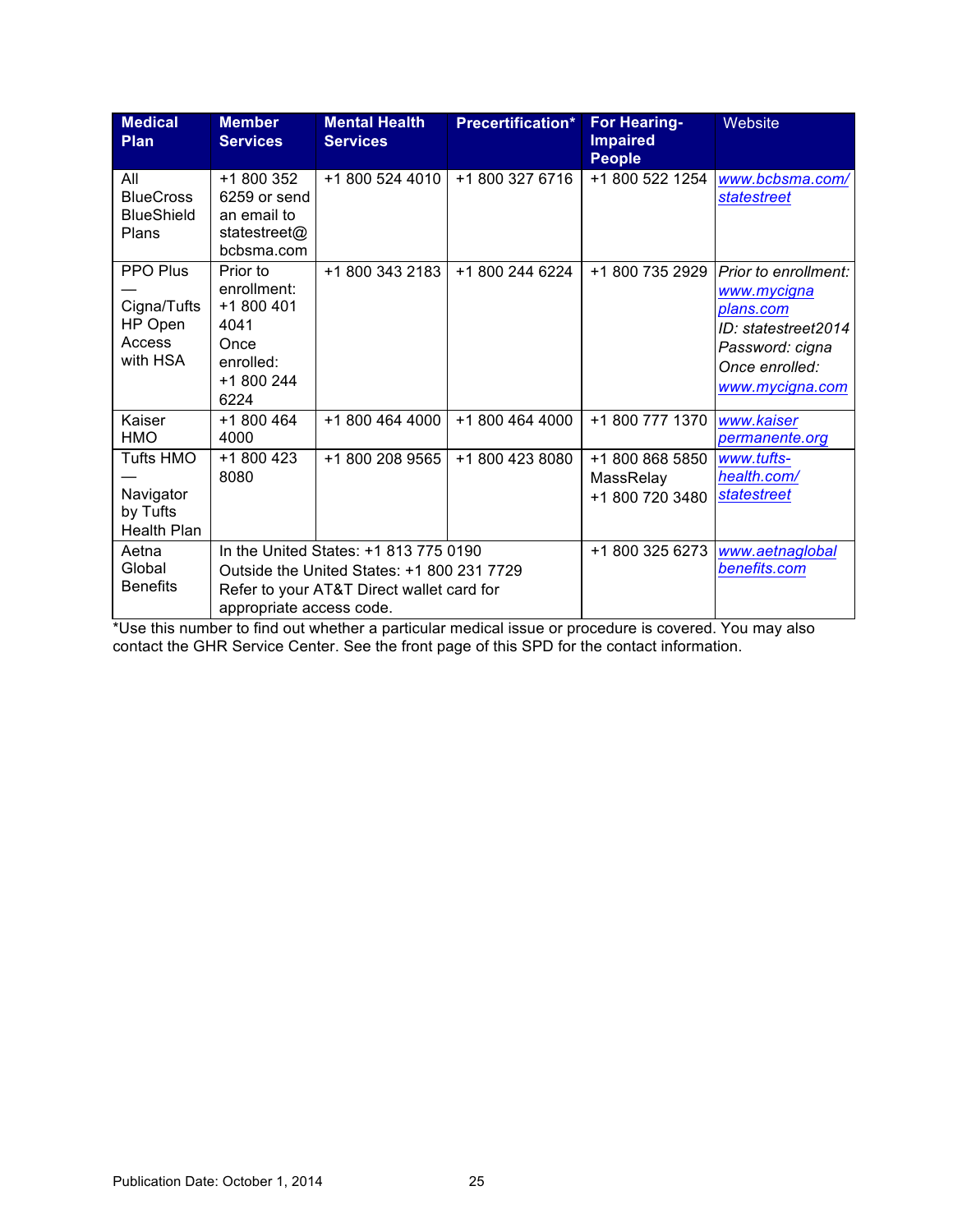### <span id="page-30-0"></span>**Retiree Medical and Life Insurance**

## *Eligibility*

If you retire and you are currently participating in a company-sponsored medical plan, you may elect to continue your medical coverage until age 65 if you:

- ♦ Terminate employment at or after age 55 and before age 65;
- ♦ Have completed five or more years of Eligible Service; and
- ♦ Already participate in State Street's medical program at the time of retirement.

Eligible Service for this purpose means the service counted from your date of hire or adjusted service date (if applicable) through your termination date, as determined by State Street in its sole discretion. (Note: This definition generally includes all service with State Street and any service counted as a result of an acquisition that occurred before February 1, 2003, but does not include service as a result of an acquisition on or after February 1, 2003.)

You may also continue coverage for your eligible family members. Generally, eligible family members include your Spouse/Domestic Partner, your Eligible Child(ren) and Other Adult Dependents. Kaiser does not allow enrollment of Other Adult Dependents.

*Note: If you are under age 65 and at least age 55, have completed five or more years of Eligible Service and are considering early retirement, please be aware that you must be a participant in a State Streetsponsored medical plan at the time of retirement in order to be eligible for State Street medical during early retirement.*

*If you are under age 65 and terminated under a State Street severance program, and you are retirementeligible based on your age and years of Eligible Service when you terminate, you may also be eligible for retiree medical coverage once you reach the Benefits End Date for your severance period.*

### *Changing Your Elections*

You will have an opportunity to change your medical election at annual enrollment each year; however, you will not be able to increase your coverage level (for example, you could not increase from Individual Only to Individual + Spouse/Domestic Partner).

## *Coverage Ends at Age 65*

Once you reach age 65, you will no longer have medical coverage through State Street. You may, however, be eligible to submit eligible expenses for reimbursement from the [Retiree Health Expense](#page-32-0)  [Reimbursement Account](#page-32-0) funded by State Street. Also, you generally become eligible for [Medicare](#page-33-0) at age 65. Please keep the following in mind:

- ♦ If the Tobacco User election should be updated once your coverage ends to reflect your spouse's or domestic partner's status, your spouse or domestic partner should call the GHR Service Center.
- ♦ If your spouse or domestic partner will remain enrolled in the PPO Plus Cigna/Tufts HP Open Access with HSA, he or she will need an HSA with JPMorgan Chase in his or her own name in order to receive any State Street contribution. The opening of the HSA will be initiated on your spouse's/domestic partner's behalf by the GHR Service Center. However, if there is any delay in the opening of this account, your spouse/domestic partner will receive information from JPMorgan Chase.

## *Spouse/Domestic Partner/Dependent Coverage for Retirees under Age 65*

Your Spouse's/Domestic Partner's and dependents' benefits depend on their age: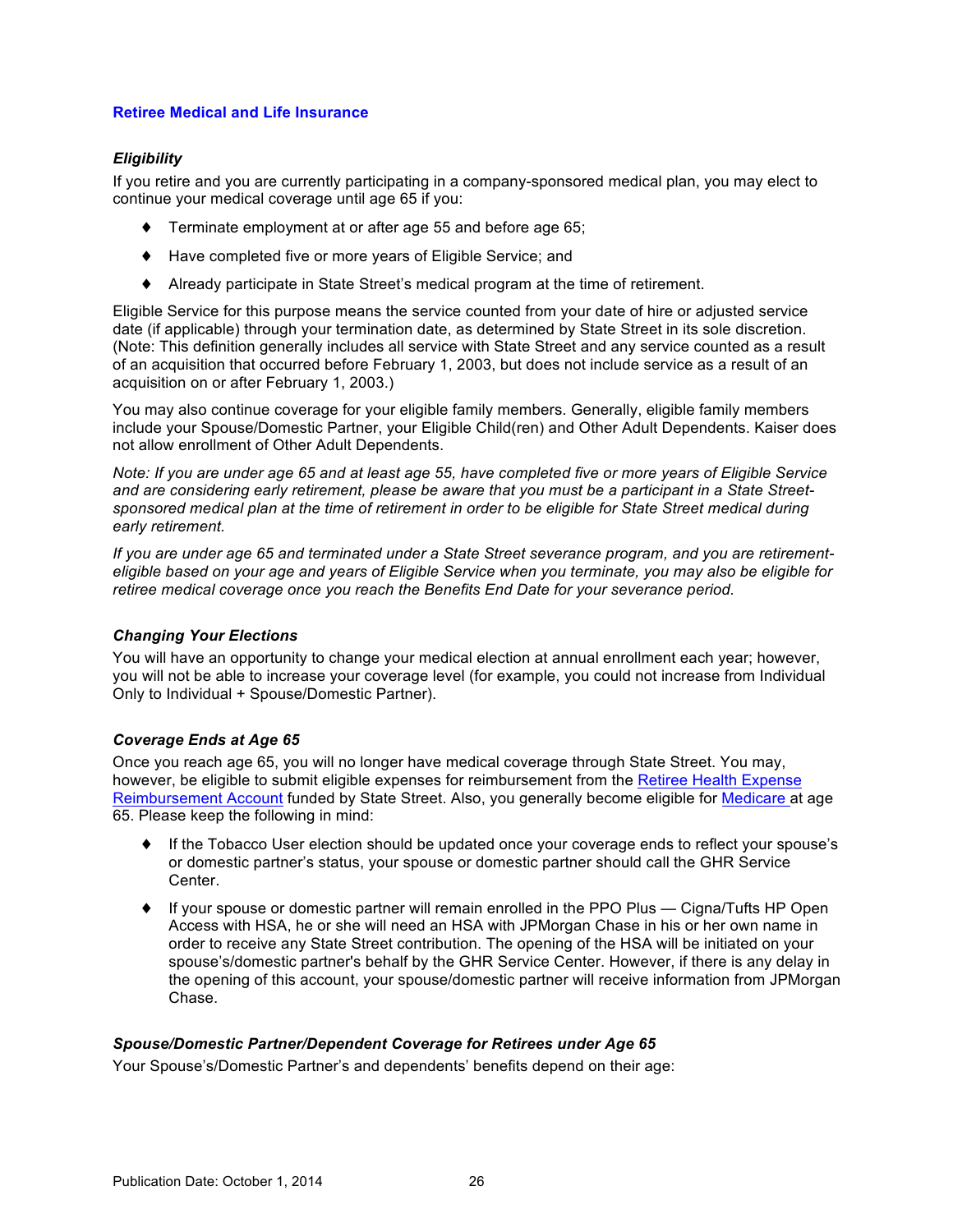- <span id="page-31-0"></span>**Spouse/Domestic Partner—Under Age 65—If, upon your early retirement, your covered** Spouse/Domestic Partner is under age 65, you may continue to cover him or her under your medical plan. If you reach age 65 before your Spouse/Domestic Partner does, he or she may continue to participate in the medical program at the individual coverage level, and you will have to pay 100% of the cost of this coverage. Once your Spouse/Domestic Partner reaches age 65, his or her State Street medical coverage will end. State Street will then credit \$5,000 to your [Retiree Health Expense Reimbursement Account,](#page-32-0) and you can apply for reimbursement for his or her eligible medical expenses that are not covered by Medicare or other insurance.
- **Spouse/Domestic Partner—Age 65 and Older—If, upon your early retirement, your** covered Spouse/Domestic Partner is age 65 or older, his or her medical coverage ends. State Street will credit \$5,000 to your [Retiree Health Expense Reimbursement Account,](#page-32-0) and you may apply for reimbursement for his or her eligible medical expenses that are not covered by Medicare or other insurance. As an early retiree, you will remain in your current plan but change to individual coverage, unless you have other eligible dependents.
- ♦ **Eligible Child(ren)—Under Age 26 and Other Adult Dependent—**Upon early retirement, you may continue medical coverage for your Eligible Child(ren) (Medical) who are under age 26 until you reach age 65. Once you reach age 65, medical coverage for dependents under age 26 will end.

### *COBRA*

When coverage ends for you, your Spouse/Domestic Partner, and/or your eligible dependents, COBRA continuation coverage may be available. Any medical coverage elected through COBRA will be secondary to Medicare, if applicable. For more information about COBRA, see the [Your Rights and](#page-67-0)  Responsibilities section.

## *Cost Sharing for Retirees under Age 65*

## **Hired on or after January 1, 2008**

If you are at least age 55 but under age 65 with at least five years of Eligible Service on the date you retire, you pay the full cost of your retiree medical coverage at group rates. (You must be currently participating in a State Street–sponsored medical plan on the date you retire to be eligible for retiree medical coverage.)

### **Hired prior to January 1, 2008**

The amount you pay toward your retiree medical coverage depends on your age and Eligible Service on December 31, 2007, as shown in the chart below. Please note that you can only qualify for the coverage described in one of the scenarios described below and you must meet all the eligibility criteria described in the applicable box.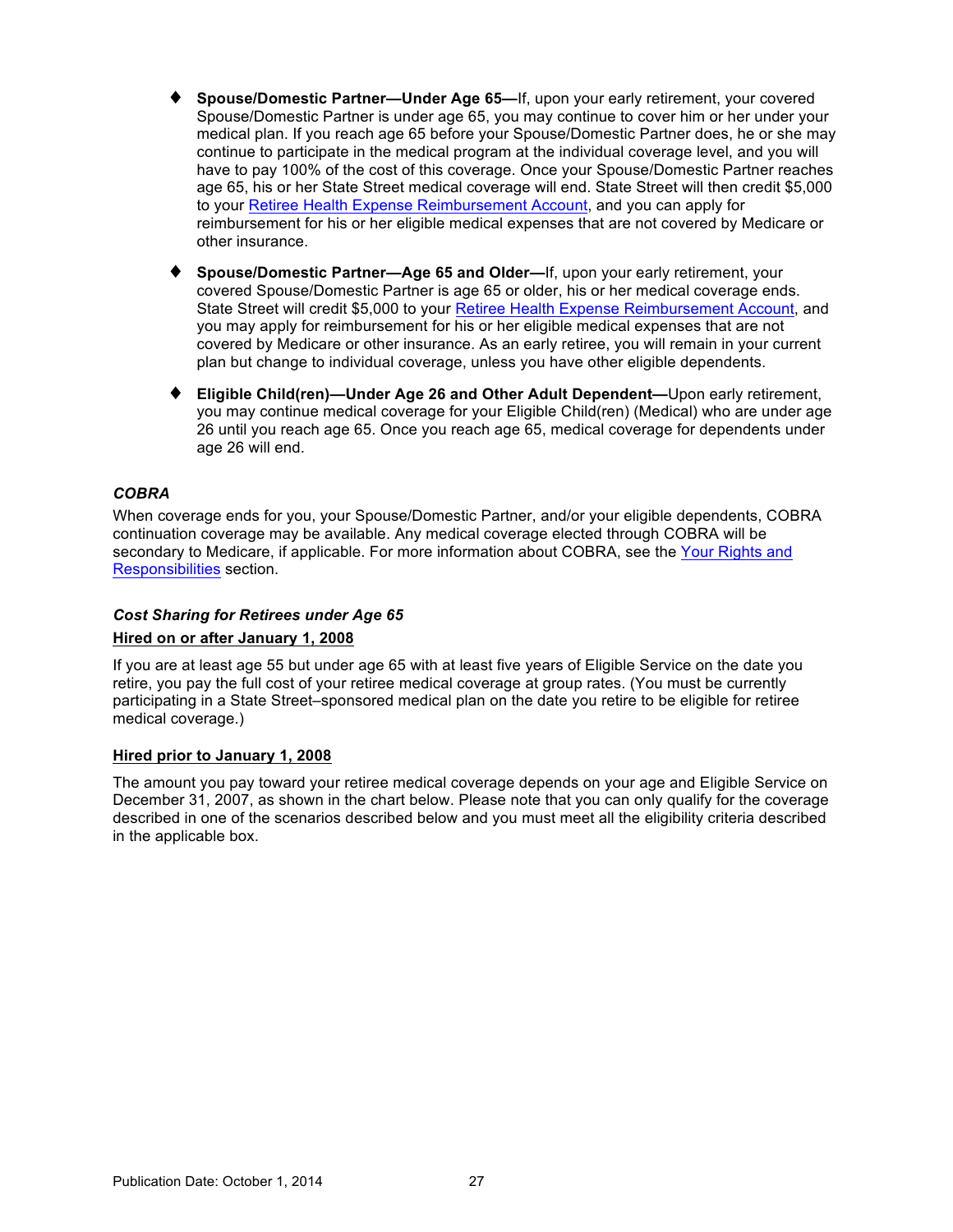<span id="page-32-0"></span>

| <b>Standard Early Retiree Medical Premium Schedule</b>                                                                                                                                                                                                                                                                                                                     |                                                                                                                                                                                                                                                                                                                                                        |  |  |
|----------------------------------------------------------------------------------------------------------------------------------------------------------------------------------------------------------------------------------------------------------------------------------------------------------------------------------------------------------------------------|--------------------------------------------------------------------------------------------------------------------------------------------------------------------------------------------------------------------------------------------------------------------------------------------------------------------------------------------------------|--|--|
| You Are an under Age 65 Retiree and                                                                                                                                                                                                                                                                                                                                        | <b>Cost to You</b>                                                                                                                                                                                                                                                                                                                                     |  |  |
| You were hired prior to January 1, 2008, and meet all the<br>following criteria on the date you terminate:<br>age 55 or older with ten or more years of Eligible<br>Service as of December 31, 2007; and<br>you participate in a State Street sponsored medical<br>plan.<br>You were hired prior to January 1, 2008 and do not qualify                                     | You pay the rate an active employee pays<br>in the lowest income band (subject to<br>annual adjustments).<br>You pay the full cost of coverage at the                                                                                                                                                                                                  |  |  |
| for the option above, but you meet all the following criteria<br>on the date you terminate:<br>on December 31, 2007, you were at least age 47<br>with at least seven years of eligible service;<br>are at least age 55 with at least ten years of<br>$\bullet$<br>Eligible Service when you terminate; and<br>you participate in a State Street-sponsored<br>medical plan. | Company's group rates, but you receive a<br>monthly fixed dollar subsidy which is<br>applied toward the monthly cost of coverage<br>as follows:<br>\$175 for Individual Only coverage<br>\$345 for Individual + Spouse/DP<br>٠<br>coverage<br>\$345 for Individual + Child(ren)<br>coverage<br>\$540 for Individual + Family<br>$\bullet$<br>coverage. |  |  |
| If you do not qualify for either option above but you have<br>attained age 55 with five or more years of Eligible Service<br>on the date you terminate and you participate in a State<br>Street-sponsored medical plan.                                                                                                                                                    | You pay the full cost at group rates.                                                                                                                                                                                                                                                                                                                  |  |  |

You pay your share of the cost in one of three ways:

- ♦ **Deducted from retirement plan annuity payments**—If you are receiving retirement plan annuity payments, you may elect to have your share of the cost of medical coverage deducted from your monthly annuity payments, provided they will cover the cost of medical coverage.
- ♦ **Monthly invoice**—You will receive a monthly invoice to use to pay your medical coverage each month.
- ♦ **Automatic Bank Withdrawal** Allows you to pay for your health and insurance coverage via automatic deductions from your bank account each month, rather than receiving a monthly invoice.

## *If You Waive Medical Coverage*

If you do not have medical coverage at the time of your retirement, or you elect not to continue it, you cannot enroll at a later date. You may, however, be eligible for the Retiree Health Expense Reimbursement Account when you reach age 65, as explained below.

## *Retiree Health Expense Reimbursement Account — Age 65 and Older*

You are eligible for the Retiree Health Expense Reimbursement Account when you reach age 65 (or later, if you retire after age 65), whether or not you are enrolled in State Street medical coverage, if you:

- ♦ Terminate employment between age 55 and under age 65 and had completed five or more years of Eligible Service when you left State Street, or
- ♦ Terminate employment at or after age 65 and had completed five or more years of Eligible Service when you left State Street.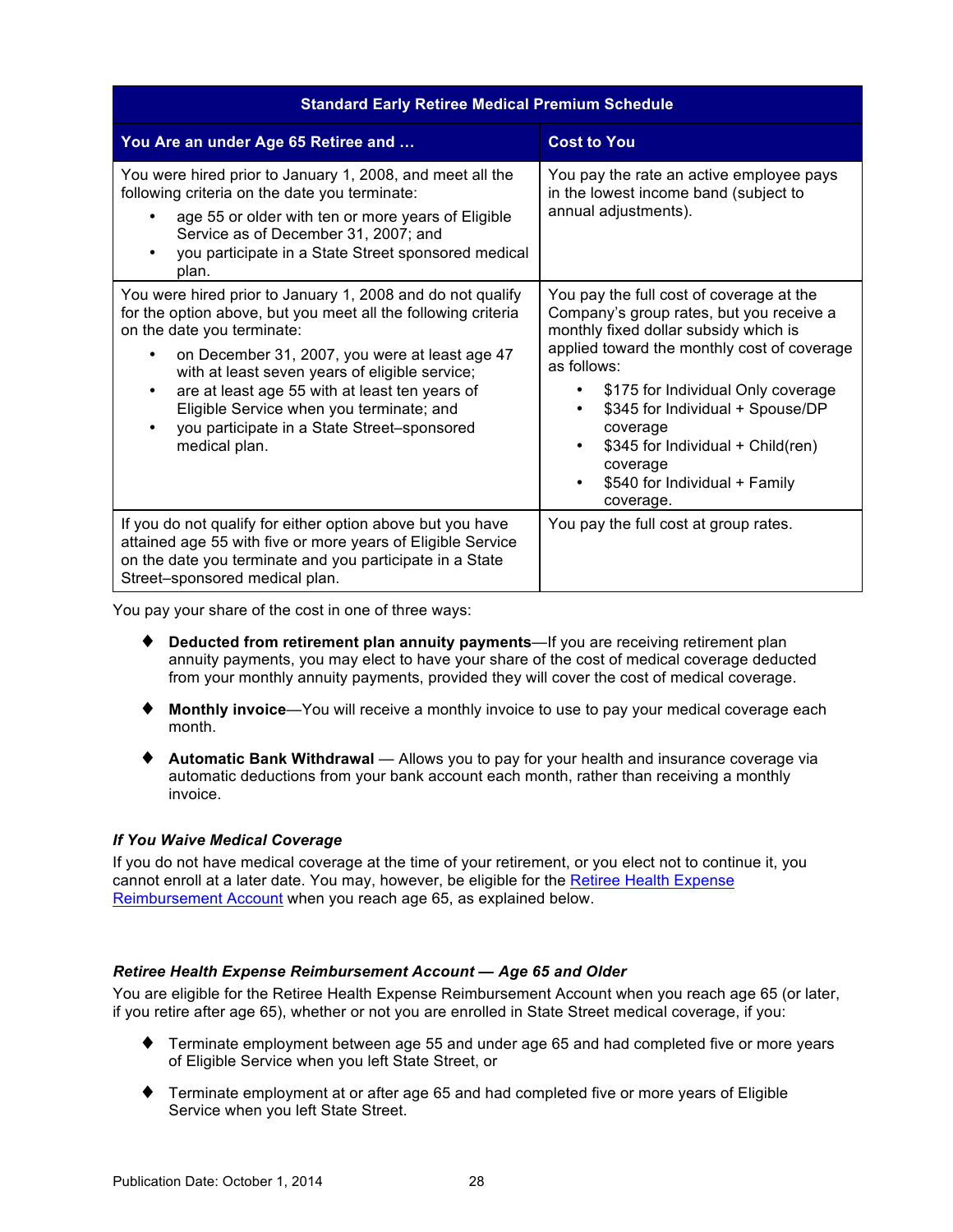<span id="page-33-0"></span>If you are eligible for the Retiree Health Expense Reimbursement Account when you reach age 65 (or on your retirement date, if you retire after age 65), State Street credits a Retiree Health Expense Reimbursement Account on your behalf that you can use to help pay for your eligible medical expenses (for example, medical plan premiums, Medicare premiums, deductibles or coinsurance). The credit depends on your coverage level when you reach age 65 (or your retirement date, if later). At the time of your retirement, you receive:

- ♦ **\$5,000** if you have no medical coverage at State Street;
- ♦ **\$10,000** if you cover just yourself through a State Street–sponsored US medical plan; or
- ♦ **\$15,000** if you cover yourself and a Spouse/Domestic Partner through a State Street–sponsored US medical plan. (If your Spouse/Domestic Partner is under age 65, your account will be credited with \$10,000 initially at the time of your retirement. The additional \$5,000 will be credited when your Spouse/Domestic Partner reaches age 65.)

### **This is a one-time credit,** *not* **an annual credit.**

In the event that you are married to another State Street employee, you may either keep separate accounts of \$10,000 each (assuming that you were both covered by State Street's medical plan – either individually or on One + One coverage) or you may have a joint account of \$20,000.

*Note: If you are age 65 or older, terminated under a State Street severance program, and you are retirement-eligible based on your age and years of eligible service when you terminate, you may also be eligible for the Retiree Health Reimbursement Account once you reach the Benefits End Date for your severance period.*

### *Reimbursement from Your Account*

You may submit a reimbursement request for eligible medical expenses for yourself or for your eligible Spouse/Domestic Partner.

Note: Your Domestic Partner's expenses are generally not eligible for reimbursement unless he or she qualifies under the IRS rules as a tax dependent. You will have to certify that the expense is eligible for reimbursement each time you submit a claim.

**You must apply for reimbursement of eligible expenses within 18 months of the date of service.** Reimbursement Account forms are available on [netbenefits.com/statestreet.](http://netbenefits.com/statestreet)

### *Medicare for Retirees*

Medicare benefits will likely become available to you and your Spouse/Domestic Partner on the first day of the month after the date you each reach age 65. (If your 65th birthday falls on the first day of a month, your Medicare coverage will be effective the first day of the previous month. Information regarding Medicare eligibility and enrollment will be sent to you directly from the Social Security Administration. If you do not receive this information as you near your 65th birthday, you should contact the Social Security Administration at:

- ♦ +1 800 772 1213, or
- ◆ Online at http://www.ssa.gov.

Medicare enrollment may be automatic in certain circumstances (e.g., when you reach age 65 and you elect to receive your Social Security benefits). It is important that you review the rules for Medicare enrollment available on the website for the US Social Security Administration at <http://www.ssa.gov> and at the Medicare website<http://www.medicare.gov>.

*Note: If you or your Spouse/Domestic Partner fail to enroll in Medicare when you each are first eligible to enroll the delay could increase the cost of monthly Medicare premiums and delay the effective date of*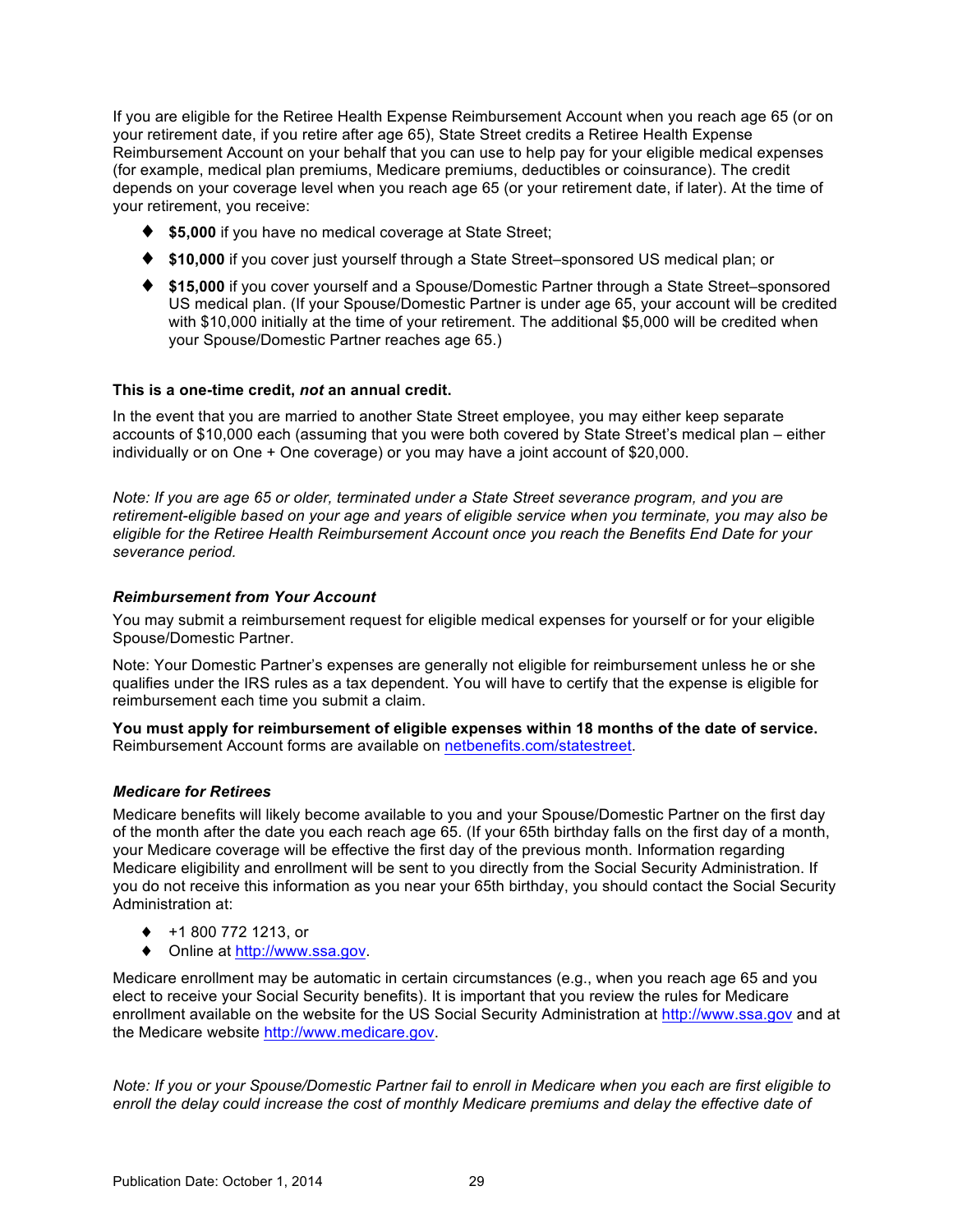<span id="page-34-0"></span>*coverage. You should review the enrollment rules at the Medicare website <http://www.medicare.gov> for more information.*

State Street assumes that you and/or your eligible Spouse/Domestic Partner are enrolled in Medicare upon reaching age 65. State Street recommends that you also consider purchasing a personal Medicare supplement plan (such as BlueCross BlueShield Medex or an HMO senior plan).

*When you are eligible for Medicare and Medicare is allowed by federal law to be the primary payor, the coverage provided by your State Street–sponsored health plan will be reduced by the amount of benefits allowed under Medicare for the same covered services. This reduction will be made whether or not you actually receive the benefits from Medicare.*

### *Spouse/Domestic Partner/Dependent Coverage for Retirees Age 65 or Older*

Your Spouse's/Domestic Partner's and dependents' benefits depend on their age:

- ♦ **Spouse/Domestic Partner—Under Age 65—**If upon your retirement, your covered Spouse's/Domestic Partner's is under age 65, he or she may continue State Street medical coverage. You will pay 100% of the cost for this coverage. Once your Spouse/Domestic Partner reaches age 65, his or her coverage under the medical program will end. State Street will fund an additional \$5,000 into your Retiree Health Expense Reimbursement Account over and above the \$10,000 provided to you at age 65. You can then apply for reimbursement for your own and/or your Spouse's/Domestic Partner's eligible medical expenses that are not covered by Medicare or other insurance. Note: Your Domestic Partner's expenses are generally not eligible for reimbursement unless he or she qualifies under the IRS rules as a tax dependent. You will have to certify that the expense is eligible for reimbursement each time you submit a claim.
- ♦ **Spouse/Domestic Partner—Age 65 and Older—**If, upon your retirement, your covered Spouse/Domestic Partner is age 65 or older, his or her State Street medical coverage will cease. You will receive an additional \$5,000 in your Retiree Health Expense Reimbursement Account for a total of \$15,000. You can then apply for reimbursement for your own and/or your Spouse's/Domestic Partner's eligible medical expenses that are not covered by Medicare or other insurance. Note: Your Domestic Partner's expenses are generally not eligible for reimbursement unless he or she qualifies under the IRS rules as a tax dependent. You will have to certify that the expense is eligible for reimbursement each time you submit a claim.
- ♦ **Dependent Benefits: Eligible Child(ren)/Other Adult Dependent—**Upon your retirement at age 65 or later, medical coverage will end for your covered eligible child(ren)/Other Adult Dependent. They may be eligible to elect to continue coverage under COBRA.

## *COBRA*

COBRA continuation coverage may be available when coverage ends for you, your spouse/domestic partner, and/or your eligible dependents. Any medical coverage elected through COBRA will be secondary to Medicare, if applicable. For more information about COBRA, see the [Your Rights and](#page-67-0)  [Responsibilities](#page-67-0) section.

### *Other Events – Death or Divorce*

See the applicable Summary Plan Description for the Plan for further information on what happens in the event of death or divorce, as well as for information on other benefits that may be impacted by your retirement.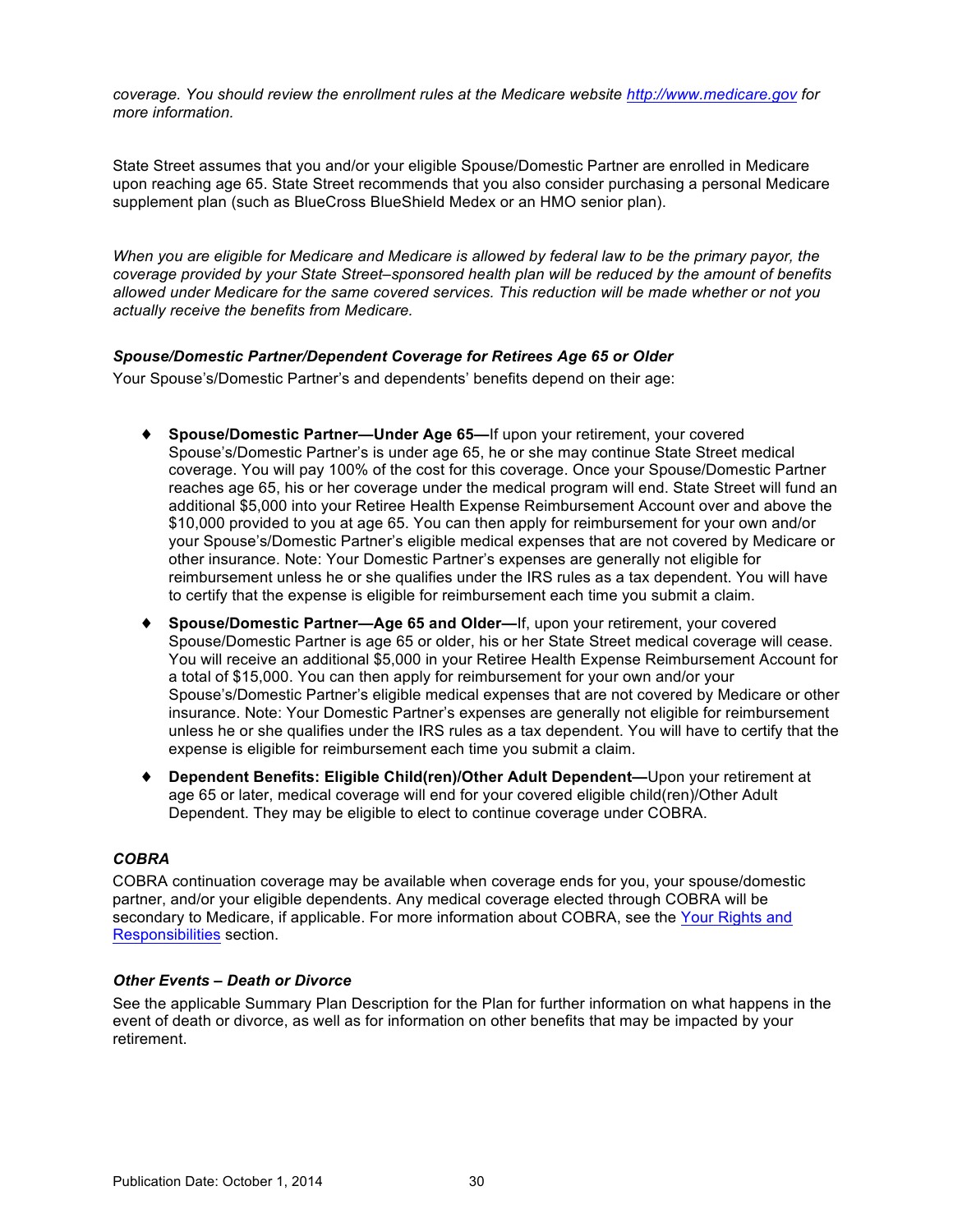## <span id="page-35-0"></span>*If You Die*

### *Spouse/Domestic Partner*

If you had State Street–sponsored medical coverage at the time of your death, your covered Spouse's/Domestic Partner's benefits would be determined as follows:

| <b>Your Age at Death</b> | Your under Age 65<br><b>Spouse/Domestic Partner</b>                                                                                                           | Your Age 65 or Older<br><b>Spouse/Domestic Partner</b>                                                     |
|--------------------------|---------------------------------------------------------------------------------------------------------------------------------------------------------------|------------------------------------------------------------------------------------------------------------|
| Under 65                 | May continue State Street medical<br>coverage until age 65, but must pay<br>100% of the cost of coverage                                                      | Would be eligible for up to \$10,000<br>through the Retiree Health Expense<br><b>Reimbursement Account</b> |
|                          | Upon reaching age 65, would be<br>eligible for up to \$10,000 through the<br><b>Retiree Health Expense</b><br><b>Reimbursement Account</b>                    |                                                                                                            |
| 65 or Older              | May continue State Street medical<br>coverage until age 65, but must pay<br>100% of the cost of coverage                                                      | Would be eligible for the remaining<br>Retiree Health Expense Reimbursement<br>Account balance             |
|                          | Upon reaching age 65, would be<br>eligible for your remaining Retiree<br><b>Health Expense Reimbursement</b><br>Account balance plus an additional<br>\$5,000 |                                                                                                            |

If you did not have State Street–sponsored medical coverage at the time of your death, your Spouse/Domestic Partner would be eligible to submit eligible expenses to any remaining Retiree Health Expense Reimbursement Account balance. This account becomes available to your Spouse/Domestic Partner when he or she reaches age 65.

## *Other Covered Dependents*

Any non-Spouse/non–Domestic Partner dependent's coverage would end upon your death. He or she may be eligible to continue coverage under COBRA. For more information about COBRA, see the [Your](#page-67-0)  [Rights and Responsibilities](#page-67-0) section.

## *If You Divorce*

If you divorce, your former spouse will no longer be eligible for State Street early retiree medical coverage (except to the extent an applicable court order requires continued coverage). He or she may be eligible to continue coverage under COBRA. For information about court orders and COBRA, see th[e Your Rights](#page-67-0)  [and Responsibilities](#page-67-0) section.

With regard to the Retiree Health Expense Reimbursement Account, your former spouse's expenses will not be eligible for reimbursement. Your account will be determined as follows

- ♦ **If your spouse is under age 65 at the time of your divorce,** your account will not be credited with the additional \$5,000 that is normally provided to retirees with a Spouse/Domestic Partner.
- ♦ **If your spouse is age 65 or older at the time of your divorce,** your account will not be reduced. However, only your expenses can be reimbursed from the account after your divorce.

You cannot enroll a new spouse/domestic partner or other dependent in the future in a State Street– sponsored medical plan.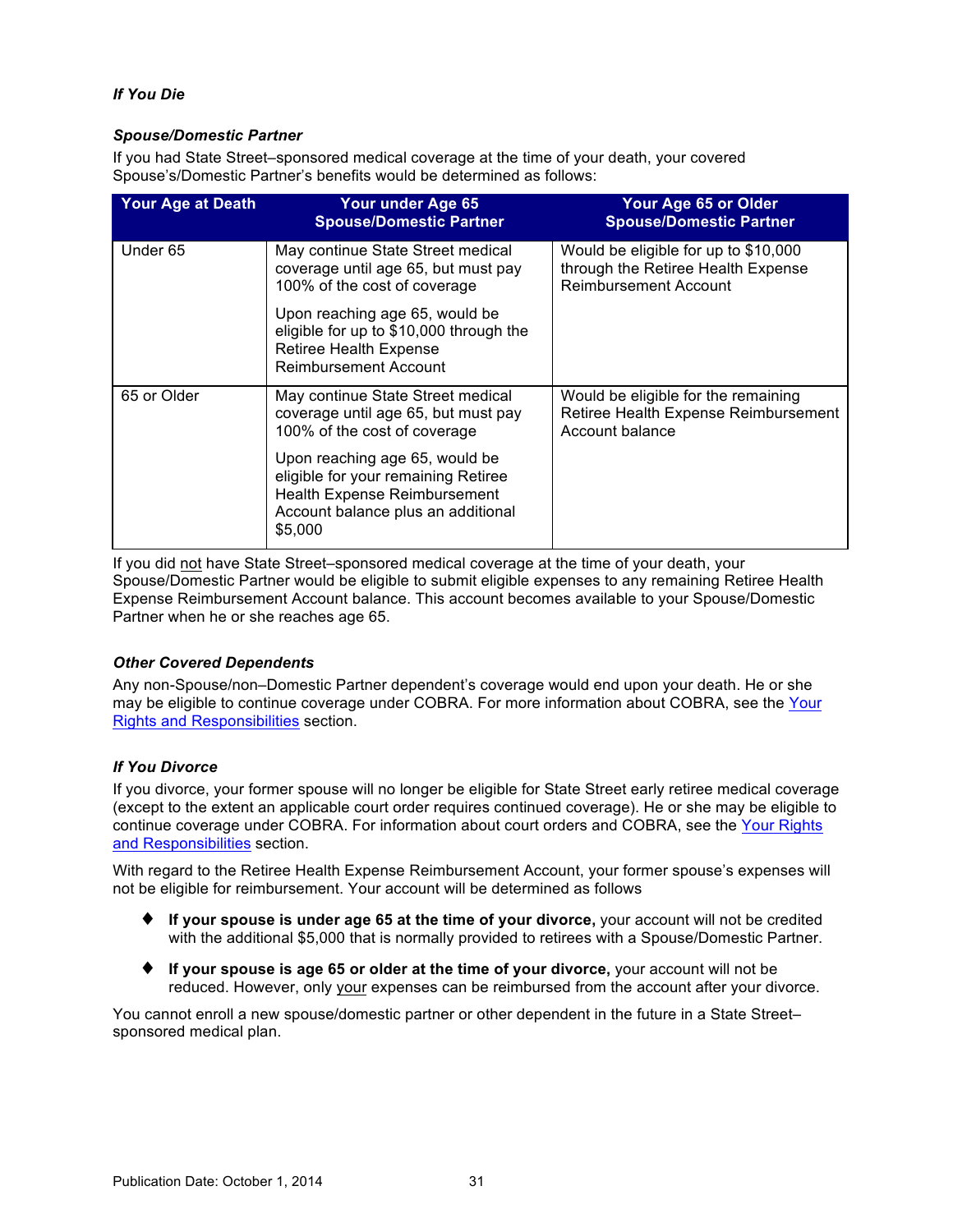# *Eligibility Chart for Retiree Medical Benefits*

Following is a summary of the retiree medical benefit eligibility rules for retirees, Spouse/Domestic Partners and other dependents.

# **HIRED ON OR AFTER JANUARY 1, 2008**

The following chart describes the retiree medical coverage rules that apply to State Street retirees hired on or after January 1, 2008. *Please note that you can only qualify for the coverage described in one of the scenarios described below, and you must meet all the eligibility criteria described in the applicable box.*

| <b>Your Coverage</b>                                                                                                                                  |                                                                                                                                        | <b>Spouse/Domestic Partner Coverage</b>                                                                     |                                                                                                                                                                                                                             | <b>Other Dependents' Coverage</b>                                    |                                                                                                                                                |
|-------------------------------------------------------------------------------------------------------------------------------------------------------|----------------------------------------------------------------------------------------------------------------------------------------|-------------------------------------------------------------------------------------------------------------|-----------------------------------------------------------------------------------------------------------------------------------------------------------------------------------------------------------------------------|----------------------------------------------------------------------|------------------------------------------------------------------------------------------------------------------------------------------------|
| If you are a retiree<br>who $is$                                                                                                                      | <b>Benefits are</b>                                                                                                                    | If you have a<br><b>Spouse/Domestic</b><br>Partner who is                                                   | <b>Benefits are</b>                                                                                                                                                                                                         | If you have<br><b>Eligible Children</b><br>who are                   | <b>Benefits are</b>                                                                                                                            |
| Hired on or after<br>January 1, 2008,<br>and meet all the<br>following criteria on<br>the date you retire:<br>• Age 55 or older<br>with at least five | The active<br>employee<br>medical plan and<br>you pay the full<br>cost of coverage<br>at the Company's<br>group rates                  | Under age 65 and<br>covered under<br>your medical plan<br>with State Street<br>when you retire              | Covered under the<br>active employee<br>medical plan as<br>your dependent<br>until he or she<br>reaches age 65                                                                                                              | Under age 26 or<br>disabled as<br>determined by<br>your medical plan | Covered under the<br>active employee<br>medical plan until<br>your dependents<br>no longer meet the<br>definition of an<br>Eligible Child(ren) |
| years eligible<br>service<br>• Under age 65<br>• Participating in a<br>State Street-<br>sponsored<br>medical plan                                     |                                                                                                                                        | Age 65 or older<br>and covered<br>under your<br>medical plan with<br><b>State Street when</b><br>you retire | <b>State Street Retiree</b><br><b>Health Expense</b><br>Reimbursement<br>Account funded at<br>\$5,000 lifetime<br>applicable to<br>Spouse/Domestic<br><b>Partner eligibility</b>                                            |                                                                      | (Medical) or<br>disabled, or you<br>reach age 65,<br>whichever<br>happens first                                                                |
| Hired on or after<br>January 1, 2008,<br>and meet all the<br>following criteria on<br>the date you retire:<br>• Age 65 or older<br>• Five or more     | <b>State Street</b><br><b>Retiree Health</b><br>Expense<br>Reimbursement<br><b>Account funded</b><br>at the basic<br>\$5,000 level and | Under Age 65 and<br>covered under<br>your medical plan<br>with State Street<br>when you retire              | Covered under the<br>active employee<br>medical plan as<br>your dependent<br>until he or she is<br>age 65 at 100% of<br>the premium                                                                                         | Under age 26 or<br>disabled as<br>determined by<br>your medical plan | May be eligible for<br>COBRA at 102%<br>of the premium                                                                                         |
| years of eligible<br>service<br>• Covered under<br>State Street-<br>sponsored<br>medical plan                                                         | by an additional<br>\$5,000 for<br>\$10,000 lifetime<br>maximum                                                                        | Age 65 or older<br>and covered<br>under your<br>medical plan with<br><b>State Street when</b><br>you retire | <b>Retiree Health</b><br>Expense<br>Reimbursement<br>Account funded by<br>an additional<br>\$5,000, bringing<br>the account total for<br>you and your<br>Spouse/Domestic<br><b>Partner combined</b><br>to \$15,000 lifetime |                                                                      |                                                                                                                                                |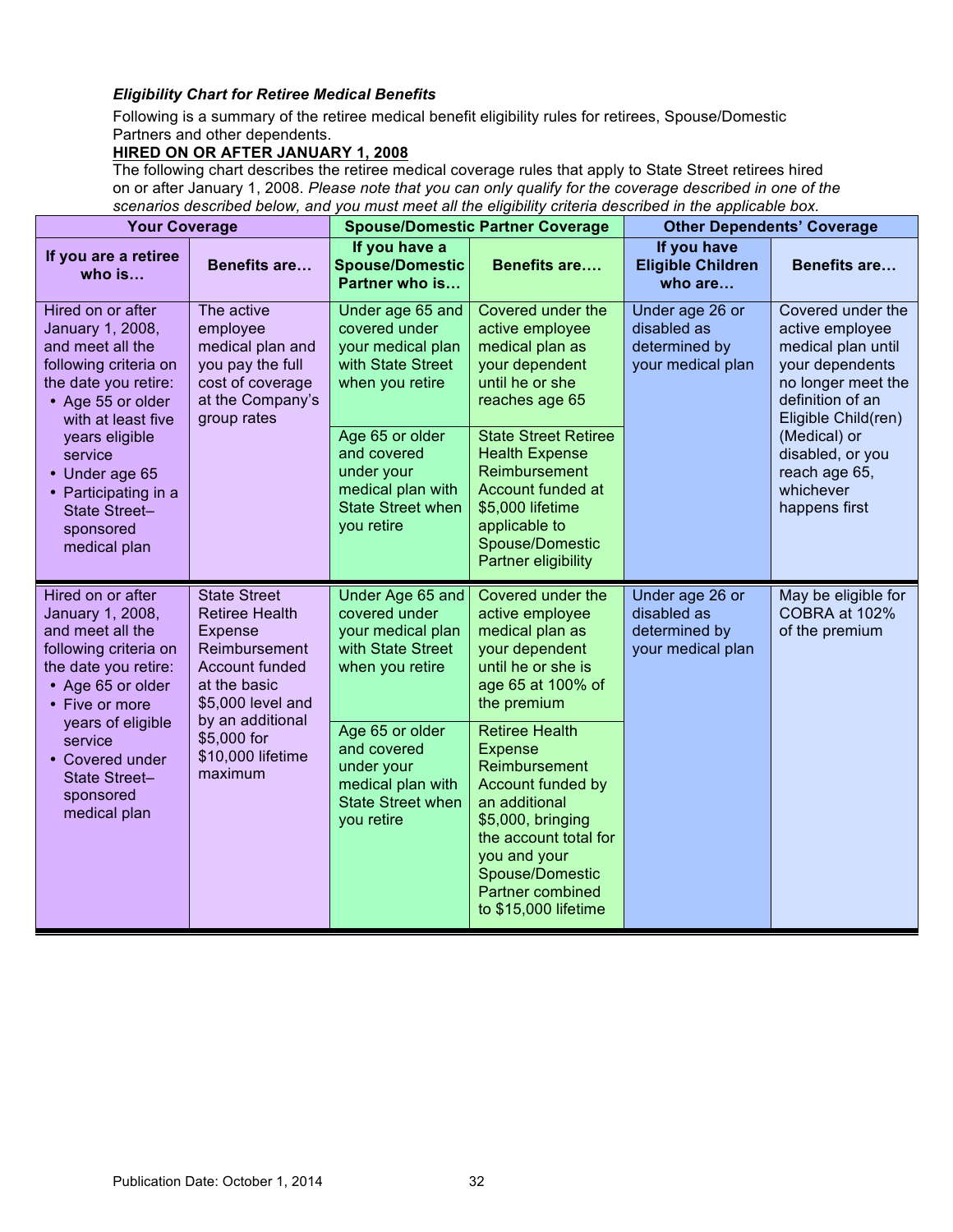| <b>Your Coverage</b>                                                                                                                                                                                                                                              |                                                                                                                             | <b>Spouse/Domestic Partner Coverage</b> |                                                                                                                  | <b>Other Dependents' Coverage</b>                                    |                |
|-------------------------------------------------------------------------------------------------------------------------------------------------------------------------------------------------------------------------------------------------------------------|-----------------------------------------------------------------------------------------------------------------------------|-----------------------------------------|------------------------------------------------------------------------------------------------------------------|----------------------------------------------------------------------|----------------|
| Hired on or after<br>January 1, 2008,<br>and meet all the<br>following criteria on<br>the date you retire:<br>• Age 65 or older<br>$\cdot$ Five or more<br>years of eligible<br>service<br>• Not covered<br>under a State<br>Street-<br>sponsored<br>medical plan | <b>State Street</b><br><b>Retiree Health</b><br>Expense<br>Reimbursement<br>Account funded<br>at the basic<br>\$5,000 level | Any age                                 | Eligible expenses<br>may be reimbursed<br>from your Retiree<br><b>Health Expense</b><br>Reimbursement<br>Account | Under age 26 or<br>disabled as<br>determined by<br>your medical plan | Not Applicable |

**Note: The 18-month COBRA period begins on the first of the month following your termination/retirement date and runs concurrent with any company-subsidized benefits.** 

**If you are covering an Other Adult Dependent, coverage ends the earlier of the date they no longer meet the definition of Other Adult Dependent or the date you reach age 65.**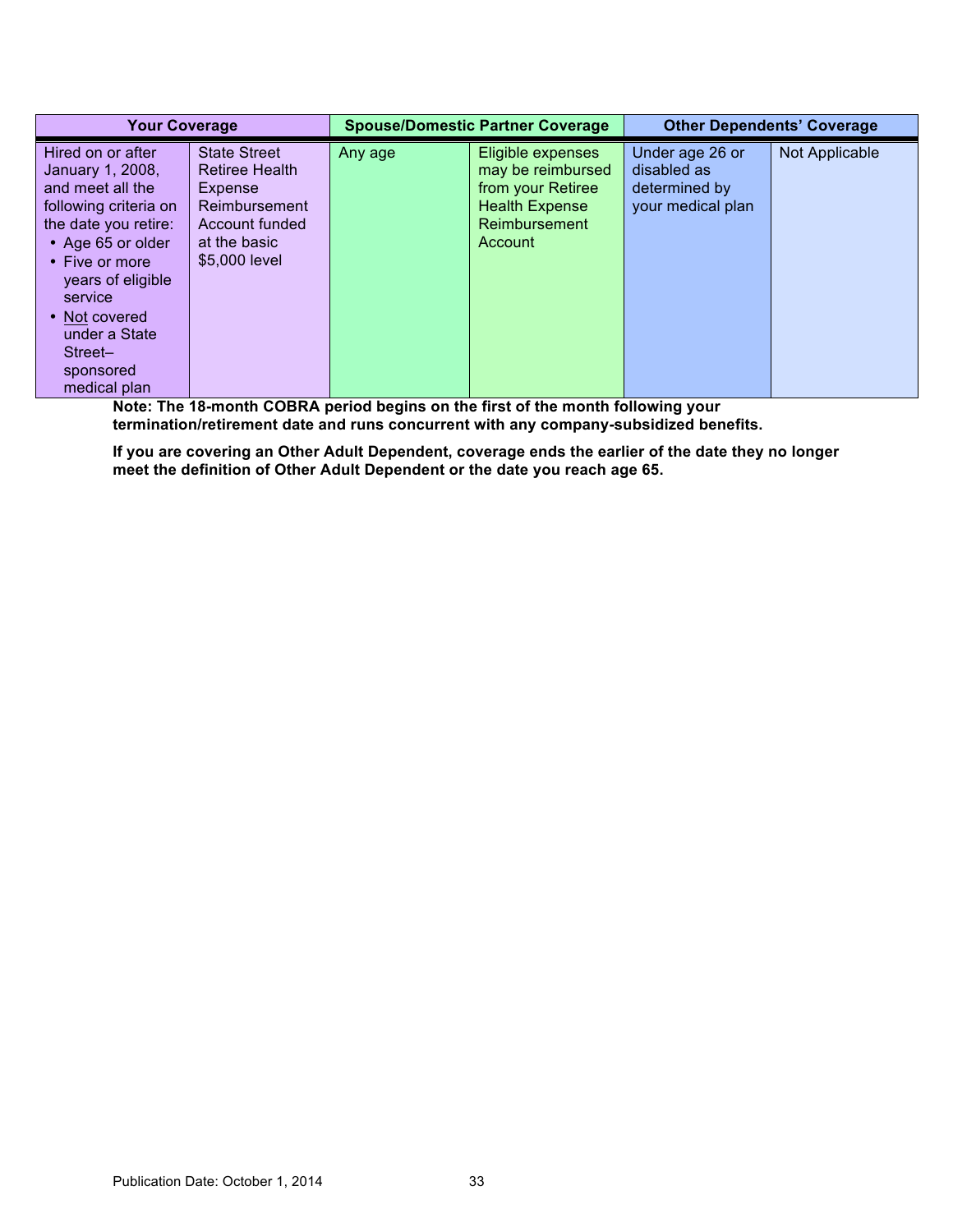# **HIRED PRIOR TO JANUARY 1, 2008**

The following chart describes the retiree medical coverage rules that apply to State Street retirees hired prior to January 1, 2008. *Please note that you can only qualify for the coverage described in one of the scenarios described below and you must meet all the eligibility criteria described in the applicable box.*

| <b>Your Coverage</b>                                                                                                                                                                                                                                                                                                        |                                                                                                                                                                                                                                                                                                  | <b>Spouse/Domestic Partner Coverage</b>                                                                     |                                                                                                                | <b>Other Dependents' Coverage</b>                                                                        |                                                                                                                                                                                                                                       |
|-----------------------------------------------------------------------------------------------------------------------------------------------------------------------------------------------------------------------------------------------------------------------------------------------------------------------------|--------------------------------------------------------------------------------------------------------------------------------------------------------------------------------------------------------------------------------------------------------------------------------------------------|-------------------------------------------------------------------------------------------------------------|----------------------------------------------------------------------------------------------------------------|----------------------------------------------------------------------------------------------------------|---------------------------------------------------------------------------------------------------------------------------------------------------------------------------------------------------------------------------------------|
| If you are a retiree<br>who is                                                                                                                                                                                                                                                                                              | <b>Benefits are</b>                                                                                                                                                                                                                                                                              | If you have a<br><b>Spouse/Domestic</b><br>Partner who is                                                   | <b>Benefits are</b>                                                                                            | If you have<br>other Eligible<br><b>Children/Other</b><br><b>Adult Dependent</b><br>(Medical) who<br>are | <b>Benefits are</b>                                                                                                                                                                                                                   |
| Hired prior to<br>January 1, 2008,<br>and meet all the<br>following criteria on<br>the date you retire:<br>• Under age 65<br>when you retire<br>• Age 55 or older<br>with ten or more                                                                                                                                       | The active<br>employee<br>medical plan and<br>you pay the same<br>medical plan<br>costs for<br>coverage as<br>active employees                                                                                                                                                                   | Under age 65<br>and covered<br>under your<br>medical plan with<br><b>State Street</b><br>when you retire    | Covered under the<br>active employee<br>medical plan as<br>your dependent<br>until he or she<br>reaches age 65 | Under age 26 or<br>disabled as<br>determined by<br>your medical plan                                     | Covered under the<br>active employee<br>medical plan until<br>your dependents<br>no longer meet the<br>definition of an<br>Eligible Child(ren)<br>/Other Adult<br>Dependent                                                           |
| years of eligible<br>service on<br>December 31,<br>2007<br>• Participate in a<br>State Street-<br>sponsored<br>medical plan                                                                                                                                                                                                 |                                                                                                                                                                                                                                                                                                  | Age 65 or older<br>and covered<br>under the<br>medical plan with<br><b>State Street</b><br>when you retire  | <b>State Street Retiree</b><br><b>Health Expense</b><br>Reimbursement<br>Account funded at<br>\$5,000 lifetime |                                                                                                          | (Medical), or you<br>reach age 65,<br>whichever happens<br>first                                                                                                                                                                      |
| Hired prior to<br>January 1, 2008,<br>and you do not<br>qualify for the<br>above option but<br>meet all the<br>following criteria on<br>the date you retire:<br>• Age 47 or older<br>with 7 or more<br>years of eligible<br>service on<br>December 31,<br>2007<br>• Retire when you<br>are at least age<br>55 with at least | The active<br>employee<br>medical plan and<br>you pay the full<br>cost of coverage<br>at the Company's<br>group rates, but<br>you receive<br>monthly fixed-<br>dollar subsidy<br>equal to 50% of<br>the average cost<br>of active<br>employee<br>coverage (set in<br>2007) applied<br>toward the | Under age 65<br>and covered<br>under your<br>medical plan with<br><b>State Street</b><br>when you retire    | Covered under the<br>active employee<br>medical plan as<br>your dependent<br>until he or she<br>reaches age 65 | Under age 26 or<br>disabled as<br>determined by<br>your medical plan                                     | Covered under the<br>active employee<br>medical plan until<br>your dependents<br>no longer meet the<br>definition of an<br>Eligible Child(ren)<br>or /Other Adult<br>Dependent, or you<br>reach age 65,<br>whichever happens<br>first |
| ten years of<br>eligible service<br>• Under age 65<br>when you retire<br>• Participate in a<br>State Street-<br>sponsored<br>medical plan                                                                                                                                                                                   | monthly cost of<br>coverage                                                                                                                                                                                                                                                                      | Age 65 or older<br>and covered<br>under the<br>medical plan with<br><b>State Street</b><br>when your retire | <b>State Street Retiree</b><br><b>Health Expense</b><br>Reimbursement<br>Account funded at<br>\$5,000 lifetime |                                                                                                          |                                                                                                                                                                                                                                       |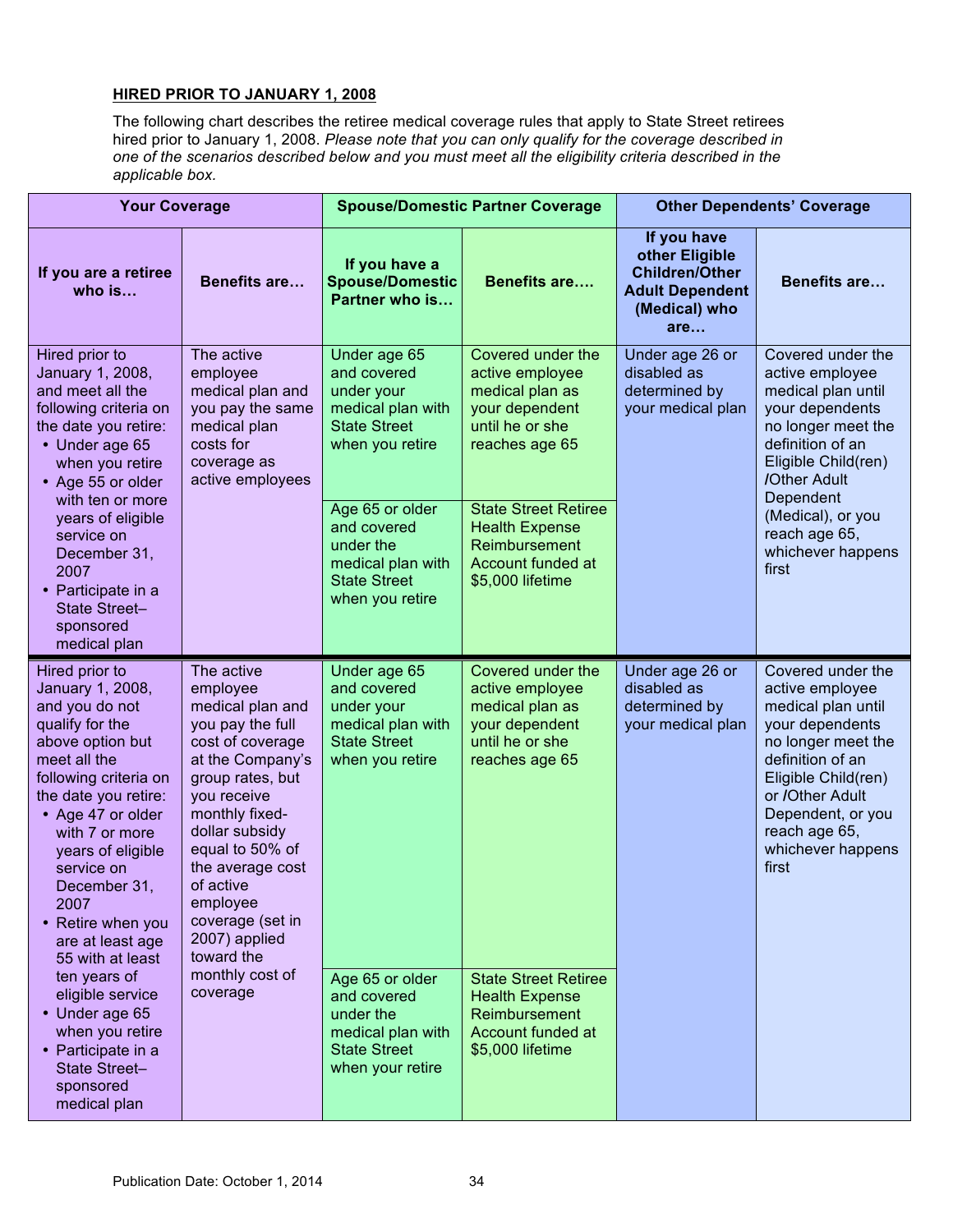| <b>Your Coverage</b>                                                                                                                                                                             |                                                                                                                                  | <b>Spouse/Domestic Partner Coverage</b>                                                                                     |                                                                                                                                                                                                                            | <b>Other Dependents' Coverage</b>                                                                 |                                                                                                                                                                                        |
|--------------------------------------------------------------------------------------------------------------------------------------------------------------------------------------------------|----------------------------------------------------------------------------------------------------------------------------------|-----------------------------------------------------------------------------------------------------------------------------|----------------------------------------------------------------------------------------------------------------------------------------------------------------------------------------------------------------------------|---------------------------------------------------------------------------------------------------|----------------------------------------------------------------------------------------------------------------------------------------------------------------------------------------|
| If you are a retiree<br>who $is$                                                                                                                                                                 | <b>Benefits are</b>                                                                                                              | If you have a<br>spouse/domestic<br>partner who is                                                                          | <b>Benefits are</b>                                                                                                                                                                                                        | If you have other<br>eligible<br>children/Other<br><b>Adult Dependent</b><br>(Medical) who<br>are | <b>Benefits are</b>                                                                                                                                                                    |
| Hired prior to<br>January 1, 2008,<br>and you do not<br>qualify for either of<br>the options above<br>but you meet all the<br>following criteria on<br>the date you retire:<br>• Age 55 or older | The active<br>employee<br>medical plan and<br>you pay the full<br>cost of medical<br>coverage at the<br>Company's group<br>rates | Under age 65<br>and covered<br>under your<br>medical plan with<br><b>State Street</b><br>when you retire<br>Age 65 or older | Covered under the<br>active employee<br>medical plan as<br>your dependent<br>until he or she<br>reaches age 65<br><b>State Street Retiree</b>                                                                              | Under age 26 or<br>disabled as<br>determined by<br>your medical plan                              | Covered under the<br>active employee<br>medical plan until<br>your dependents<br>no longer meet the<br>definition of an<br>eligible child(ren) or<br>/Other Adult<br>Dependent, or you |
| with at least 5<br>years of eligible<br>service<br>• Under age 65<br>• Participate in a<br>State Street-<br>sponsored<br>medical plan                                                            |                                                                                                                                  | and covered<br>under the<br>medical plan with<br><b>State Street</b><br>when you retire                                     | <b>Health Expense</b><br>Reimbursement<br>Account funded at<br>\$5,000 lifetime                                                                                                                                            |                                                                                                   | reach age 65,<br>whichever happens<br>first                                                                                                                                            |
| Hired prior to<br>January 1, 2008,<br>and meet all the<br>following criteria on<br>the date you retire:<br>• Age 65 or older                                                                     | <b>State Street</b><br><b>Retiree Health</b><br>Expense<br>Reimbursement<br>Account funded<br>at the basic<br>\$5,000 level and  | Under age 65<br>and covered<br>under your<br>medical plan with<br><b>State Street</b><br>when you retire                    | Covered under the<br>active employee<br>medical plan until<br>age 65 at 100% of<br>the premium                                                                                                                             | Under age 26 or<br>disabled as<br>determined by<br>your medical plan                              | May be eligible for<br>COBRA at 102% of<br>the premium                                                                                                                                 |
| • Five or more<br>years of eligible<br>service<br>• Participate in a<br><b>State Street-</b><br>sponsored<br>medical plan                                                                        | by an additional<br>\$5,000 for<br>\$10,000 lifetime<br>maximum                                                                  | Age 65 or older<br>and covered<br>under the<br>medical plan with<br><b>State Street</b><br>when your retire                 | <b>Retiree Health</b><br><b>Expense</b><br>Reimbursement<br>Account funded by<br>an additional<br>\$5,000 bringing the<br>account total for<br>you and your<br>spouse/domestic<br>partner combined<br>to \$15,000 lifetime |                                                                                                   |                                                                                                                                                                                        |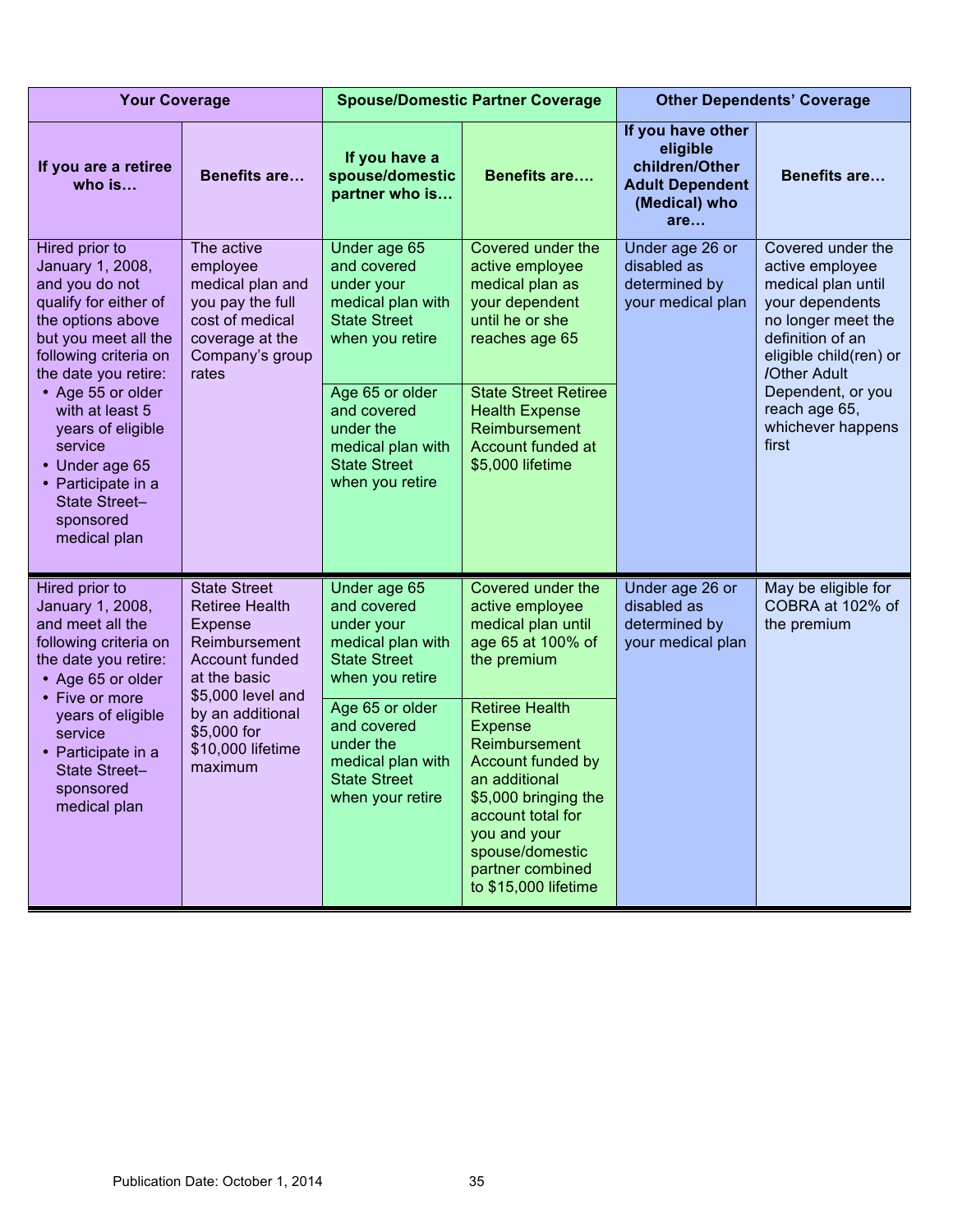| <b>Your Coverage</b>                                                                                                                                                                                                                                     |                                                                                                                             | <b>Spouse/Domestic Partner Coverage</b> |                                                                                                                  | <b>Other Dependents' Coverage</b>                                    |                |
|----------------------------------------------------------------------------------------------------------------------------------------------------------------------------------------------------------------------------------------------------------|-----------------------------------------------------------------------------------------------------------------------------|-----------------------------------------|------------------------------------------------------------------------------------------------------------------|----------------------------------------------------------------------|----------------|
| Hired prior to<br>January 1, 2008,<br>and meet all the<br>following criteria on<br>the date you retire:<br>• Age 65 or older<br>• Five or more<br>years of eligible<br>service<br>• Not covered<br>under a State<br>Street-<br>sponsored<br>medical plan | <b>State Street</b><br><b>Retiree Health</b><br>Expense<br>Reimbursement<br>Account funded<br>at the basic<br>\$5,000 level | Any age                                 | Eligible expenses<br>may be reimbursed<br>from your Retiree<br><b>Health Expense</b><br>Reimbursement<br>Account | Under age 26 or<br>disabled as<br>determined by<br>your medical plan | Not Applicable |

**Note: The 18-month COBRA period begins on the first of the month following your termination/retirement date and runs concurrent with any company-subsidized benefits.** 

**If you are covering an Other Adult Dependent, coverage ends the earlier of the date they no longer meet the definition of Other Adult Dependent or the date you reach age 65.**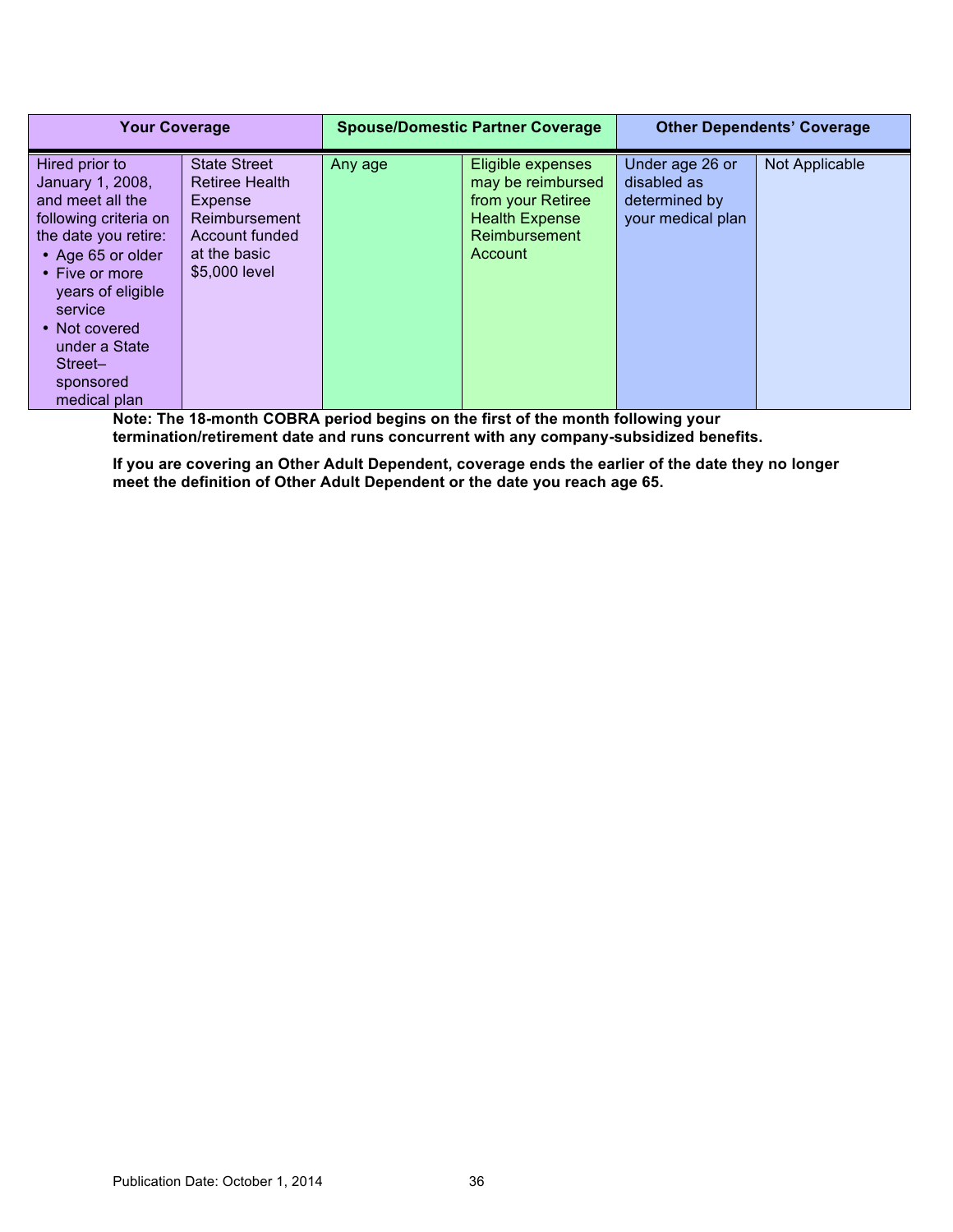# *Retiree Life Insurance*

# **Eligibility**

If you meet the eligibility requirements for Retiree medical benefits described above, you are also eligible for Retiree Life Insurance. Your level of Retiree Life Insurance coverage depends on your full-time or part-time status as of your termination date:

| <b>Your Status at Retirement</b>                                              | Coverage at<br><b>Retirement</b> |
|-------------------------------------------------------------------------------|----------------------------------|
| Full-time (regularly work 29 or more hours per week)                          | \$5,000                          |
| <b>Part-time</b> (regularly work at least 20 but less than 29 hours per week) | \$2,500                          |

If you are eligible for this benefit upon termination of employment, you will be provided with a statement called "Your Personal Fact Sheet" showing the amount of your Retiree Life Insurance coverage.

State Street pays the full cost of Retiree Life Insurance coverage.

You may also elect to convert your Basic and Optional Term Life Insurance coverage that was in effect as of your retirement date (less the applicable amount of Retiree Life Insurance). For more information, see the [Conversion and Portability of Life Insurance Coverage](#page-56-0) section.

**Note:** If you are terminated under a State Street severance program, and you are retirement-eligible based on your age and years of eligible service when you terminate, you may also be eligible for Retiree Life Insurance once you reach the Benefits End Date for your severance period.

While State Street intends to continue Retiree Medical and Life Insurance coverage for the foreseeable future, the Company reserves the right to terminate, modify or amend retiree benefits, and change the cost charged for such coverage, if applicable, at any time and for any reason.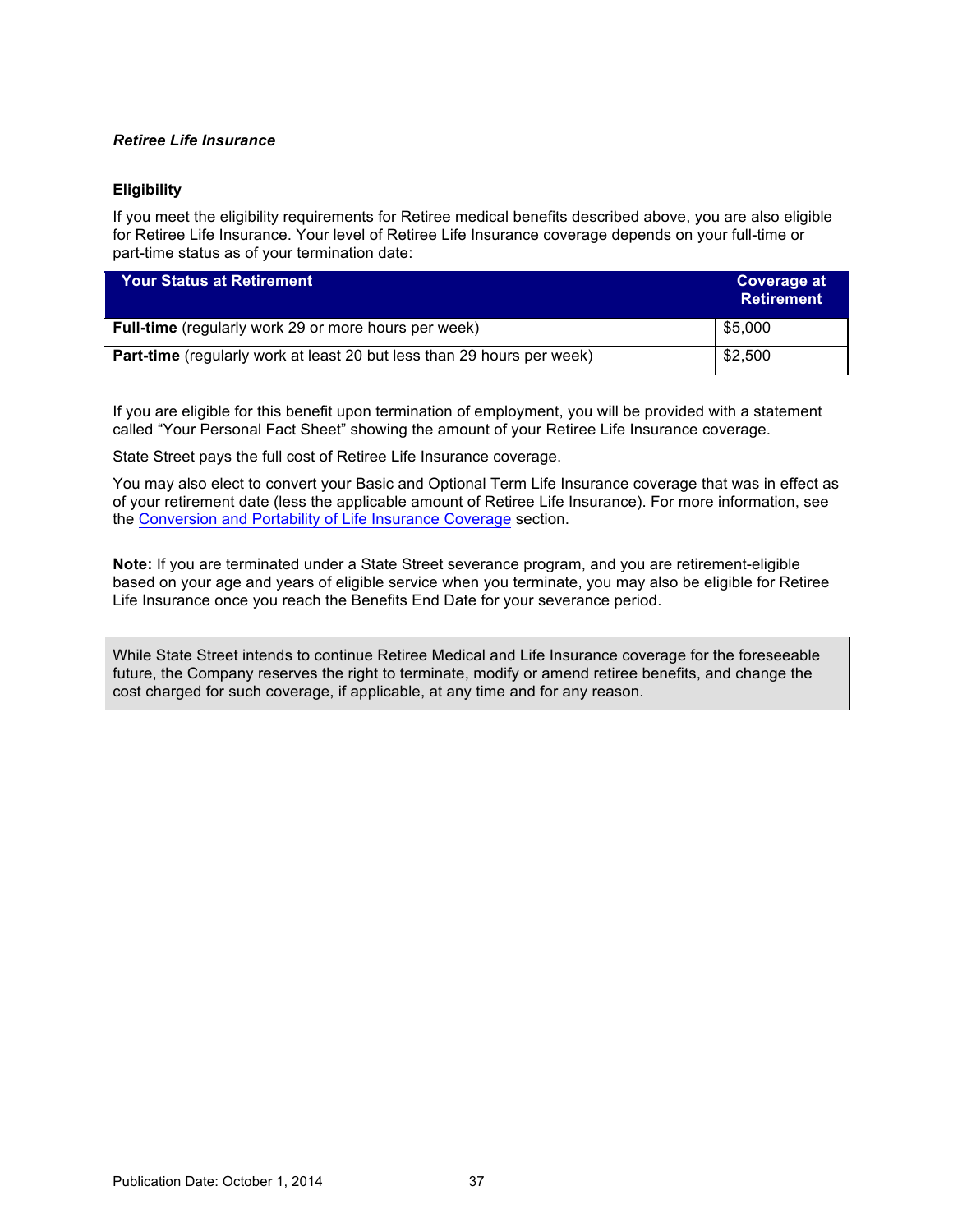# **Dental Plan**

Depending on your work location, you may have two options for dental coverage for yourself and your family, both administered by Delta Dental.

- ♦ Delta PPO Plus Premier
- DeltaCare USA (MA, CA, NY, NJ, PA and RI)

Since early and regular attention to dental health can help prevent the need for more costly procedures, no matter which option you choose, preventive services such as routine exams, X-rays and cleanings are generally covered at 100%. If needed, coverage is also available for minor and major restorative dental services at varying levels.

You will find information about these options in several places throughout this SPD:

- ♦ [Eligibility, Enrollment and Participation—](#page-6-0)Contains information about State Street's eligibility and enrollment provisions.
- ♦ [Dental Plan Comparison](#page-44-0)*—*Provides an at-a-glance comparison of your Dental Plan options.
- ♦ [Dental Plan Subscriber's Certificate](#page-44-0)*—*Describes in detail how each plan works and what is and is not covered.
- [Your Rights and Responsibilities—](#page-67-0)Contains information about your rights under the Dental Plan, including your right to continue coverage under COBRA, and other important information.

#### *Your Cost*

You and State Street share the cost of dental coverage. Generally, you pay your contributions on a pretax basis. See [Eligibility, Enrollment and Participation](#page-6-0) for more information about pretax contributions.

The current costs for dental coverage are listed on the Fidelity NetBenefits website listed on the front page of this SPD.

#### *How the Plans Work*

#### **PPO Plus Premier**

The Delta Dental PPO Plus Premier program combines two of Delta Dental's national dental networks – Delta Dental PPO and Delta Dental Premier.

You may see any dentist you choose, but typically your costs are lower when you see a dentist who participates in the Delta Dental network.

You will receive the greatest value when you visit a Delta Dental PPO dentist because they generally accept lower fees for their services. And if you choose to visit a dentist who participates in the Delta Dental Premier network, you will also enjoy savings.

Delta Dental's payment for services you receive from an out-of-network dentist is based on the lower of the dentist's fee or the maximum plan allowance for out-of-network dentists. You must pay the difference between Delta Dental's payment and the dentist's total charge.

For a listing of participating Delta Dental dentists, go to the Delta Dental website and click *Find a Dentist* in your state. Or, call the Delta Dental phone number to request that a list for your state be faxed or mailed to you at no cost. State-by-state websites and phone numbers are available in the [For More](#page-45-0)  [Information](#page-45-0) section.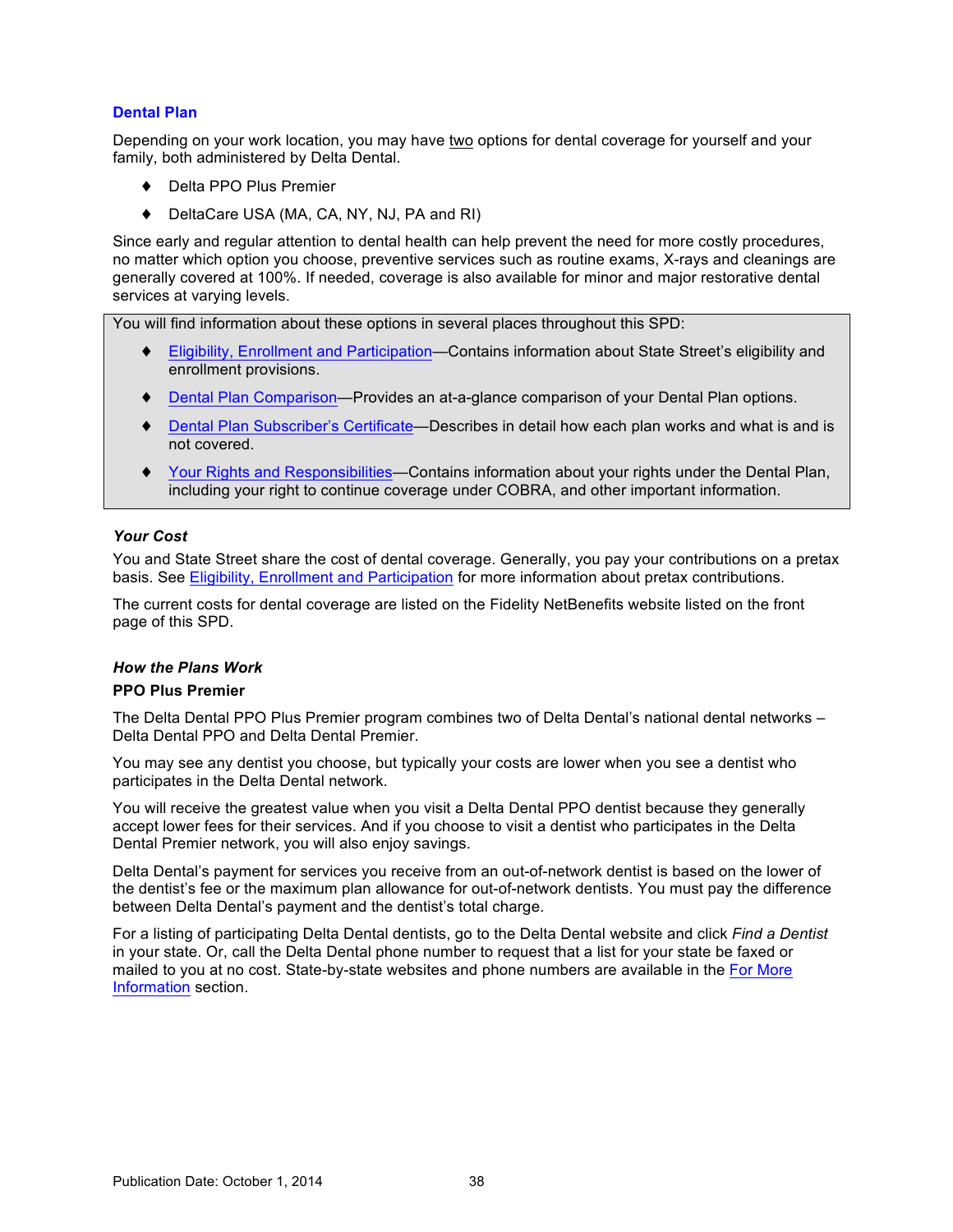## **DeltaCare USA**

DeltaCare works much like a dental HMO, where you and your family receive all your care from a network of participating dentists. You must choose a primary care dentist from the DeltaCare directory. Your benefits are determined based on a predetermined copayment schedule, which varies based on the type of service performed. The schedule lets you see what services are covered and what your out-of-pocket costs will be. For a copy of the schedule for your state, go to the DeltaCare USA website listed in th[e For](#page-45-0)  [More Information](#page-45-0) section below.

If you currently have a preferred dentist, be sure that he or she participates in DeltaCare USA before you enroll. Only certain dentists participate in the DeltaCare USA plan, so be sure to contact DeltaCare USA at the applicable telephone number listed in the chart below to be sure your dentist participates.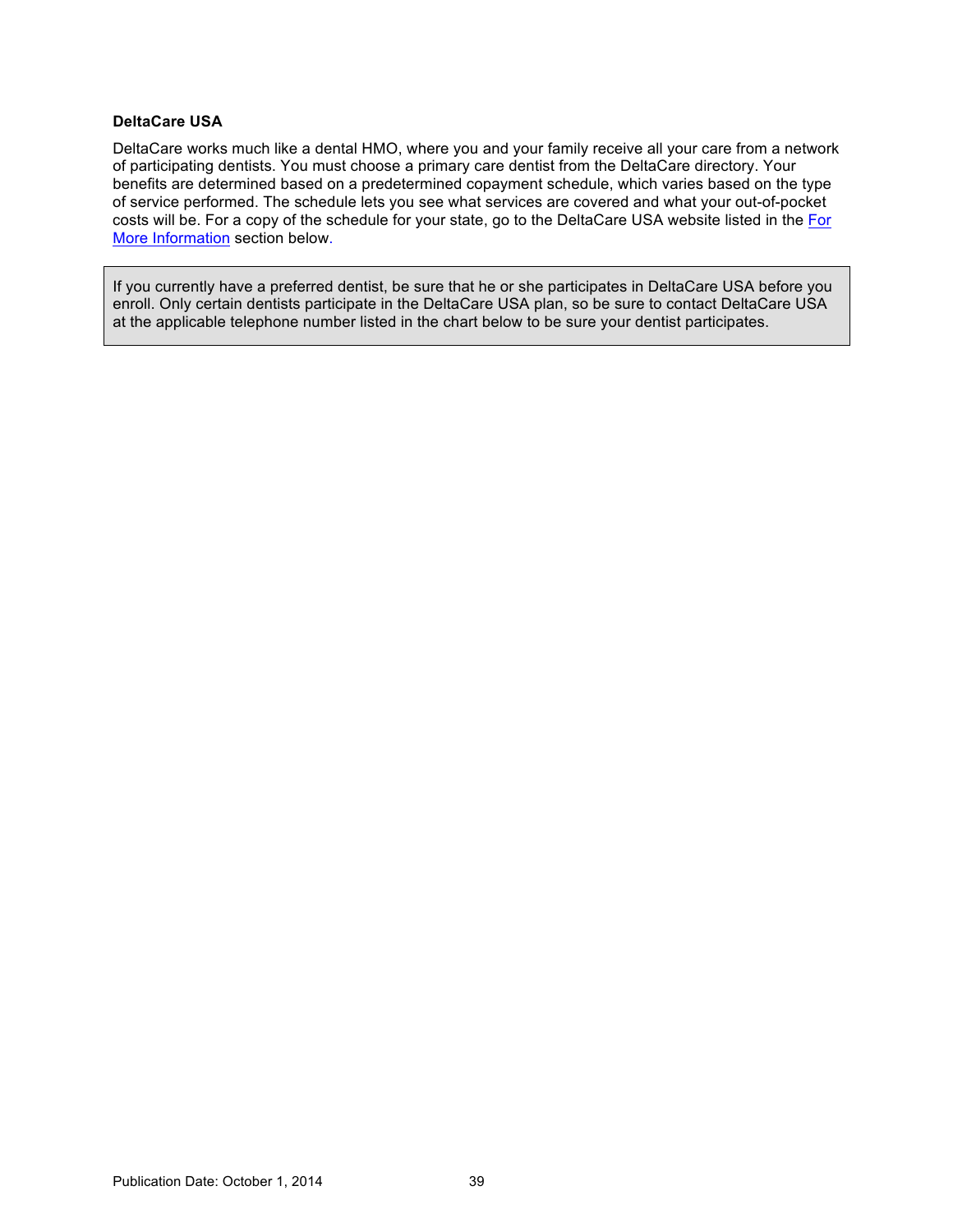# <span id="page-44-0"></span>*Dental Plan Comparisons*

Here is a brief summary of the dental plan options. Full details appear in the applicable subscriber's certificate. If the information provided in the following chart differs in any way from the terms of the applicable subscriber's certificate, the applicable subscriber's certificate prevails.

This chart references different service "types"—Type I, Type II and Type III—as defined by Delta Dental. See [Definitions of Service Types](#page-45-0) for more information.

| <b>Dental Plan Benefits</b>                            | <b>Delta Dental Plus Premier</b><br><b>All Locations</b><br><b>Your Cost</b>                                                                                                                                                                                                                                                                                                                                                                         | <b>DeltaCare USA</b><br>MA, CA, NJ, NY, PA and RI only<br><b>Your Cost</b> |
|--------------------------------------------------------|------------------------------------------------------------------------------------------------------------------------------------------------------------------------------------------------------------------------------------------------------------------------------------------------------------------------------------------------------------------------------------------------------------------------------------------------------|----------------------------------------------------------------------------|
| Calendar-Year<br>Deductible                            | \$50<br>Individual:<br>\$150 maximum<br>Family:                                                                                                                                                                                                                                                                                                                                                                                                      | Participating providers:<br>None<br>Out-of-network providers: \$100        |
| <b>Type I Services</b><br>Preventive and<br>Diagnostic | Covered in full; no deductible                                                                                                                                                                                                                                                                                                                                                                                                                       | Scheduled copay                                                            |
| <b>Type II Services</b><br><b>Minor Restorative</b>    | 20% coinsurance; deductible applies                                                                                                                                                                                                                                                                                                                                                                                                                  | Scheduled copay                                                            |
| <b>Type III Services</b><br><b>Major Restorative</b>   | 50% coinsurance; deductible applies                                                                                                                                                                                                                                                                                                                                                                                                                  | Scheduled copay                                                            |
| Orthodontics for<br><b>Children and Adults</b>         | Lifetime maximum benefit of \$1,500<br>per person                                                                                                                                                                                                                                                                                                                                                                                                    | Scheduled copay                                                            |
| <b>Annual Maximum</b><br><b>Benefit</b>                | \$1,500 per person                                                                                                                                                                                                                                                                                                                                                                                                                                   | Unlimited                                                                  |
| Rollover Max (ROM)                                     | A portion of the \$1,500 annual dental<br>benefit maximum that you don't use<br>during the year may be rolled over to<br>next year. If you have at least one<br>cleaning or oral exam and your<br>covered claims don't exceed \$700 for<br>the calendar year, then an additional<br>\$500 will be added to the calendar<br>year maximum in the following year.<br>(For more details of ROM, please<br>refer to the PPO Plus Summary of<br>Coverage.) | N/A                                                                        |

Additional provisions and limitations apply to dental coverage under DeltaCare USA, depending on the state in which you live. For more information, see the applicable Delta Plan Summaries of Coverage located on [netbenefits.com/statestreet.](http://netbenefits.com/statestreet)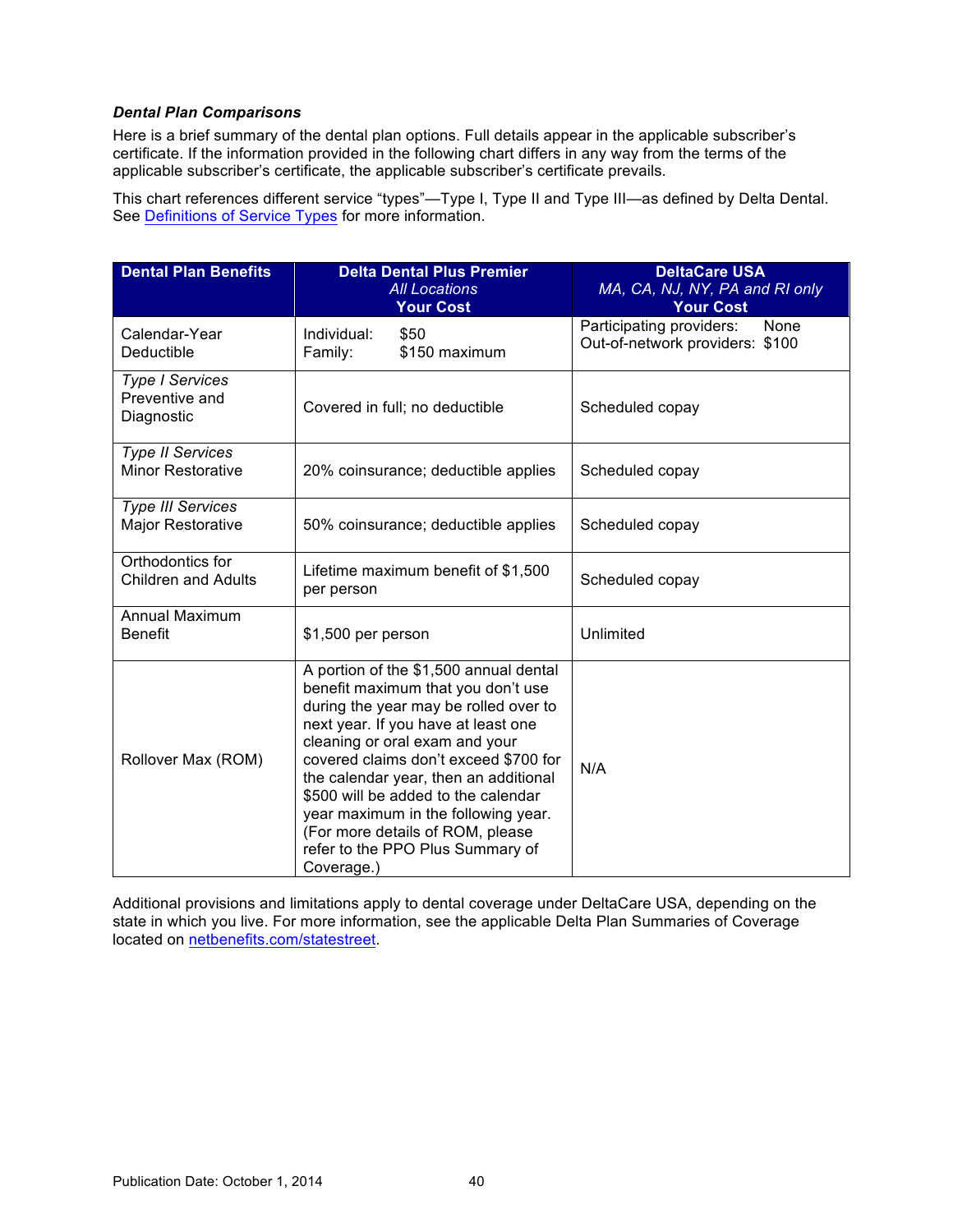# <span id="page-45-0"></span>*Definitions of Service Types*

Your dental benefits depend on the services you receive. Delta Dental classifies most services into three "types"—Type I, Type II and Type III. Here are some examples.

| <b>Type I-Preventive and Diagnostic Services</b> | <b>Type II-Minor Restorative Services</b>                   |
|--------------------------------------------------|-------------------------------------------------------------|
| Comprehensive evaluation                         | Amalgam (silver) fillings<br>п                              |
| <b>Fluoride treatments</b><br>٠                  | Composite (white) fillings–front teeth only                 |
| Sealants<br>٠                                    | Oral surgery                                                |
| Periodic oral exams<br>٠                         | Endodontics<br>п                                            |
| Full mouth and bitewing X-rays<br>٠              | Periodontics<br>$\blacksquare$                              |
| Cleaning<br>٠                                    | Prosthetic maintenance<br>٠                                 |
| Space maintainers                                | Emergency dental care<br>٠                                  |
| Chlorhexidine mouth rinse                        | General anesthesia for covered surgical<br>$\blacksquare$   |
| Fluoride toothpaste<br>٠                         | service                                                     |
|                                                  | <b>Type III-Major Restorative Services</b>                  |
|                                                  | <b>Prosthodontics</b><br>$\blacksquare$                     |
|                                                  | Crowns and bridges<br>$\blacksquare$                        |
|                                                  | Endosteal implants (in lieu of a three-unit<br>٠<br>bridge) |

# *For More Information*

If you have questions about the Dental Plan, contact Delta Dental directly at the applicable telephone number listed below.

| Delta Dental PPO Plus<br>Premier | +1 800 872 0500 | www.deltadentalma.com  |
|----------------------------------|-----------------|------------------------|
| DeltaCare USA (MA)               | +1 800 327 6277 | www.deltadentalma.com  |
| DeltaCare USA (CA)               | +1 800 422 4234 | www.deltadentalins.com |
| DeltaCare USA (NJ)               | +1 800 422 4234 | www.deltadentalins.com |
| DeltaCare USA (NY)               | +1 800 422 4234 | www.deltadentalins.com |
| DeltaCare USA (RI)               | +1 800 422 4234 | www.deltadentalins.com |
| DeltaCare USA (PA)               | +1 800 422 4234 | www.deltadentalins.com |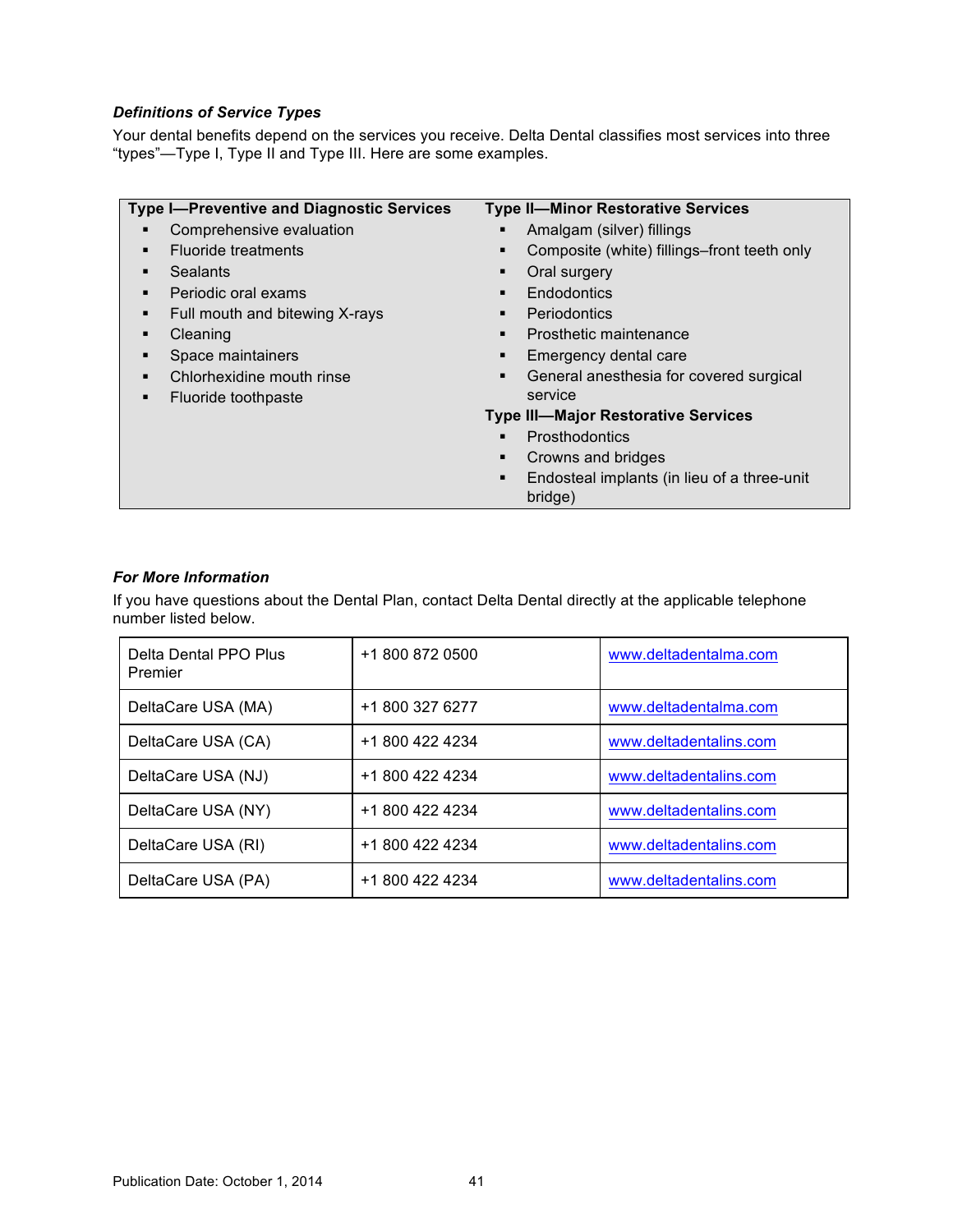# **Vision Plan**

You may elect vision coverage for yourself and your eligible family members. The Vision Plan, offered nationwide through EyeMed, gives you access to a network of eye care providers and discounts on eyeglass lenses, frames, contact lenses and corrective laser eye surgery. Participating providers include Lens Crafters, Pearle Vision, Sears Optical and Target Optical, to name a few. Under the Vision Plan, you may enjoy significant savings on your vision care needs.

You will find information about these options in several places throughout this SPD:

- [Eligibility, Enrollment and Participation—](#page-6-0)Contains information about State Street's eligibility and enrollment provisions.
- ♦ EyeMed Vision Summary*—*Describes in detail how the Vision Plan works and what is and is not covered.
- [Your Rights and Responsibilities—](#page-67-0)Contains information about your rights under the Vision Plan, including your right to continue coverage under COBRA, and other important information.

### *Vision Plan Summary*

The following chart summarizes the in-network and out-of-network benefits available through the Vision Plan. Because some of State Street's medical plans also cover certain eye care services, you might want to review the eye care coverage (if any) in your medical plan before selecting your vision coverage.

| <b>Vision Care Services</b>            | <b>In-Network</b>                                                                       | <b>Out-of-Network</b>     |  |  |
|----------------------------------------|-----------------------------------------------------------------------------------------|---------------------------|--|--|
| Exam with dilation                     | You pay a \$15 copay                                                                    | The plan pays up to \$50  |  |  |
| Frames                                 | The plan provides a \$100 allowance<br>and a 20% discount on any balance<br>over \$100  | The plan pays up to \$50  |  |  |
| <b>Standard plastic lenses</b>         |                                                                                         |                           |  |  |
| Single                                 |                                                                                         | The plan pays up to \$42  |  |  |
| <b>Bifocal</b>                         | You pay a \$15 copay                                                                    | The plan pays up to \$78  |  |  |
| Trifocal                               |                                                                                         | The plan pays up to \$130 |  |  |
| <b>Basic Progressives</b>              |                                                                                         | The plan pays up to \$140 |  |  |
| Lenticular                             | 20% discount off retail price                                                           |                           |  |  |
| Lens options                           |                                                                                         |                           |  |  |
| UV coating                             | You pay \$15                                                                            | No coverage               |  |  |
| Tint (solid and gradient)              | You pay \$15                                                                            |                           |  |  |
| Standard scratch-<br>resistance        | You pay \$15                                                                            |                           |  |  |
| Standard polycarbonate                 | You pay \$40                                                                            |                           |  |  |
| Standard antireflective<br>coating     | You pay \$45                                                                            |                           |  |  |
| Other add-ons and services             | The plan provides a 20% discount off<br>the retail price                                |                           |  |  |
| <b>Contact lenses (materials only)</b> |                                                                                         |                           |  |  |
| Conventional                           | The plan provides a \$115 allowance<br>and a 15% discount off any balance<br>over \$115 | The plan pays up to \$92  |  |  |
| Disposables                            | The plan provides a \$115 allowance;                                                    | The plan pays up to \$92  |  |  |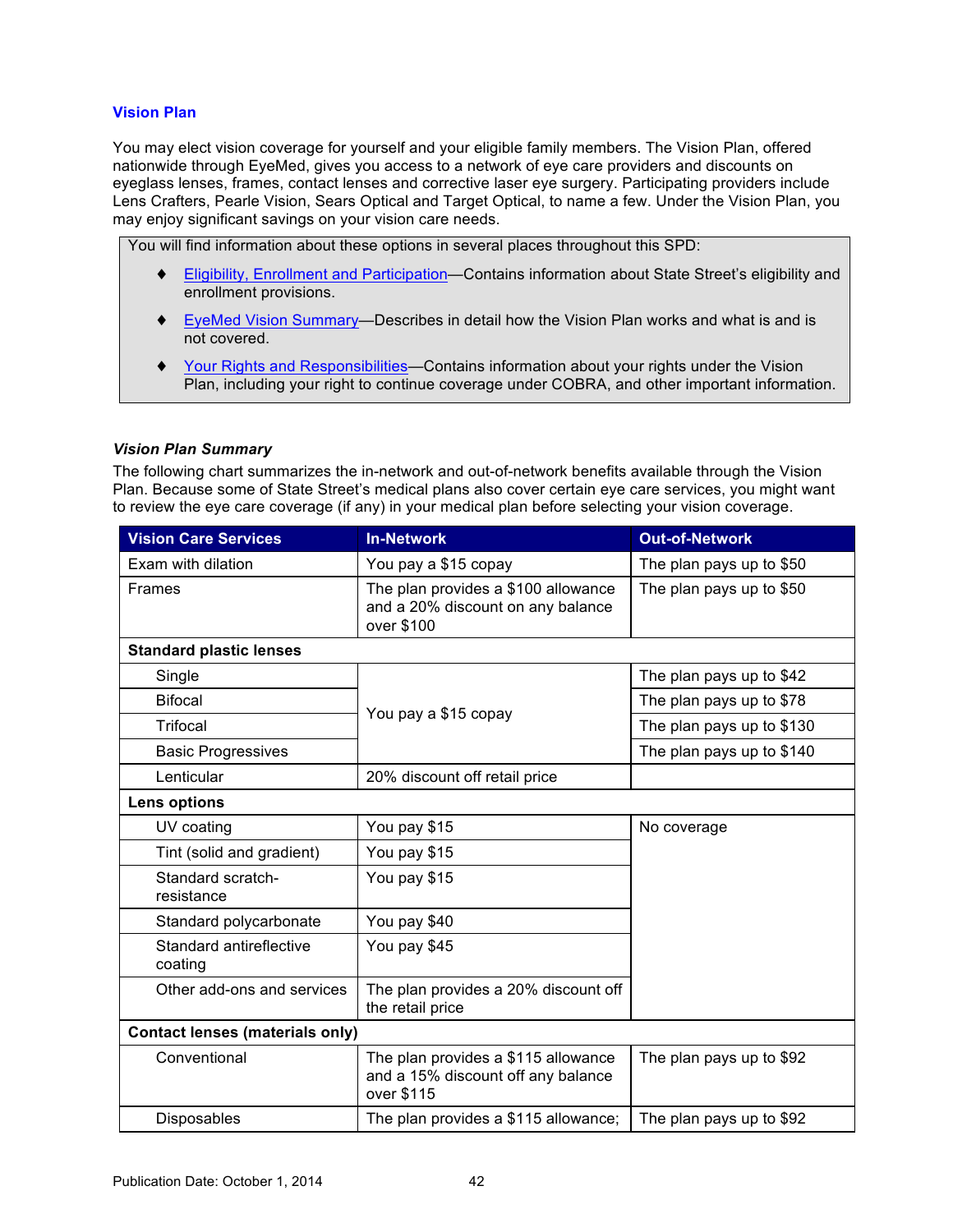| <b>Vision Care Services</b>                          | <b>In-Network</b>                                                                                                            | <b>Out-of-Network</b>     |  |
|------------------------------------------------------|------------------------------------------------------------------------------------------------------------------------------|---------------------------|--|
|                                                      | you pay any balance over \$115                                                                                               |                           |  |
| Medically necessary                                  | The plan pays the full cost                                                                                                  | The plan pays up to \$200 |  |
| <b>LASIK and PRK vision</b><br>correction procedures | The plan provides a 15% discount off<br>retail price OR 5% discount off<br>promotional pricing at participating<br>providers | No coverage               |  |
| <b>Frequency</b>                                     | Exams: Once per calendar year                                                                                                |                           |  |
|                                                      | Frames: Once every two calendar years                                                                                        |                           |  |
|                                                      | Standard plastic lenses: Once per calendar year                                                                              |                           |  |
|                                                      | Contact lenses: Once per calendar year (in lieu of eyeglass lenses)                                                          |                           |  |

**Note:** If you do not use the full benefit allowance for a single visit or purchase, you cannot use the remaining amount for another visit or purchase in the future.

# *Your Cost*

You pay the full cost of vision coverage. Generally, you pay your contributions on a pretax basis. See [Eligibility, Enrollment and Participation](#page-6-0) for more information about pretax contributions.

The current costs for vision coverage are listed in the Reference Library on the Fidelity NetBenefits® website at [netbenefits.com/statestreet.](http://netbenefits.com/statestreet)

## *For More Information*

For more detailed information or to locate a provider near you, contact EyeMed:

- ♦ Call +1 866 723 0513
- ♦ Visit [www.eyemedvisioncare.com](http://www.eyemedvisioncare.com).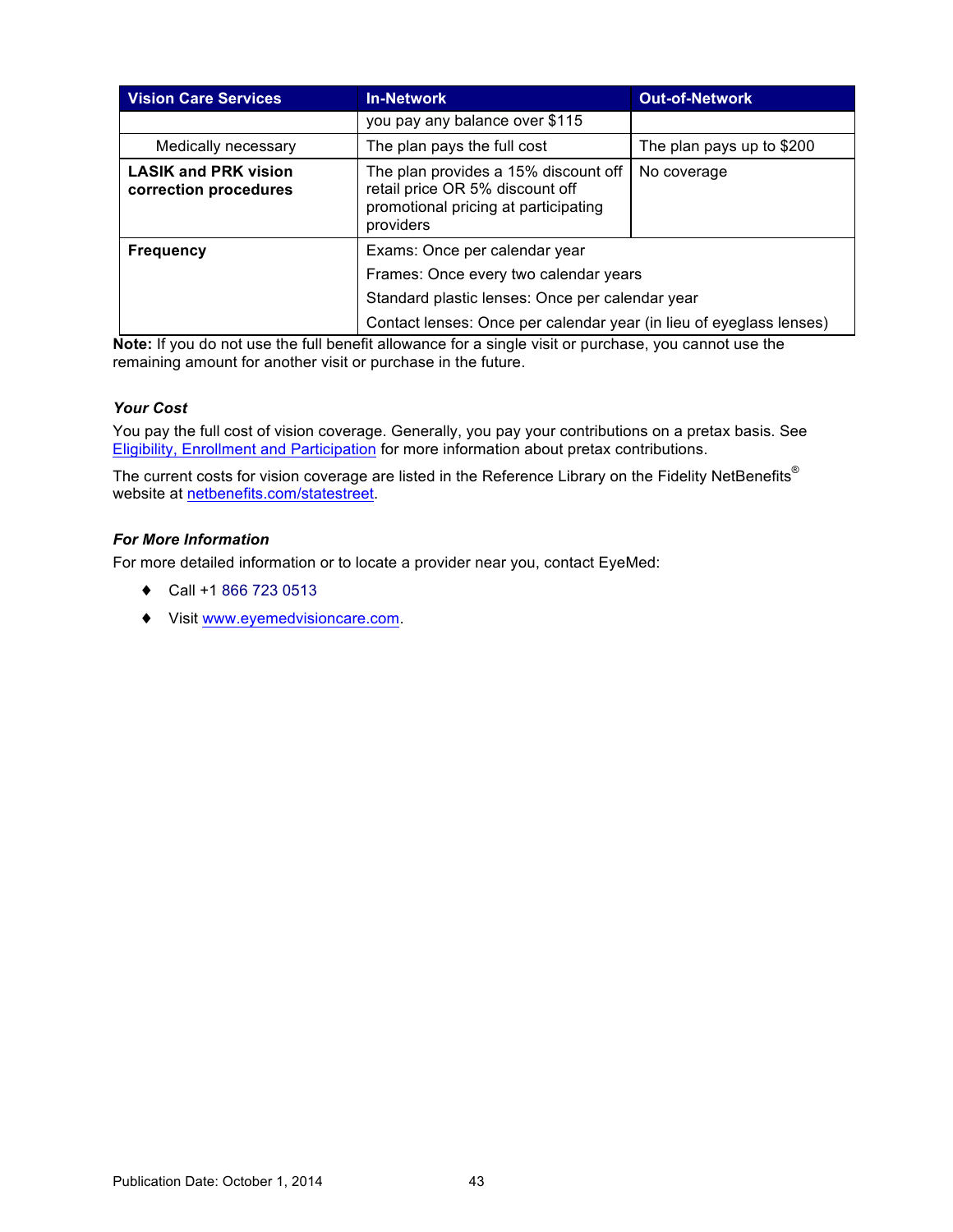# **Disability Benefits**

Disability benefits provide income protection if you become disabled due to maternity or a non-workrelated illness or injury. Short-Term Disability (STD) benefits are typically payable for up to 26 weeks per calendar year, including any incidental sick days taken in the calendar year. Long-Term Disability (LTD) benefits are payable after 26 weeks (six months) if you remain disabled and are eligible for and elect this coverage.

You will find information about these benefits in several places throughout this SPD:

- ♦ [Eligibility, Enrollment and Participation—](#page-6-0)Contains information about State Street's eligibility and enrollment provisions.
- ♦ Long-Term [Disability Plan Certificate of Coverage](#page-51-0)*—*Describes in detail how the LTD Plan works, including any exclusions and limitations. Available on the Fidelity NetBenefits website.
- ♦ [Your Rights and Responsibilities—](#page-67-0)Contains information about your rights under the Long-Term Disability Plan and other important information.

### *Short-Term Disability*

Short-Term Disability (STD) pays benefits if you become disabled due to maternity or a non-work-related illness or injury. Prudential administers this program.

Work-related illnesses and injuries are covered solely under the Workers' Compensation Program.

#### **How STD Works**

STD payments, if approved, replace all or part of your salary for up to 26 weeks per calendar year, starting with the eighth calendar day of your disability.

#### **Full-time Employees (Employees scheduled to work 29 hours or more per week)**

This chart shows the percentage of pay a full-time employee will receive based on the number of weeks you are absent if you qualify for benefits.

| <b>STD Payment Schedule for Full-Time Employees</b>                |                                                     |                                             |  |
|--------------------------------------------------------------------|-----------------------------------------------------|---------------------------------------------|--|
| <b>Years of Service</b><br><b>When Disability</b><br><b>Begins</b> | You Receive 100% of Base Pay for<br>This Many Weeks | Then 50% of Base Pay for<br>This Many Weeks |  |
| $0 - 3$                                                            |                                                     | 18                                          |  |
| $4 - 6$                                                            | 14                                                  | 12                                          |  |
| $7 - 9$                                                            | 20                                                  | 6                                           |  |
| 10 or more                                                         | 26                                                  | N/A                                         |  |

**Part-Time Employees (Employees scheduled to work between 20 and 28 hours per week)**

Part-time employees scheduled to work at least 20 hours per week are eligible for STD after one year of service. The benefit calculation is based on the normal work schedule in place before the disability began. This chart shows the percentage of pay a part-time employee will receive based on the number of weeks you are absent if you qualify for benefits.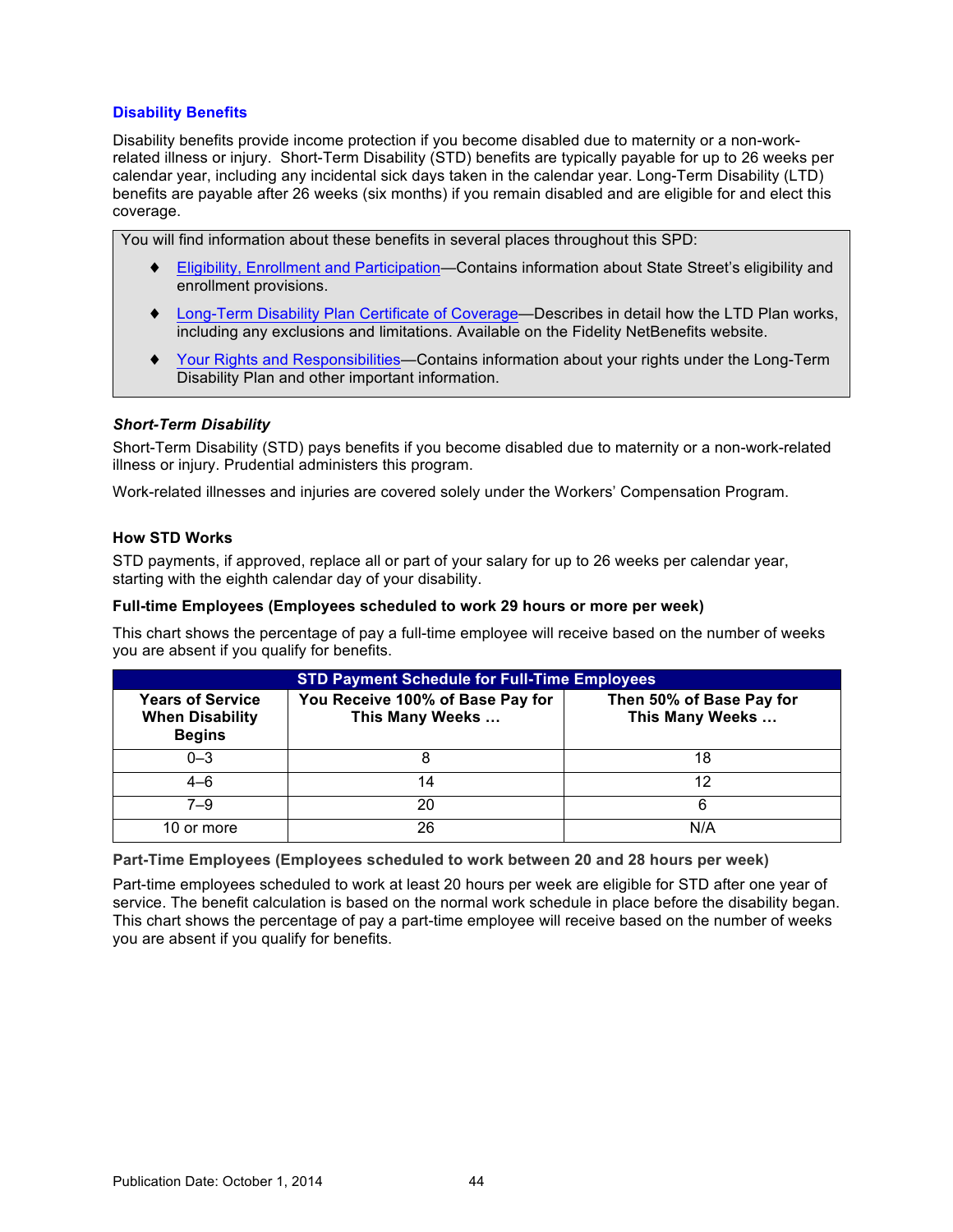| <b>STD Payment Schedule for Part-Time Employees</b>                |                                                     |  |
|--------------------------------------------------------------------|-----------------------------------------------------|--|
| <b>Years of Service</b><br><b>When Disability</b><br><b>Begins</b> | You Receive 100% of Base Pay for<br>This Many Weeks |  |
| $1 - 3*$                                                           | 8                                                   |  |
| $4 - 6$                                                            | 14                                                  |  |
| $7 - 9$                                                            | 20                                                  |  |
| 10 or more                                                         | 26                                                  |  |

Employees who are employed through an internship program ("Interns") or through a cooperative education program ("Co-op") are not eligible for STD benefits.

# **Reductions for Other Disability Income**

Your STD benefits are reduced by any disability income you receive from other sources, such as Social Security or state disability plans.

# **Cost**

State Street pays the full cost of STD coverage.

# **How STD Benefits Are Paid**

Your STD benefits are paid in your regular State Street paycheck. Your regular benefit deductions (e.g., medical, dental and 401(k) plan contributions) will continue to be withheld from your STD benefits. See the [Eligibility, Enrollment and Participation](#page-6-0) section for more information about how your benefits are affected while you are receiving STD benefits.

# **How to Apply for STD Benefits**

Follow these steps to apply for STD benefits.

- 1. **Notify your manager.** If you are unable to work due to maternity or a non-work-related illness or injury, you should notify your manager at least two weeks in advance. If your absence is unanticipated, notify your manager as soon as possible. If you are unable to call, a family member or health care professional should call on your behalf. Failure to notify your manager could result in disciplinary action, up to and including termination. You do not have to disclose your condition or diagnosis to your manager.
- 2. **Report your claim.** If you are absent from work due to an injury, illness or pregnancy for five or more business days, call the GHR Service Center at +1 855 447 7007 and follow the prompts to report a disability claim. **You will then be connected to Prudential, our STD program administrator.**
- 3. **Submit a completed attending physician's statement and medical release.** You must submit an attending physician's statement (completed by your physician) and medical release (signed by you) and submit these forms to Prudential.

On the attending physician's statement, your physician must indicate the nature of your illness or disability and the anticipated date that you can return to work. Failure to submit this documentation will result in STD benefits being delayed, rejected or discontinued.

4. **Keep your manager informed.** You should periodically contact your manager throughout your absence and before you return to work.

Prudential may, at its expense, require you to be examined by a physician other than your own before approving any STD payment. Prudential will periodically require additional evidence of your disability as a condition for continuing payment. If you fail to comply with such a request, the result may be an interruption in or suspension of benefits. Benefits may also be suspended if the results of the independent examination determine that you are not disabled under the definition of the STD Plan.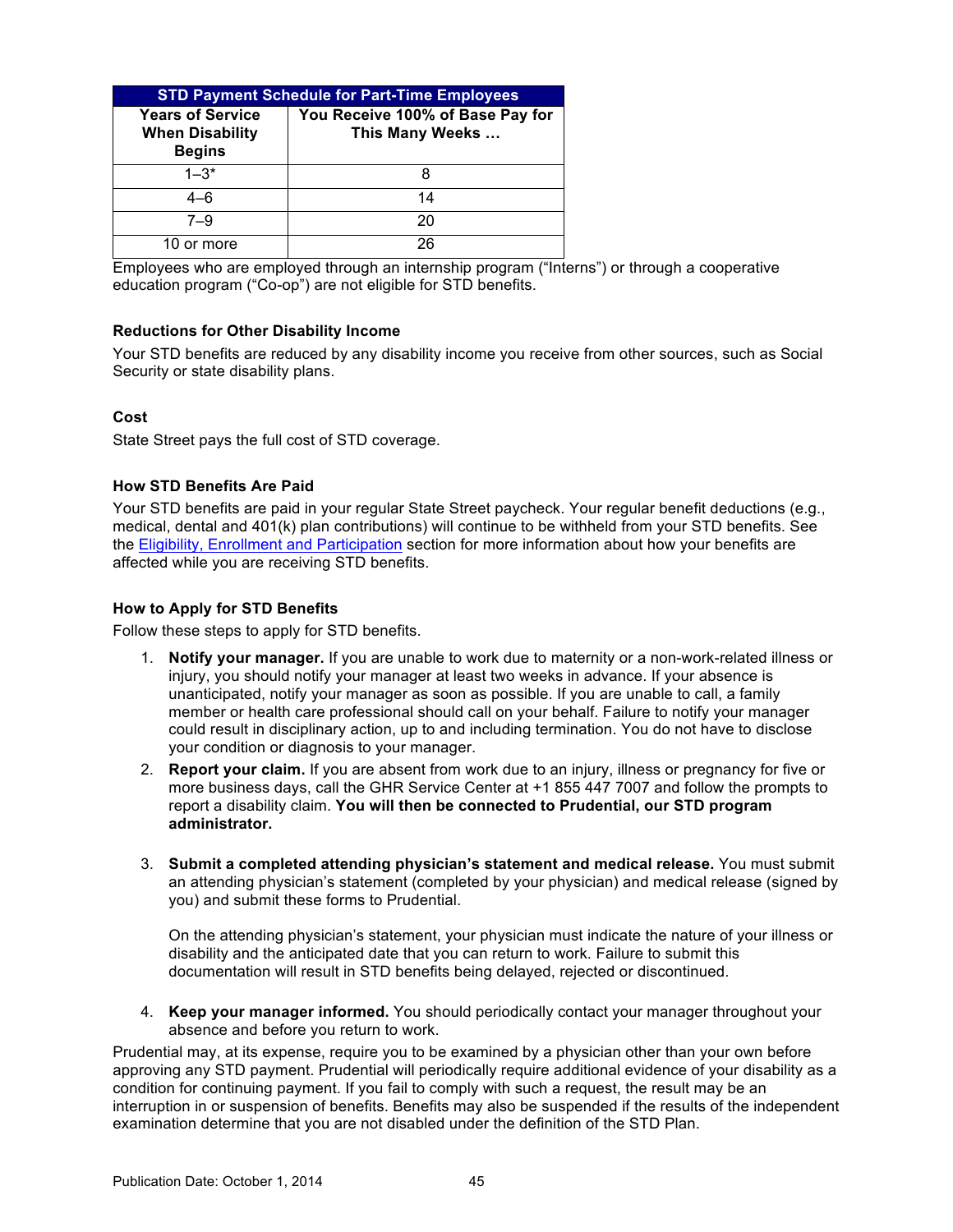If your claim is denied, see the Short-Term and Long-Term [Disability Claims and Appeals](#page-65-0) section for information about your right to appeal the denial.

# **When STD Payments Cease**

STD payments stop on the earliest of:

- ♦ The date you are determined to no longer be disabled;
- ♦ The end of the STD Plan's maximum benefit period;
- ♦ The date you go to work for another employer and cease to be a State Street employee; or
- ♦ The date of your death.

### **If You Return to Work and Become Disabled Again**

If you return to work for less than 30 days and then become disabled again due to the same or a related illness, your second disability (if approved) will be considered a continuation of the first. If the second disability is not related, or your disability recurs more than 30 days from when you returned to work, you will begin a new STD benefit payments period.

In any event, you must reapply for STD benefits if you return to work and then become disabled again.

# **Vacation Accruals During STD**

You continue to earn vacation time while you are receiving STD benefits. If you are unable to use the accrued vacation time in the calendar year in which your STD leave begins, you will forfeit those unused days. You cannot carry over or accumulate vacation time from one calendar year to the next.

### **If a Third Party Is Liable**

You must reimburse State Street for any STD payments that are paid to you if you receive compensation from a third party that is responsible for your illness or injury. This reimbursement will be required only if the amount you receive from the third party exceeds your expenses (including attorney's fees) for settlement and medical bills.

### **What Is Not Covered**

STD benefits are not payable for disabilities caused by work-related injuries or illnesses (these may be covered by Workers' Compensation). The loss of a professional or occupational license or certification does not, in itself, constitute a disability.

### **For More Information**

If you have questions about STD benefits or need to file a claim, please call +1 855 447 7007, Option 3 to be connected with a representative from Prudential.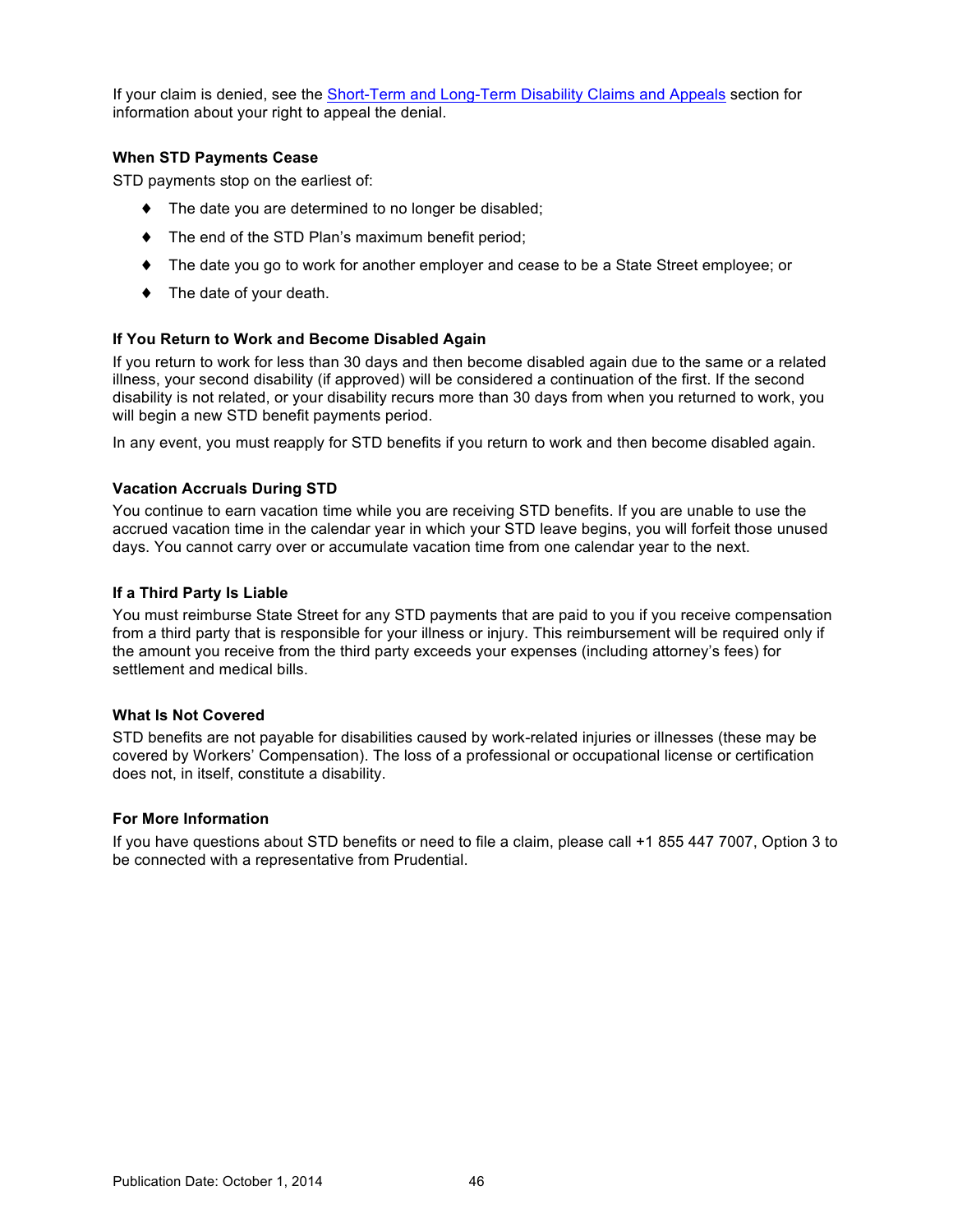# <span id="page-51-0"></span>*Long-Term Disability*

The Long-Term Disability (LTD) Plan is insured and administered by Prudential, and provides income protection for you and your family if you are totally disabled and unable to work. Following is a brief summary of the LTD Plan. See the Long-Term Disability Plan Certificate of Coverage for more information about how the LTD Plan works. This is available in the Reference Library on [netbenefits.com/statestreet](http://netbenefits.com/statestreet)**.**

# **LTD Plan Options**

You may elect LTD at a coverage level of either:

- $\blacklozenge$  50% of your benefit salary up to a maximum benefit of \$10,000 per month, or
- ♦ 70% of your benefit salary up to a maximum benefit of \$15,000 per month.

### **Enrolling or Changing Coverage**

You will be automatically enrolled in the 50% option. If you wish to opt out or change coverage to 70%, you must make the change within 31 days of your hire date. The coverage you elect will be in effect the entire plan year and cannot be changed until the next annual enrollment for a January 1 effective date.

## **TERMS YOU SHOULD KNOW**

- ♦ **Benefit salary** The salary used to calculate your benefit is your base pay plus shift differential, if applicable, not including overtime pay or other bonus compensation.
- **Disabled —** You are considered disabled if you cannot perform the material and substantial duties of *your* regular occupation for the first 24 months of your disability. After that period, you will continue to be considered disabled if you are unable to perform the duties of *any* gainful occupation for which you are reasonably qualified, taking into account your training, education and experience.

### **How the Plan Works**

The LTD Plan begins to pay a benefit after you have been disabled and are unable to work for six continuous months, subject to approval by Prudential. LTD benefits are paid monthly.

Any benefits payable under State Street's LTD Plan will be reduced by primary and family Social Security benefits. In addition, the combination of the disability benefits under this plan and benefits you receive from all other sources — such as Social Security and Workers' Compensation — may never exceed 50% or 70% of your benefit salary, depending on the coverage level you elect.

For example, if you elect the 50% coverage level option and your monthly benefit salary is \$1,500, you would be entitled to receive 50% of your benefit salary, or \$750 a month, when LTD benefits are combined with income from other sources.

The minimum LTD benefit you will receive is \$100 per month.

#### **When Benefits End**

LTD benefits typically continue until:

- ♦ You reach your normal Social Security retirement age or the maximum period for benefits specified in the LTD Plan Certificate;
- ♦ You retire (that is, you elect to begin receiving payments from the State Street Retirement Plan);
- ♦ You are no longer considered disabled by Prudential; or
- ♦ You die.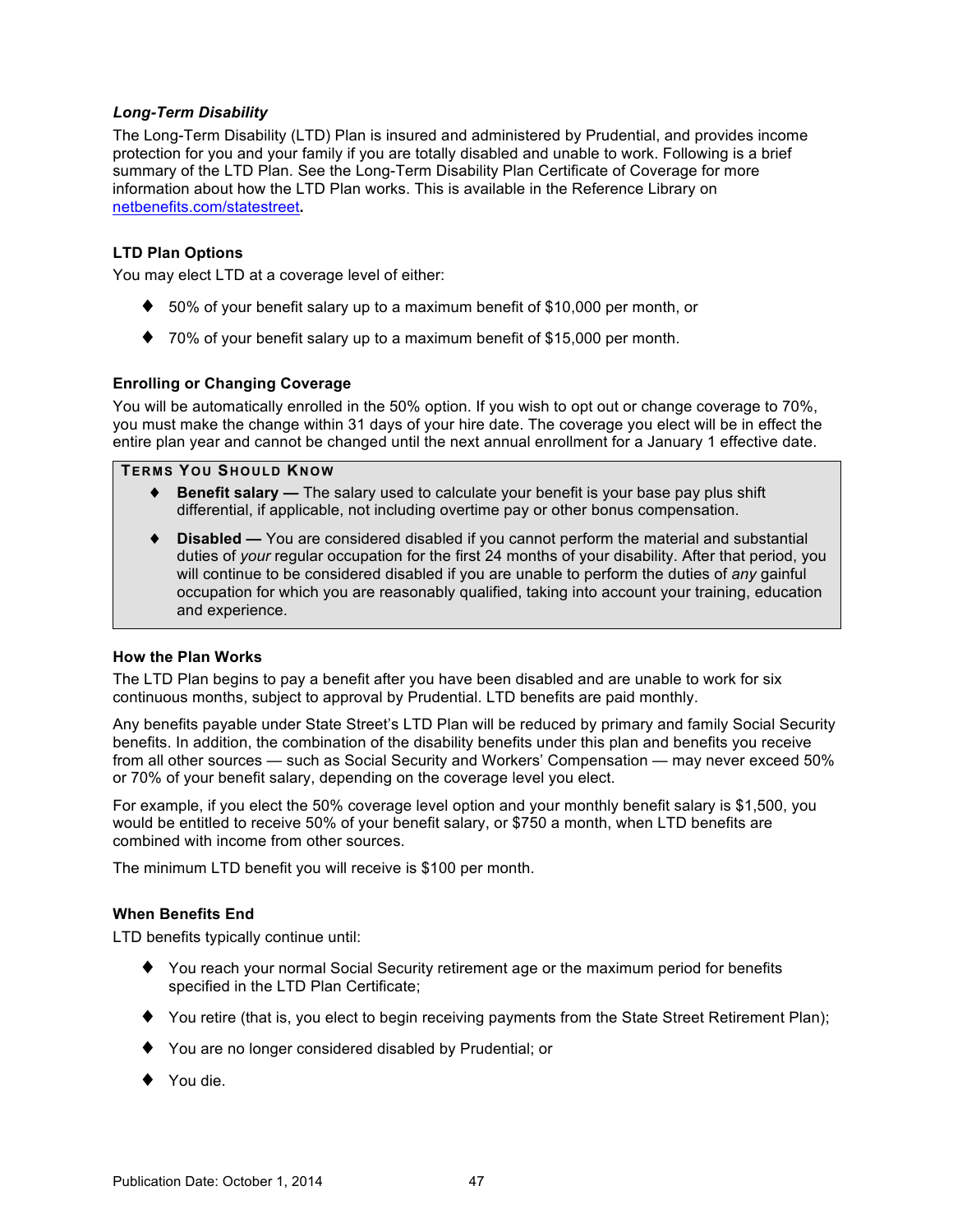# <span id="page-52-0"></span>**Your Cost**

You pay the full cost of LTD coverage, if you elect this coverage. Your contributions for this benefit are paid with after-tax dollars. Because you pay for coverage with after-tax dollars, LTD benefit payments, should you ever qualify for this benefit, are not subject to federal income tax.

The current costs for LTD coverage are available on the Fidelity NetBenefits website at [netbenefits.com/statestreet](http://netbenefits.com/statestreet).

### **Policy Provisions**

The LTD Certificate of Coverage is designed to encourage rehabilitation and return to work. You should be aware that there are certain limitations included in the Certificate of Coverage. The duration of benefits may be limited if your disability is caused by certain conditions. A new participant may be subject to preexisting condition limitations. Please consult the LTD policy on NetBenefits for additional details.

### **How to Apply for LTD Benefits**

Prudential will contact you prior to the end of your STD benefit period to begin the LTD application process.

If your claim is denied, see the Short-Term and Long-Term [Disability Claims and Appeals](#page-65-0) section for information about your right to appeal the denial.

# **Other Benefits While on LTD**

Employees who have elected LTD coverage continue participating in the following State Street benefit plans while receiving LTD payments from State Street:

- ♦ Medical (including pharmacy benefits)
- ♦ Dental
- ♦ Vision
- Employee and Spouse Life Insurance
- Employee AD&D Insurance
- ♦ State Street Retirement Plan (frozen)

## **Survivor Benefit**

If you were disabled for at least 180 consecutive days or longer and you were entitled to LTD benefits under the plan when you die, your spouse, if living, otherwise your children under age 26, if any, will be paid a lump-sum benefit equal to six months of your gross disability payment, as of the date of your death.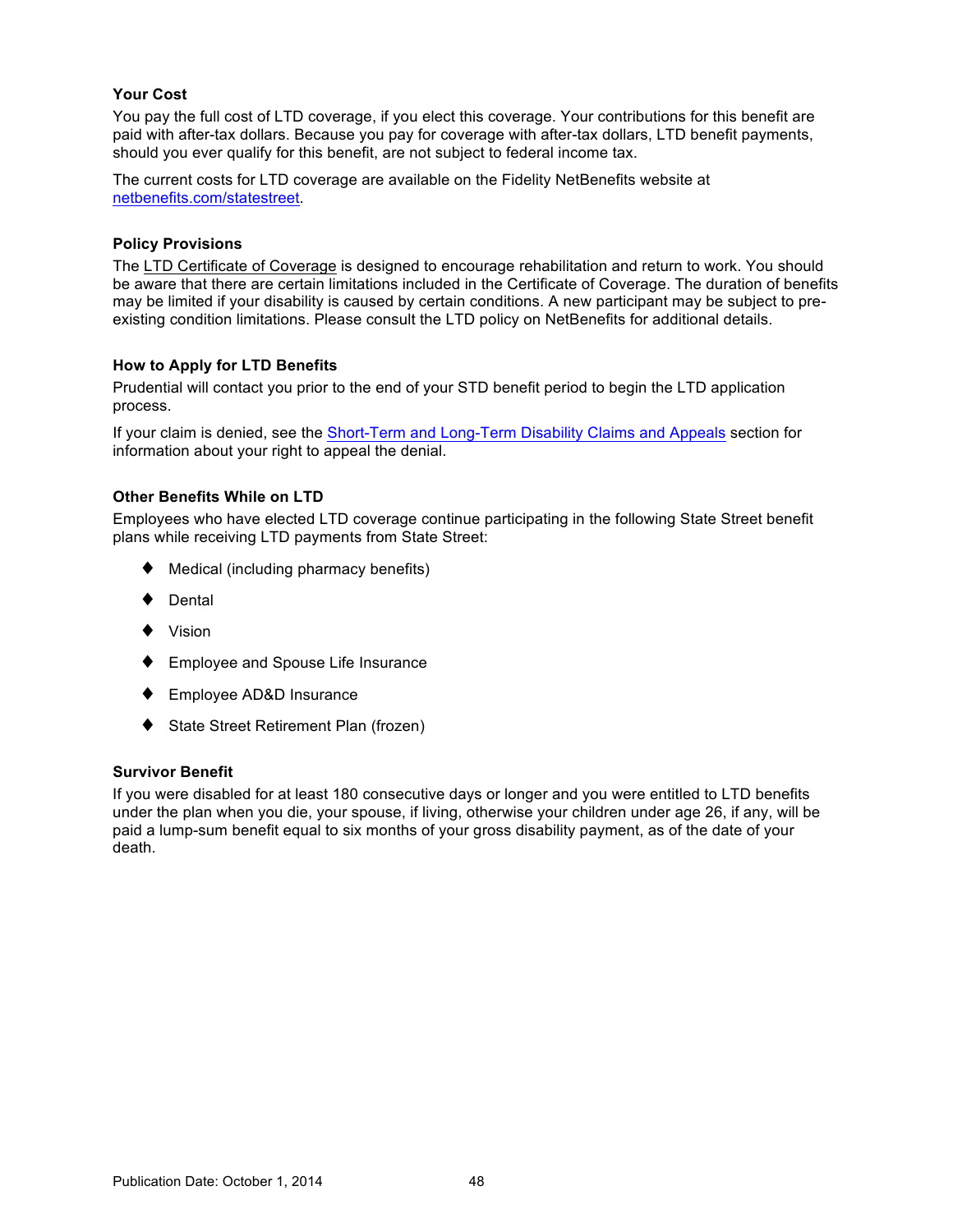# **Life and Accident Insurance**

State Street–sponsored Life Insurance and Accident Insurance Plans are offered through MetLife. While determining how much coverage you may need is a personal decision, you may want to consider factors such as your age, whether you have dependents, your other financial resources and/or your financial obligations.

You will find information about the Life and Accident Insurance Plans in several places throughout this SPD:

- ♦ [Eligibility, Enrollment and Participation—](#page-6-0)Contains information about State Street's eligibility and enrollment provisions.
- ♦ [Life and Accident Insurance Summary of Benefits/Certificates—](#page-52-0)Describes in detail how the plans work, including any exclusions and limitations. Also available on the Fidelity NetBenefits website.
- ♦ [Your Rights and Responsibilities—](#page-67-0)Contains information about your rights under the Life and Accident Insurance Plans and other important information.

### *Coverage Overview*

The following comparison is a brief summary of the Life and Accident Insurance Plans for full-time employees who regularly work 29 or more hours per week. Part-time employees who regularly work at least 20 but less than 29 hours per week receive \$10,000 in Company-paid life insurance coverage and may not elect dependent coverage.

Full details of the Life and Accident Insurance Plans appear in the Life and Accident Insurance certificates brochure located in the Summary Plan Descriptions section of the Fidelity NetBenefits website. If the information provided in the following chart differs in any way from the terms of the insurance policies, the insurance policies prevail.

| <b>Company-Paid Coverage</b>              |                                                   |
|-------------------------------------------|---------------------------------------------------|
| Basic Life Insurance                      | Two times annual base salary, up to \$2.5 Million |
| Basic AD&D Insurance                      | \$10.000                                          |
| <b>Business Travel Accident Insurance</b> | Five times annual base salary, up to \$1 million* |

| <b>Optional, Employee-Paid Coverage</b>                                      |                                                                                                                            |
|------------------------------------------------------------------------------|----------------------------------------------------------------------------------------------------------------------------|
| Optional Term Life Insurance<br>Employee                                     | From one to eight times annual base salary, up to \$4<br>million                                                           |
| Spouse/Domestic Partner                                                      | \$20,000, or 1 to 4 times your base salary, up to<br>\$250,000                                                             |
| Child(ren)                                                                   | \$5,000 or \$10,000 per child<br>You or your spouse/domestic partner must be enrolled<br>to enroll your children.          |
| Optional Accidental Death and<br>Dismemberment (AD&D) Insurance†<br>Employee | From one to eight times annual base salary, up to \$2<br>million                                                           |
| If You Cover Spouse/Domestic Partner<br>Only                                 | 60% of employee's coverage, up to \$250,000                                                                                |
| If You Cover Child(ren) Only                                                 | 20% of employee's coverage, up to \$50,000 per child                                                                       |
| If You Cover Spouse/Domestic Partner<br>and Child(ren)                       | Spouse: 50% of employee's coverage, up to \$250,000<br>Child(ren): 15% of employee's coverage, up to \$50,000<br>per child |

*\*Commuting to and from work is excluded. The policy covers any loss caused by or resulting from declared or undeclared war, except within the United States and the District of Columbia. There is no double-indemnity provision.*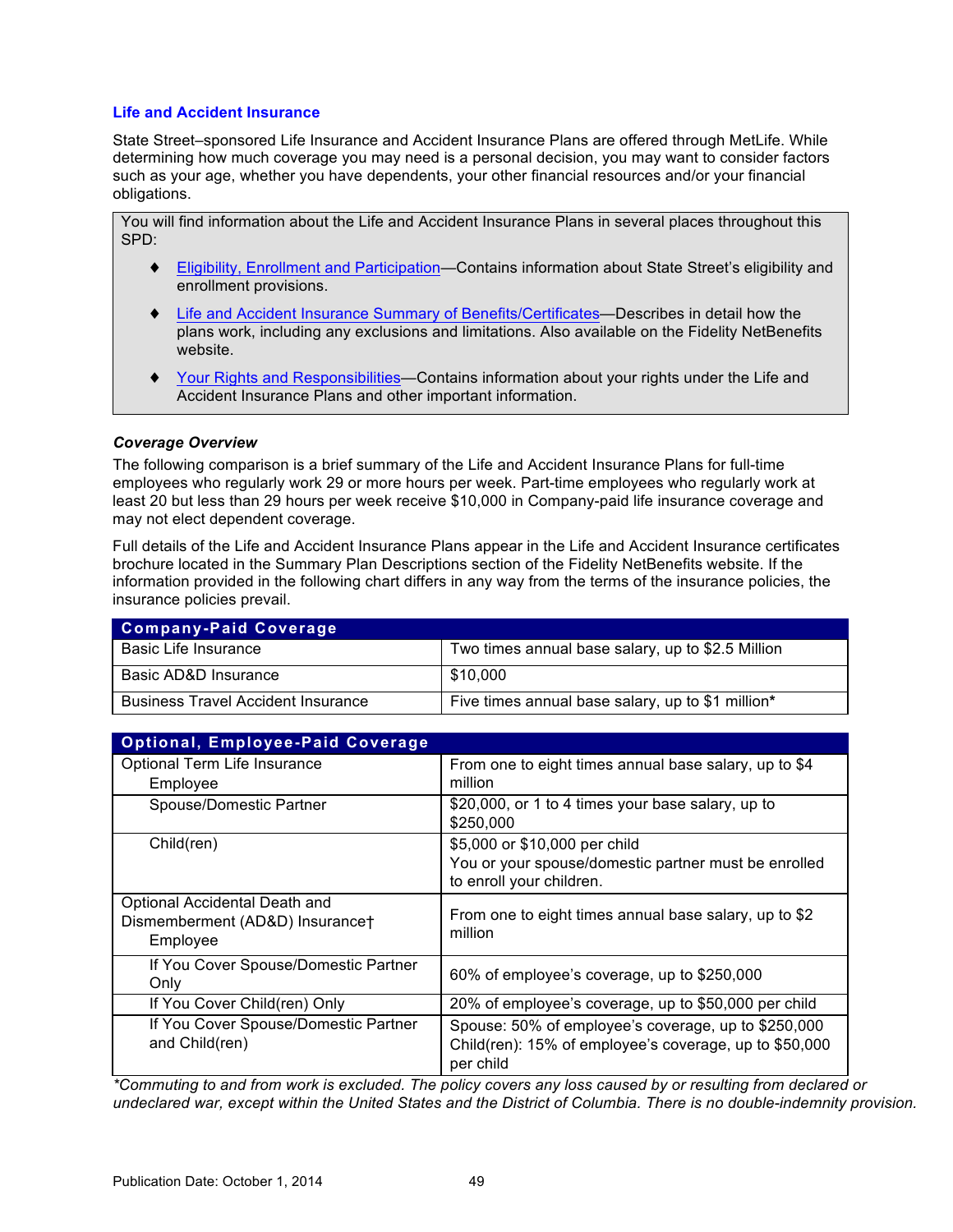†*Amounts shown are payable in the event of accidental death, as defined by MetLife. A percentage of the AD&D benefit may be payable in the event of certain severe injuries resulting from a covered accident.*

### **TERMS YOU SHOULD KNOW**

◆ **Base salary** — The salary used to calculate your benefit is your current base pay plus shift differential, if applicable, not including overtime pay or other extra compensation.

# *Eligible Dependents*

Eligible dependents for Optional Term Life and Optional AD&D Insurance include:

- ♦ Your legal spouse either opposite or same sex if legally recognized under state law or other lawful jurisdiction or your Domestic Partner as defined in the [Eligibility, Enrollment and](#page-6-0)  [Participation](#page-6-0) section, and
- ♦ Your children, beginning at age 15 days up to their 26th birthday, regardless of student or marital status. A unmarried disabled child may generally continue to be an eligible dependent as long as he or she remains incapable of self-sustaining employment due to a mental or physical handicap. Proof of disability must be submitted within 31 days after your dependent attains the maximum age limit. The coverage of a disabled child may vary by benefit program. Refer to the applicable Summary of Benefits/Certificate of Coverage or the applicable policy for more detail, log on to [netbenefits.com/statestreet,](http://netbenefits.com/statestreet) and select the *Health & Insurance Reference Library*.

# *Designating Your Beneficiary*

At the time of a Life and AD&D Insurance claim, benefits are paid to your beneficiary on file. It is a good idea to keep your beneficiary information current to avoid having benefits paid to someone you no longer wish to receive your life insurance proceeds.

In the absence of a beneficiary, your coverage will be paid in the following order:

- 1. Spouse/Domestic Partner
- 2. Child(ren)
- 3. Parents
- 4. Siblings
- 5. Estate

You are the automatic beneficiary for the coverage you have for your Spouse/Domestic Partner and/or dependent child(ren), unless another beneficiary is indicated.

### **How to Designate Your Beneficiary**

To designate your beneficiary, log on to [netbenefits.com/statestreet](http://netbenefits.com/statestreet) and go to the *Your Profile* tab at the top of the page.

## *Your Cost*

State Street pays the full cost of Basic Life Insurance for full-time employees equal to two times your annual salary, up to \$2.5 million. You pay imputed income tax on any portion of your basic life insurance coverage that exceeds \$50,000. State Street also provides you with \$10,000 in AD&D coverage and five times your base salary in Business Travel Accident Insurance, both at no cost to you.

The cost of your Optional Life and Optional Accident Insurance is determined by:

♦ The amount of insurance you elect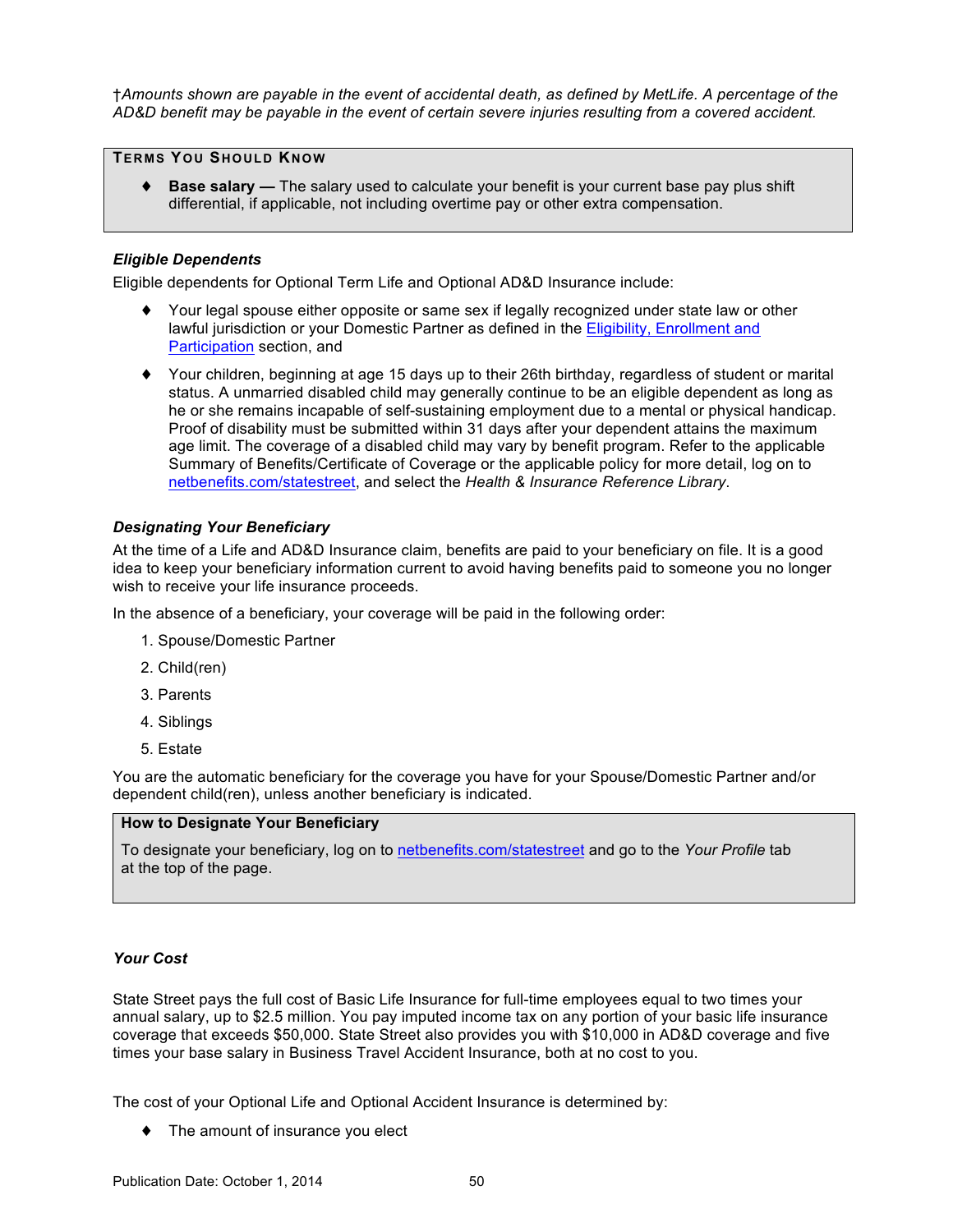- ♦ Your and/or your spouse's age
- ♦ Whether you and/or your spouse are a tobacco user

Payroll deductions for Optional Term Life Insurance and Optional AD&D Insurance are made on an aftertax basis.

The current costs for Life and Accident Insurance coverage are listed on the Fidelity NetBenefits website.

#### *Proof of Good Health*

#### **If You Enroll Within 31 Days of Your Date of Hire**

Within the first 31 days of employment, you may elect the following coverage without having to provide a Statement of Health to MetLife (known as the guaranteed issue amount):

| <b>Person</b>           | If Requested Within 31 Days of Date of Hire<br>(Plan Maximums Apply) |
|-------------------------|----------------------------------------------------------------------|
| You                     | Up to two times annual salary to a maximum of \$1 million            |
| Spouse/Domestic Partner | \$20,000                                                             |
| Eligible Child(ren)     | Statement of Health not required                                     |

If you enroll for coverage greater than the amounts shown above, you and/or your Spouse/Domestic Partner must submit a Statement of Health for approval by MetLife. A Statement of Health is a medical questionnaire required by MetLife for approval of certain coverage amounts. Employees who are required to submit a Statement of Health will receive an email with a link to the MetLife website from "MetLife Statement of Health" within five to ten business days after you make your election. The subject heading will be: Statement of Health Required by MetLife. If your Spouse/Domestic Partner must submit a Statement of Health, MetLife will send you a letter along with a copy of the form via mail within this same time frame. If you do not receive this email and/or letter within ten business days, please contact the GHR Service Center immediately, as coverage cannot be considered in effect until approved by MetLife.

Until MetLife approves your coverage request (or if it denies your request), coverage will be limited to the amounts shown above. For status on your Statement of Health, call MetLife at +1 800 638 6420 and select Option 1.

### *Changes Due to Life Events*

If you experience any of the following "Life Events" (IRS-qualified status changes) you and your Spouse/Domestic Partner may enroll for certain coverage amounts without providing a Statement of Health, provided you enroll within 31 days of the event:

- ♦ Marriage, divorce, legal separation or annulment, or dissolution of a Domestic Partnership
- ♦ Addition of a newly eligible Domestic Partner
- ♦ Birth or adoption of a child or placement of a child for adoption
- ♦ Death of a Spouse/Domestic Partner or Eligible Child(ren)
- ♦ A change in your Spouse's/Domestic Partner's employment, if the change results in a loss or gain in eligibility of life insurance coverage
- ♦ Purchase of a primary home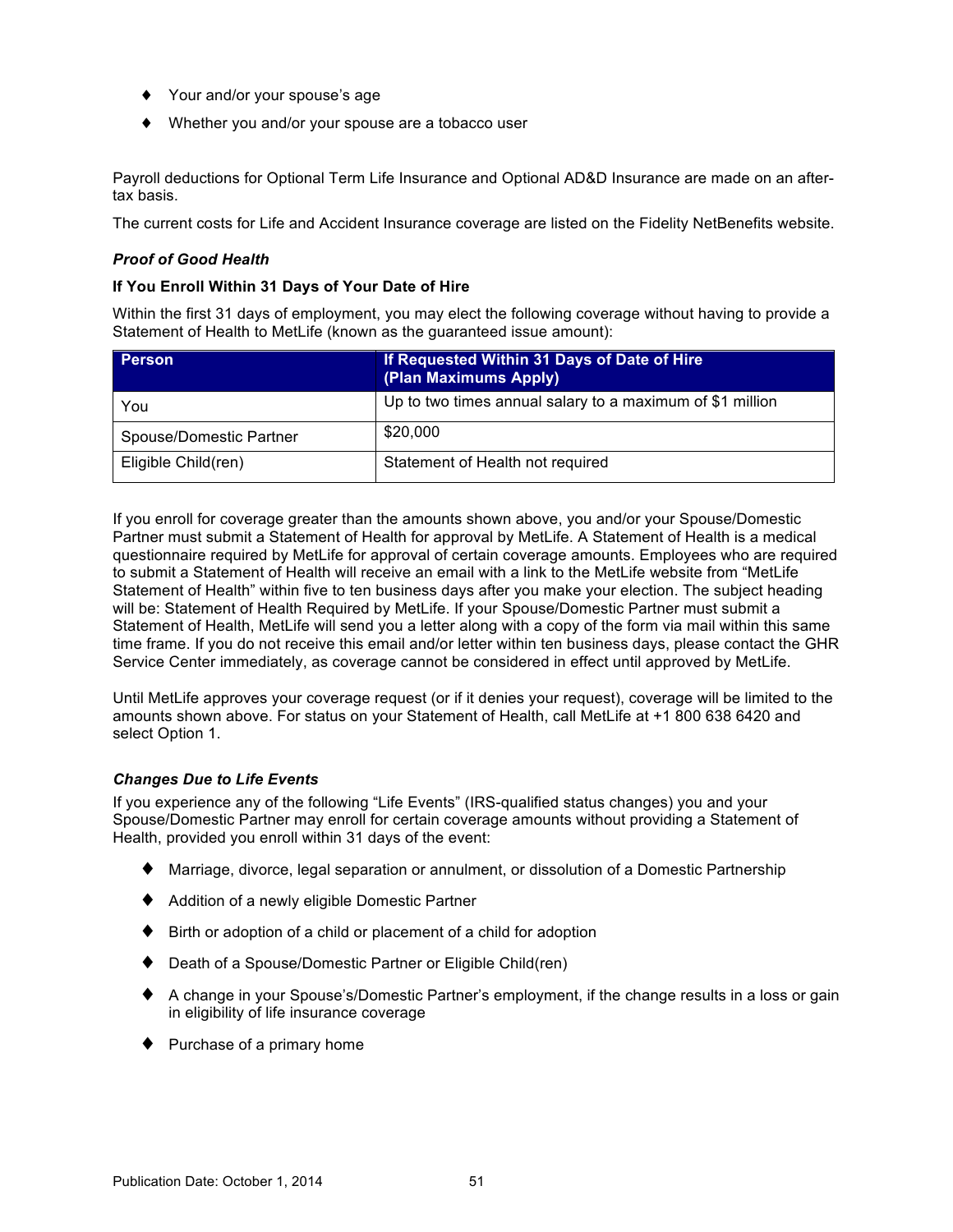<span id="page-56-0"></span>Within the first 31 days of the status change, you may elect the following coverage without having to provide a Statement of Health to MetLife:

| Person                  | If Requested Within 31 Days of a Qualified Status Change<br>(Plan maximums apply)                                                                                                                                          |
|-------------------------|----------------------------------------------------------------------------------------------------------------------------------------------------------------------------------------------------------------------------|
| You                     | Enroll for up to one times base salary or increase your current coverage by<br>one times base salary. A Statement of Health will be required the first time<br>your coverage election exceeds the guaranteed issue amount. |
| Spouse/Domestic Partner | Enroll for \$20,000 or increase current coverage by one times your base<br>salary. A Statement of Health will be required the first time your coverage<br>election exceeds the guaranteed issue amount.                    |
| Eligible Child(ren)     | Statement of Health not required                                                                                                                                                                                           |

If you enroll for coverage that is greater than the amounts shown above, you and/or your Spouse/Domestic Partner must submit a Statement of Health for approval by MetLife. Until MetLife approves your coverage request (or if it denies your request), coverage will be limited to the amounts shown above.

# *Changes During the Year*

You may elect to change your Optional Term Life Insurance coverage for yourself or your Spouse/Domestic Partner at any time during the year. However, you or your Spouse/Domestic Partner must submit a Statement of Health for approval by MetLife to enroll for the first time or increase coverage. Until MetLife approves your coverage request (or if it denies your request), coverage will be limited to the current coverage amount, if any.

# **How to Elect Changes to Optional Term Life Insurance**

You may make changes to your Optional Term Life coverage by calling the GHR Service Center at +1 855 447 7007, Option 1.

# *Continuation of Life Insurance Coverage*

Your current Life Insurance and AD&D coverage (as applicable) continues until the last day of the month in which you terminate. After that, you may continue current coverage by choosing either the "conversion" feature or the "portability" feature directly through MetLife. Both options allow you to continue coverage by paying premiums at group rates without having to show medical evidence of insurability.

You may elect to convert or port your Basic Life, your Optional Employee Life, your Optional Spouse/Domestic Partner Life and your Dependent Child Life Insurance coverage after you leave State Street for any reason.

♦ MetLife will send information about continuing your coverage directly to your home. Please note that in order to continue coverage through either conversion or portability following the last day of the month in which your termination date occurs, you must elect such continuation within 30 days of such date. If you have not heard from MetLife within 30 days from the last day of the month in which your termination date occurs, you should call MetLife at either +1 877 275 6387 for information about conversion coverage or +1 866 492 6983 for information about portable coverage.

The portability feature, but not the conversion feature, is available for Basic AD&D Insurance and Optional AD&D Insurance. Business Travel Accident Insurance is not portable and cannot be converted to an individual policy when your State Street coverage ends.

### *Death in Service Benefit*

If you are actively employed by State Street at the time of your death, State Street will provide assistance to your surviving family members to purchase tax and financial planning assistance. The value of the assistance will be equal to 2% of your base pay (as of the date of your death) with a minimum value of \$1,000 and a maximum value of \$4,000. Your family members should contact the GHR Service Center at +1 855 447 7007 for more details.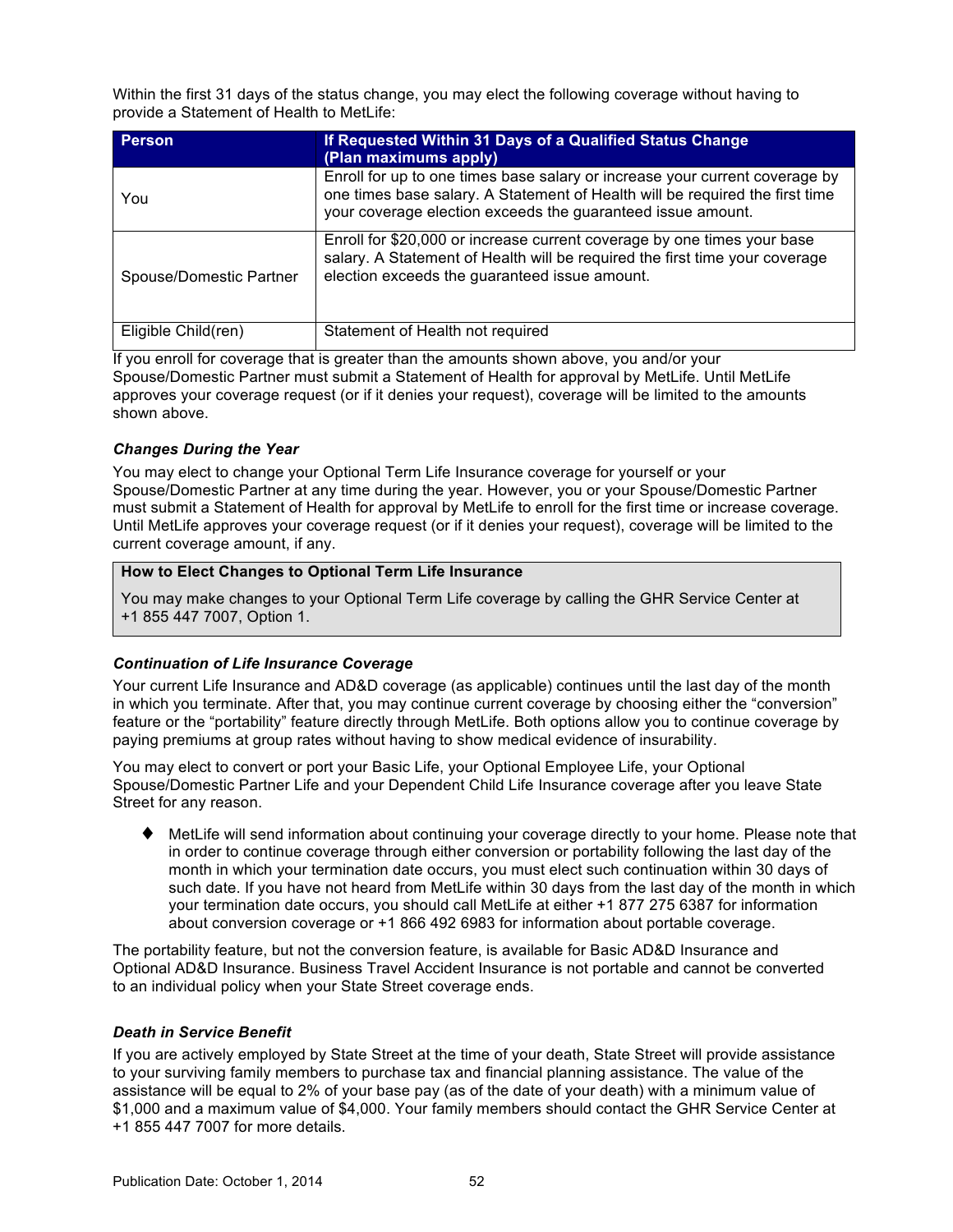# *Corporate Credit Card Coverage*

Eligible business travelers are covered by a \$500,000 accidental death policy when they pay for their airline tickets with a corporate credit card. This is 24-hour coverage, and it is not limited to actual flight time. For more information, go to the Business Travel Talk community on the State Street Collaborative intranet site.

#### *Workers' Compensation*

State-mandated Workers' Compensation benefits provide income to workers or their beneficiaries for injury or death arising by accident out of and in the course of employment. Applicable state laws regulate the type and amount of death benefits and/or indemnity to which you are entitled. Effective on your date of hire, you are covered under State Street Corporation's Workers' Compensation/employers' liability policies. Because state law or country of hire governs these guidelines, they are subject to legislative revision.

#### *International SOS*

International SOS provides State Street Corporation travelers and expatriates with worldwide access to high-quality health care and emergency assistance services 24 hours a day. International SOS is the world's largest medical and security assistance company, with more than 3,500 professionals in 24-hour Alarm Centers, international clinics and remote-site medical facilities across five continents.

While not a replacement for your medical plan, International SOS is ready to help you with your medical and security needs when you are traveling on business.

For more information, visit the International SOS Portal, accessible from Corporate Security's intranet site or via the Internet at [http://www.internationalsos.com.](http://www.internationalsos.com) Click *Members Login*, and enter Membership Number: 11BCPS000162.

### **Employee Assistance Program**

The Employee Assistance Program (EAP), administered by ValueOptions, is a free and confidential program for you and your family members. EAP counselors can help with a wide range of issues, such as:

- ♦ Anger, anxiety or grief
- Stress at work or home
- ♦ Domestic violence
- ♦ Eating disorders
- ♦ Emotional concerns
- ♦ Family, marital and relationship issues
- Substance abuse
- Child care and elder care consultation and referrals
- ♦ Work-related issues

### *Legal and Financial Consultation*

You can also call the EAP for guidance on a number of legal and financial issues, including divorce, domestic violence, estate planning and family budgeting. If you need additional legal or financial assistance, your EAP counselor will refer you to a carefully screened attorney or financial counselor in your community at your expense.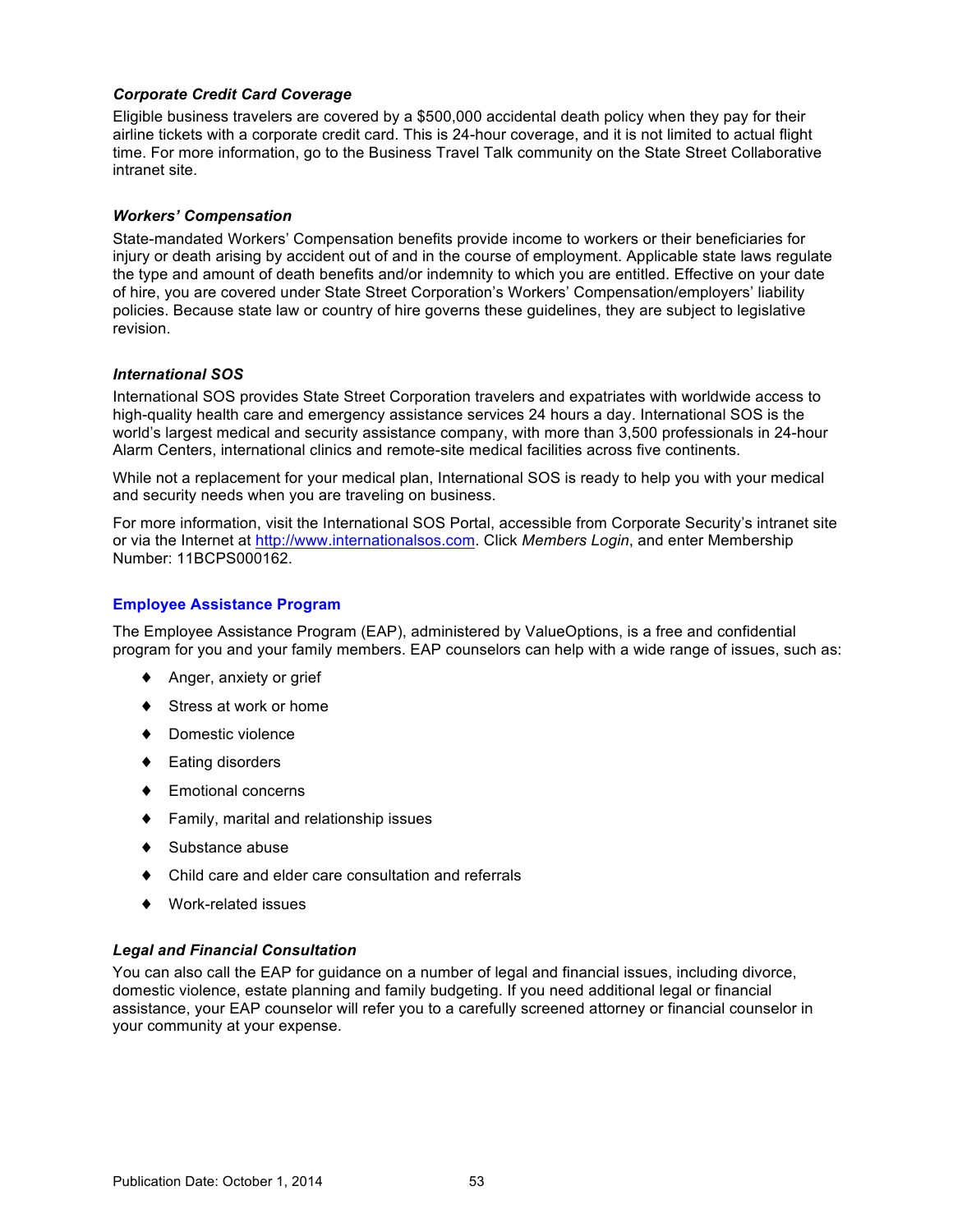# *Cost*

State Street pays the full cost of the EAP. Fees charged by outside agencies or health care providers to whom you are referred are your responsibility but may be covered by your medical plan. If outside services are required, the EAP counselor will make every effort to help you secure services that you can afford. Be sure to seek authorization from your medical plan, if required.

# *Confidential and Voluntary*

The EAP is confidential, and your conversations with EAP counselors are private. ValueOptions will not share any information about your involvement with or use of EAP services without your prior knowledge and written permission, except as required by law. In addition, your participation in the EAP is voluntary. It is up to you whether to use this benefit. The EAP is offered to support and help you and your family.

# *In the Event of Your Death*

In the event of your death, your covered dependents may access the EAP for a one-year period after your death at no additional charge.

# *How to Access the EAP*

Just call +1 800 249 2399 — 24 hours a day, seven days a week — to speak with a licensed counselor by phone or face-to-face. Telephone consultations and EAP sessions with a counselor for a limited period are provided at no cost to you. You may then be referred out for additional counseling, resources or specialized treatment, if necessary, at additional cost to you depending on your health plan benefits.

You can also access the EAP website at [www.achievesolutions.net/statestreet.](http://www.achievesolutions.net/statestreet)

# **Hyatt Legal Plans**

You may elect legal plan coverage for yourself and your eligible family members through MetLaw. MetLaw is offered nationwide through Hyatt Legal Plans, a MetLife Company, and gives you access to a network of over 10,000 plan attorneys. With MetLaw, you can receive legal advice and fully covered legal services for a wide range of personal legal matters, including court appearances, document review and preparation, debt collection defense, wills, family matters and real estate matters.

Plan attorney assistance includes:

- ♦ Covered legal services
- ♦ Telephone and in-person consultations
- ♦ Document preparation
- ♦ Representation for many frequently needed personal legal matters

Once enrolled, you must remain in the plan for the calendar year.

For more information visit Hyatt Legal Plans online anytime at [www.legalplans.com](http://www.legalplans.com) (password: MetLaw) or call +1 800 821 6400).

# *Continuation of Legal Plan Coverage*

Hyatt Legal Plan coverage ends on the first of the month following your termination date. You may continue coverage by porting the plan. To do so, you must contact Hyatt Legal Plan's Client Service Center, at +1 800 821 6400, within 31 days of your termination date and indicate that you want to port coverage. You will be required to pay a fee upfront directly to Hyatt Legal Plans, equaling the monthly group legal plan rate multiplied by the number of months in the set portability period (currently 30 months). Coverage during the portability period is the same as group coverage; the plan design and dependent coverage remain the same.

Please note that portability is currently a set period of 30 calendar months, but that period is subject to change by Hyatt Legal Plans.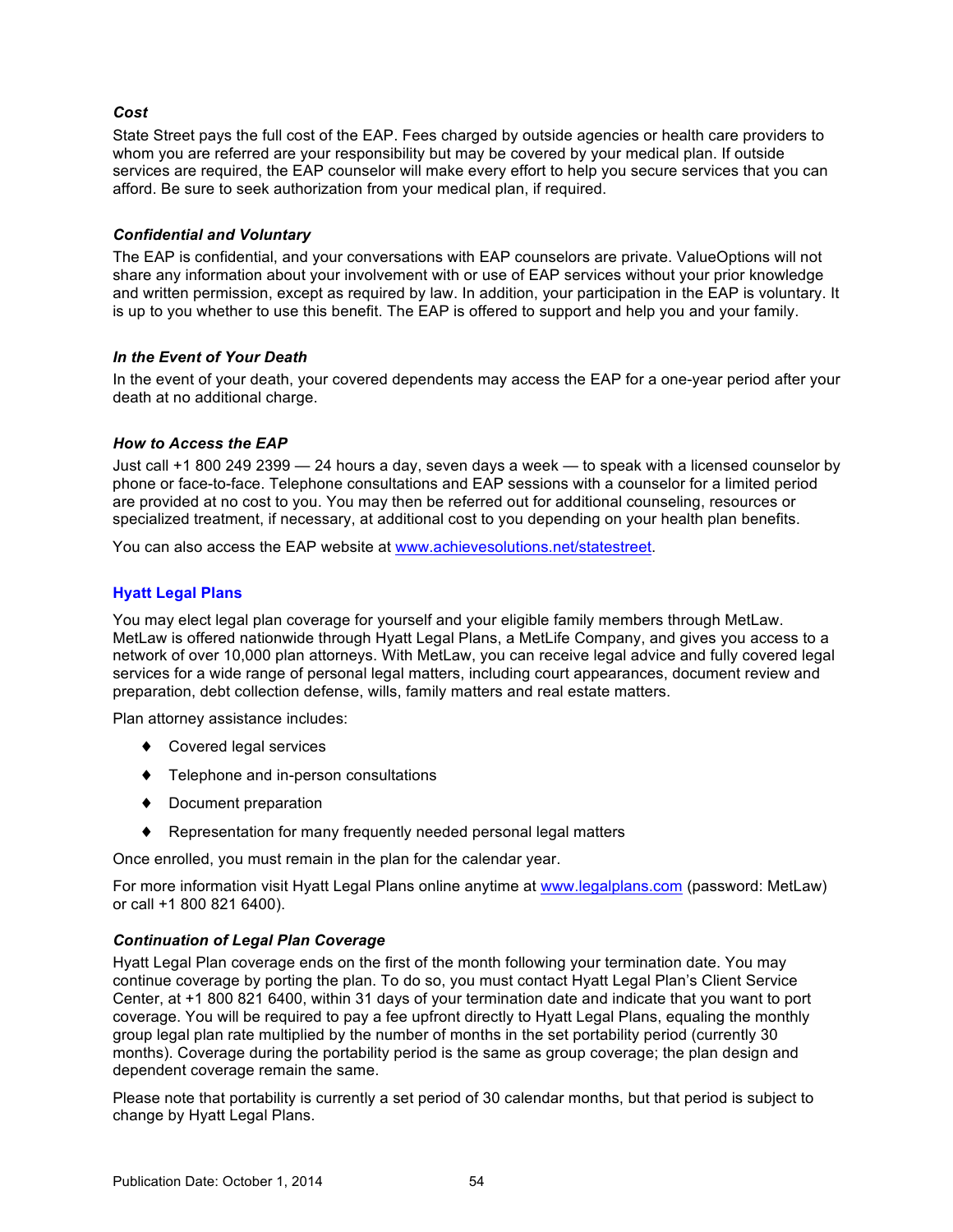#### **Claims and Appeal Process**

#### *Overview*

For information on how to file an initial claim for benefits, see the relevant plan's section of this SPD below and the relevant Summary of Benefits/Certificates of coverage on NetBenefits.

If your initial claim for benefits is denied in whole or in part, you, your beneficiary or your authorized representative has the right to request reconsideration under the plan in accordance with the procedures outlined in this section or the relevant plan certificate. All requests for reconsideration must be submitted in writing to the applicable reviewing entity as outlined below.

The claims review and appeal procedures vary depending on the type of plan (health care, disability and all other types of plans). These procedures are described in the following pages. Failure to follow the appropriate claims and appeals procedures could prevent you from being allowed to contest a denial in court. All requests for reconsideration must be submitted in writing to the applicable reviewing entity outlined below.

#### *Claims Administrators*

The following is a list of the claims administrators and their respective contact information for each of the employee benefit programs that have the discretion and authority to interpret relevant plan provisions and to render benefit determinations for each of the respective benefit plans.

| <b>Benefit</b>                                    | <b>Contact Information</b>                                                                                                                                       |  |
|---------------------------------------------------|------------------------------------------------------------------------------------------------------------------------------------------------------------------|--|
| <b>Medical and Prescription Drugs</b>             |                                                                                                                                                                  |  |
| PPO Plus - Cigna/Tufts HP Open Access with HSA    | Cigna HealthCare<br><b>National Appeals Unit</b><br>P.O. Box 5225<br>Scranton, PA 18505-5225<br>Attn: Appeal Coordinator<br>Tel: +1 800 558 7390                 |  |
| <b>Blue Cross Blue Shield Plans:</b>              | Blue Cross Blue Shield of<br><b>Massachusetts</b><br>Member Grievance Program                                                                                    |  |
| PPO - BC/BS Blue Care Elect                       | One Enterprise Drive                                                                                                                                             |  |
| BC/BS HMO - Network Blue New England Options      | Quincy, MA 02171-2126<br>Tel: +1 800 472 2689                                                                                                                    |  |
| BC/BS HMO - Advantage Blue                        | Fax: 617 246 3616                                                                                                                                                |  |
| <b>BC/BS Blue Care Elect</b>                      | email: grievances@bcbsma.com                                                                                                                                     |  |
| Tufts HMO - Navigator by Tufts Health Plan        | <b>Tufts Health Plan</b><br>Appeals and Grievances<br>Department<br>705 Mount Auburn Street<br>P.O. Box 9193<br>Watertown, MA 02471-9193<br>Tel: +1 800 462 0224 |  |
| Kaiser HMO                                        | Kaiser Foundation Health Plan, Inc.<br><b>Expedited Review Unit</b><br>P.O. Box 23170<br>Oakland, CA 94623-0170<br>Tel: +1 888 987 7247<br>Fax: +1 888 987 2252  |  |
| Aetna Global Benefits (expatriate employees only) | Aetna<br><b>Appeals Resolution Team</b>                                                                                                                          |  |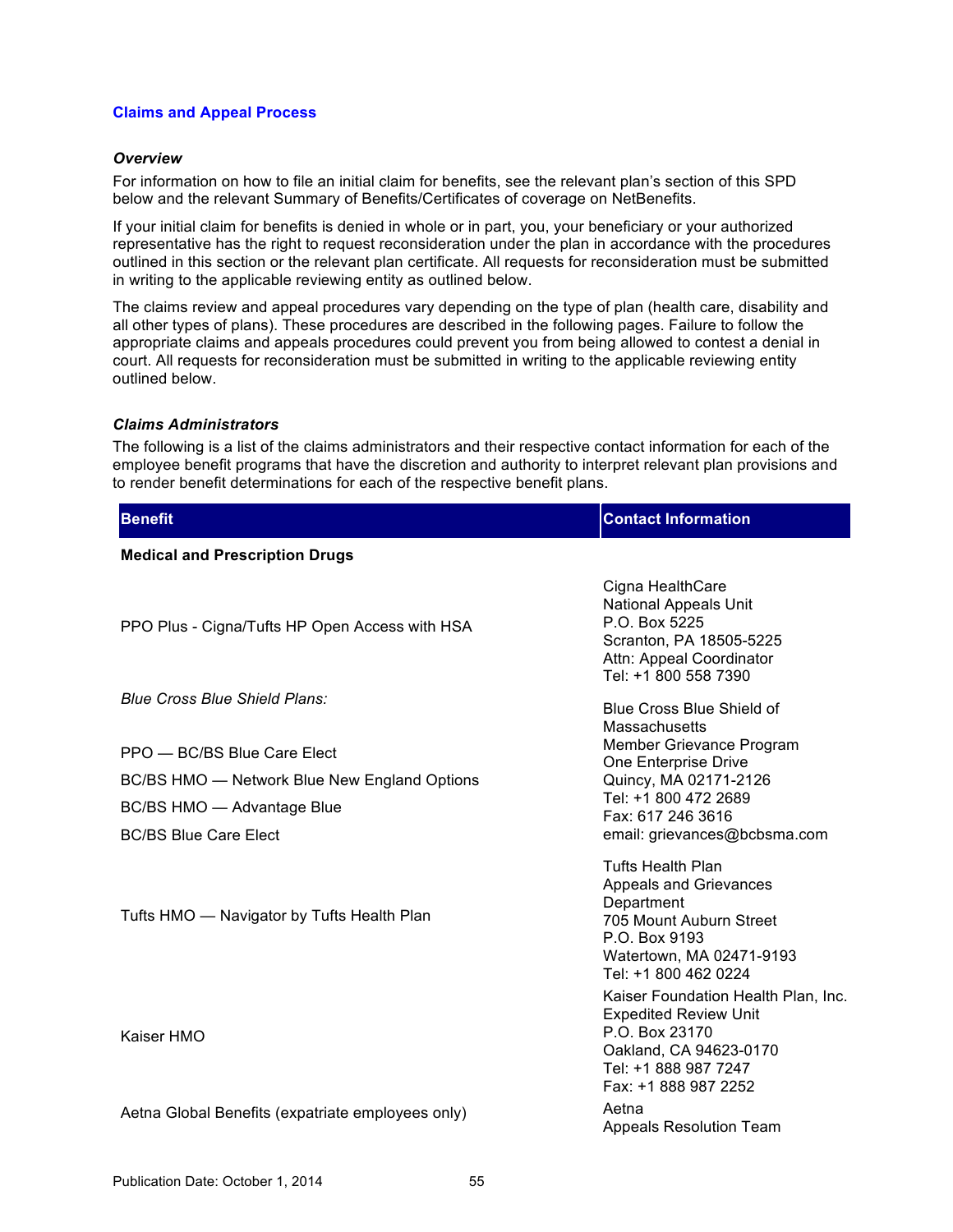P.O. Box 14463 Lexington, KY 40512 Tel: +1 800 231 7729 Fax: +1 800 475 8751 email: AGBService@aetna.com Express Scripts (administrative appeal) Express Scripts Attn: Administrative Appeals **Department** P.O. Box 66587 St. Louis, MO 63166-6587 Tel: +1 800 946 3979 Fax: +1 877 852 4070 Express Scripts (clinical appeal) Express Scripts Attn: Clinical Appeals Department P.O. Box 66588 St. Louis, MO 63166-6588 Tel: +1 800 935 6103 Fax: +1 877 852 4070 Urgent Clinical Appeal: Tel: +1 800 753 2851 **Dental** Delta Dental PPO Plus Premier Delta Dental of Massachusetts Attention: Grievances 465 Medford Street Boston, MA 02129 Tel: +1 800 872 0500 Fax: 617 886 1777 [www.deltadentalma.com](http://www.deltadentalma.com) DeltaCare (Massachusetts) Delta Dental of Massachusetts Attention: Grievances P.O. Box 9595 Boston, MA 02114-9595 Tel: +1 800 872 0500 Fax: 617 886 1420 [www.deltadentalma.com](http://www.deltadentalma.com) DeltaCare (California) Delta Dental Insurance Company Quality Management Department P.O. Box 6050 Artesia, CA 90702 Tel: +1 800 422 4234 [www.deltadentalins.com](http://www.deltadentalma.com) DeltaCare (Outside Massachusetts and California) Delta Dental Insurance Company Quality Management Department P.O. Box 1860 Alpharetta, GA 30023 Tel: +1 800 422 4234 [www.deltadentalins.com](http://www.deltadentalma.com) **Vision** EyeMed Vision Care FAA/EyeMed Vision Care, LLC Attn: Quality Assurance Dept. 4000 Luxottica Place Mason, OH 45040 Tel: +1 866 939 3633 Fax: 513 492 3259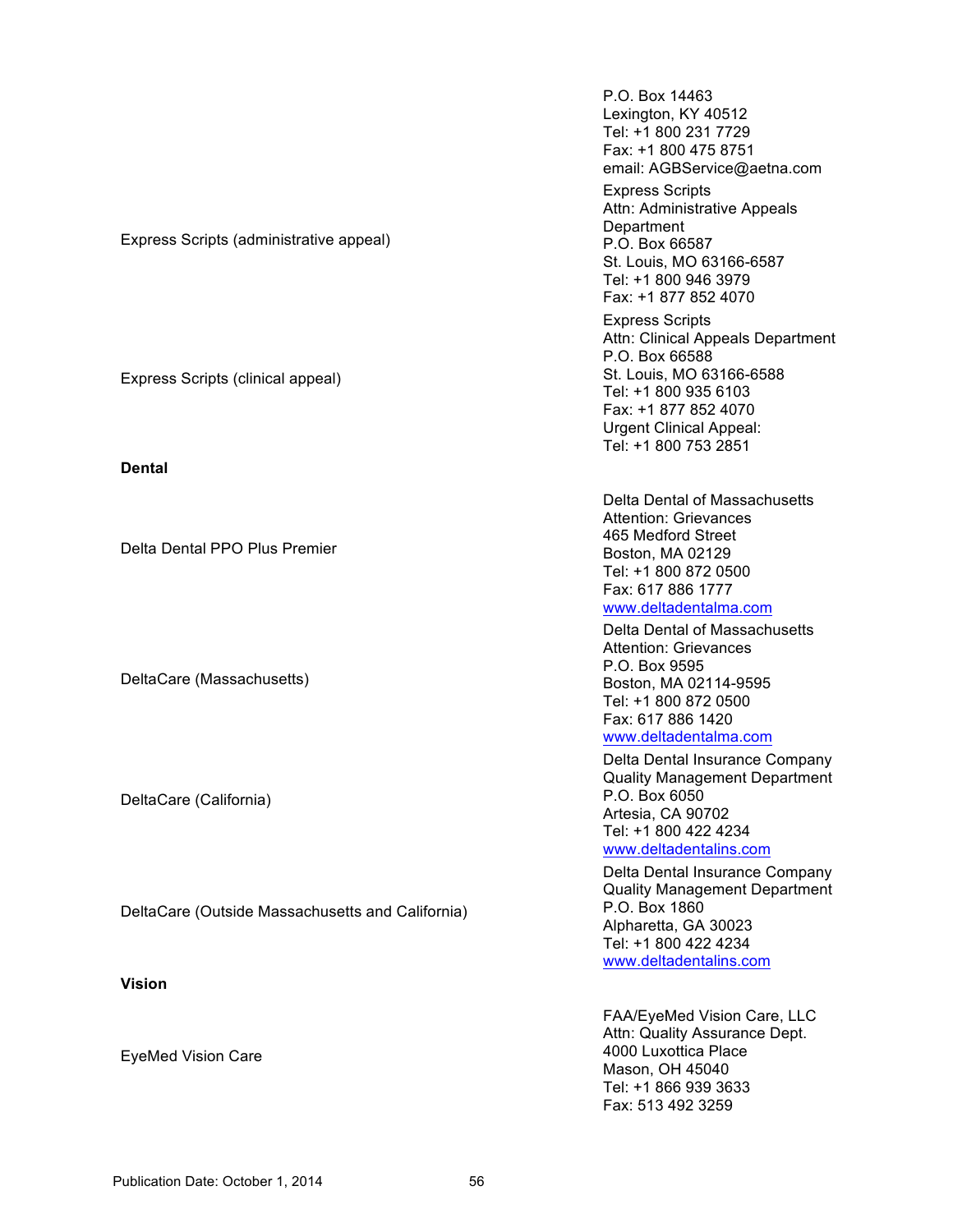**Long-Term Disability**

**Life and Accidental Death & Dismemberment Insurance Business Travel Accident Insurance**

Prudential Insurance Company of America

MetLife

Prudential Appeals Review Unit GLDI Main P.O. Box 13480 Philadelphia, PA 19176

Metropolitan Life Insurance Company Group Life Claims P.O. Box 6100 Scranton, PA 18505-6100

When making your request, please be as specific as you can. Your request should:

- ♦ State exactly what you are requesting; and
- ♦ The reason(s) you believe your request should be approved (specify the plan terms upon which you are relying).

The claims administrator or reviewing person(s) or committees, whichever is applicable, have full discretion and authority to determine all claims under the plans. Any action or determination in the review procedure will be final, conclusive and binding on the claims administrator, Plan Administrator, State Street, you and your family members.

# **You Are Entitled to Receive …**

If your claim for benefits is denied, in whole or in part, you, your beneficiary or your authorized representative will receive a written or electronic notice of your denial. The notice will include:

- The specific reason(s) for the adverse benefit determination;
- Reference to the specific plan provision(s) on which the determination is based;
- ♦ A description of any additional material or information necessary for you to perfect the claim and an explanation of why it is needed;
- ♦ A statement that you are entitled to receive, upon request and free of charge, reasonable access to, and copies of, all records, documents and other information relevant to your benefit claim;
- ♦ A statement that you have the right to obtain, upon request and free of charge, a copy of internal rules or guidelines relied on in making the determination, and, if the determination is based on medical necessity or experimental treatment or similar exclusion or limit, an explanation of the scientific or clinical judgment for the determination, applying the terms of the plan to your medical circumstances;
- ♦ A description of the plan's review procedures and time limits;
- ♦ For urgent care claims, a description of the plan's expedited review process; and
- ♦ A statement informing you about your right to bring a civil action under section 502(a) of ERISA following an adverse benefit determination on review.

If you appeal a claim, you, your beneficiary or your authorized representative will receive written or electronic notification of the determination of your appeal. If the claim on appeal is denied in whole or in part, the notice will include:

- ♦ The specific reason(s) for the adverse determination;
- ♦ Reference to the specific plan provision(s) on which the determination is based;
- ♦ A statement that you are entitled to receive, upon request and free of charge, reasonable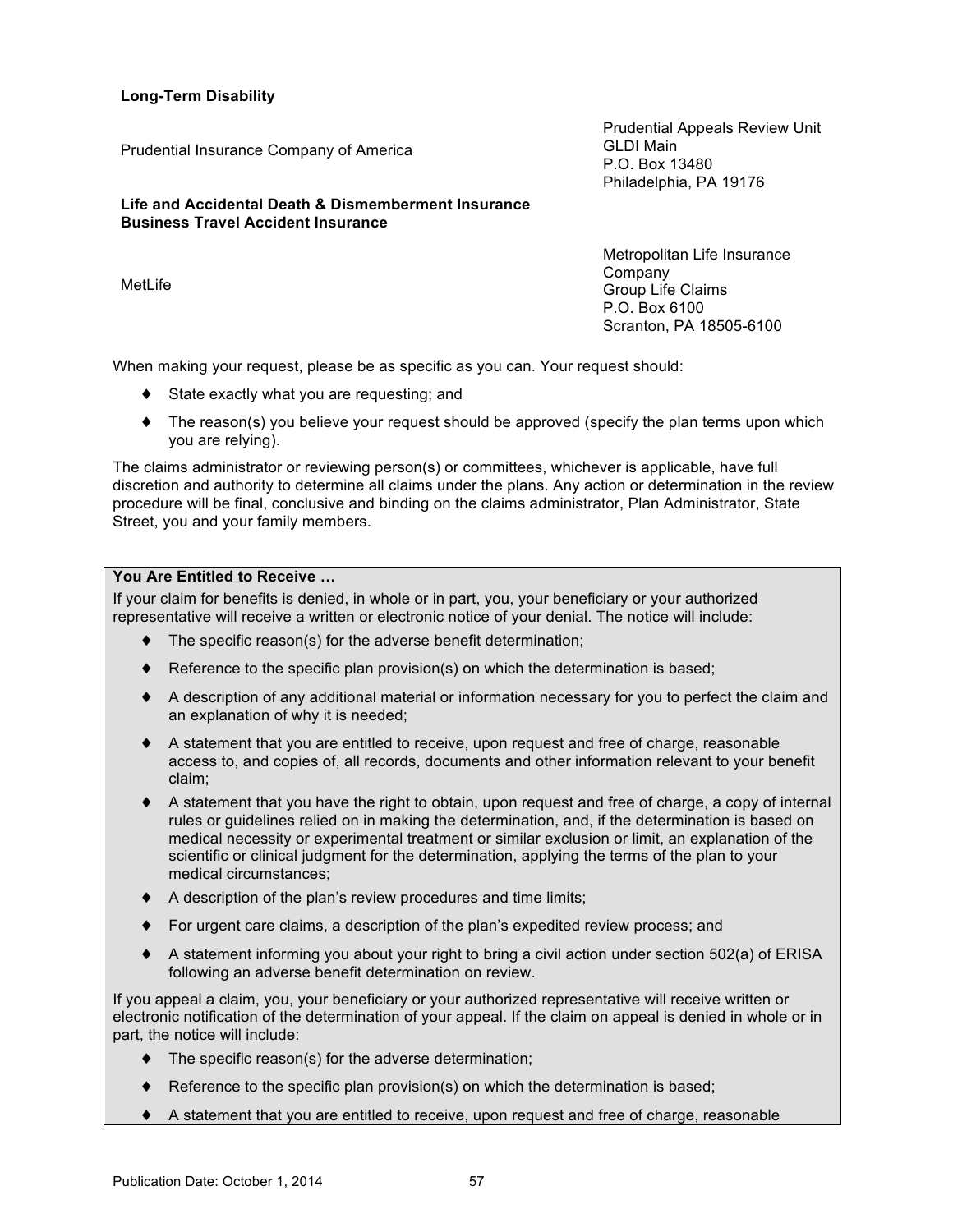access to and copies of all records, documents and other information relevant to your benefit claim;

- A statement that you have the right to obtain, upon request and free of charge, a copy of internal rules or guidelines relied on in making the determination, and, if the determination is based on medical necessity or experimental treatment or similar exclusion or limit, an explanation of the scientific or clinical judgment for the determination, applying the terms of the plan to your medical circumstances;
- $\blacklozenge$  A statement informing you about the right to bring a civil action under section 502(a) of ERISA; and
- ♦ A statement describing any voluntary appeal procedures offered by the plan and your right, upon request, to obtain certain additional information concerning those procedures.

You, your beneficiary or your authorized representative must start any suit or legal action to receive benefits from these plans:

- ♦ Within three years after your claim is denied;
- ♦ Within three years after the employee dies, if the claim is for death benefits under any plan; or
- ♦ Within a shorter period of time, if required by state law.

The following describes the minimum claim review procedures for the various types of claims, as required by law. Each individual claims administrator may be different (e.g., more generous than required by law). You should contact the applicable claims administrator for the procedure that applies to your claim for benefits. (See chart above for contact information.)

# *Health Care Claims (Medical and Dental Plans and Employee Assistance Program)*

### *Health Care Claim Review Procedures*

First, you or your health care provider must file a claim with the appropriate plan. After receiving your claim, the plan's claims administrator will provide notice of its decision within the following time frames.

♦ *Pre-service claims.* A pre-service claim is a claim that requires notification or pre-approval before receiving care. For example, some plans require that you obtain pre-approval before receiving non-urgent behavioral health or hospital care.

The claims administrator will provide written or electronic notice of a claim approval or denial within 15 days of receipt of your pre-service claim. This period may be extended up to an additional 15 days for matters beyond the control of the claims administrator. If an extension is necessary, you will be notified before the end of the initial 15-day period of the reasons for the delay and when the claims administrator expects to make a decision.

If your pre-service claim was filed improperly, you will be notified no later than five days after the pre-service claim is received. Notice of an improperly filed pre-service claim may be provided orally—or in writing, if you request. The notice will identify the proper procedures to be followed in filing the claim. In order to receive notice of an improperly filed pre-service claim, you, your beneficiary, or your authorized representative must have provided a communication regarding the claim to the claims administrator. This communication must include the patient's name, a specific medical condition or symptom and a request for approval for a specific treatment, service, or product.

If more information is needed to process your pre-service claim, the notice will describe the information needed. Once you are notified of the need to provide additional information, you will have 45 days to supply this information. If you supply the requested information within 45 days, the claims administrator will notify you of its decision within 15 days after the requested information is received. If you do not supply the requested information within the 45-day period, your claim will be denied.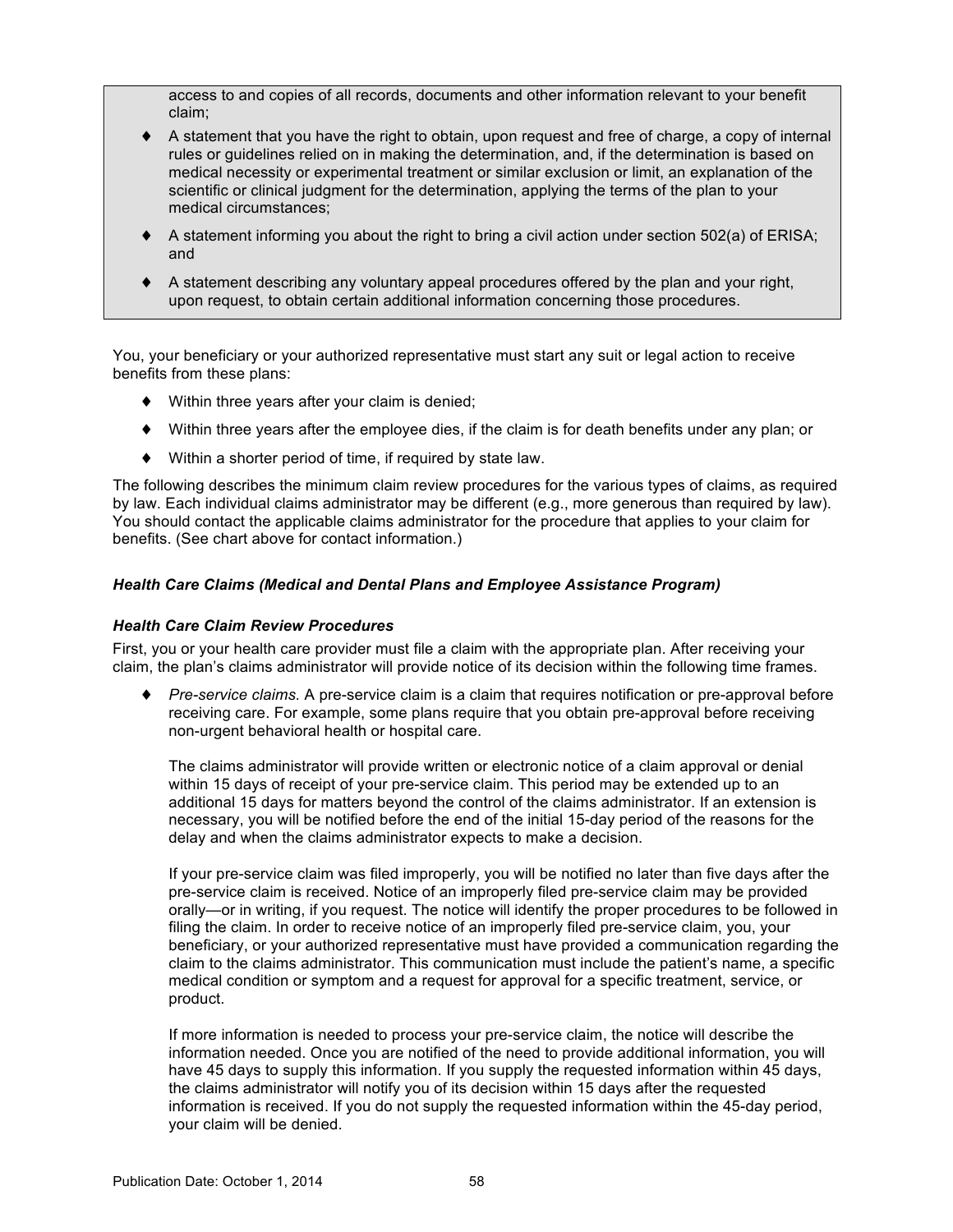Post-service claims. A post-service claim is a claim for payment of benefits after care has been received. For example, a claim that is submitted after you go to the doctor's office is a postservice claim. Health Care FSA claims are also considered post-service claims.

The claims administrator will provide written or electronic notice of a claim denial within 30 days of receipt of your post-service claim. This period may be extended up to an additional 15 days for matters beyond the control of the claims administrator. If an extension is necessary, you will be notified before the end of the initial 30-day period of the reasons for the delay and when the claims administrator expects to make a decision.

If you are notified of the need to provide additional information, you will have at least 45 days to supply this information. If you supply the requested information within 45 days, the claims administrator will notify you of its decision within 15 days after the requested information is received. If you do not supply the requested information within the 45-day period, your claim will be denied.

*Urgent care claims.* An urgent care claim is a claim that requires notification or pre-approval before receiving care, where a delay in treatment could seriously jeopardize your life or health or the ability to regain maximum function or that, in the opinion of a physician with knowledge of your medical condition, could cause severe pain that cannot be managed without the requested treatment. (The determination of whether a claim involves urgent care will be made by an individual acting on behalf of the plan, applying the judgment of a "prudent layperson" who possesses an average knowledge of health and medicine. However, the claim will automatically be treated as urgent care if a physician who knows your medical condition determines that the claim involves urgent care.)

For urgent care claims, the claims administrator will provide notice of claim approval or denial as soon as possible, taking into account the medical circumstances, but no later than 72 hours after receipt of your claim. To expedite the processing of an urgent care claim, the claims administrator's notice may be oral, but a written or electronic confirmation will follow within three days.

If your urgent care claim was filed improperly, you may be notified no later than 24 hours after the urgent care claim is received. Notice of an improperly filed urgent care claim may be provided orally—or in writing, if you request. The notice will identify the proper procedures to be followed in filing the claim. In order to receive notice of an improperly filed urgent care claim, you, your beneficiary or your authorized representative must have provided a communication regarding the claim to the claims administrator. This communication must include the patient's name, a specific medical condition or symptom and a request for approval for a specific treatment, service or product.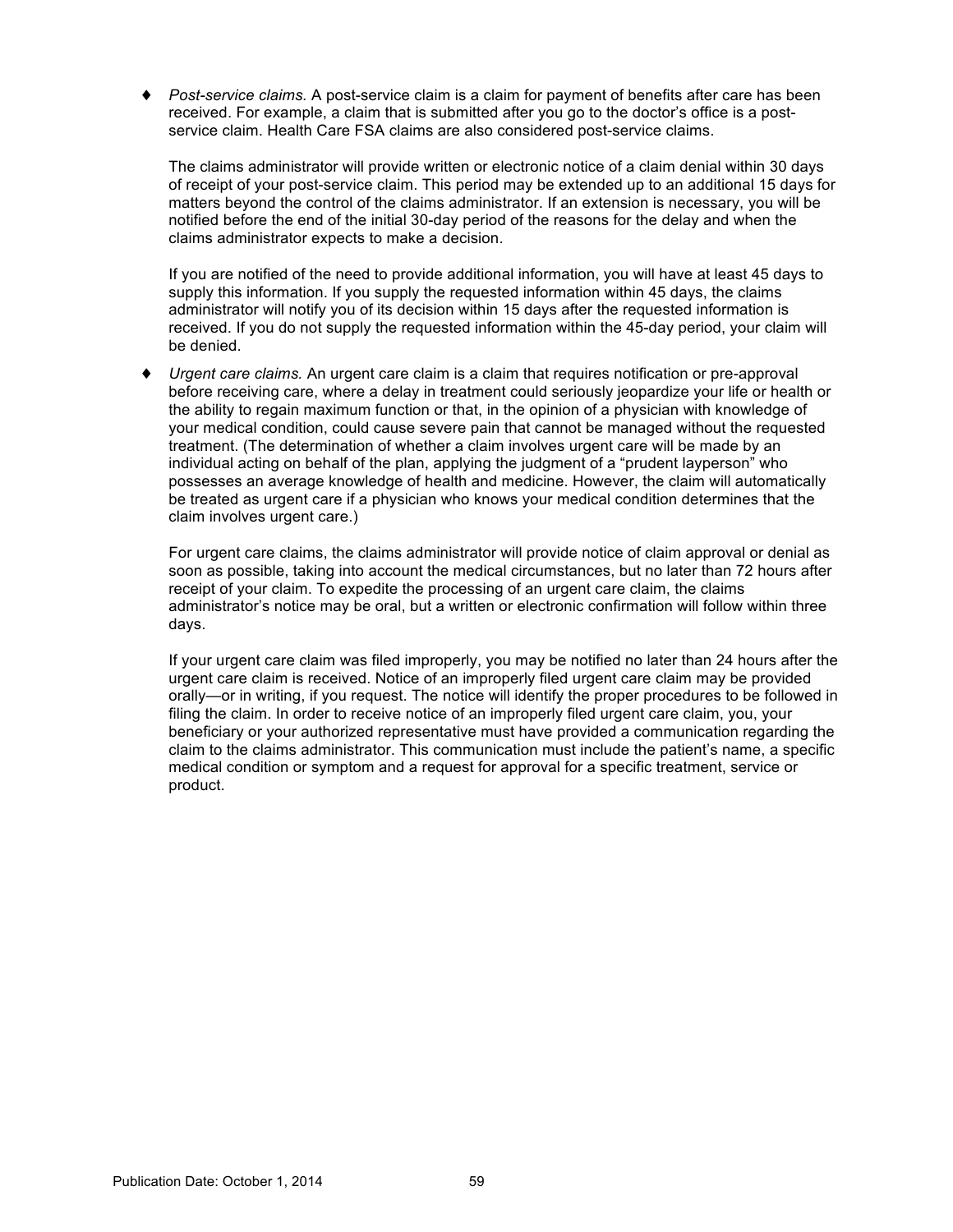If additional information is needed to process your urgent care claim, the claims administrator will notify you within 24 hours after receipt of your claim. You will have not less than 48 hours to provide that information. The claims administrator will then have 48 hours from the earlier of the plan's receipt of the requested information or the end of the additional 48-hour period. If you do not provide the additional information within 48 hours of when it is requested, the claim will be denied.

♦ *Concurrent care claims.* Concurrent care claims are claims to extend an ongoing course of treatment that was previously approved for a specific period of time or number of treatments. For example, if a hospital admission was initially approved for three days, and your doctor requests that it be extended to five days, that would be a concurrent care claim. Concurrent care claims also include claims where the plan reduces or terminates coverage for previously approved treatments.

If you request an extension of ongoing treatment in an urgent care situation, the claims administrator will notify you as soon as possible given the medical circumstances, but no later than 24 hours of your request, provided your request is made at least 24 hours before the end of approved treatment. If your request for extended treatment is not made within 24 hours before the end of the previously approved treatment period, the request will follow the urgent care processes and time frames. If you request an extension of non-urgent care, your request will be considered a new claim and will be decided according to post-service or pre-service time frames, whichever applies. If an ongoing course of treatment will be reduced or terminated, the claims administrator will notify you sufficiently in advance to give you an opportunity to appeal before the decision takes effect.

# *Health Care Claim Appeal Procedures*

If your claim for health care benefits is denied, in whole or in part, you, your beneficiary or your authorized representative may appeal the denial within 180 days of the receipt of the written or electronic notice of denial. You may, however, first want to contact the claims administrator to see if you can resolve the issue to your satisfaction.

If you choose to appeal your claim, your appeal should be submitted in writing and should explain why you believe the claim should be paid. Upon your request, you will have access to, and the right to obtain copies of, all documents, records and information relevant to your claim, free of charge.

You may submit with your appeal any written comments, documents, records and any other information relating to your claim, even if you did not include that information with your original claim. Reviewers must take all the information into account, even if it was not submitted or considered in the initial decision. The review will not afford any deference to the initial claim determination.

A qualified individual who was not involved in the previous claim determination (and is not that person's subordinate) will decide your appeal. If your appeal involves a medical judgment—including whether a treatment, drug or other item is experimental, investigational, or not medically necessary or appropriate the review will be done in consultation with a health care professional who has appropriate training and experience in the relevant field of medicine, who was not consulted in connection with the previous adverse claim determination and who is not that person's subordinate. As part of the appeal resolution process, you consent to this referral and the sharing of pertinent medical claim information.

If a medical or vocational expert is contacted in connection with an appeal, you will have the right to learn the identity of such individual.

After receiving your appeal, the claims administrator will provide notice of its decision within the following time frames. These are maximum time frames for all health plans. Some claims administrators have shorter response times for responding to appeals.

- ♦ *Pre-service appeals.* The claims administrator will provide notice of the appeal decision within 30 days following receipt of your appeal.
- ♦ *Post-service appeals.* The claims administrator will provide notice of the appeal decision within 60 days following receipt of your appeal.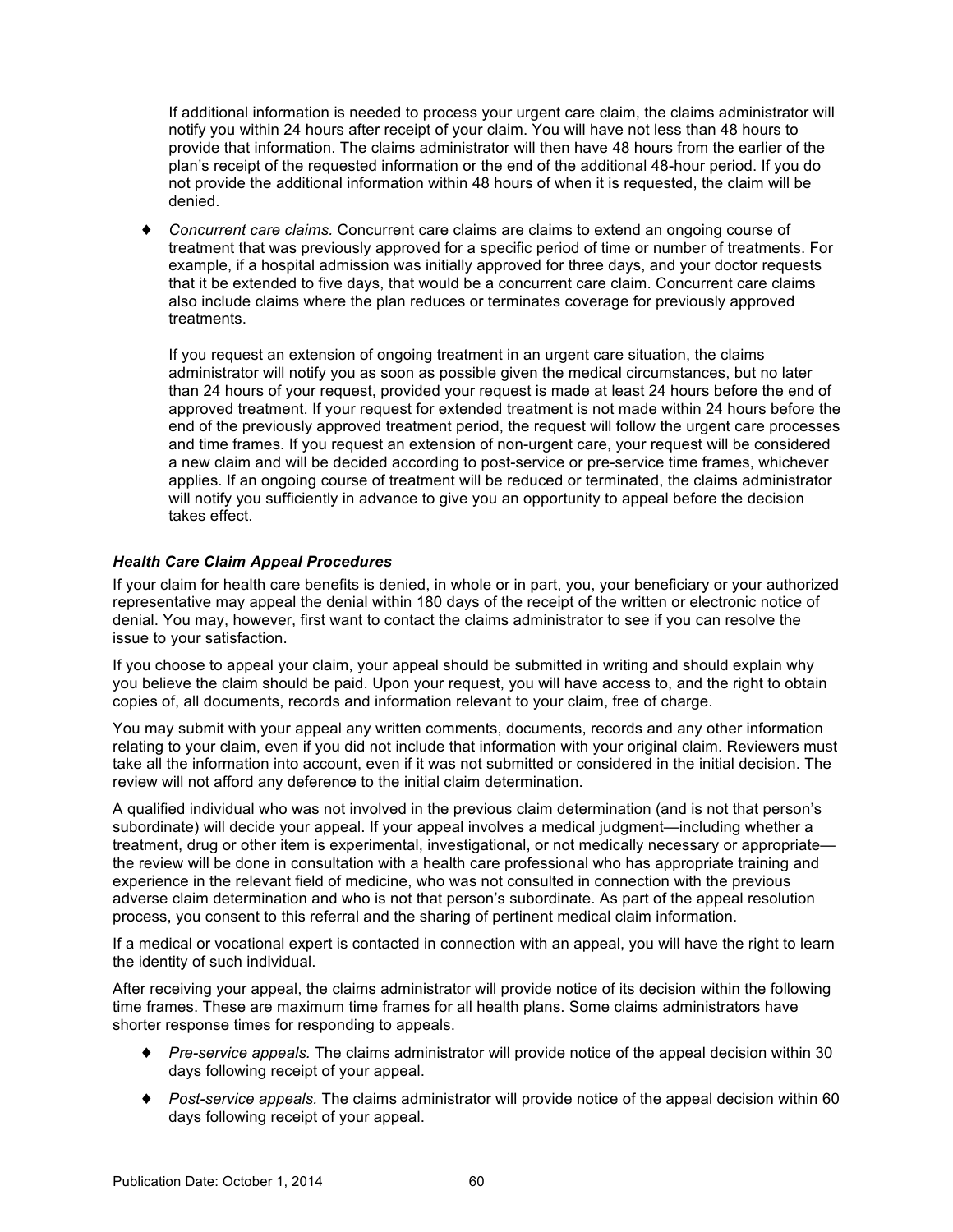<span id="page-65-0"></span>♦ *Urgent care appeals.* You, your beneficiary, or your authorized representative should contact the claims administrator as soon as possible. You can request an expedited appeal process orally or in writing. In this case, all necessary information, including the plan's benefits determination on review, shall be relayed to you or your representative by telephone, fax or other similarly expeditious method. The claims administrator will provide notice of the appeal decision as soon as possible, taking into account the seriousness of your condition, but no later than 72 hours after receipt of your appeal.

# *Short-Term and Long-Term Disability Claims and Appeals*

## *STD and LTD Claim Review Procedures*

After you file a claim for STD or LTD benefits, the claims administrator will notify you of the claim determination within 45 days of the receipt of your claim. This period may be extended by 30 days if an extension is necessary to process your claim due to matters beyond the control of the claims administrator. A written notice of the extension, the reason for the extension and when the claims administrator expects to decide your claim will be furnished to you within the initial 45-day period. This period may be extended for an additional 30 days beyond the original extension (for a total of 105 days) if the claims administrator sends an additional written notice. If you are requested to provide additional information, you will have 45 days to provide the additional information. If you do not provide the information within the time frame, your claim will be denied.

# *STD and LTD Claim Appeal Procedures*

You, your beneficiary or your authorized representative may appeal a denied claim in writing to the claims administrator within 180 days of the receipt of the written notice of denial. You may submit with your appeal any written comments, documents, records and any other information relating to your claim, even if they were not submitted with your original claim. Reviewers must take all the information into account, even if it was not submitted or considered in the initial decision. The review will not afford any deference to the initial claim determination.

The party reviewing your claim appeal will make a determination on your claim appeal within 45 days of the receipt of your appeal request. This period may be extended for an additional 45 days if special circumstances require an extension of time. A written notice of the extension, the reason for the extension and when the plan expects to decide your claim will be furnished to you within the initial 45-day period.

# *General Claims Review Procedures for Non-Health and Non-Disability Claims (such as Life Insurance, Vision and Wellness)*

### *Claim Review Requests for Non-Health and Non-Disability Claims*

After you file a claim for benefits, the claims administrator will notify you of the claim determination within 90 days of the receipt of your claim. This period may be extended by 90 days if an extension is necessary to process your claim due to matters beyond the control of the plan. A written notice of the extension, the reason for the extension and when the plan expects to decide your claim will be furnished to you within the initial 90-day period.

### *Appeal Procedures for Non-Health and Non-Disability Claims*

If your claim for benefits is denied, in whole or in part, you, your beneficiary or your authorized representative may appeal a denied claim in writing to the claims administrator. Your claim appeal must be in writing and must be made within 60 days of the receipt of the written notice of denial. You may submit with your appeal any written comments, documents, records and any other information relating to your claim, even if they were not submitted with your original claim. Reviewers must take all the information into account, even if it was not submitted or considered in the initial decision. The review will not afford any deference to the initial claim determination.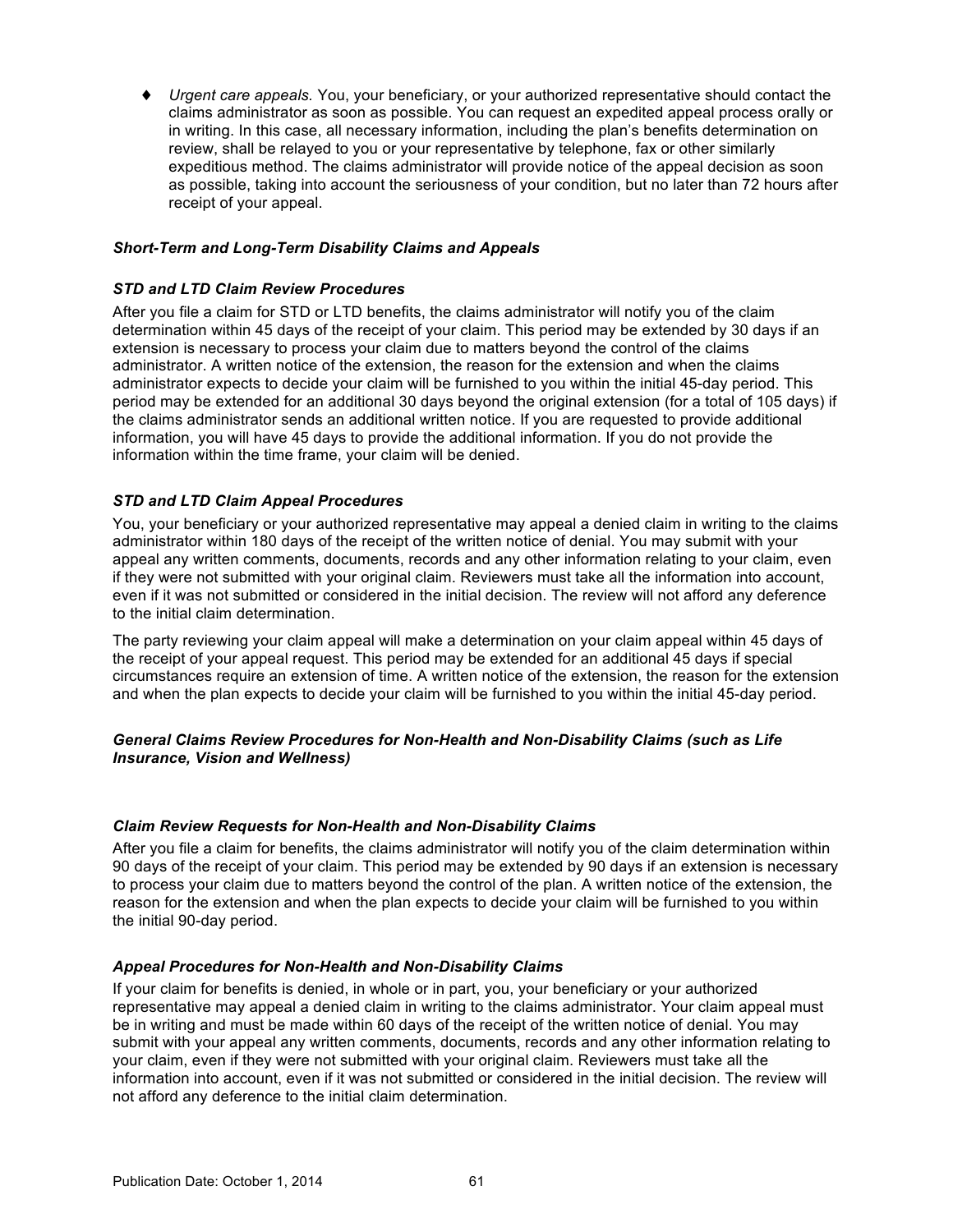In your appeal, state the reasons why you believe the claim was improperly denied and include all additional information that you consider relevant in support of the claim. You may also request reasonable access to and copies of all documents, records and other information relevant to your denied claim, free of charge.

For Wellness program–related claims, the US Appeals Committee serves as the final review committee. It will conduct a review at its next quarterly meeting following receipt of your written request for review, provided the written request is received at least 30 days before the meeting. If the written request is not received within 30 days of the next US Appeals Committee meeting, the Committee will conduct a review at the second meeting following receipt of your written request for review. The US Appeals Committee will typically notify you of its final decision within five business days after the date of the quarterly meeting at which your appeal is reviewed. If the US Appeals Committee needs additional time to make a decision, it will notify you in writing within five business days from the quarterly meeting and explain why more time is needed. The US Appeals Committee may then take until no later than the third quarterly meeting following receipt of your written request for review to decide and will notify you of its decision within five business days following that meeting. In addition, if additional time is needed because the Appeals Committee determines you did not provide sufficient information to make a determination on your claim, the period of time in which your claim is required to be considered will be tolled from the date on which notification of the extension is sent to you until the date on which you respond to the request for information.

Any interpretation or decision by the applicable appeals committee shall be binding and conclusive upon all interested persons. Any interpretation or decision of the applicable appeals committee will only be set aside if the committee is found to have acted arbitrarily and capriciously in interpreting or construing the terms of the plan.

# *Legal Action*

You will not be able to bring a legal action for benefits under a plan unless and until you have:

- ♦ Submitted a claim for benefits in accordance with the applicable description of the claims process;
- ♦ You have been notified by the claims administrator that the claim has been denied; and
- ♦ You have filed a written request for a review of the claim in accordance with the applicable description of claims appeal procedures and the denial of the claim has been affirmed.

However, you are entitled to bring a legal action on any claim if the claims administrator fails to take any action on the claim within the applicable permitted time.

You, your beneficiary or your authorized representative must start any suit or legal action to receive benefits from a plan:

- ♦ Within three years after your claim is denied;
- $\blacklozenge$  Within three years after you die, if the claim is for death benefits under a plan; or
- ♦ Within a shorter period of time, if required by law.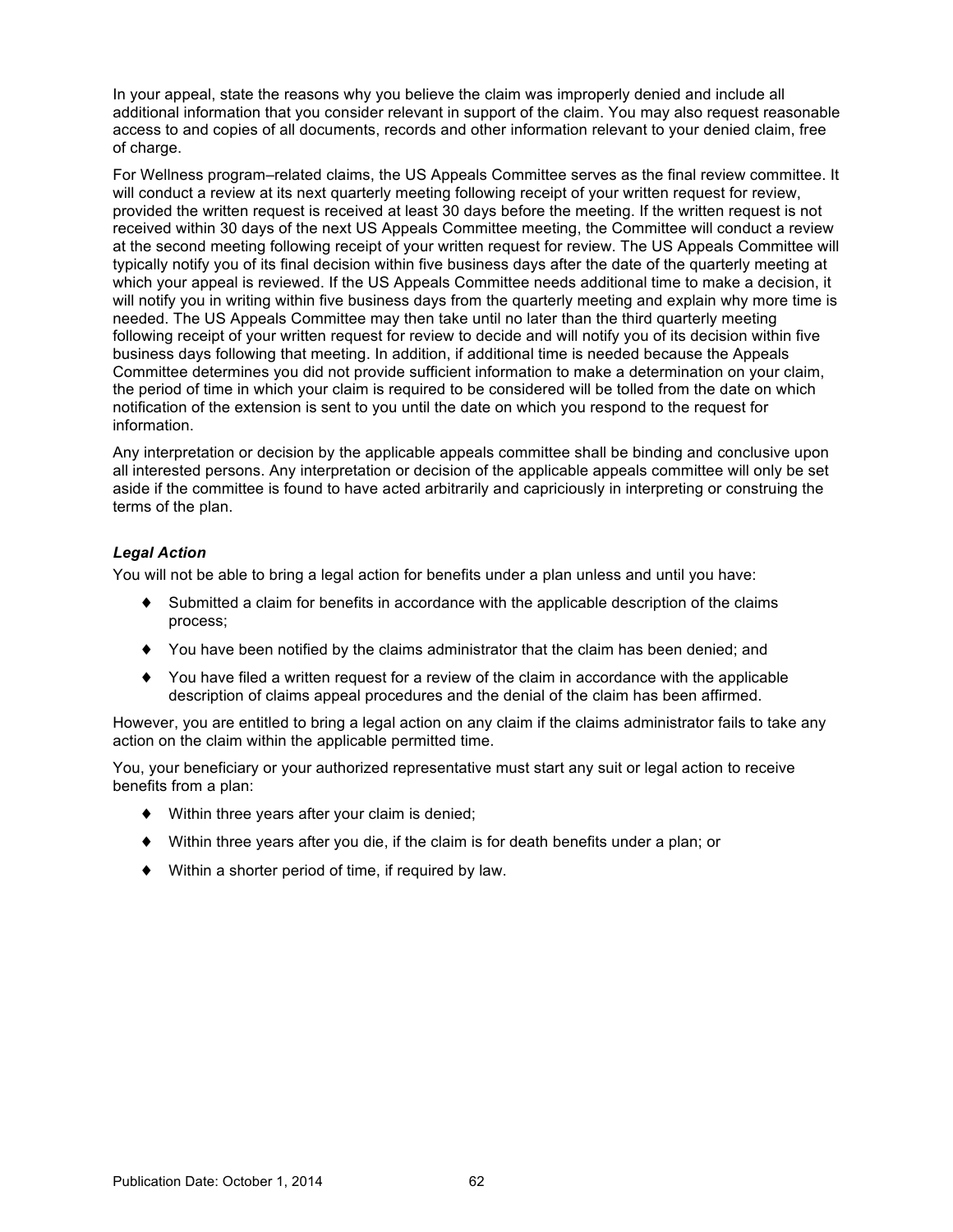## <span id="page-67-0"></span>**Your Rights and Responsibilities**

This section contains important information about your rights as a benefit plan participant—for example, your right to continue coverage under certain plans, your right to access information about your benefit plans, and your right to appeal denied claims.

This section also contains information about the steps you may take to exercise your rights under your State Street benefit plans. Take the time to read this section carefully and become familiar with your rights and responsibilities. Other details about your benefits are included in the section of this SPD for each plan.

### *Continuing Coverage under COBRA*

Under a federal law called the Consolidated Omnibus Budget Reconciliation Act of 1985 (COBRA), you and/or your dependents may be eligible to continue medical, dental, vision, Health Care Flexible Spending Account (Health Care FSA) and Employee Assistance Program (EAP) coverage (called "COBRA coverage") at group rates. This COBRA coverage is available in certain instances, called "qualifying events," where coverage would otherwise end. You may elect to continue coverage at your own expense on an after-tax basis. The coverage described below may change as permitted or required by changes in any applicable law.

The following information is intended to inform you of your rights and obligations under the continuation coverage provisions of COBRA. In some states, state law provisions may also apply to the insurers offering benefits under the applicable programs. (For more information, contact the GHR Service Center at the address shown in [If You Have Questions.](#page-79-0))

COBRA coverage is provided subject to your eligibility for coverage as described below. State Street reserves the right to terminate your coverage retroactively if it is determined that you are ineligible under the terms of the applicable program.

You will have to pay the entire cost of COBRA coverage—your share and State Street's—plus a 2% administrative fee. There is a grace period of at least 30 days for the payment of the regularly scheduled premium. A 45-day grace period applies for your first premium payment.

**Important:** You may have other options available to you when you lose group health coverage. For example, you may be eligible to buy an individual plan through the Health Insurance Marketplace. By enrolling in coverage through the Marketplace, you may qualify for lower costs on your monthly premiums and lower out-of-pocket costs. Additionally, you may qualify for a 30-day special enrollment period for another group health plan for which you are eligible (such as a spouse's plan), even if that plan generally doesn't accept late enrollees.

# *COBRA at a Glance*

The following table provides an overview of available COBRA coverage. See the sections following the table for more details.

| Who Is<br><b>Affected</b> | <b>Qualifying or Other Event</b>                                                           | Who Is Eligible for<br><b>COBRA Coverage</b>                                  | <b>Duration of</b><br><b>COBRA</b><br><b>Coverage</b> |
|---------------------------|--------------------------------------------------------------------------------------------|-------------------------------------------------------------------------------|-------------------------------------------------------|
| You                       | Your employment ends for reasons<br>other than gross misconduct                            | You, your<br>Spouse/Domestic Partner<br>and dependents (who<br>lose coverage) | Up to 18 months                                       |
|                           | You experience a reduction in hours<br>below the level required for benefit<br>eligibility | You, your<br>Spouse/Domestic Partner<br>and dependents (who<br>lose coverage) | Up to 18 months                                       |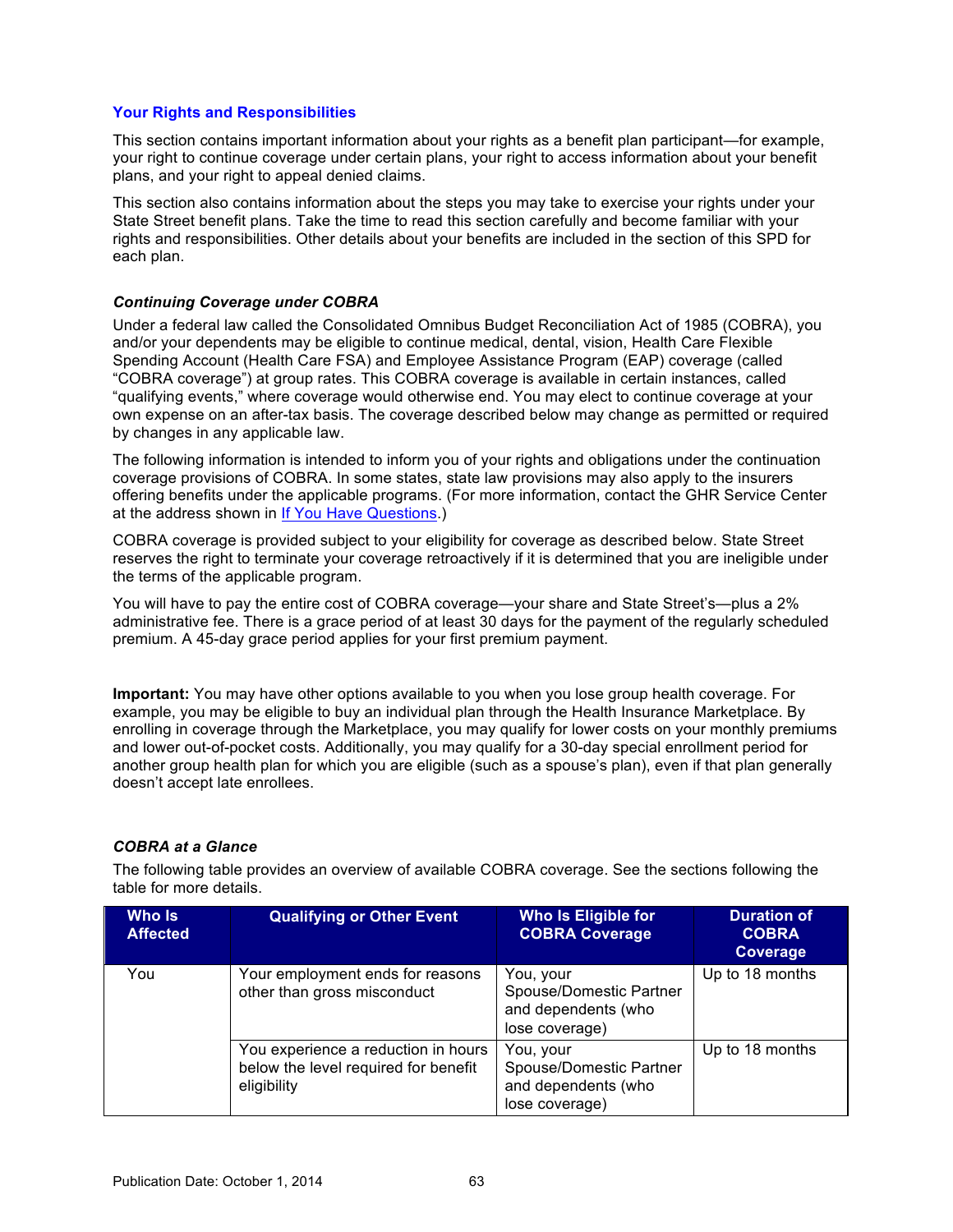| <b>Who Is</b><br><b>Affected</b>                                   | <b>Qualifying or Other Event</b>                                                                                                                                                                                                                                                    | Who Is Eligible for<br><b>COBRA Coverage</b>                                  | <b>Duration of</b><br><b>COBRA</b><br><b>Coverage</b> |
|--------------------------------------------------------------------|-------------------------------------------------------------------------------------------------------------------------------------------------------------------------------------------------------------------------------------------------------------------------------------|-------------------------------------------------------------------------------|-------------------------------------------------------|
|                                                                    | You are Social Security disabled<br>when you become eligible for<br>COBRA (due to employment<br>termination or reduction in hours) or<br>within the first 60 days after an 18-<br>month COBRA continuation<br>coverage period begins                                                | You, your<br>Spouse/Domestic Partner<br>and dependents (who<br>lose coverage) | Up to 29 months*                                      |
| Your<br>Spouse/<br>Domestic<br>Partner or                          | You die                                                                                                                                                                                                                                                                             | Your Spouse/Domestic<br>Partner and dependents<br>(who lose coverage)         | Up to 36 months                                       |
| Eligible<br>Child(ren) /<br><b>Other Adult</b><br>Dependent        | You and your spouse become<br>divorced or legally separated                                                                                                                                                                                                                         | Your Spouse                                                                   | Up to 36 months                                       |
|                                                                    | You become eligible for Medicare<br>while covered under COBRA (Part<br>A, Part B, or both)                                                                                                                                                                                          | Your Spouse/Domestic<br>Partner and dependents<br>(who lose coverage)         | Up to 36 months                                       |
|                                                                    | Your Spouse/Domestic Partner<br>and/or your Eligible Child is<br>disabled when he or she becomes<br>eligible for COBRA (due to<br>employment termination or<br>reduction in hours) or within the first<br>60 days after an 18-month COBRA<br>continuation coverage period<br>begins | You, your<br>Spouse/Domestic Partner<br>and dependents (who<br>lose coverage) | Up to 29 months*                                      |
| Your<br>Eligible<br>Child(ren)/<br><b>Other Adult</b><br>Dependent | Your Eligible Child(ren) is no longer<br>eligible (for example, due to age<br>limit)                                                                                                                                                                                                | Your Eligible Child(ren)<br>(who loses coverage)                              | Up to 36<br>months                                    |

\*You are required to provide proof of eligibility for Social Security disability benefits to be eligible for the additional 11 months of COBRA coverage.

Note: Continuation coverage for your Domestic Partner is not required by federal law. State Street has elected to provide this opportunity to allow your Domestic Partner to continue coverage in accordance with the eligibility rules established by State Street.

# *COBRA and FMLA*

Taking an approved leave under the Family and Medical Leave Act (FMLA) is not considered a qualifying event that would make you eligible for COBRA coverage. However, a COBRA qualifying event occurs if:

- ♦ You or your dependent is covered by the plan on the day before the leave begins (or you or your dependent becomes covered during the FMLA leave), and
- ♦ You do not return to employment at the end of the FMLA leave or you terminate employment during your leave.

Your COBRA coverage may begin on the earlier of the following:

- ♦ When you definitively inform State Street that you are not returning to work, or
- ♦ The end of the leave, if you do not return to work.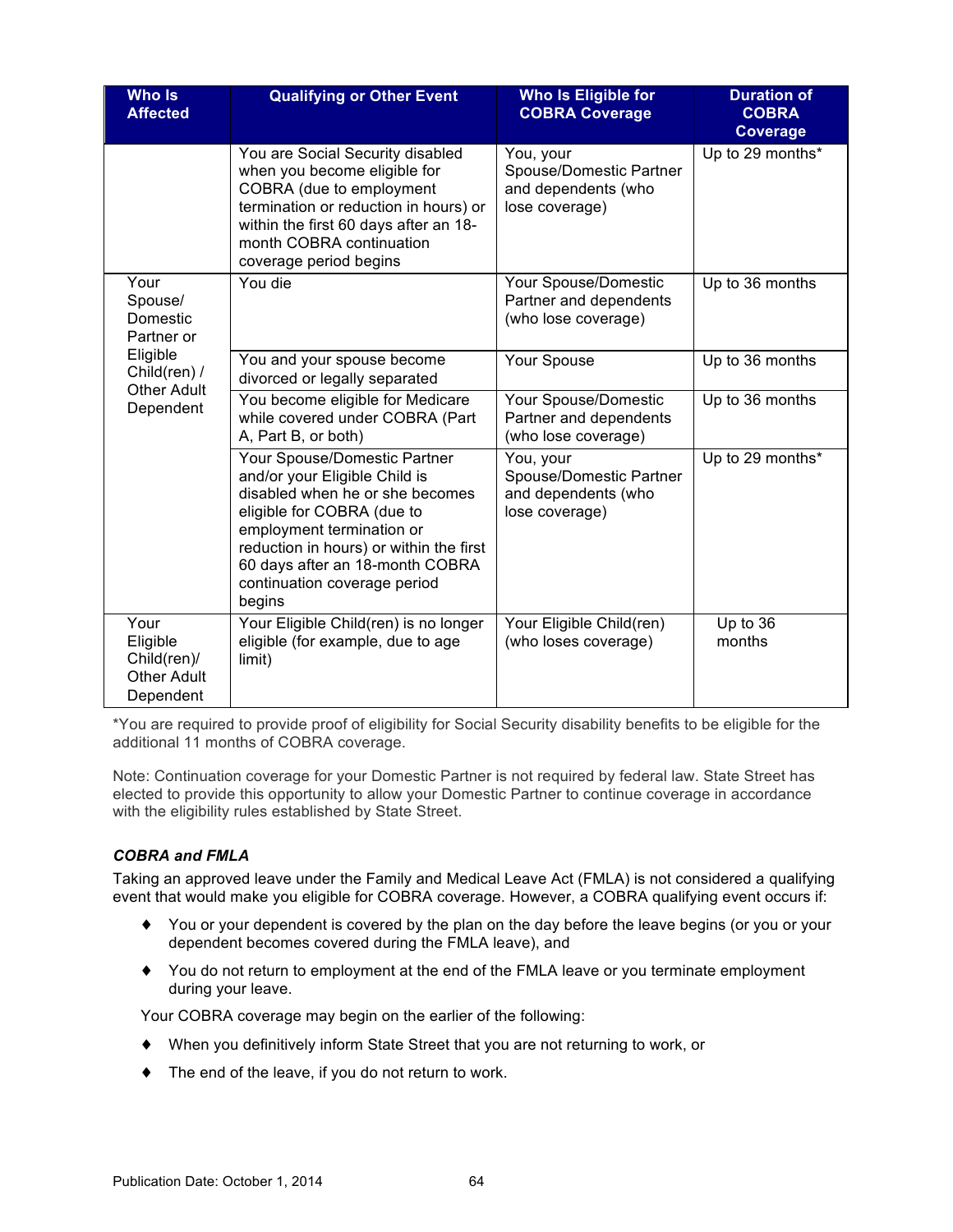# *COBRA Qualifying Events*

If a qualifying event (as specified below) occurs, COBRA continuation coverage must be offered to each "qualified beneficiary." You, your spouse and your dependent child(ren), who are covered under the Plan on the day before the qualifying event, could become qualified beneficiaries if coverage under the Plan is lost due to the qualifying event. For purposes of COBRA eligibility under the Plan, the reference to "spouse" under this notice includes an eligible domestic partner.

**Note: you may have other options available to you when you lose group health coverage.** For example, you may be eligible to buy an individual plan through the Health Insurance Marketplace (**[www.HealthCare.gov](http://www.HealthCare.gov)** or call 1-800-318-2596). By enrolling in coverage through the Marketplace, you may qualify for lower costs on your monthly premiums and lower out-of-pocket costs. Additionally, you may qualify for a 30-day special enrollment period for another group health plan for which you are eligible (such as a spouse's plan), even if that plan generally doesn't accept late enrollees.

# **Employee**

If you are an employee covered by the Plan, you will become a qualified beneficiary and have the right to elect COBRA continuation coverage if you lose your group health coverage due to any of the following qualifying events:

- ♦ Termination of your employment for any reason other than your gross misconduct
- ♦ A reduction in your hours of employment

# **Spouse/Domestic Partner**

If you are the spouse of an employee and are covered by the Plan you will become a qualified beneficiary and have the right to elect COBRA continuation coverage for yourself if you lose your group health coverage due to any of the following qualifying events:

- ♦ The death of your spouse
- ♦ The termination of your spouse's employment for any reason other than gross misconduct
- ♦ A reduction in your spouse's hours of employment
- ♦ Divorce or legal separation from your spouse/termination of your domestic partnership
- ♦ Your spouse becomes entitled to Medicare (Part A, Part B or both)

# **Dependent**

If a dependent child is covered by the Plan, he or she will become a qualified beneficiary and have the right to elect COBRA continuation coverage if group health coverage under the Plan is lost due to any of the following qualifying events:

- ♦ The death of the parent-employee
- ♦ The termination of the parent-employee's employment for any reason other than gross misconduct
- ♦ A reduction in the parent-employee's hours of employment
- ♦ Parent's divorce or legal separation
- ♦ The parent-employee becomes entitled to Medicare (Part A, Part B or both)
- ♦ The dependent child ceases to be a "dependent child" under the terms of the Plan

A child born to, adopted by or placed for adoption with the parent-employee during the period of COBRA continuation coverage would also be a qualified beneficiary and has the right to COBRA continuation coverage. Further, a child covered under the Plan pursuant to a qualified medical support order has the right to COBRA continuation coverage.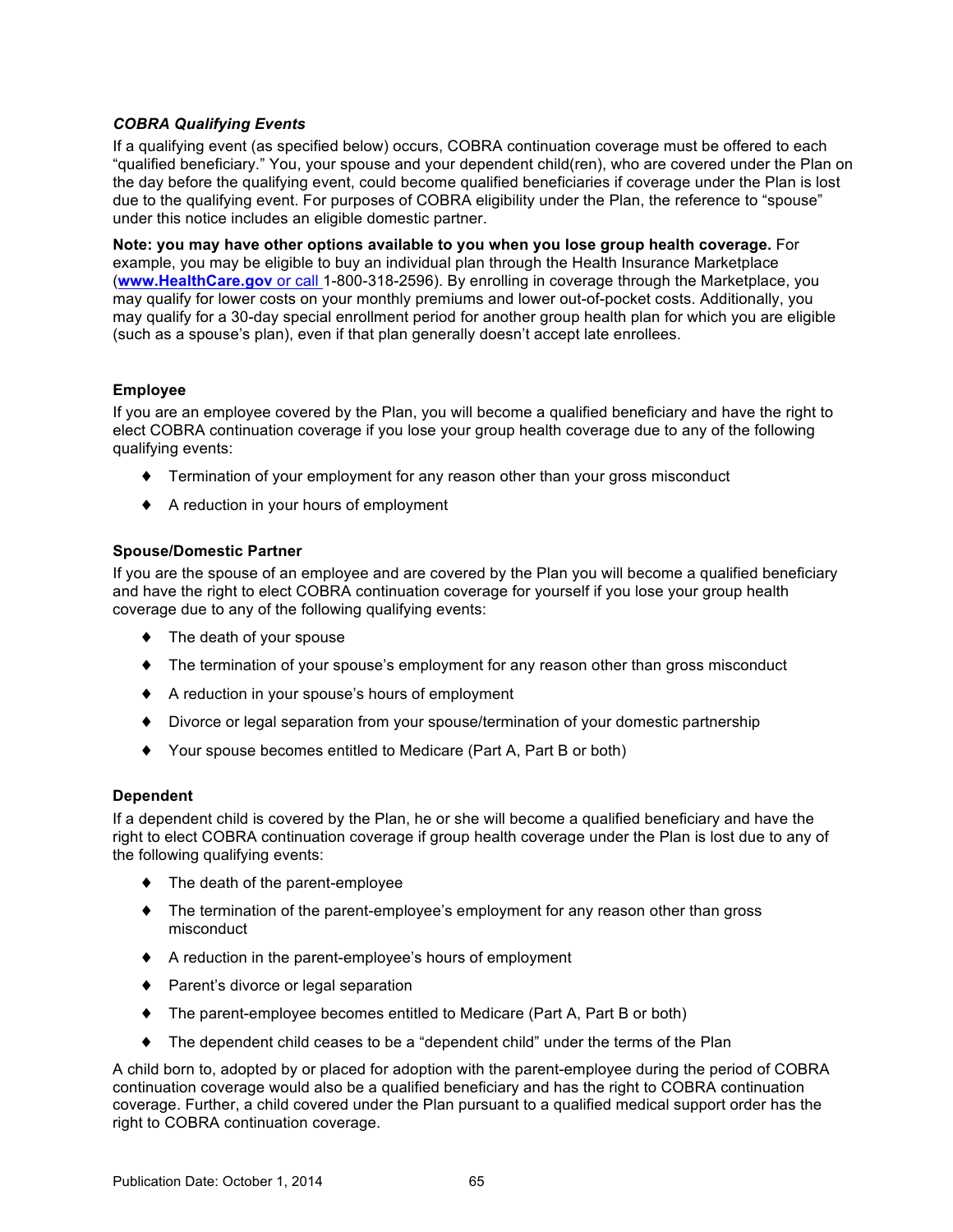Retirees and spouses, surviving spouses and dependent children of retirees will become qualified beneficiaries and have the right to elect COBRA continuation coverage if their group health coverage is lost or substantially eliminated due to State Street filing a proceeding in bankruptcy under Title 11 of the United States Code.

# **Responsibilities Regarding COBRA Continuation Coverage**

To be entitled to COBRA continuation coverage, you, your spouse or your dependents must notify the GHR Service Center within 60 days of the date on which any of the following qualifying events occur:

- ♦ Divorce
- ♦ Legal separation
- ♦ Child ceasing to be a dependent child under the terms of the Plan.

To notify the GHR Service Center, call **+1 855 447 7007, Option 1** (hours: 8:30 a.m. to 8:30 p.m. Eastern time).

State Street must notify the GHR Service Center of the following qualifying events:

- ♦ Reduction in hours of employment
- ♦ Termination of employment
- ♦ Death of the employee
- ♦ Medicare entitlement (Part A, Part B or both)
- ♦ Commencement of a proceeding in bankruptcy with respect to the employer.

# **Electing COBRA Continuation Coverage**

Once the GHR Service Center is notified that a qualifying event has occurred, the GHR Service Center will notify you of your right to elect COBRA continuation coverage. You have 60 days from the later of the date your coverage ends or the date that you are notified of your right to COBRA continuation coverage, to notify the GHR Service Center that you want to elect COBRA continuation coverage.

You do not have to show that you are insurable to elect COBRA continuation coverage.

Each qualified beneficiary has an independent right to elect COBRA continuation coverage. Covered employees may elect COBRA continuation coverage on behalf of their spouses, and parents may elect COBRA continuation coverage on behalf of their children.

If you elect COBRA continuation coverage, State Street is required to allow you to purchase coverage that is identical to the coverage being provided under the Plan to similarly-situated active employees or family members. If coverage under the Plan is modified for such similarly-situated individuals, your coverage will also be modified.

If you do not elect COBRA continuation coverage within the time frame stated above, your State Street group health coverage will end.

### **Length of the COBRA Continuation Period**

You, your covered spouse and any dependent child(ren) will be entitled to COBRA continuation coverage for up to a maximum of:

- ♦ 18 months when the qualifying event is termination of employment (other than for gross misconduct) or reduction in hours of employment; or
- ♦ 36 months when the qualifying event is the death of the employee, divorce or legal separation, the employee's entitlement to Medicare (Part A, Part B or both) or a dependent child ceasing to be a dependent under the Plan.

If the employee becomes entitled to Medicare before the date of his/her qualifying event, the employee's spouse and any dependent child(ren) are entitled to elect COBRA continuation coverage for up to the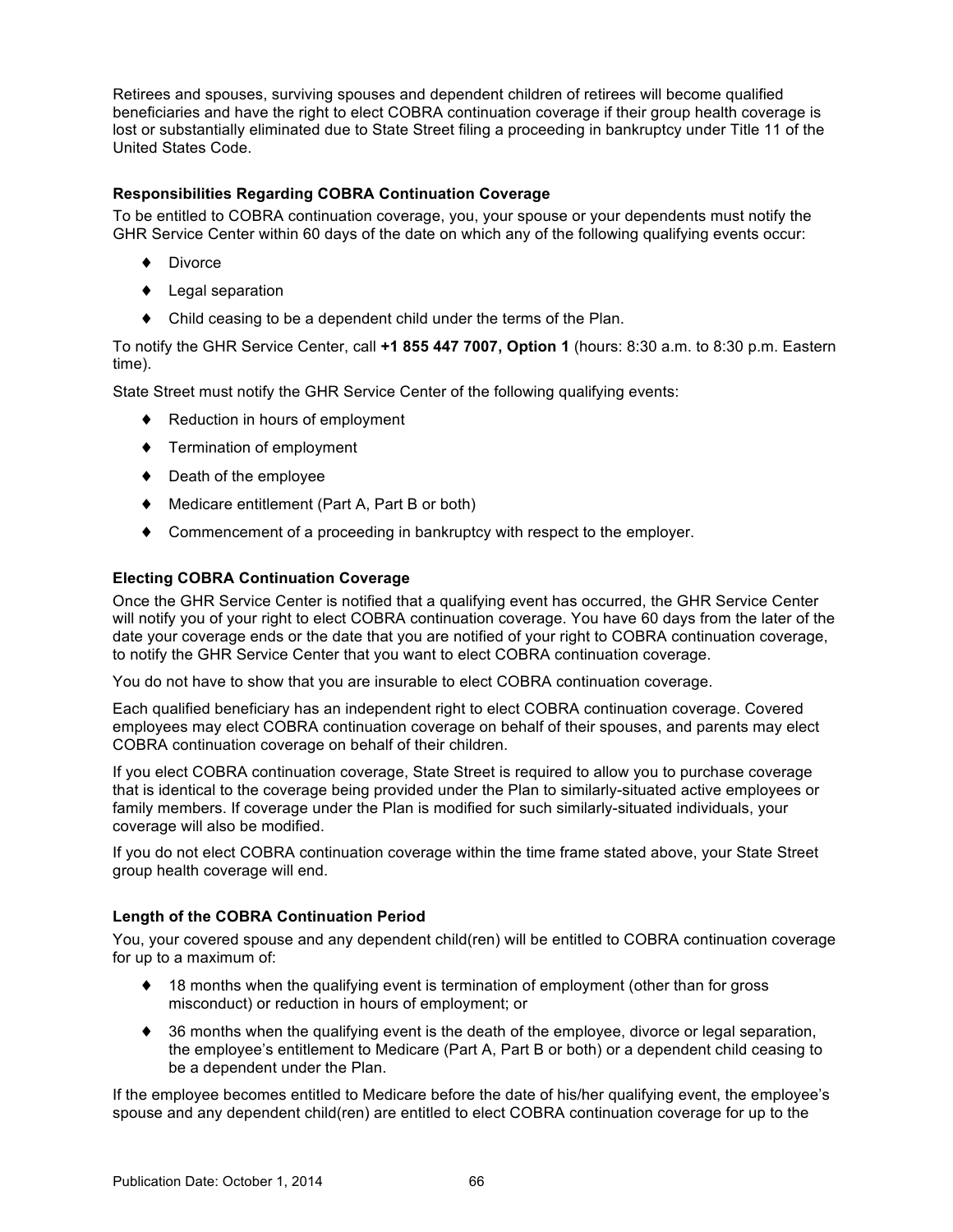greater of 36 months from the date of Medicare entitlement, or 18 months from the date of the employee's qualifying event.

**Please note:** Coverage under a health care flexible spending account may only be continued through the end of the plan year in which the qualifying event occurred.

# **Second Qualifying Event Extension**

The 18-month COBRA continuation period may be extended to 36 months for your spouse and dependent children who are qualified beneficiaries if a second qualifying event (death, divorce, legal separation, Medicare entitlement (Part A, Part B or both) or a dependent child ceasing to be a dependent under the terms of the Plan) occurs during the 18-month COBRA continuation period. However, this extension will only be allowed if the second event would have caused the spouse or dependent child to lose coverage under the Plan had the first qualifying event not occurred. To be granted an extension, the qualified beneficiary must notify the GHR Service Center within 60 days of the second qualifying event.

# **Disability Extension**

The 18-month COBRA continuation period may be extended to 29 months if a qualified beneficiary incurs a disability at any time before the 60th day of the COBRA continuation period that qualifies as a disability as determined by Social Security, and the disability extends through the initial COBRA continuation period. This 11-month extension is available to all individuals who are qualified beneficiaries due to a termination or reduction in hours of employment. To be granted this extension, the qualified beneficiary must, within 60 days of the Social Security disability determination and before the end of the 18-month period: (1) notify the GHR Service Center of such disability determination; and (2) provide a copy of the determination of disability notification from the Social Security Administration.

The disabled individual must also notify the GHR Service Center within 30 days of any final determination that such individual is no longer disabled. To notify the GHR Service Center, call **+1 855 447 7007, Option 1** (hours: 8:30 a.m. to 8:30 p.m. Eastern time).

### **Terminating COBRA Continuation Coverage**

The law provides that COBRA continuation coverage may be terminated for any of the following reasons:

- 1. State Street no longer provides group health coverage to any of its employees.
- 2. The premium for COBRA continuation coverage is not paid on a timely basis, as required by the Plan.
- 3. After the date of election, a qualified beneficiary becomes covered under another group health plan.
- 4. After the date of election, a qualified beneficiary becomes entitled to Medicare (Part A, Part B or both).
- 5. A qualified beneficiary extends coverage for up to 29 months due to disability and there has been a final determination that Social Security disability eligibility has ended.

### **If your COBRA continuation coverage terminates for any reason, it cannot be reinstated.**

#### **Cost of COBRA Continuation Coverage**

As allowed by federal law, you have to pay 102% of the applicable premium for your COBRA continuation coverage. This includes the full cost of coverage plus a 2% administration fee.

However, the cost of the 11-month disability extension will be 150% of the applicable premium if the disabled qualified beneficiary is covered or 102% of the applicable premiums if only non-disabled qualified beneficiaries are covered.

At the end of the COBRA continuation period, you may be eligible to enroll in an individual conversion health plan subject to State Street health plan rules.

You may be eligible to get coverage through the Health Insurance Marketplace at a lower cost than through COBRA continuation coverage. You can learn more by contacting the Health Insurance Marketplace; go to **[www.HealthCare.gov](http://www.HealthCare.gov)** or call +1 800 318 2596.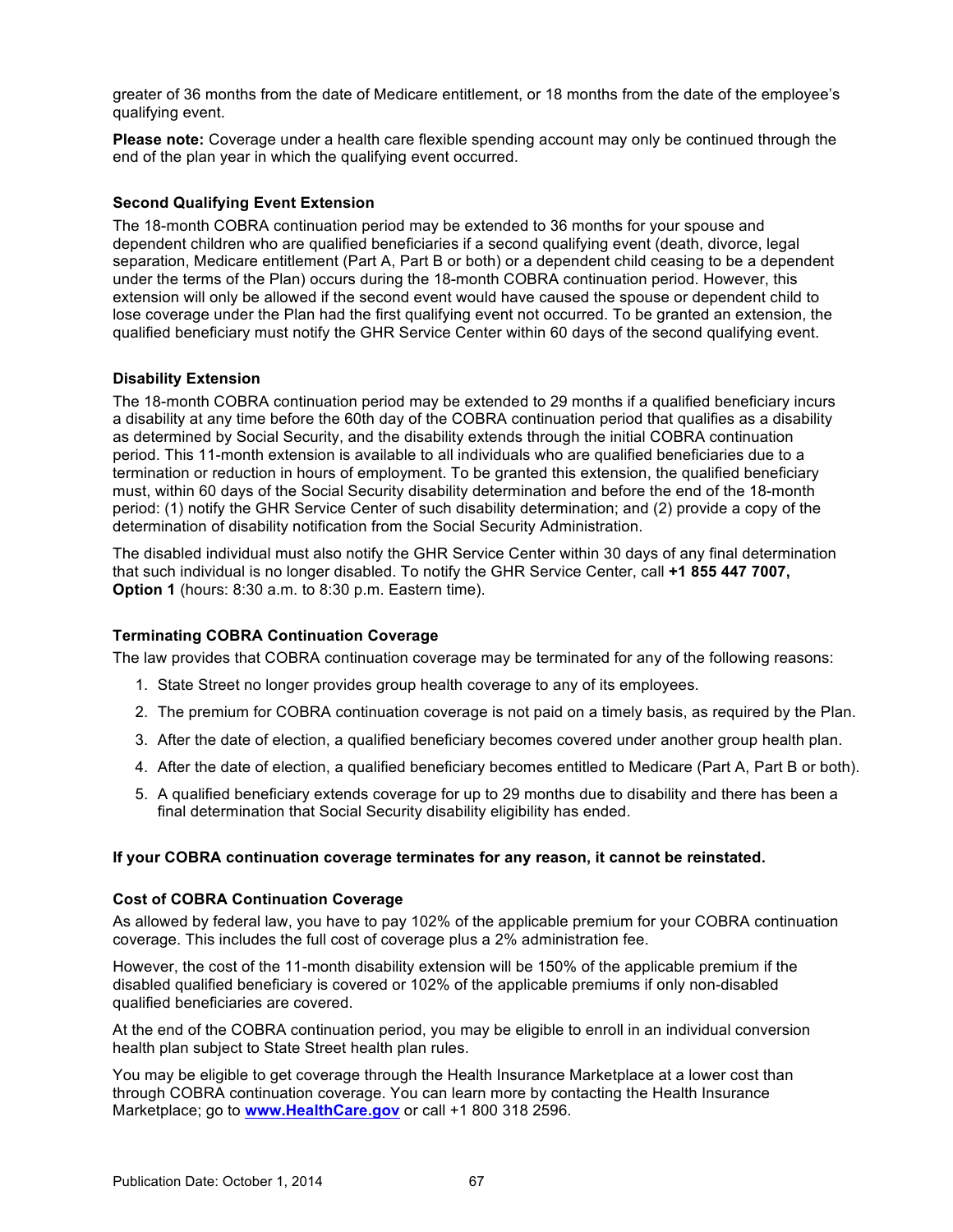## **Address Changes**

To protect your family's rights, you should keep the appropriate parties informed of any changes in address, as follows:

- ♦ Employee address: If your address changes, you should notify State Street.
- $\blacklozenge$  Dependent address: If your spouse or dependent(s) change address (to an address other than your address), contact the GHR Service Center as shown below.

You should also keep a copy for your records of any notices you send to the GHR Service Center or to the Plan Administrator.

### **Contact Information**

If you have any questions about the Plan or your COBRA rights, please contact the GHR Service Center at **+1 855 447 7007, Option 1** (hours: 8:30 a.m. to 8:30 p.m.) Eastern time.

### **GHR Service Center**

PO Box 770001 Cincinnati, OH 45277-0021

For more information about your rights under ERISA, including COBRA, the Health Insurance Portability and Accountability Act (HIPAA) and other laws affecting group health plans, contact the nearest regional or district office of the U.S. Department of Labor's Employee Benefits Security Administration (EBSA) in your area or visit the EBSA website at <http://www.dol.gov/ebsa>. Addresses and phone numbers of regional and district EBSA offices are available through EBSA's website.

## *Your Right to Privacy under HIPAA*

The Health Insurance Portability and Accountability Act (HIPAA) protects the use and disclosure of individual health information. You may request a copy of the HIPAA Privacy Notice at any time by calling the GHR Service Center at +1 855 447 7007, Option 2. This notice is also available in the Forms section of the Fidelity NetBenefits website at [netbenefits.com/statestreet](http://netbenefits.com/statestreet).

### *Plan Amendment and Continuation*

State Street expects to continue its benefit plans indefinitely for its employees, but State Street reserves the right to amend, modify, merge, suspend or terminate any benefit plan at any time and for any reason in its sole discretion. For example, State Street reserves the right to amend or terminate the entire plan, covered expenses, copays, lifetime maximums, and reserves the right to amend benefit plans to require or increase employee contributions. State Street also reserves the right to amend benefit plans to implement any cost control measures that it may deem advisable.

Any amendment, termination or other action by State Street with respect to its benefit plans described in this document shall be approved by the State Street North America Regional Benefit Committee, subject to applicable delegations of amendment powers. Amendments may be retroactive to the extent necessary to comply with applicable law. However, no amendment or termination shall reduce the amount of any benefit otherwise payable under a benefit plan for charges incurred prior to the effective date of such amendment or termination.

In the event of the dissolution, merger, consolidation or reorganization of State Street, the benefit plans shall terminate unless they are continued by a successor to State Street.

If a benefit is terminated and surplus assets remain after all liabilities have been paid, such surplus shall revert to State Street to the extent permitted under applicable law, unless otherwise stated in the insurance or administrative contract, or applicable plan document, or otherwise determined by the Board of Directors of State Street.

### **Right of Recovery**

The plans are subrogated in accordance with the applicable certificates of coverage and insurance policies.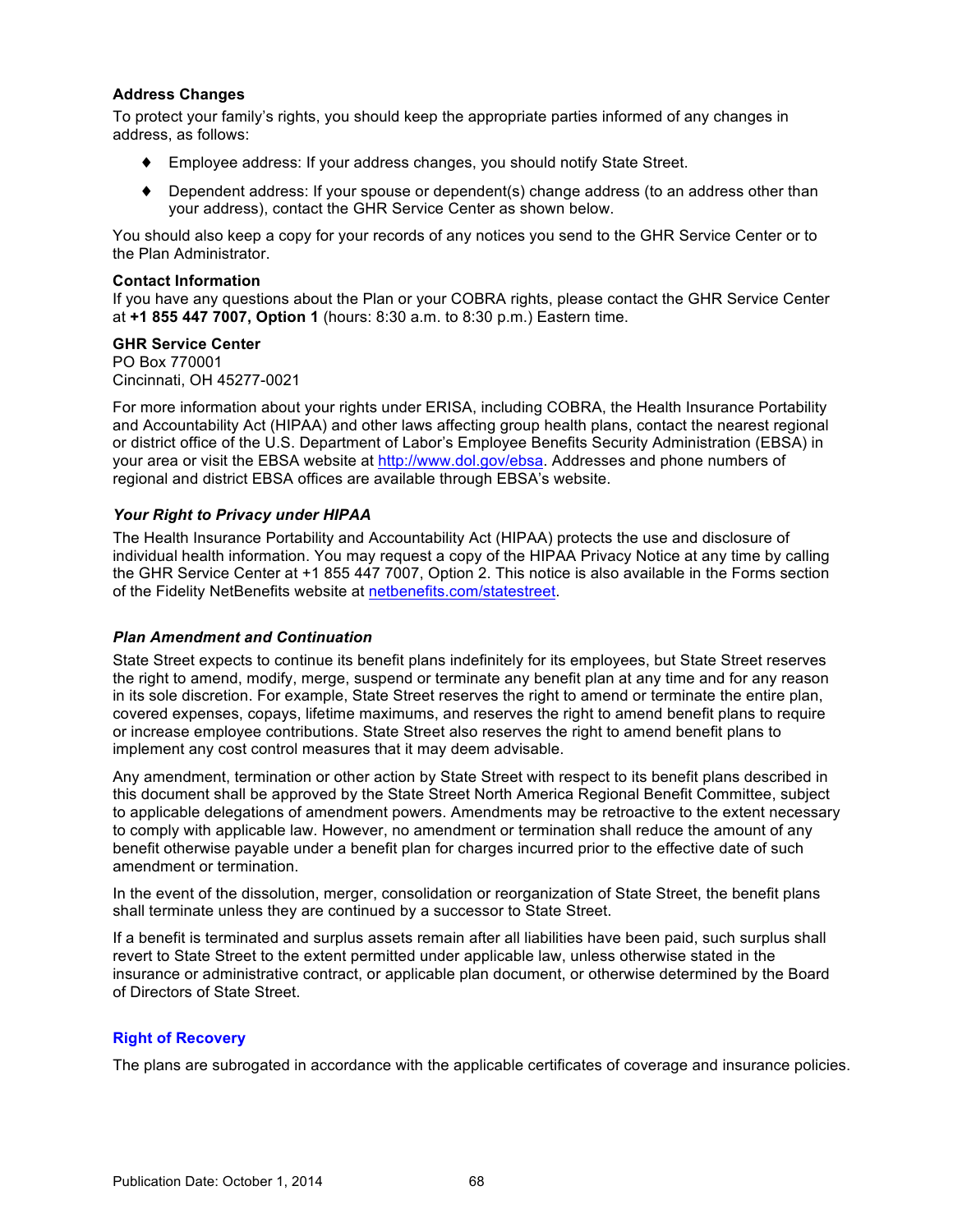## **Plan Information**

### *Plan Year*

All plans operate and maintain records on a calendar-year basis (January 1 through December 31).

### *Employer Identification Numbers of Participating Employers*

| State Street Bank & Trust Co.                                            | 04-1867445 |
|--------------------------------------------------------------------------|------------|
| State Street Bank & Trust Co. N.A.                                       | 13-3191724 |
| State Street Financial Services Inc.                                     | 04-2835718 |
| State Street Bank & Trust Co. of CA                                      | 06-1143380 |
| State Street California, Inc.                                            | 06-1588730 |
| Princeton Financial Systems, Inc.                                        | 22-2874983 |
| Elkins/McSherry LLC                                                      | 04-3463496 |
| Currenex, Inc.                                                           | 94-3345255 |
| Investment Management Services Inc.                                      | 13-3637605 |
| International Fund Services (N.A.) LLC                                   | 11-3644300 |
| State Street Mutual Fund Service Company LLC                             | 27-0590034 |
| State Street Fund Service, Inc.                                          | 22-3114019 |
| State Street Fund Services (U.S.) LLC                                    | 20-2298863 |
| State Street Investment Manager Solutions, LLC                           | 04-3520677 |
| State Street Public Lending Corporation (Effective<br>September 1, 2014) | 04-2981072 |

#### *Plan Administrator*

The Plan Administrator for the State Street Corporation Employee Benefit Plan is:

North America Regional Benefits Committee State Street Corporation c/o Vice President, Global Human Resources, Manager — US Benefits One Lincoln Street, SCF/14 Boston, MA 02111 +1 617 664 3000

The Plan Administrator has the duty and the discretionary authority to interpret the terms of the Plan and to decide any dispute that may arise regarding the rights of any individual participant in the Plan. This includes the discretionary authority to make determination as to eligibility for participation and benefits under the Plan. Any interpretation or decision by the Plan Administrator will apply uniformly to all persons similarly situated and shall be binding and conclusive upon all interested persons. Any interpretation or decision of the Plan Administrator will only be set aside if the Plan Administrator is found to have acted arbitrarily and capriciously in interpreting or construing the terms of the Plan.

### *Plan Sponsor*

State Street Corporation One Lincoln Street Boston, MA 02111 EIN: 04-2456637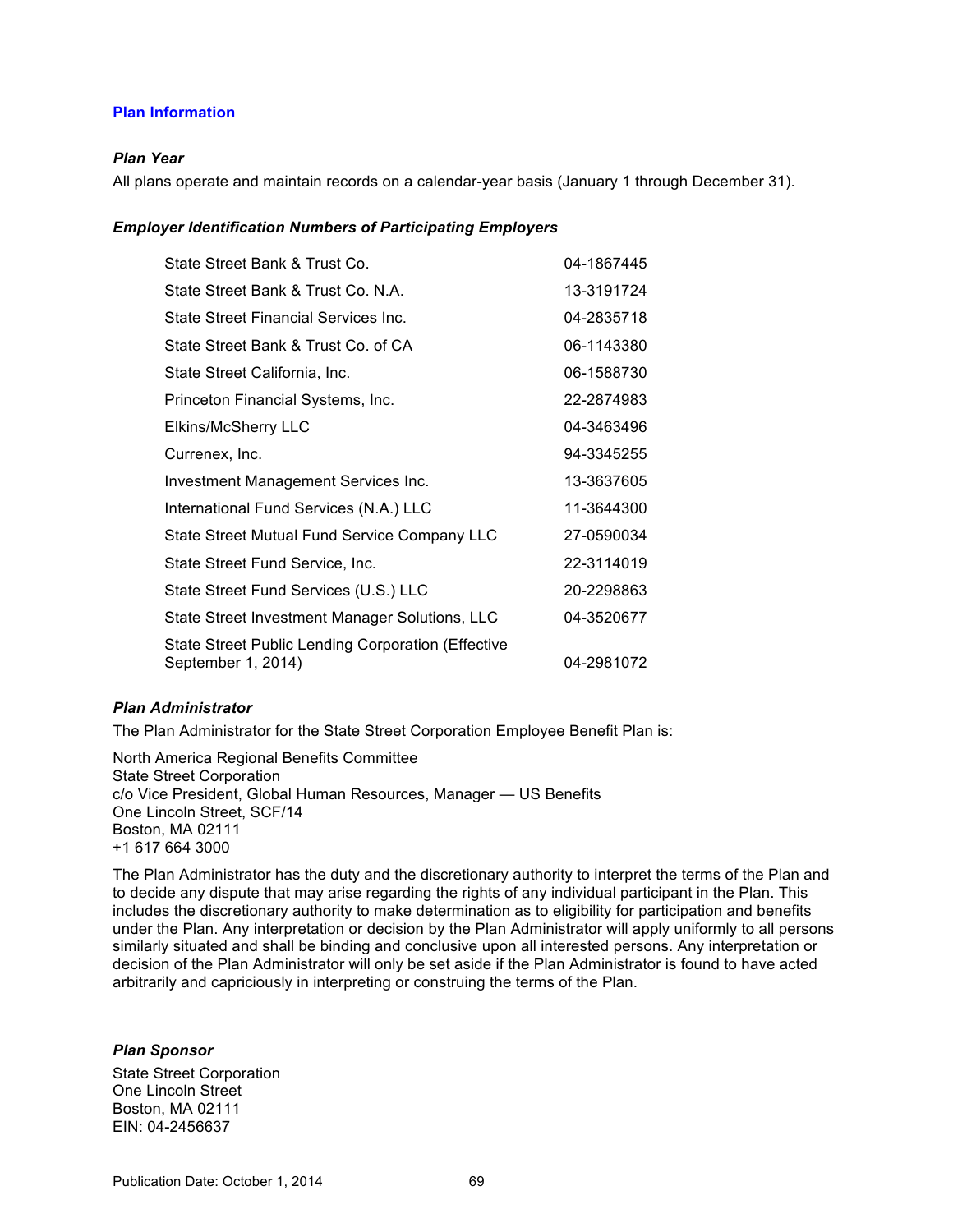## *Agent for Legal Process*

If you believe that your rights under the Plan has been violated, you have the right to bring legal action against the Plan in a court of law. The Plan Administrator is the agent named to receive service of legal process.

You may contact the Committee's agent:

- (a) For service of legal process, or
- (b) Whenever any written material has to be submitted to the Committee.

### *Plan Fiduciary Responsibility*

Plan fiduciaries are generally the Company and the North America Regional Benefits Committee. The Board of Directors, acting for the Company, has the authority to appoint and remove participants of the North America Regional Benefits Committee. In the case of insured plans, the insurer is the plan fiduciary.

## *Plan Funding*

Certain benefits under the State Street Corporation Employee Benefit Plan are self-funded, which means that State Street funds the benefit payments through general assets and employee contributions, and it pays fees to a third party to administer the programs. Other benefits are funded through insurance policies. See the chart below for specific funding information.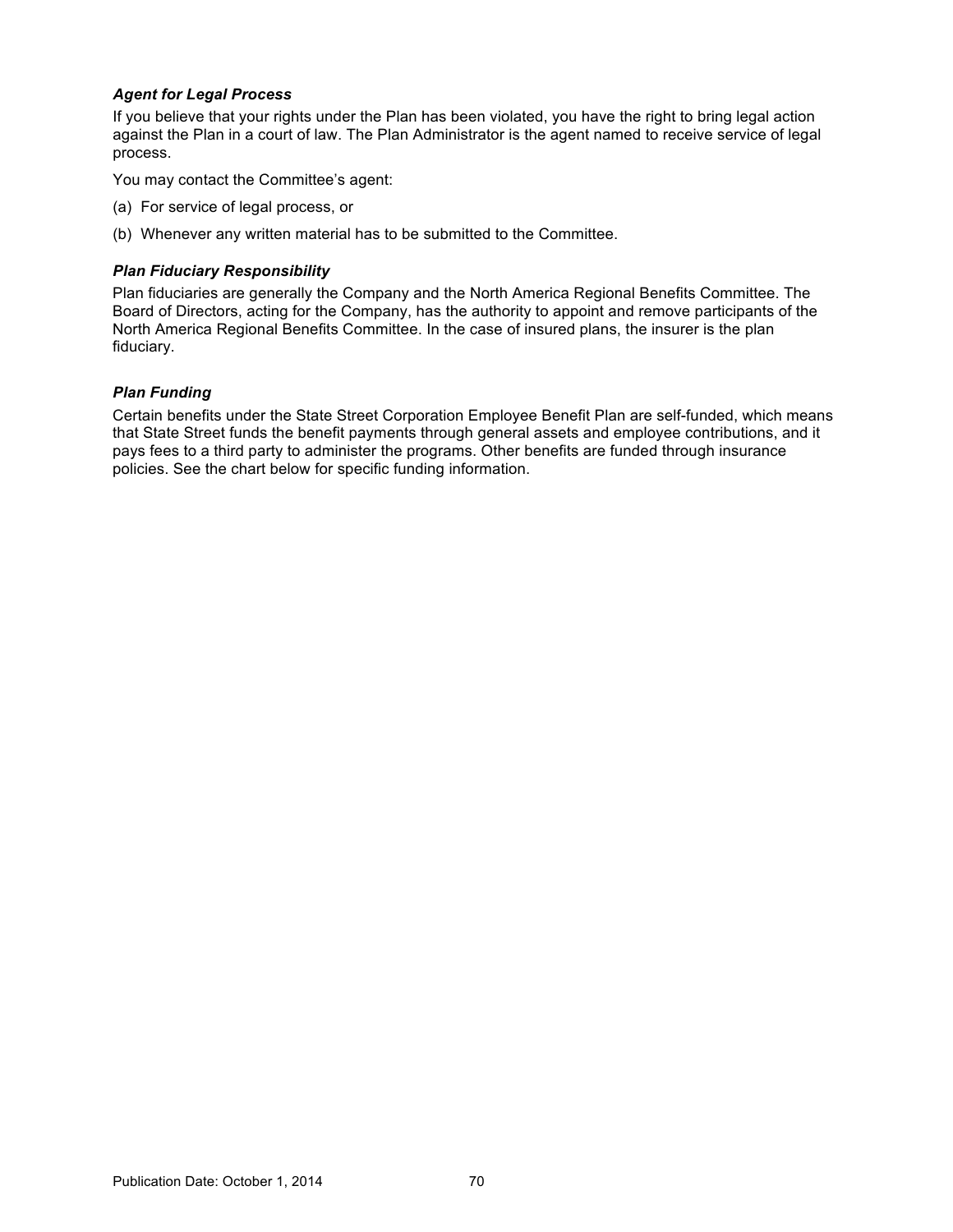# *Additional Employee Benefit Plan Information*

| <b>Official Plan Name/Vendor</b>                                                      | <b>Plan Type</b>                       | <b>Funding</b><br><b>Medium</b> | <b>How Plan Is Funded</b>                                                                              | Plan<br><b>Number</b> |
|---------------------------------------------------------------------------------------|----------------------------------------|---------------------------------|--------------------------------------------------------------------------------------------------------|-----------------------|
| <b>State Street Corporation</b><br><b>Employee Benefit Plan</b>                       |                                        |                                 |                                                                                                        |                       |
| PPO Plus - Cigna/Tufts<br>HP Open Access with HSA<br>(including Pharmacy)             | Medical<br><b>Welfare Plan</b>         | Self-funded                     | General assets of State<br>Street and employee<br>contributions                                        |                       |
| PPO - BC/BS Blue Care<br>Elect (including Pharmacy)                                   | Medical<br><b>Welfare Plan</b>         | Self-funded                     | General assets of State<br>Street and employee<br>contributions                                        | 501                   |
| <b>BC/BS HMO - Network</b><br><b>Blue New England Options</b><br>(including Pharmacy) | Medical<br><b>Welfare Plan</b>         | Self-funded                     | <b>General assets of State</b><br>Street and employee<br>contributions                                 |                       |
| BC/BS HMO - Advantage<br>Blue (including Pharmacy)                                    | Medical<br><b>Welfare Plan</b>         | Self-funded                     | General assets of State<br>Street and employee<br>contributions                                        |                       |
| Tufts HMO - Navigator by<br>Tufts Health Plan (including<br>Pharmacy)                 | Medical<br><b>Welfare Plan</b>         | Self-funded                     | General assets of State<br>Street and employee<br>contributions                                        |                       |
| Kaiser HMO                                                                            | Medical<br><b>Welfare Plan</b>         | Insured                         | State Street pays<br>insurance premiums<br>from general assets<br>and employee<br>contributions        |                       |
| Aetna Global (International<br>Plan) (Expatriates)                                    | Medical<br>Welfare Plan                | Insured                         | State Street pays<br>insurance premiums<br>from general assets<br>and employee<br>contributions        |                       |
| Delta PPO Plus Premier                                                                | Dental<br><b>Welfare Plan</b>          | Self-funded                     | General assets of State<br>Street and employee<br>contributions                                        |                       |
| DeltaCare USA                                                                         | Dental<br><b>Welfare Plan</b>          | Insured                         | <b>State Street pays</b><br>insurance premiums<br>from general assets<br>and employee<br>contributions |                       |
| <b>EyeMed Vision Care</b>                                                             | Vision<br><b>Welfare Plan</b>          | Insured                         | <b>State Street pays</b><br>insurance premiums<br>from employee<br>contributions                       |                       |
| Metropolitan Life Insurance<br>Company                                                | Life Insurance<br><b>Welfare Plan</b>  | Insured                         | <b>State Street pays</b><br>insurance premiums<br>from general assets<br>and employee<br>contributions | 501                   |
| Metropolitan Life Insurance<br>Company                                                | Accidental<br>Death &<br>Dismemberment | Insured                         | <b>State Street pays</b><br>insurance premiums<br>from general assets                                  |                       |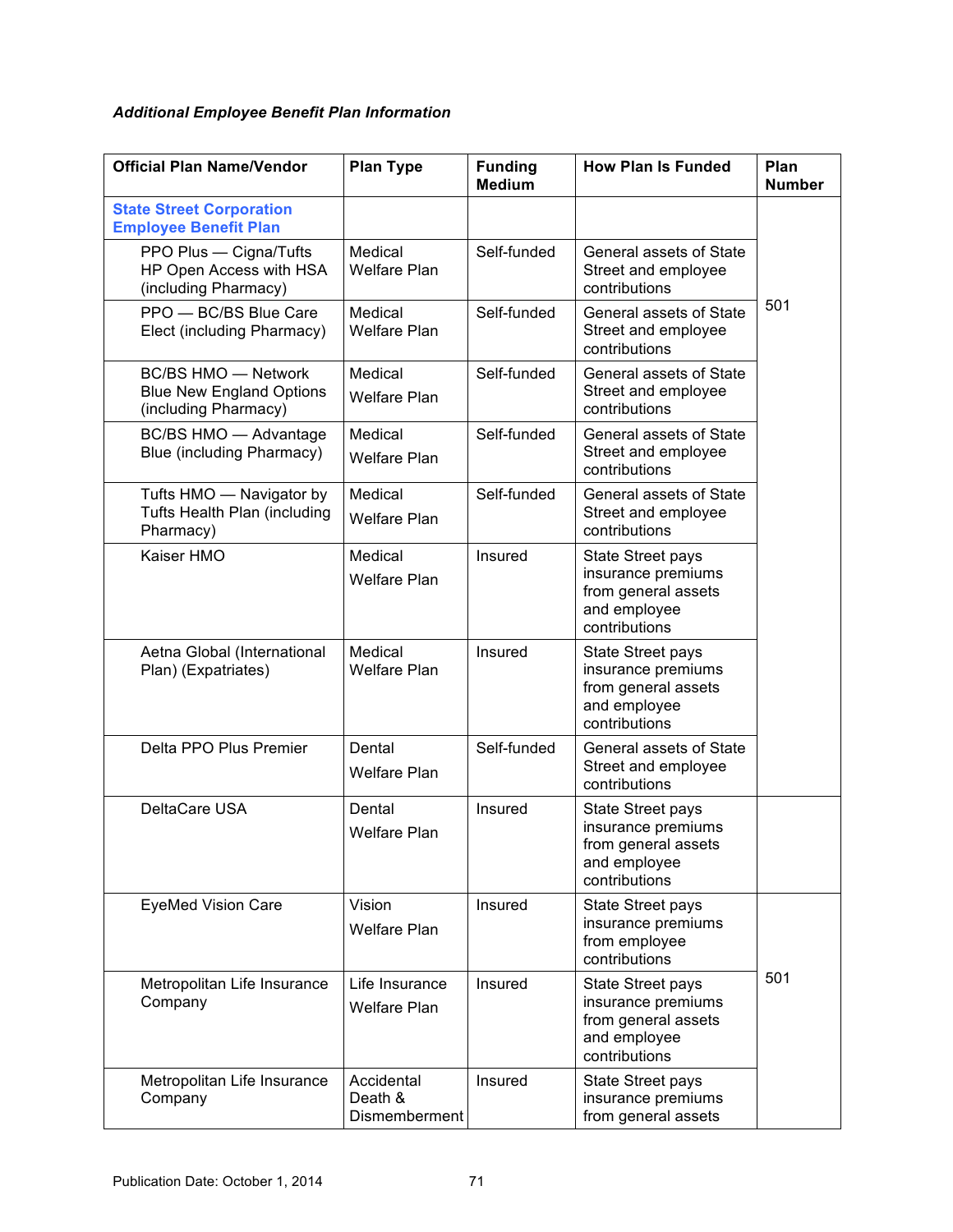| <b>Official Plan Name/Vendor</b>                              | <b>Plan Type</b>                                                      | <b>Funding</b><br><b>Medium</b> | <b>How Plan Is Funded</b>                                                        | Plan<br><b>Number</b> |
|---------------------------------------------------------------|-----------------------------------------------------------------------|---------------------------------|----------------------------------------------------------------------------------|-----------------------|
|                                                               | <b>Welfare Plan</b>                                                   |                                 | and employee<br>contributions                                                    |                       |
| Metropolitan Life Insurance<br>Company                        | <b>Business Travel</b><br>Accident                                    | Insured                         | <b>State Street pays</b><br>insurance premiums<br>from general assets            |                       |
| <b>Prudential Insurance</b><br>Company of America             | <b>Welfare Plan</b><br>Long-Term<br>Disability<br><b>Welfare Plan</b> | Insured                         | <b>State Street pays</b><br>insurance premiums<br>from employee<br>contributions |                       |
| <b>ValueOptions</b>                                           | Employee<br>Assistance<br>Program<br><b>Welfare Plan</b>              | Insured                         | State Street pays<br>insurance premiums<br>from general assets                   |                       |
| <b>Retiree Health Expense</b><br><b>Reimbursement Account</b> | <b>Welfare Plan</b>                                                   | Self-Funded                     | State Street credits the<br>participant's accounts<br>from general assets        |                       |
| <b>Health Care Flexible</b><br><b>Spending Account</b>        | <b>Welfare Plan</b>                                                   | Unfunded                        | <b>Employee Contributions</b>                                                    |                       |
| <b>State Street Flexible Benefit</b><br>Plan                  | <b>Flexible Benefit</b><br>Plan                                       | Unfunded                        | Employee contributions                                                           | n/a                   |
| <b>State Street Dependent</b><br>Care Assistance Plan         | Flexible<br>Spending<br><b>Account Welfare</b><br>Plan                | Unfunded                        | <b>Employee contributions</b>                                                    | n/a                   |
| Pretax Transportation<br>Accounts                             | Qualified<br>Transportation<br>Fringe Plan                            | Unfunded                        | Employee contributions                                                           | n/a                   |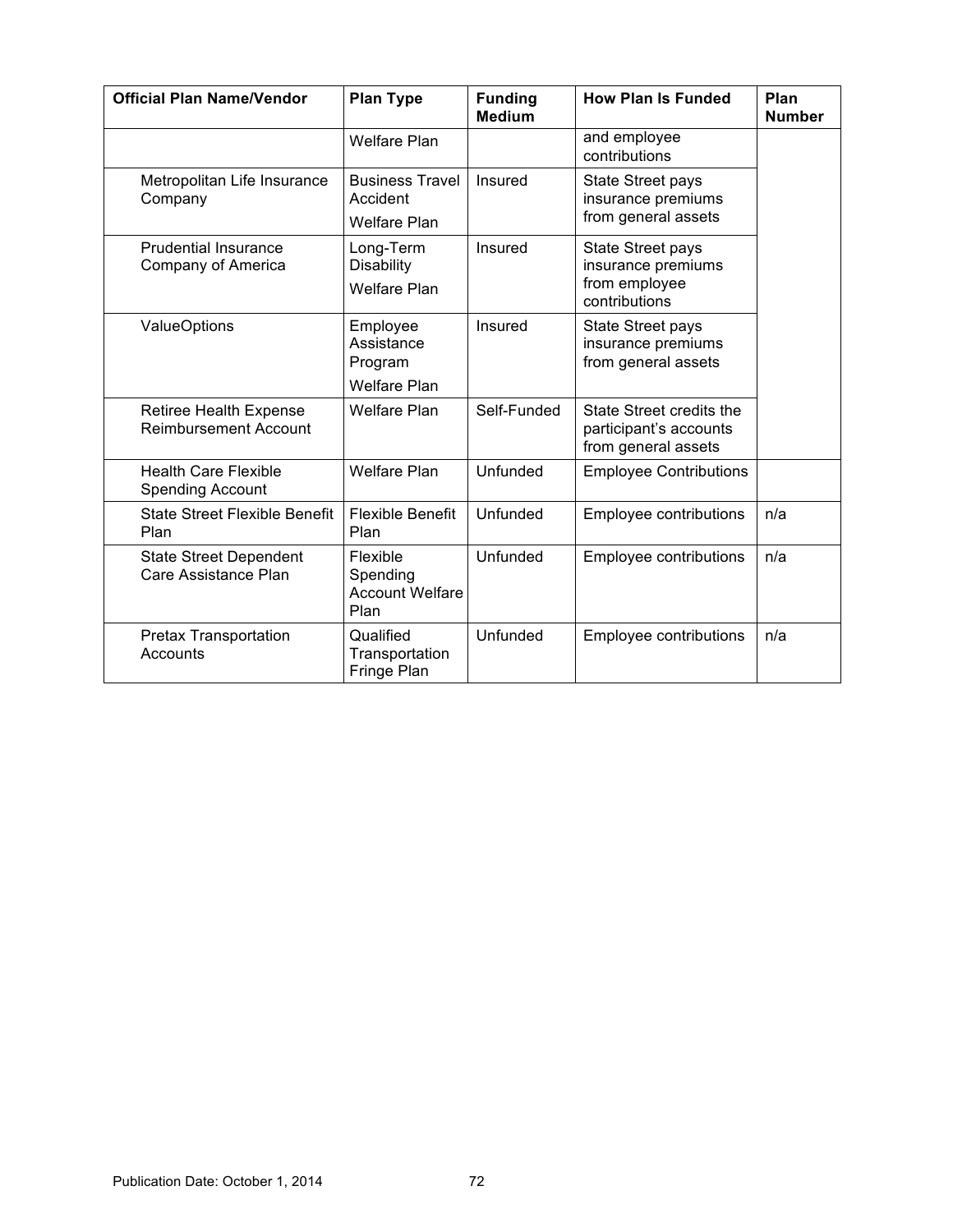# **Your ERISA Rights**

As a participant in certain benefit plans described in this booklet, you are entitled to certain rights and protections under the Employee Retirement Income Security Act of 1974 (ERISA), as amended. The benefits covered by ERISA include:

- Medical
- Dental
- Vision
- **Health Care Flexible Spending Account**
- ♦ Retiree Health Expense Reimbursement Account
- Short-Term and Long-Term Disability
- **Employee Assistance Program**
- Life and Accident Insurance (including Business Travel Accident Insurance)
- Retiree Medical and Life Insurance
- Wellness

ERISA provides that participants in these benefits shall be entitled to:

### *Receive Information about Your Plan and Benefits*

- o Examine, without charge, at the plan administrator's office and at other specified locations, such as work sites, all documents governing the State Street Corporation Employee Benefit Plan, including insurance contracts and a copy of the latest annual report (Form 5500 Series) filed by the Plan with the US Department of Labor and available at the Public Disclosure Room of the Employee Benefits Security Administration.
- o Obtain, upon written request to the Plan Administrator, copies of documents governing the operation of the Plan, including insurance contracts and copies of the latest annual report (Form 5500 Series) and an updated Summary Plan Description. The Plan Administrator may make a reasonable charge for the copies.
- $\circ$  Receive a summary of the Plan's annual financial report. The Plan Administrator is required by law to furnish each participant with a copy of this summary financial report.

### *Continue Group Health Plan Coverage*

- o You have the right to continue health care coverage for yourself, your Spouse, or your dependents if there is a loss of coverage under the plan as a result of a qualifying event. You or your dependents may have to pay for such coverage. Review this Summary Plan Description and the documents governing the Plan on the rules governing your COBRA continuation coverage rights.
- $\circ$  You have the right to reduce or eliminate exclusionary periods of coverage for pre-existing conditions under your group health plan, if you have creditable coverage from another plan. You should be provided a certificate of creditable coverage, free of charge, from your group health plan or health insurance issuer when you lose coverage under the plan, when you become entitled to elect COBRA continuation coverage, when your COBRA continuation coverage ceases, if you request it before losing coverage, or if you request it up to 24 months after losing coverage. Without evidence of creditable coverage, you may be subject to a pre-existing condition exclusion for 12 months (18 months for late enrollees) after your enrollment date in your coverage.

# *Prudent Actions by Plan Fiduciaries*

In addition to creating rights for plan participants, ERISA imposes duties upon the people who are responsible for the operation of the employee benefit plan. The people who operate the Plan, called "fiduciaries" of the Plan, have a duty to do so prudently and in the interest of you and other Plan participants and beneficiaries. No one, including your employer, or any other person, may terminate you or otherwise discriminate against you in any way in order to prevent you from obtaining a benefit or exercising your rights under ERISA.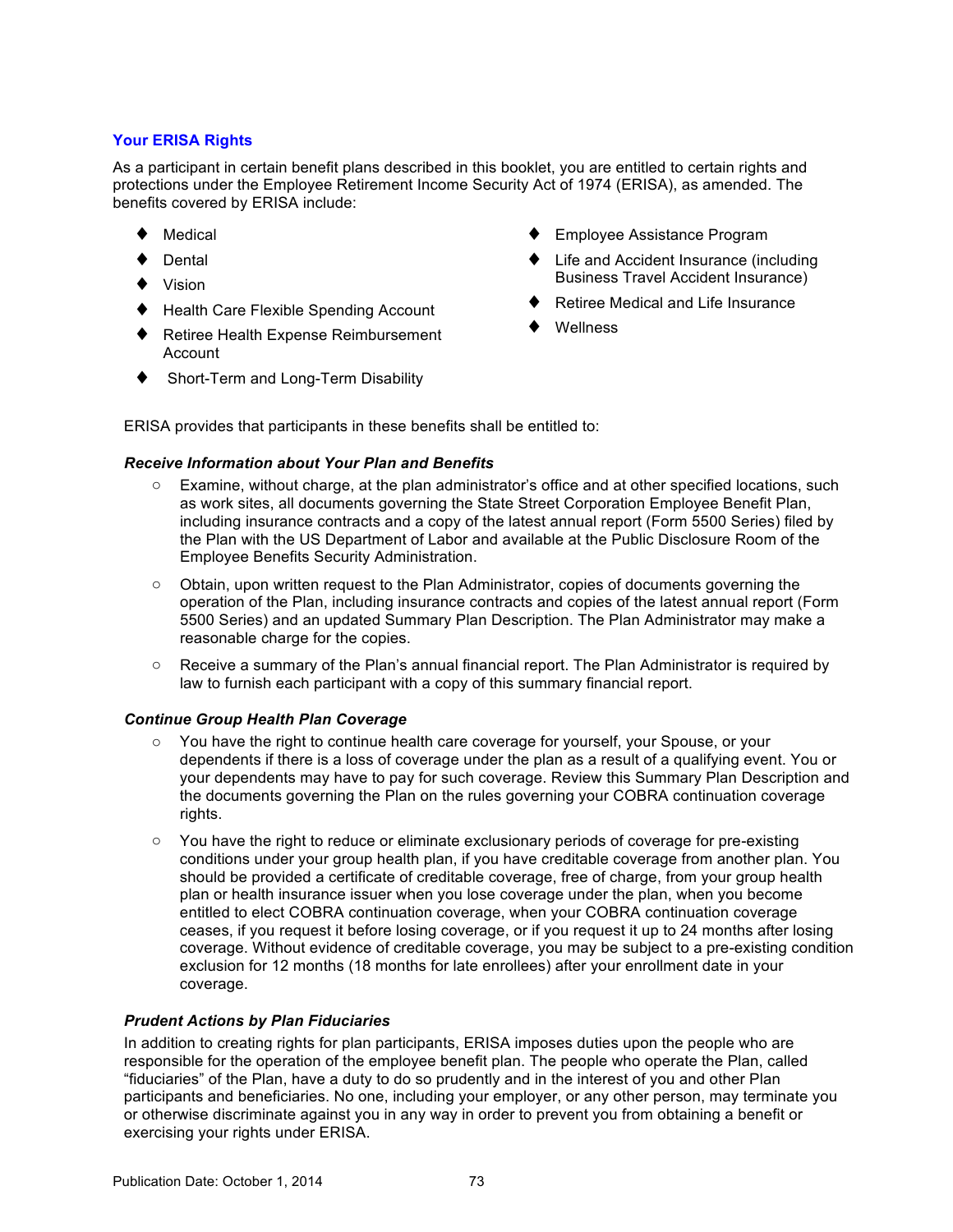## *Enforce Your Rights*

If your claim for a benefit is denied, in whole or in part, you have a right to know why this was done, to obtain copies of documents relating to the decision without charge, and to appeal any denial, all within certain time schedules.

Under ERISA, there are steps you can take to enforce the above rights. For instance, if you request a copy of Plan documents or the latest annual report from the Plan and do not receive them within 30 days, you may file suit in federal court. In such a case, the court may require the Plan Administrator to provide the materials and pay you up to \$110 a day until you receive the materials, unless the materials were not sent because of reasons beyond the control of the Plan Administrator. If you have a claim for benefits that is denied or ignored, in whole or in part, you may file suit in a state or federal court. In addition, if you disagree with the Plan's decision or lack thereof concerning the qualified status of a domestic relations order or a medical child support order, you may file suit in a federal court.

If it should happen that Plan fiduciaries misuse the Plan's money, or if you are discriminated against for asserting your rights, you may seek assistance from the US Department of Labor, or you may file suit in a federal court. The court will decide who should pay court costs and legal fees. If you are successful, the court may order the person you have sued to pay these costs and fees. If you lose, the court may order you to pay these costs and fees (for example, if it finds your claim is frivolous).

### *Assistance with Your Questions*

If you have questions about the Plan, you should contact the GHR Service Center. If you have questions about this statement or about your rights under ERISA, or if you need assistance in obtaining documents from the plan administrator, you should contact the nearest office of the Employee Benefits Security Administration, US Department of Labor, listed in your telephone directory or the Division of Technical Assistance and Inquiries, Employee Benefits Security Administration, US Department of Labor, 200 Constitution Avenue, NW, Washington, DC 20210. You may also obtain certain publications about your rights and responsibilities under ERISA by calling the Employee Benefits Security Administration.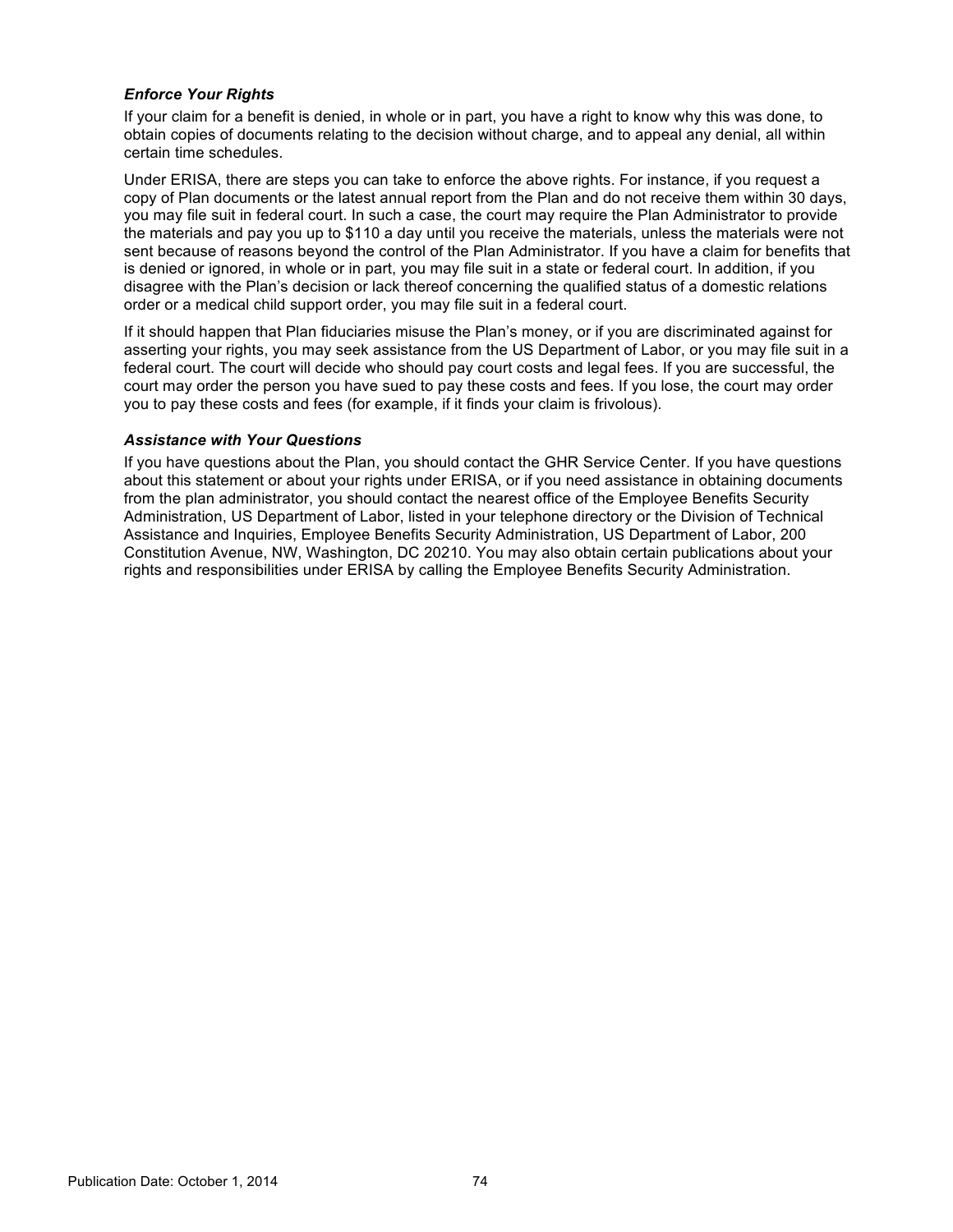# *If You Have Questions*

For specific questions, please contact the GHR Service Center directly at the website or telephone number listed below:

| For<br><b>Questions</b><br>About                                                                                                                                                                           | Contact                                                                                                                                                                                                                                                                                                                                                                                                                                                               |                                                                                                                                                                                    |                                                                                                                                                                |
|------------------------------------------------------------------------------------------------------------------------------------------------------------------------------------------------------------|-----------------------------------------------------------------------------------------------------------------------------------------------------------------------------------------------------------------------------------------------------------------------------------------------------------------------------------------------------------------------------------------------------------------------------------------------------------------------|------------------------------------------------------------------------------------------------------------------------------------------------------------------------------------|----------------------------------------------------------------------------------------------------------------------------------------------------------------|
| Enrollment,<br>eligibility or<br>when<br>coverage<br>ends<br><b>COBRA</b><br><b>Health Care</b><br><b>Flexible</b><br><b>Spending</b><br><b>Account</b><br>Life and<br><b>Accident</b><br><b>Insurance</b> | Website: netbenefits.com/statestreet<br>$\circ$<br>Call the GHR Service Center +1 855 447 7007, Option 1. Participant<br>$\circ$<br>services are available from 8:30 a.m. to 8:30 p.m. Eastern time, Monday<br>through Friday (except holidays). Services for the hearing impaired, call<br>+1 888 343 0860. International employees dial +1 770 281 485.<br>Write to<br>$\circ$<br><b>State Street Benefits</b><br>Center<br>P.O. Box 770001<br>Cincinnati, OH 45277 |                                                                                                                                                                                    |                                                                                                                                                                |
| <b>Medical</b>                                                                                                                                                                                             | <b>Plan</b>                                                                                                                                                                                                                                                                                                                                                                                                                                                           | <b>Telephone</b>                                                                                                                                                                   | <b>Website</b>                                                                                                                                                 |
| <b>Plans</b>                                                                                                                                                                                               | All<br><b>BlueCross</b><br><b>BlueShield</b><br>Plans<br>PPO Plus -<br>Cigna/Tufts<br>HP Open<br>Access with<br><b>HSA</b>                                                                                                                                                                                                                                                                                                                                            | +1 800 352 6259 or send<br>an email to<br>statestreet@bcbsma.com<br>Prior to enrollment:<br>+1 800 401 4041<br>Once enrolled:<br>+1 800 244 6224                                   | www.bcbsma.com/statestreet<br>Before enrollment:<br>www.mycignaplans.com<br>ID: statestreet2014<br>Password: cigna<br>If already enrolled:<br>www.mycigna.com/ |
|                                                                                                                                                                                                            | Kaiser HMO                                                                                                                                                                                                                                                                                                                                                                                                                                                            | +1 800 464 4000                                                                                                                                                                    | www.kaiserpermanente.org                                                                                                                                       |
|                                                                                                                                                                                                            | Tufts HMO -<br>Navigator by<br><b>Tufts Health</b><br>Plan                                                                                                                                                                                                                                                                                                                                                                                                            | +1 800 462 0224                                                                                                                                                                    | www.tufts-health.com/statestreet                                                                                                                               |
|                                                                                                                                                                                                            | Aetna Global<br><b>Benefits</b>                                                                                                                                                                                                                                                                                                                                                                                                                                       | In the United States:<br>+1 813 775 0190<br><b>Outside the United</b><br>States:<br>+1 800 231 7729<br>Refer to your AT&T<br>Direct wallet card for<br>appropriate access<br>code. | http://www.aetnaglobalbenefits.com                                                                                                                             |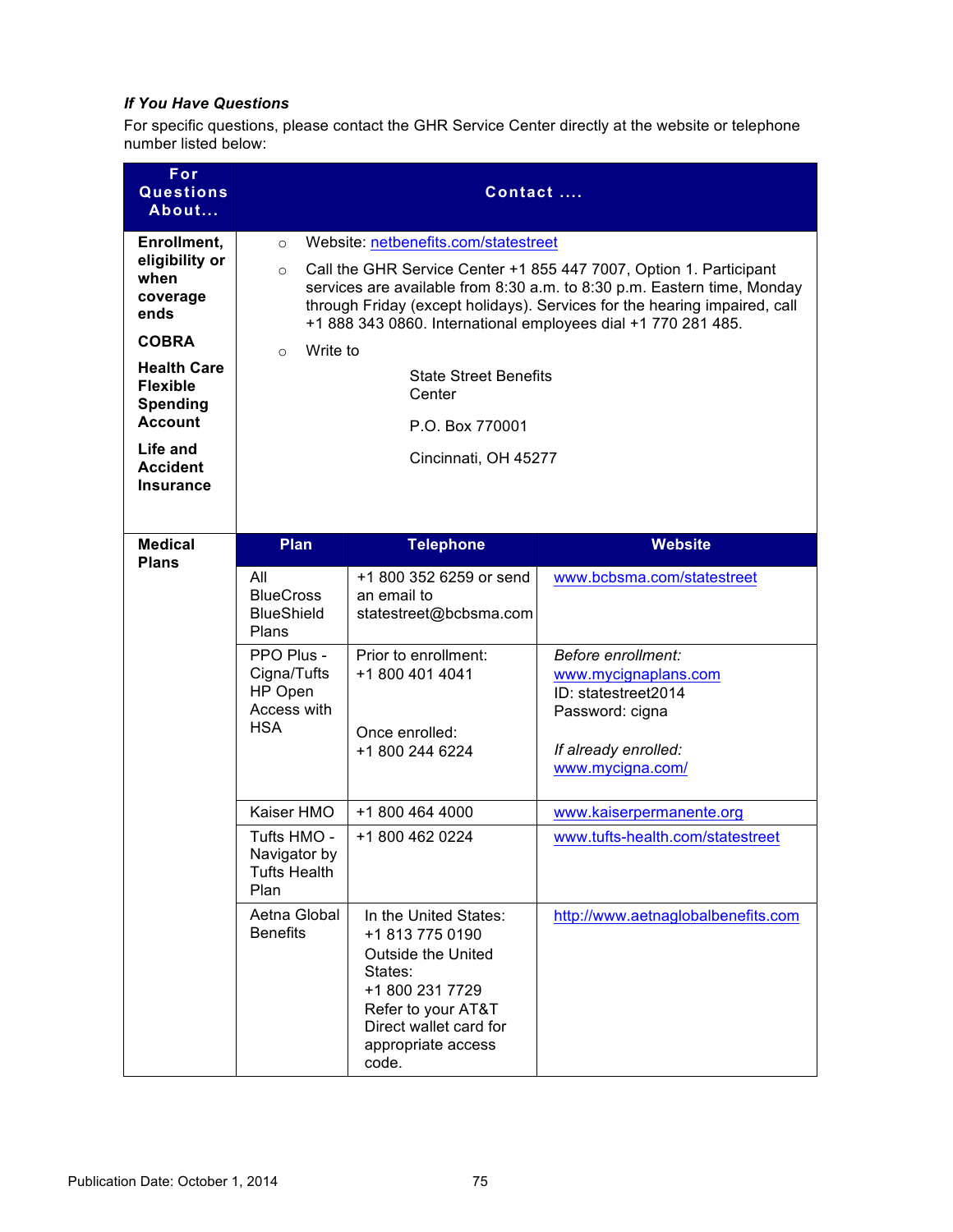| <b>For</b><br><b>Questions</b><br>About                    | Contact                                                                                                                                                                                                          |
|------------------------------------------------------------|------------------------------------------------------------------------------------------------------------------------------------------------------------------------------------------------------------------|
| <b>Dental</b><br><b>Plans</b>                              | Delta Dental<br>+1 800 872 0500<br>www.deltadentalma.com<br>www.deltadentalins.com                                                                                                                               |
| <b>Vision</b>                                              | EyeMed<br>www.eyemed.com (choose the Access network)<br>1-866-723-0596                                                                                                                                           |
| <b>Short-Term</b><br>or Long-<br>Term<br><b>Disability</b> | GHR Service Center at State Street +1 855 447 7007                                                                                                                                                               |
| Life<br><b>Insurance</b>                                   | MetLife:<br>For information about Basic Life conversion: +1 877 275 6387<br>For information about Optional Term Life portability: +1 866 492 6983<br>To request a Statement of Health: +1 800 638 6420, Option 1 |
| <b>Employee</b><br><b>Assistance</b><br>Program            | ValueOptions at +1 800 249 2399 or www.achievesolutions.net/statestreet                                                                                                                                          |
| <b>Wellness</b>                                            | GHR Service Center at State Street: +1 855 447 7007                                                                                                                                                              |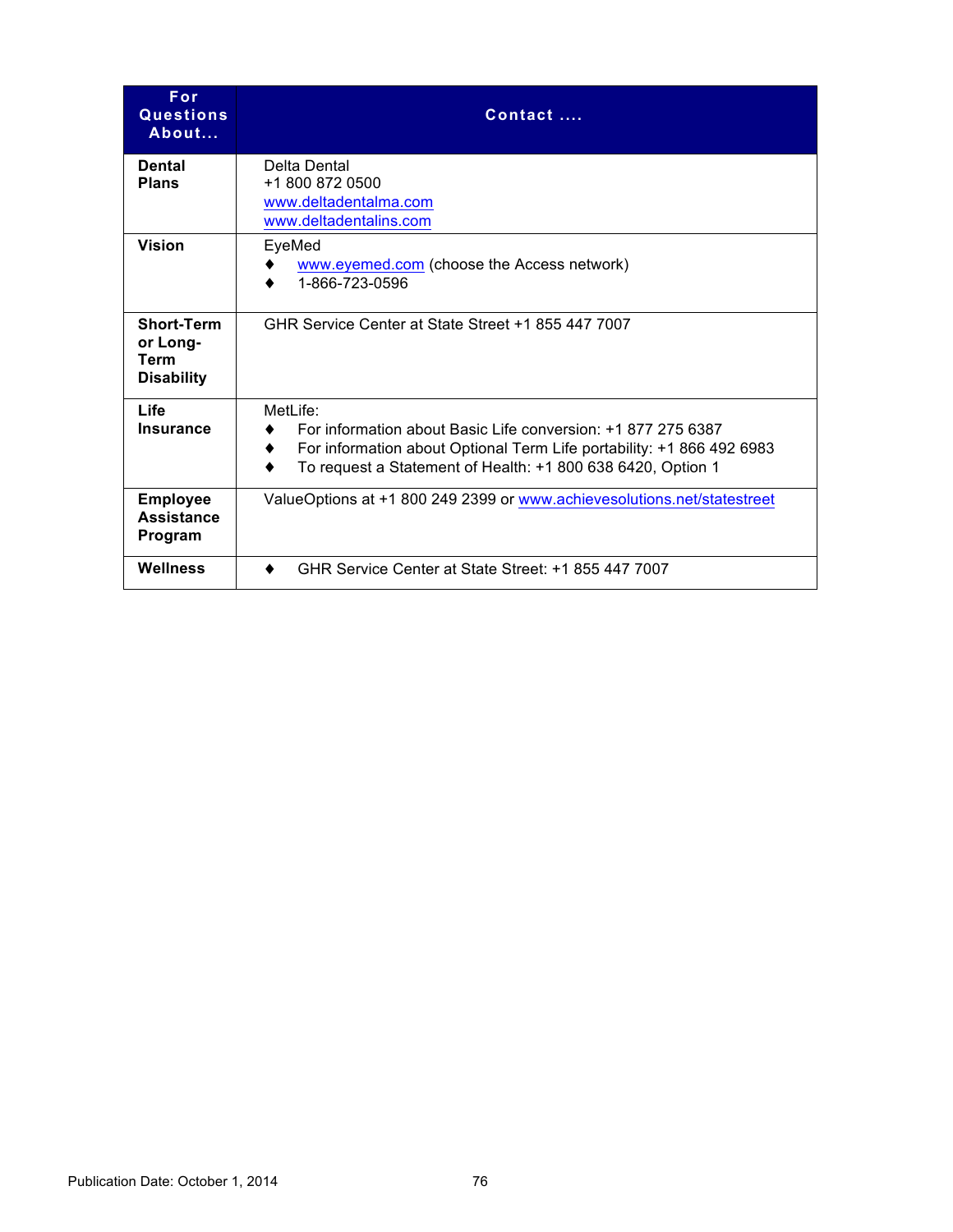# *Premium Assistance under Medicaid and the Children's Health Insurance Program (CHIP)*

If you or your children are eligible for Medicaid or CHIP and you are eligible for health coverage from your employer, your state may have a premium assistance program that can help pay for coverage. These states use funds from their Medicaid or CHIP programs to help people who are eligible for these programs, but also have access to health insurance through their employer. If you or your children are not eligible for Medicaid or CHIP, you will not be eligible for these premium assistance programs.

If you or your dependents are already enrolled in Medicaid or CHIP and you live in a state listed below, you can contact your state Medicaid or CHIP office to find out if premium assistance is available.

If you or your dependents are NOT currently enrolled in Medicaid or CHIP, and you think you or any of your dependents might be eligible for either of these programs, you can contact your State Medicaid or CHIP office or dial **1 877 KIDS NOW** or [www.insurekidsnow.gov](http://www.insurekidsnow.gov) to find out how to apply. If you qualify, you can ask the State if it has a program that might help you pay the premiums for an employer-sponsored plan.

Once it is determined that you or your dependents are eligible for premium assistance under Medicaid or CHIP, as well as eligible under your employer-sponsored plan, your employer must permit you to enroll in your employer plan if you are not already enrolled. This is called a "special enrollment" opportunity, and **you must request coverage within 60 days of being determined eligible for premium assistance.** If you have any questions about enrolling in your employer plan, you can contact the Department of Labor electronically at [www.askebsa.dol.gov](http://www.askebsa.dol.gov) or by calling toll-free +1 866 444 EBSA (3272).

**If you live in one of the following states, you may be eligible for assistance paying your employer health plan premiums. The following list of states is current as of July 31, 2014. You should contact your state for further information on eligibility.** 

| <b>ALABAMA - Medicaid</b>                                                                                                                            | <b>COLORADO</b> - Medicaid                                                                                                                          |
|------------------------------------------------------------------------------------------------------------------------------------------------------|-----------------------------------------------------------------------------------------------------------------------------------------------------|
| Website: http://www.medicaid.alabama.gov<br>Phone: +1 855 692 5447                                                                                   | Medicaid Website: http://www.colorado.gov/<br>Medicaid Phone (In state): +1 800 866 3513<br>Medicaid Phone (Out of state): +1 800 221 3943          |
| <b>ALASKA - Medicaid</b>                                                                                                                             |                                                                                                                                                     |
| Website:<br>http://health.hss.state.ak.us/dpa/programs/medicaid/<br>Phone (Outside of Anchorage): +1 888 318 8890<br>Phone (Anchorage): 907 269 6529 |                                                                                                                                                     |
| <b>ARIZONA - CHIP</b>                                                                                                                                | <b>FLORIDA</b> - Medicaid                                                                                                                           |
| Website: http://www.azahcccs.gov/applicants<br>Phone (Outside of Maricopa County): +1 877 764 5437<br>Phone (Maricopa County): 602 417 5437          | Website: https://www.flmedicaidtplrecovery.com/<br>Phone: +1 877 357 3268                                                                           |
|                                                                                                                                                      | <b>GEORGIA</b> - Medicaid                                                                                                                           |
|                                                                                                                                                      | Website: http://dch.georgia.gov/<br>Click Programs, then Medicaid, then Health Insurance<br><b>Premium Payment (HIPP)</b><br>Phone: +1 800 869 1150 |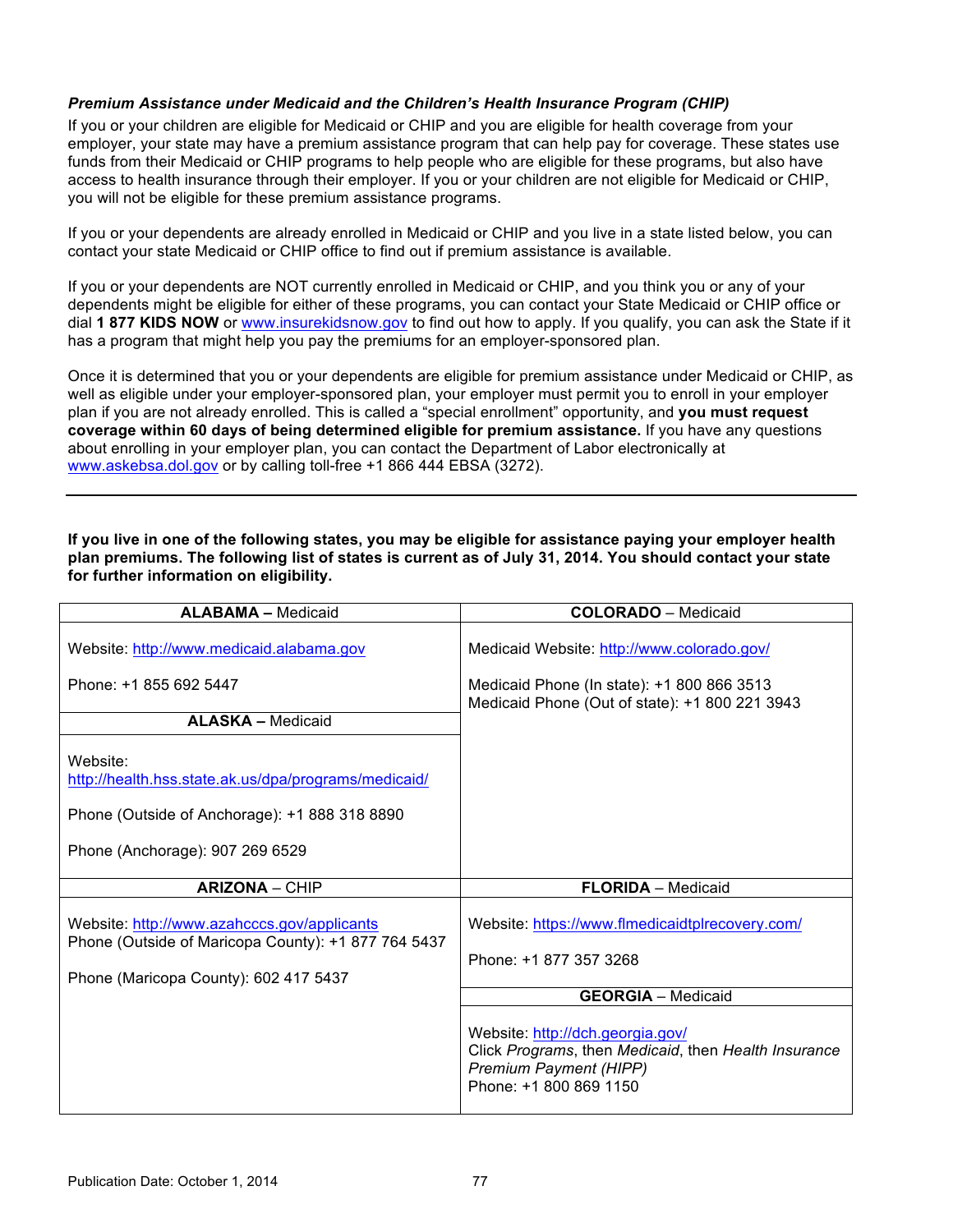| <b>IDAHO</b> - Medicaid and CHIP                                                                                        | <b>MONTANA</b> - Medicaid                                                             |
|-------------------------------------------------------------------------------------------------------------------------|---------------------------------------------------------------------------------------|
| Medicaid Website: www.medicaid.idaho.gov<br>Medicaid Phone: +1 800 926 2588                                             | Website:<br>http://medicaidprovider.hhs.mt.gov/clientpages/<br>clientindex.shtml      |
| <b>CHIP Website:</b><br>www.accesstohealthinsurance.idaho.gov                                                           | Phone: +1 800 694 3084                                                                |
| CHIP Phone: +1 800 926 2588                                                                                             |                                                                                       |
| <b>INDIANA</b> - Medicaid                                                                                               | <b>NEBRASKA - Medicaid</b>                                                            |
| Website: http://www.in.gov/fssa                                                                                         | Website: www.ACCESSNebraska.ne.gov                                                    |
| Phone: +1 800 889 9949                                                                                                  | Phone: +1 800 383 4278                                                                |
| <b>IOWA</b> - Medicaid                                                                                                  | <b>NEVADA</b> - Medicaid                                                              |
| Website: http://www.dhs.state.ia.us/hipp/                                                                               | Medicaid Website: http://dwss.nv.gov/                                                 |
| Phone: +1 888 346 9562                                                                                                  | Medicaid Phone: +1 800 992 0900                                                       |
| <b>KANSAS</b> - Medicaid                                                                                                |                                                                                       |
| Website: http://www.kdheks.gov/hcf/                                                                                     |                                                                                       |
| Phone: +1 800 792 4884                                                                                                  |                                                                                       |
| <b>KENTUCKY</b> - Medicaid                                                                                              | <b>NEW HAMPSHIRE - Medicaid</b>                                                       |
| Website: http://chfs.ky.gov/dms/default.htm<br>Phone: +1 800 635 2570                                                   | Website:<br>http://www.dhhs.nh.gov/oii/documents/hippapp.pdf<br>Phone: 603 271 5218   |
| <b>LOUISIANA - Medicaid</b>                                                                                             | <b>NEW JERSEY</b> - Medicaid and CHIP                                                 |
| Website: http://www.lahipp.dhh.louisiana.gov<br>Phone: +1 888 695 2447                                                  | Medicaid Website:<br>http://www.state.nj.us/humanservices/<br>dmahs/clients/medicaid/ |
| <b>MAINE - Medicaid</b>                                                                                                 | Medicaid Phone: +1 800 356 1561                                                       |
| Website: http://www.maine.gov/dhhs/ofi/public<br>assistance/index.html<br>Phone: +1 800 977 6740<br>TTY +1 800 977 6741 | CHIP Website: http://www.njfamilycare.org/index.html<br>CHIP Phone: +1 800 701 0710   |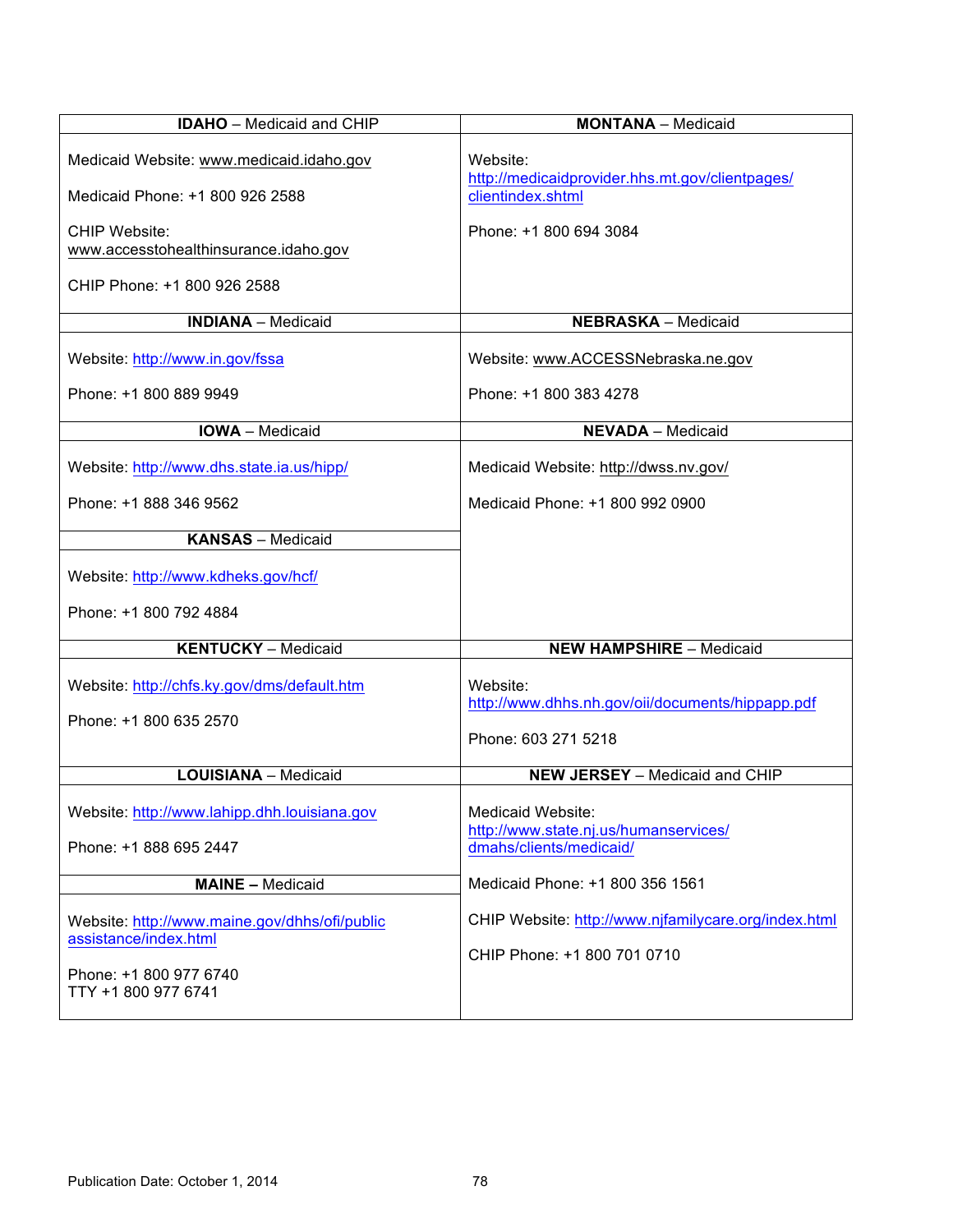| <b>MASSACHUSETTS - Medicaid and CHIP</b>                                                                    | <b>NEW YORK - Medicaid</b>                                                                      |
|-------------------------------------------------------------------------------------------------------------|-------------------------------------------------------------------------------------------------|
| Website: http://www.mass.gov/<br>MassHealthPhone: +1 800 462 1120                                           | Website:<br>http://www.nyhealth.gov/health_care/medicaid/                                       |
|                                                                                                             | Phone: +1 800 541 2831                                                                          |
| <b>MINNESOTA - Medicaid</b>                                                                                 | <b>NORTH CAROLINA - Medicaid</b>                                                                |
| Website: http://www.dhs.state.mn.us/                                                                        | Website: http://www.ncdhhs.gov/dma                                                              |
| Click on Health Care, then Medical Assistance                                                               | Phone: 919 855 4100                                                                             |
| Phone: +1 800 657 3629                                                                                      |                                                                                                 |
| <b>MISSOURI</b> - Medicaid                                                                                  | <b>NORTH DAKOTA - Medicaid</b>                                                                  |
| Website:<br>http://www.dss.mo.gov/mhd/participants/pages/<br>hipp.htm<br>Phone: 573 751 2005                | Website:<br>http://www.nd.gov/dhs/services/medicalserv/medicaid/<br>Phone: +1 800 755 2604      |
| <b>OKLAHOMA</b> - Medicaid and CHIP                                                                         | <b>UTAH</b> - Medicaid and CHIP                                                                 |
| Website: http://www.insureoklahoma.org                                                                      | Website: http://health.utah.gov/upp                                                             |
| Phone: +1 888 365 3742                                                                                      | Phone: +1 866 435 7414                                                                          |
| <b>OREGON</b> - Medicaid and CHIP                                                                           | <b>VERMONT-Medicaid</b>                                                                         |
| Website: http://www.oregonhealthykids.gov<br>http://www.hijossaludablesoregon.gov<br>Phone: +1 877 314 5678 | Website: http://www.greenmountaincare.org/<br>Phone: +1 800 250 8427                            |
| <b>PENNSYLVANIA - Medicaid</b>                                                                              | <b>VIRGINIA</b> - Medicaid and CHIP                                                             |
| Website: http://www.dpw.state.pa.us/hipp<br>Phone: +1 800 692 7462                                          | Medicaid Website: http://www.dmas.virginia.gov/rcp-<br>HIPP.htm                                 |
|                                                                                                             | Medicaid Phone: +1 800 432 5924                                                                 |
|                                                                                                             | CHIP Website: http://www.famis.org/                                                             |
|                                                                                                             | CHIP Phone: +1 866 873 2647                                                                     |
| <b>RHODE ISLAND - Medicaid</b>                                                                              | <b>WASHINGTON - Medicaid</b>                                                                    |
| Website: www.ohhs.ri.gov<br>Phone: 401 462 5300                                                             | Website:<br>http://hrsa.dshs.wa.gov/premiumpymt/Apply.shtm<br>Phone: +1 800 562 3022 ext. 15473 |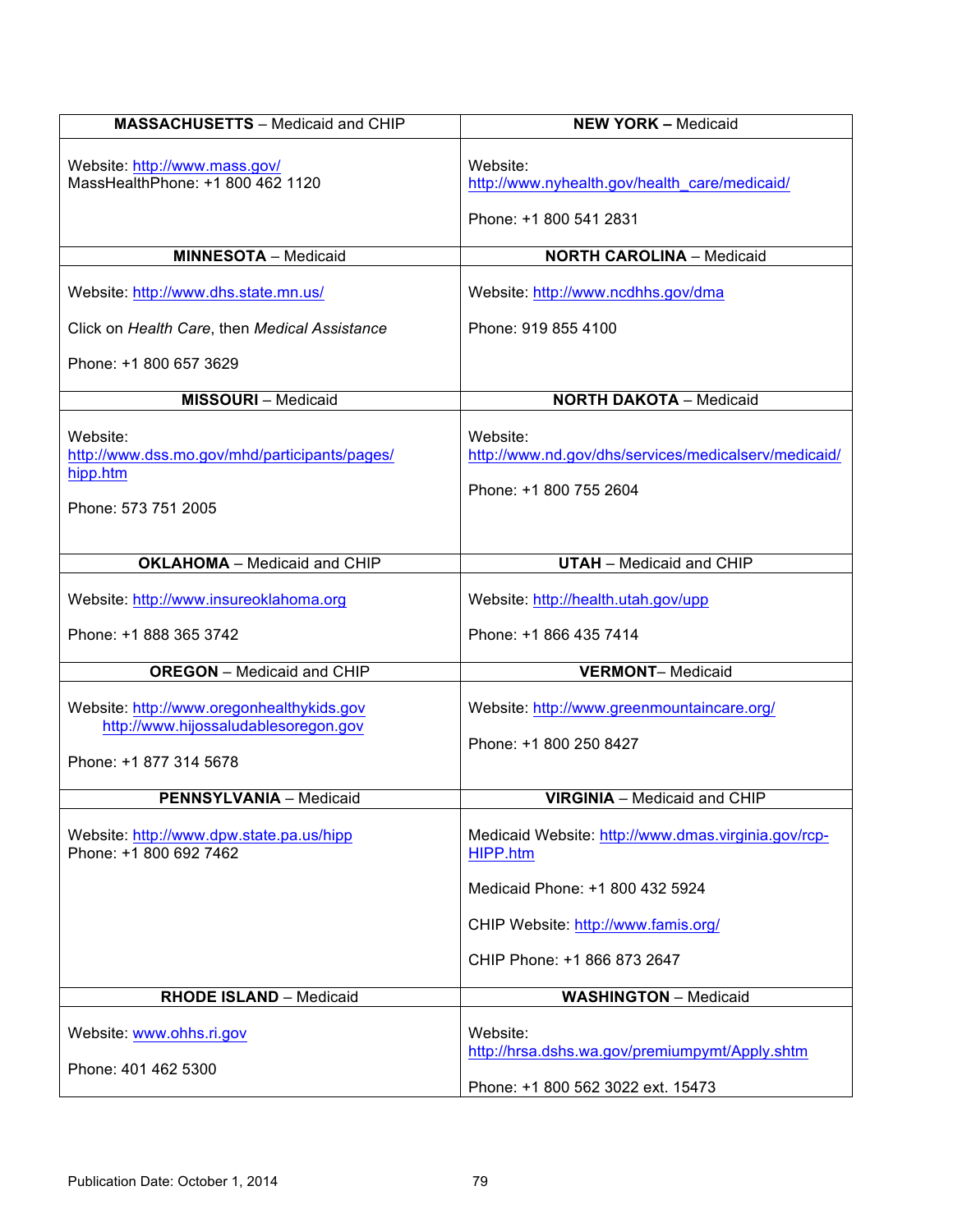| <b>SOUTH CAROLINA - Medicaid</b>                                 | <b>WEST VIRGINIA - Medicaid</b>                                                           |
|------------------------------------------------------------------|-------------------------------------------------------------------------------------------|
| Website: http://www.scdhhs.gov<br>Phone: +1 888 549 0820         | Website: http://www.dhhr.wv.gov/bms/<br>Phone: +1 877 598 5820, HMS Third Party Liability |
| <b>SOUTH DAKOTA - Medicaid</b>                                   | <b>WISCONSIN</b> - Medicaid                                                               |
| Website: http://dss.sd.gov<br>Phone: +1 888 828 0059             | Website: http://www.badgercareplus.org/pubs/p-<br>10095.htm<br>Phone: +1 800 362 3002     |
| <b>TEXAS</b> - Medicaid                                          | <b>WYOMING</b> - Medicaid                                                                 |
| Website: https://www.gethipptexas.com/<br>Phone: +1 800 440 0493 | Website:<br>http://health.wyo.gov/healthcarefin/equalitycare<br>Phone: 307 777 7531       |

To see if any more States have added a premium assistance program since July 31, 2014, or for more information on special enrollment rights, you can contact either:

Employee Benefits Security Administration [www.dol.gov/ebsa](http://www.dol.gov/ebsa) www.cms.hhs.gov<br>+1 866 444 EBSA (3272) +1 877 267 2323, E

US Department of Labor US Department of Health and Human Services<br>Employee Benefits Security Administration Centers for Medicare & Medicaid Services +1 877 267 2323, Ext. 61565